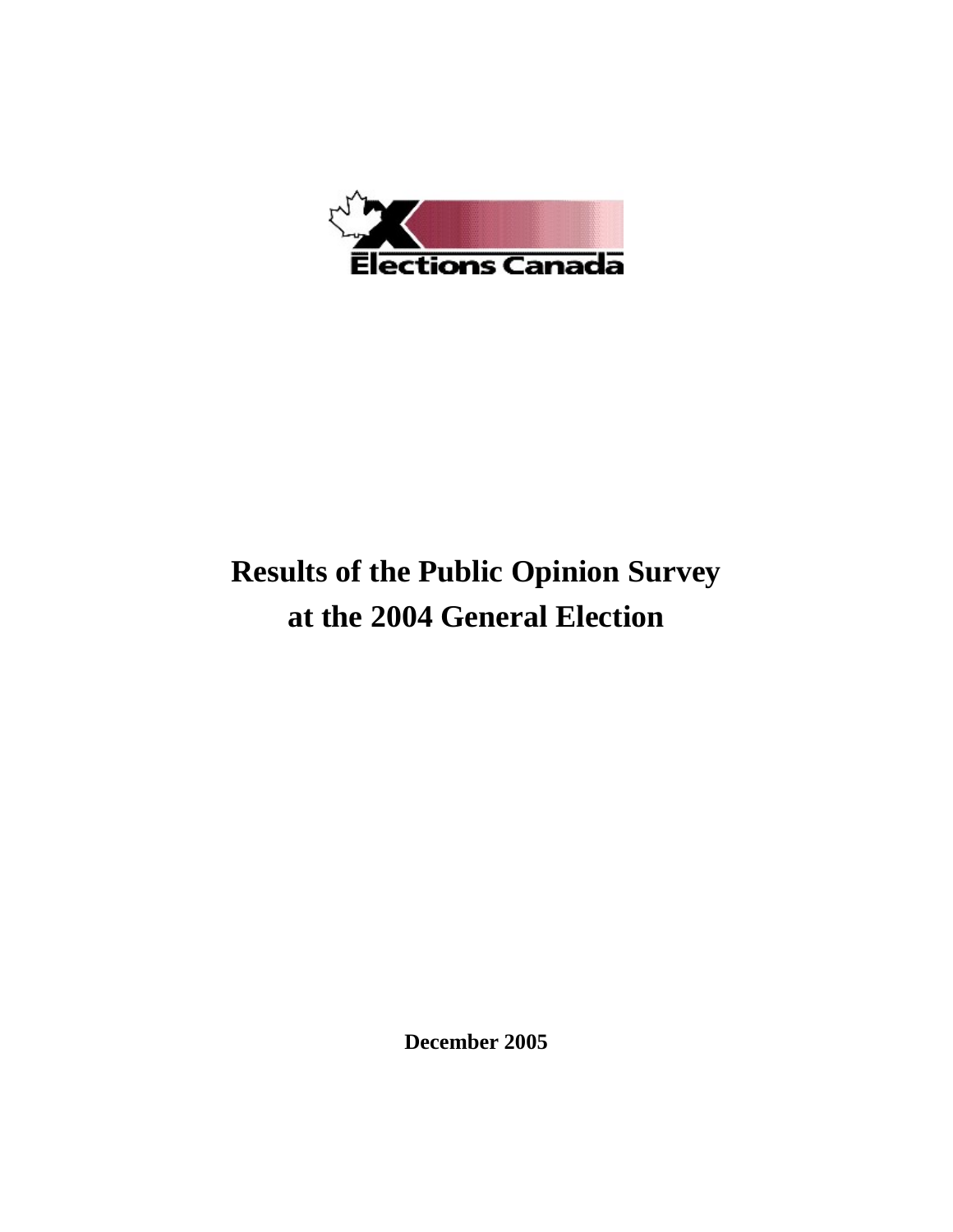# **Contents**

| 1.1 |  |
|-----|--|
|     |  |
| 1.2 |  |
| 1.3 |  |
| 1.4 |  |
| 1.5 |  |

# **Tables**

# **Figures**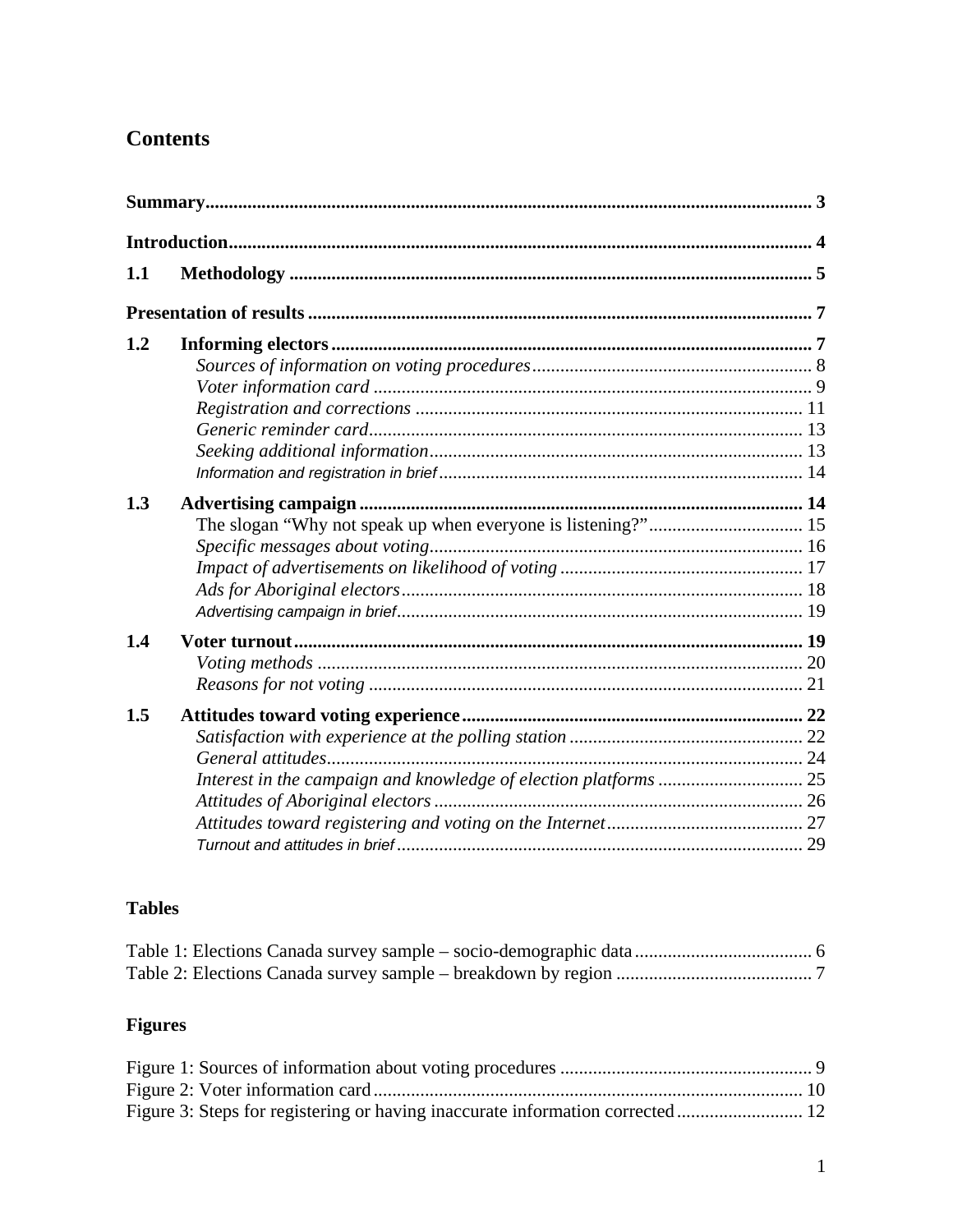| Figure 4: Recall of the slogan "Why not speak up when everyone is listening?" 16 |  |
|----------------------------------------------------------------------------------|--|
|                                                                                  |  |
|                                                                                  |  |
|                                                                                  |  |
|                                                                                  |  |
|                                                                                  |  |
|                                                                                  |  |
|                                                                                  |  |
|                                                                                  |  |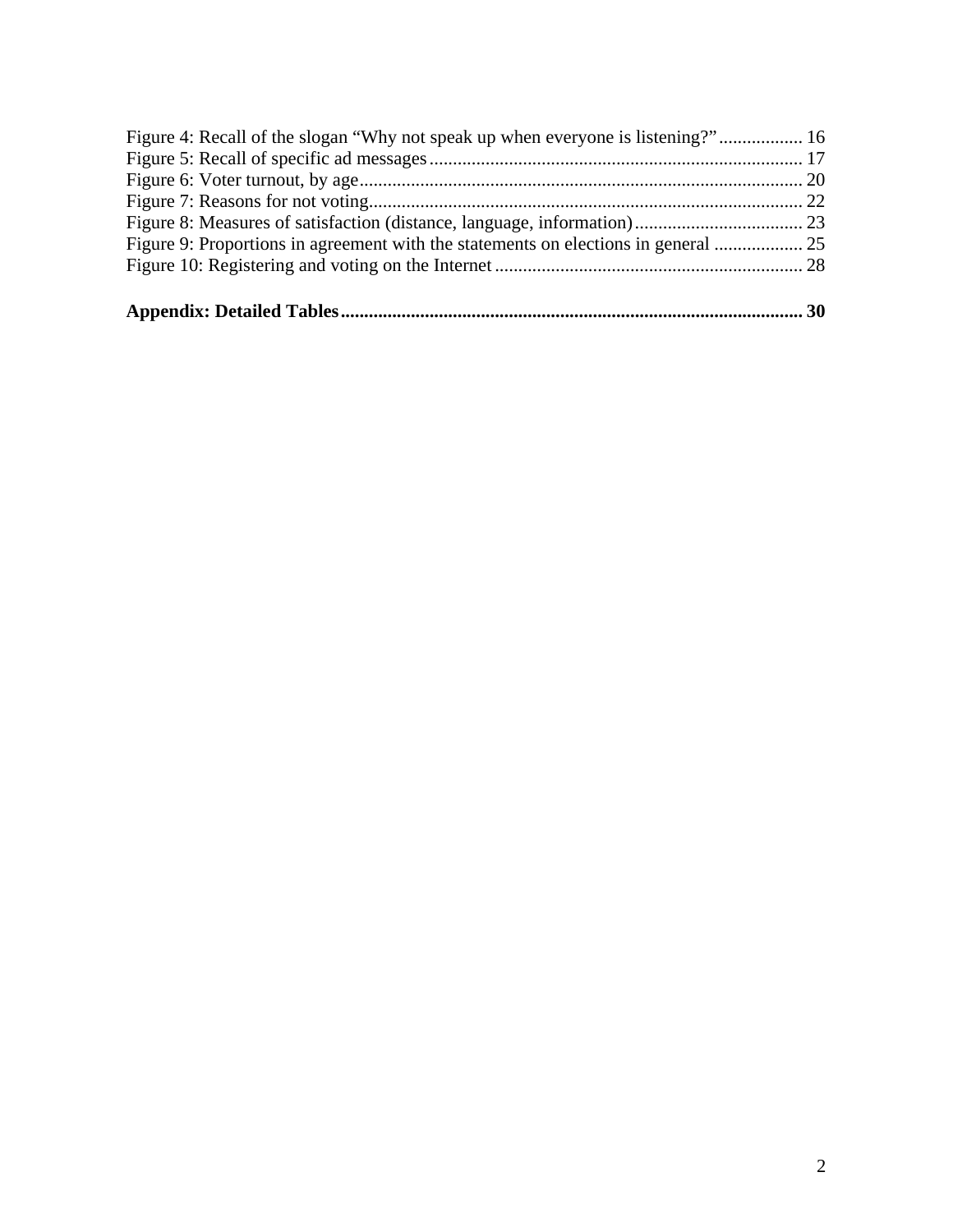# <span id="page-3-0"></span>**Summary**

As part of the evaluation of the 2004 general election, Elections Canada developed and conducted a nationwide survey of electors in the weeks following the election. This report offers an overview of the methodology used and the results.

The results are presented in four major categories: informing electors, advertising campaign, voter turnout and voter attitudes.

The voter information card proved to be an effective tool: 55% of the respondents named it as their main source of information on voting procedures. Close to 85% of respondents (the percentage was slightly lower in the case of young electors and Aboriginal electors) said that they received their information card and roughly 95% of those respondents did not report any errors.

Of the respondents who did not receive their information card or whose card had errors, 42% said that they took steps to correct the situation, mainly by calling the Elections Canada toll-free number or by going to the polling station on election day. A higher proportion of young electors took the initiative to deal with their registration and more often did so at the polling station on election day. Aboriginal respondents were less inclined to take such steps.

The advertising campaign seems to have made a strong impression and the reactions were generally very positive. Close to one respondent in two (49%) said that they recalled seeing or hearing a non-partisan advertisement encouraging people to vote, and 56% recalled hearing the slogan "Why not speak up when everyone is listening?" Advertisements that ran nationally received positive reactions in 61% of cases. As for the campaign specifically targeting Aboriginal electors, 24% of them said that they saw or heard one of the advertisements, and 54% of those respondents said that they had a positive reaction.

The vast majority of electors who said that they voted described their voting experience as easy and satisfactory. The results confirm that lower proportions of youth and Aboriginal electors vote. These two groups found the voting methods slightly less easy and were slightly less satisfied with their voting experience.

With regard to the distance to be travelled to the polling station, the clarity of the information received on site and the language spoken at the polling station, satisfaction levels ranged from 90% to 96%. Levels were slightly lower among young electors (particularly concerning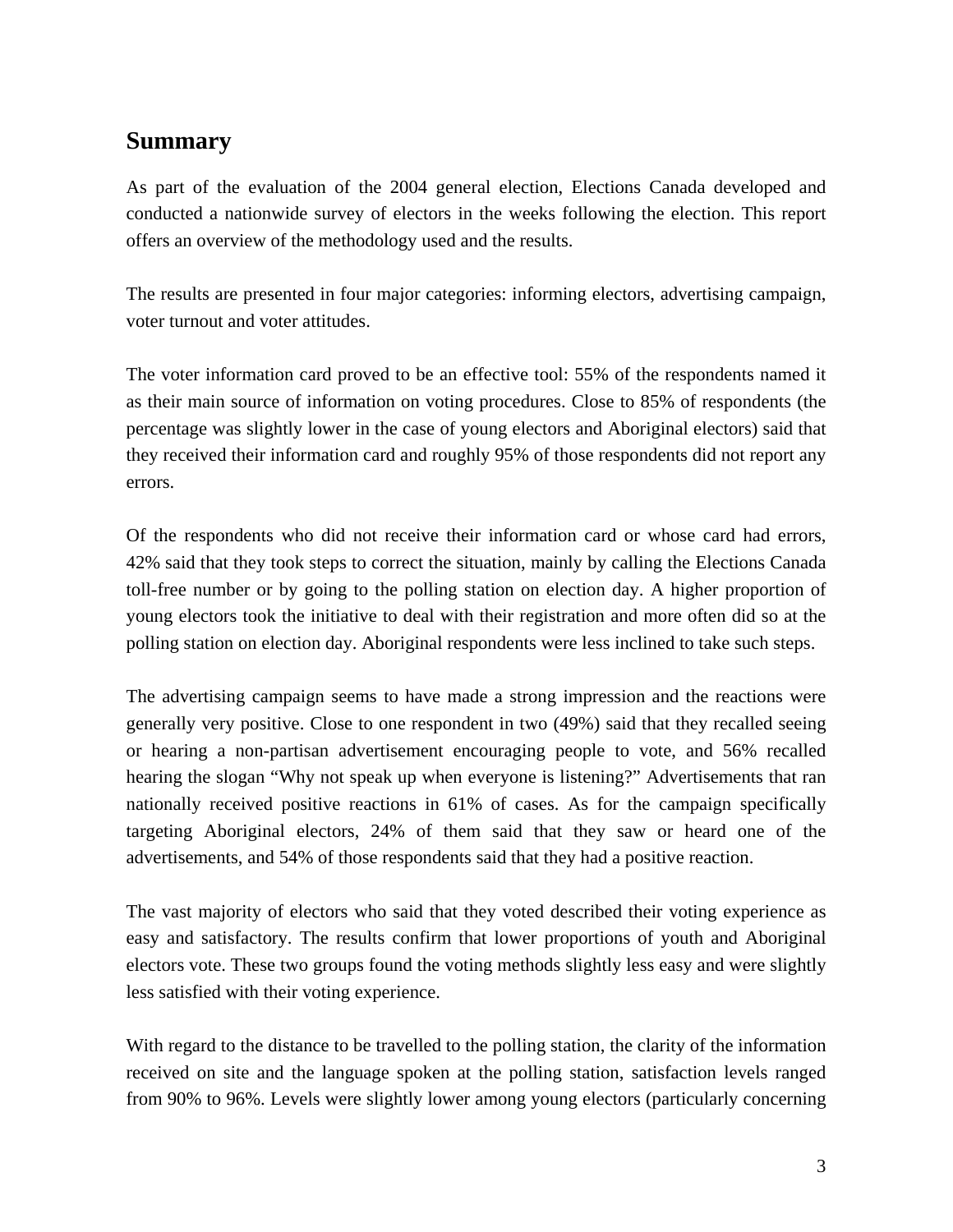<span id="page-4-0"></span>the distance to the polling station) and Aboriginal electors (most notably, concerning the clarity of the information received).

Respondents who did not vote gave as their main reasons lack of interest, unappealing candidates and lack of free time because of work or family demands. The profile is similar in every age group.

The majority of respondents thought that voting is a civic duty, that every vote matters and that the political issues of the day can be understood by most citizens. Half the respondents said that they followed the campaign with some interest, and 25% found that none of the parties addressed the issues that were really important to them. Compared to older electors, youth were more inclined to say the campaign issues were important to them personally. Higher levels of cynicism were observed among Aboriginal electors, particularly First Nations respondents living on reserve. Overall, however, the data confirm the usefulness of the information and education campaigns targeting youth and Aboriginal electors.

# **Introduction**

As part of the evaluation of the 38th general election, Elections Canada conducted a nationwide survey of electors to determine the opinions, attitudes and knowledge of the general public concerning its services and various other aspects of the election process. Elections Canada also sought to evaluate certain aspects of electors' personal experience of registering and voting. EKOS Research Associates was mandated to develop the methodology and conduct telephone interviews under the leadership of its senior vicepresident, Susan Galley. This report offers an overview of the results.

In recent years, Elections Canada has made special efforts to reach certain segments of the electorate known for their low turnout in federal elections. Initiatives have mainly targeted youth and Aboriginal electors. Nationwide surveys offer an excellent opportunity to identify the trends unique to certain groups. To obtain a large enough number of young electors and Aboriginal electors, the two groups were oversampled; that is, their proportion in the sample exceeds their actual proportion in Canada's population. The oversample of Aboriginal electors included Métis, Inuit and First Nations electors living on and off reserve, in both urban and rural environments.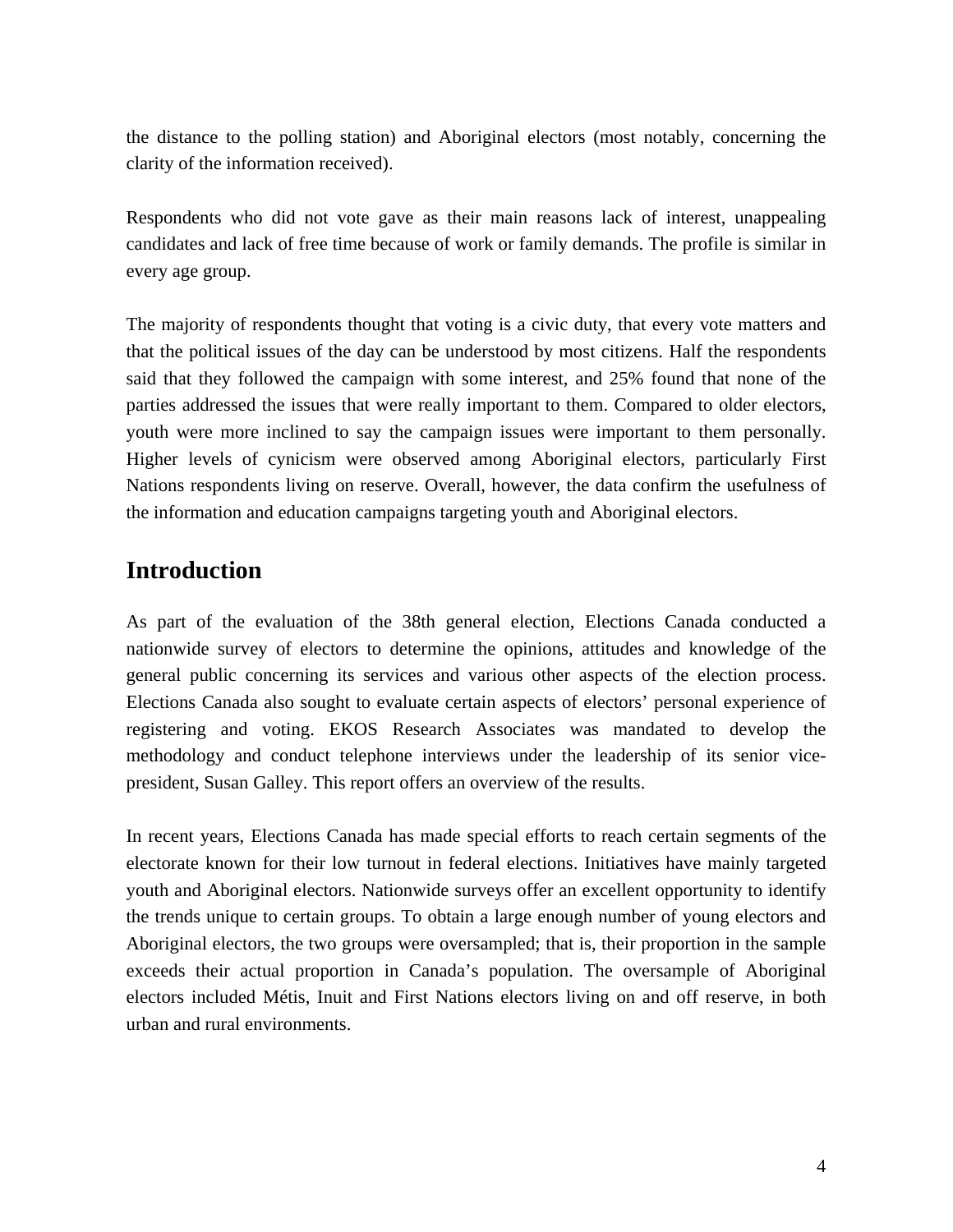# <span id="page-5-0"></span>**1.1 Methodology**

Between June 29 and July 12, 2004, on behalf of Elections Canada, EKOS Research Associates conducted 2,822 telephone interviews of Canadian electors (Canadian citizens aged [1](#page-5-1)8 and over). The margin of error for this sample is  $\pm 1.9\%$ , 19 times out of 20.<sup>1</sup> Table 1 presents a socio-demographic breakdown of the sample.

An oversample of 200 electors aged 18 to 24 was added to the 211 obtained at random, for a total of 411 young electors.<sup>[2](#page-5-2)</sup> The margin of error for this group is  $\pm$ 5.0%. A total of 630 Aboriginal electors were surveyed (30 plus an oversample of 600), with a margin of error of  $\pm 4.0$ %. Aboriginal respondents were grouped in the categories of First Nations, Métis and Inuit. Separate subcategories grouped First Nations respondents living on and off reserve.

<span id="page-5-1"></span><sup>&</sup>lt;sup>1</sup> All the samples presented in this report are probabilistic. The margins of error are based on a confidence interval of 95% (19 times out of 20).

<span id="page-5-2"></span> $2<sup>2</sup>$  In this study, the "young electors" group includes electors aged 18 to 24.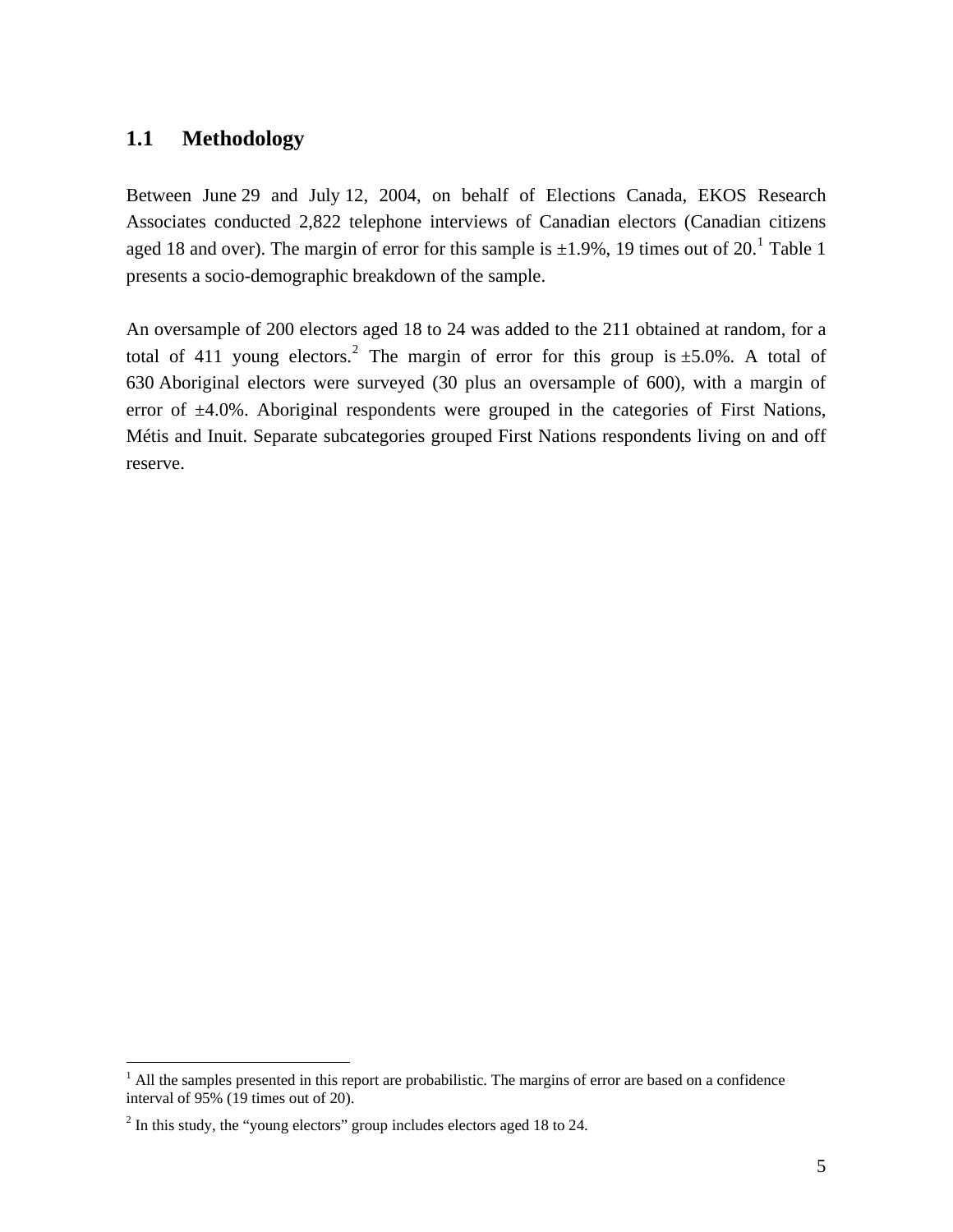|                             |                                     |       | <b>Margin</b> |          |
|-----------------------------|-------------------------------------|-------|---------------|----------|
| Socio-demographic variables |                                     | $n^3$ | %             | of error |
|                             |                                     |       |               | (%)      |
| Gender                      | Men                                 | 1,373 | 49            | ±2.7     |
|                             | Women                               | 1,449 | 51            | ±2.6     |
| Age group                   | 18-24 (young electors)              | 411   | 15            | ±4.9     |
|                             | $25 - 34$                           | 482   | 18            | ±4.6     |
|                             | $35 - 44$                           | 580   | 21            | ±4.2     |
|                             | $45 - 54$                           | 491   | 18            | ±4.5     |
|                             | 317                                 | 12    | ±5.6          |          |
|                             | 65 and over                         | 424   | 16            | ±4.9     |
| English<br>First language   |                                     | 1,848 | 66            | ±2.3     |
|                             | French                              | 656   | 23            | ±3.9     |
|                             | Other                               | 309   | 11            | ±5.7     |
| Country of birth            | Canada                              | 2,441 | 87            | ±2.0     |
|                             | Other                               | 363   | 13            | ±5.2     |
| Date immigrated to          | Before 1970                         | 204   | 60            | ±7.0     |
| Canada                      | 1970 or later                       | 138   | 40            | ±8.5     |
| <b>Education level</b>      | Elementary/High school/None         | 1,043 | 37            | ±3.1     |
|                             | Technical/College/CEGEP             | 746   | 27            | ±3.7     |
|                             | University                          | 1,004 | 36            | ±3.2     |
| Household income            | Less than \$20,000                  | 351   | 15            | ±5.3     |
|                             | \$20,000-\$39,999                   | 602   | 25            | ±4.1     |
|                             | \$40,000-\$59,999                   | 552   | 23            | ±4.3     |
|                             | \$60,000-\$89,999                   | 478   | 20            | ±4.6     |
|                             | \$90,000 and over                   | 383   | 17            | ±5.1     |
| Rural/urban indicator       | Rural                               | 593   | 21            | ±4.1     |
|                             | Urban                               | 2,202 | 79            | ±2.1     |
| Aboriginal <sup>4</sup>     | First Nations living on reserve     | 273   | 43            | ±6.1     |
|                             | First Nations living off reserve    | 191   | 30            | ±7.2     |
|                             | Inuit, Métis                        | 166   | 26            | ±7.8     |
|                             | <b>Total Aboriginal respondents</b> | 630   | 100.0         | ±4.0     |
| Total sample                |                                     | 2,822 | 100.0         | ±1.9     |

# <span id="page-6-0"></span>**Table 1: Elections Canada survey sample – socio-demographic data**

<sup>&</sup>lt;sup>3</sup> The letter *n* represents the sample size.

<span id="page-6-2"></span><span id="page-6-1"></span><sup>&</sup>lt;sup>4</sup> Except for the oversample of Aboriginal electors, the data presented are weighted based on the 2001 census data.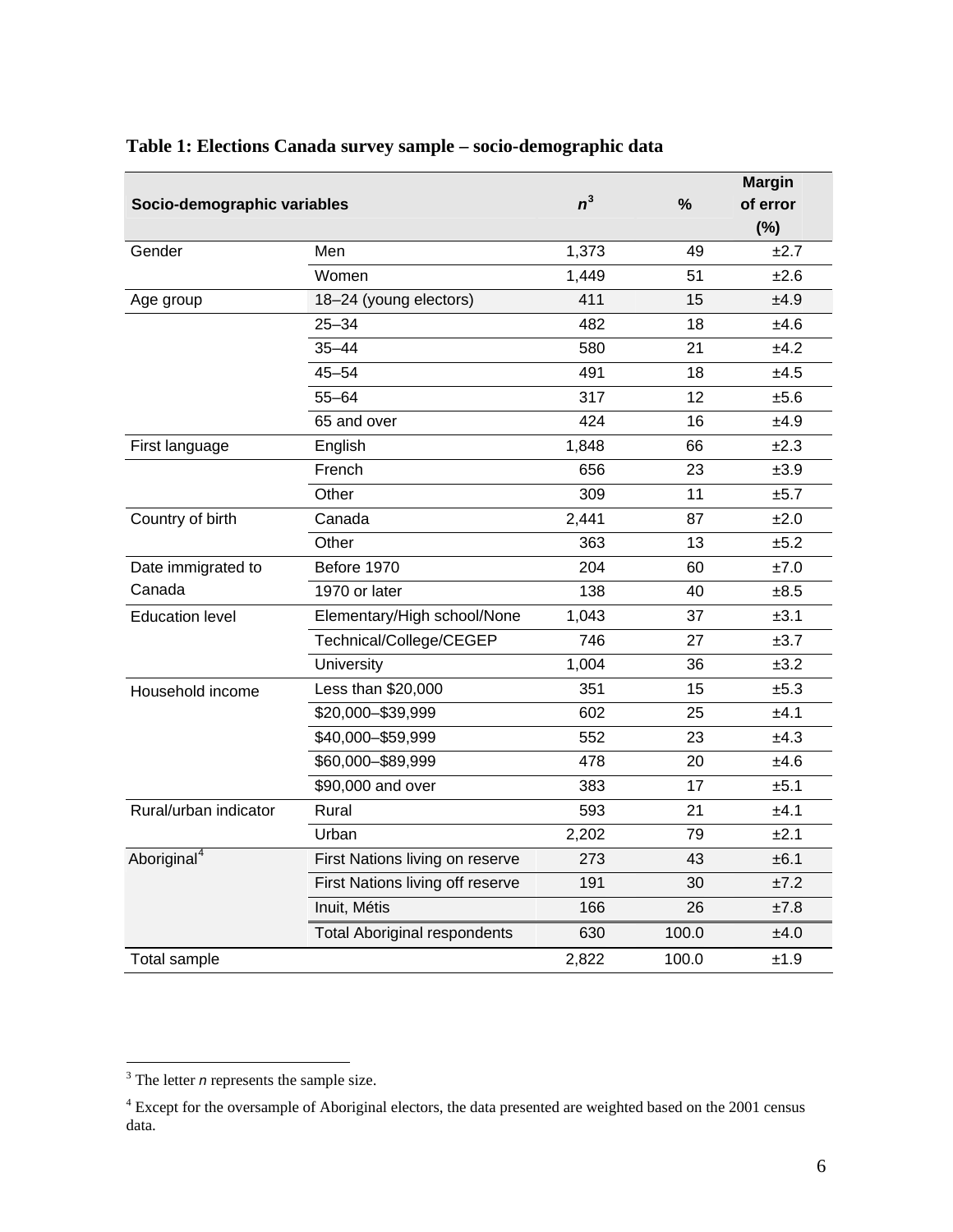<span id="page-7-0"></span>Further, quotas were used to ensure that each province/territory was adequately represented. As Table 2 shows, Prince Edward Island and Nova Scotia were grouped together, as were the three territories. With the necessary combinations, the regional distribution provides margins of error smaller than  $\pm 6.9\%$ .

| <b>Geographic representation</b>     | $\mathbf n$ | %   | <b>Margin of</b><br>error $(\%)$ |
|--------------------------------------|-------------|-----|----------------------------------|
| <b>British Columbia</b>              | 391         | 14  | ±5.1                             |
| Prairies and territories             | 496         | 18  | ±4.5                             |
| Alberta                              | 276         | 10  | ±6.0                             |
| Saskatchewan                         | 90          | 3   | ±10.5                            |
| Manitoba                             | 107         | 4   | ±9.7                             |
| <b>Territories</b>                   | 22          | 1   | ±21.3                            |
| Ontario                              | 1,063       | 38  | ±3.1                             |
| Quebec                               | 660         | 23  | ±3.9                             |
| Atlantic provinces                   | 213         | 8   | ±6.9                             |
| <b>New Brunswick</b>                 | 68          | 2   | ±12.2                            |
| Nova Scotia and Prince Edward Island | 97          | 3   | ±10.2                            |
| Newfoundland and Labrador            | 48          | 2   | ±14.4                            |
| Canada                               | 2,822       | 100 | ±1.9                             |

**Table 2: Elections Canada survey sample – breakdown by region** 

Data are weighted by age, gender and province of residence (2001 census data).

# **Presentation of results**

The following section of the report presents key observations on the overall sample and the oversamples of young electors and Aboriginal electors, as well as highlights from the breakdown by gender, age group, first language, country of birth, date immigrated to Canada, education level and household income. The data are presented in four categories: informing electors, advertising campaign, voter turnout and voter attitudes.

# **1.2 Informing electors**

Under section 18 of the *Canada Elections Act*, the Chief Electoral Officer implements public education and information programs to make the electoral process better known to the public. The aim is to ensure that electors are informed of their right to vote and how to do so. During an election period, Elections Canada mounts a nationwide advertising campaign using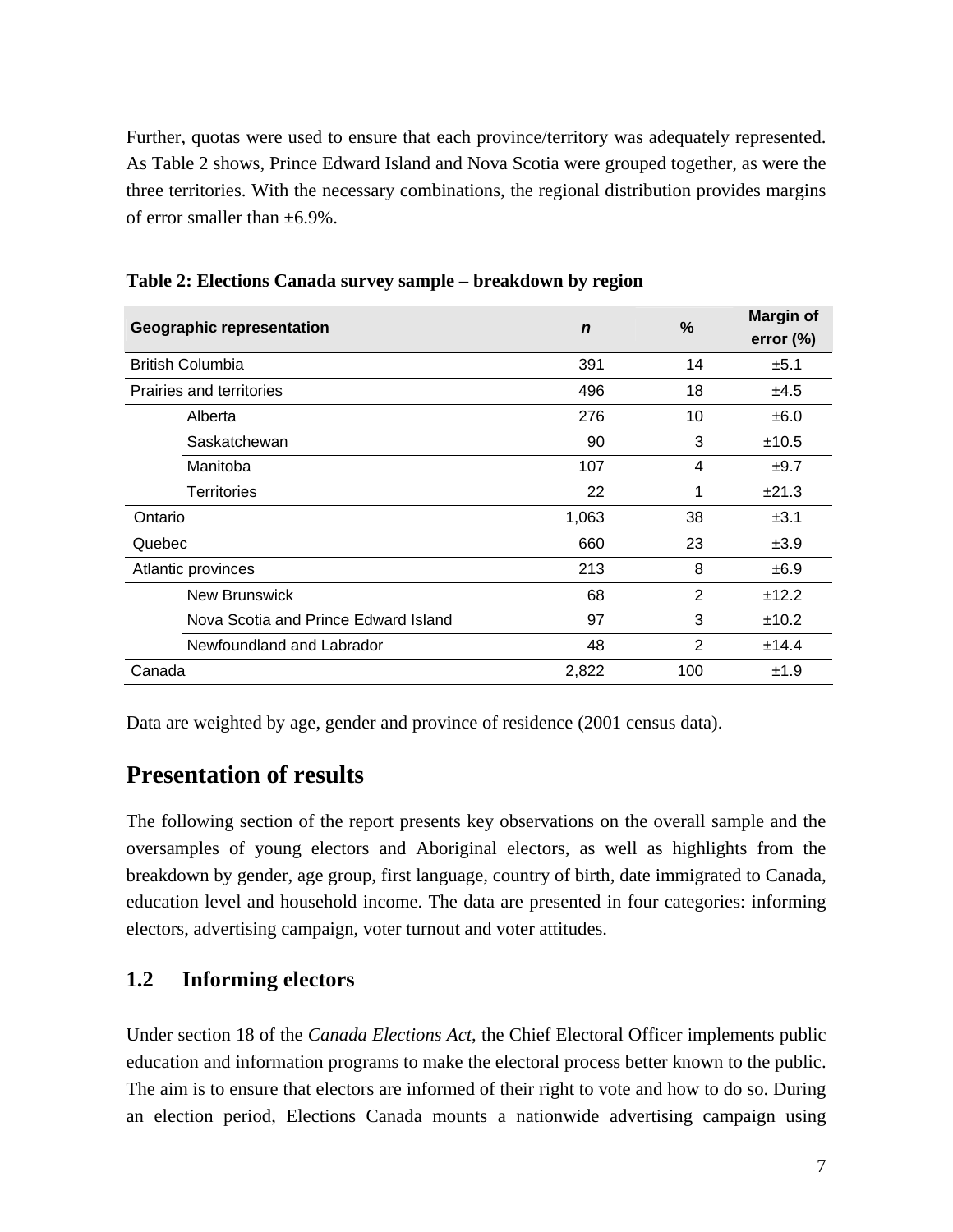<span id="page-8-0"></span>various media, including Canadian television, radio and daily newspapers. One component of the campaign specifically targeting Aboriginal electors places advertisements in Aboriginal newspapers, messages on Aboriginal radio stations (in both official languages and Inuktitut), and advertisements on the Aboriginal Peoples Television Network and CBC North. The Elections Canada Web site [\(www.elections.ca\)](http://www.elections.ca/) and 1-800 number (with its new Voice Response System in 2004) are other widely accessible information sources.

Some important information is provided directly to electors on the voter information card. Under the *Canada Elections Act*, no later than the 24th day before election day, each returning officer sends voter information cards personally addressed to all electors recorded on the preliminary lists of electors to inform them of the voting hours and their assigned polling station. In 2004, for the first time in a general election, one week after the personalized information cards were sent out, Elections Canada distributed a generic (nonpersonalized) reminder card to every household served by Canada Post. This card described the steps to be taken by an elector who had not received a personalized information card or whose card included inaccurate information.

### *Sources of information on voting procedures*

Of all the available sources of information on voting procedures, nearly 55% of the respondents identified the voter information card as the most important (see Figure 1); this was followed, in order of importance, by television, newspapers, Elections Canada and social networks (friends and relatives). Nearly 5% of respondents said that they did not consult any particular information source.

The wide distribution of the voter information card and the fact it contained all the information needed for voting may explain, at least partly, why it was given such a great importance. The voter information card was most commonly mentioned by respondents regardless of their socio-demographic profile. However, it was identified as the main information source by lower proportions of young electors (33%) and members of First Nations living on reserve (34%), probably because fewer received a card among these groups (see the following section on the voter information card).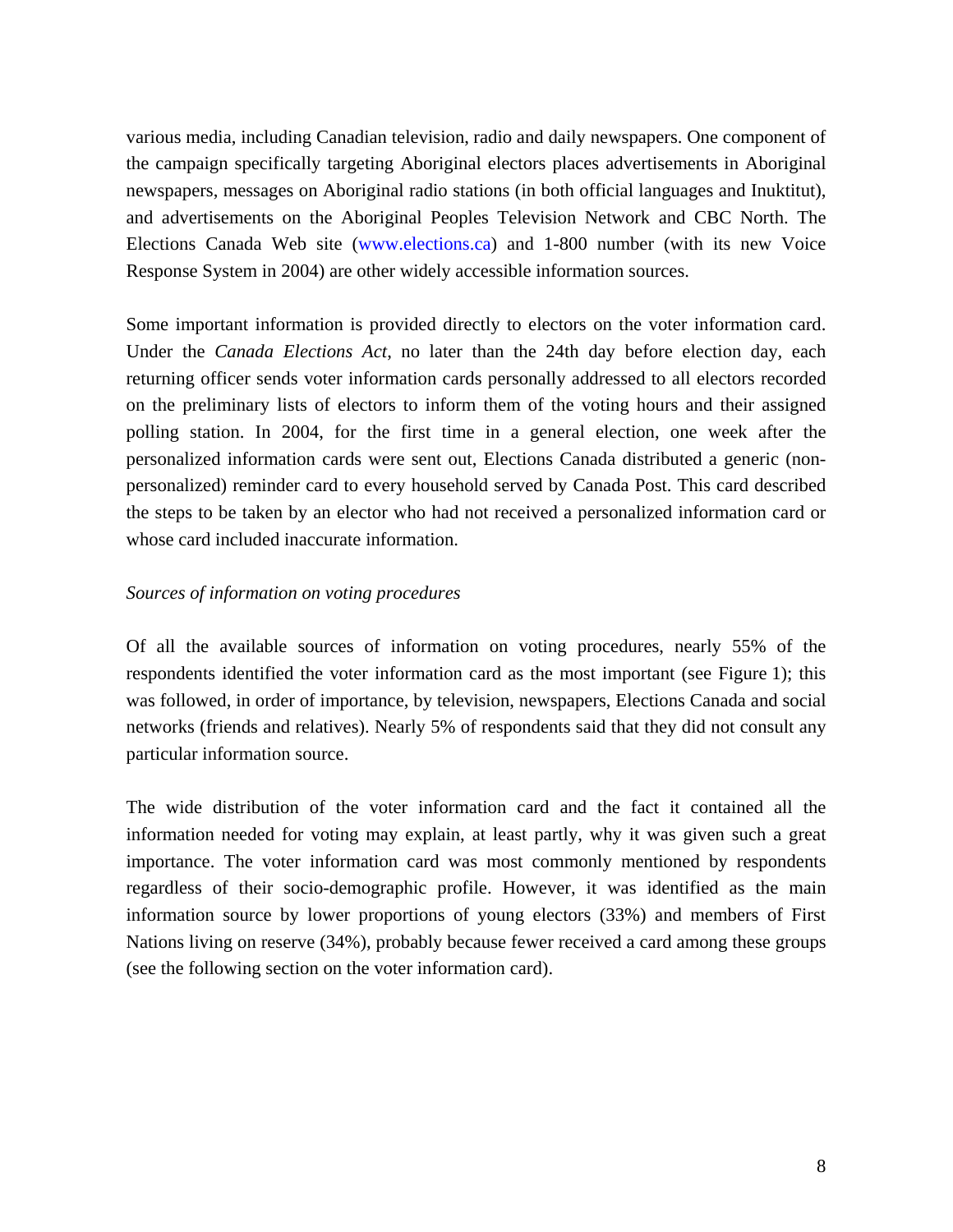<span id="page-9-0"></span>

# **Figure 1: Sources of information about voting procedures**

Some 17% of young electors said they got information about voting procedures from friends and relatives, and 5% mentioned the Internet; in both cases the proportion was higher than among older electors. Friends and relatives were a leading information source for First Nations electors living on reserve, mentioned by 7% of these respondents; 4% mentioned the office of their band council.

In geographic terms, the voter information card was identified as the main information source by lower proportions of francophones across the country (45%) and Quebec residents (46%). In contrast, it was named by a higher proportion of Ontario residents (60%).

In the overall national sample, respondents with a higher education level and household income were more likely to say they got information from the voter information card and less likely to name television.

*Voter information card*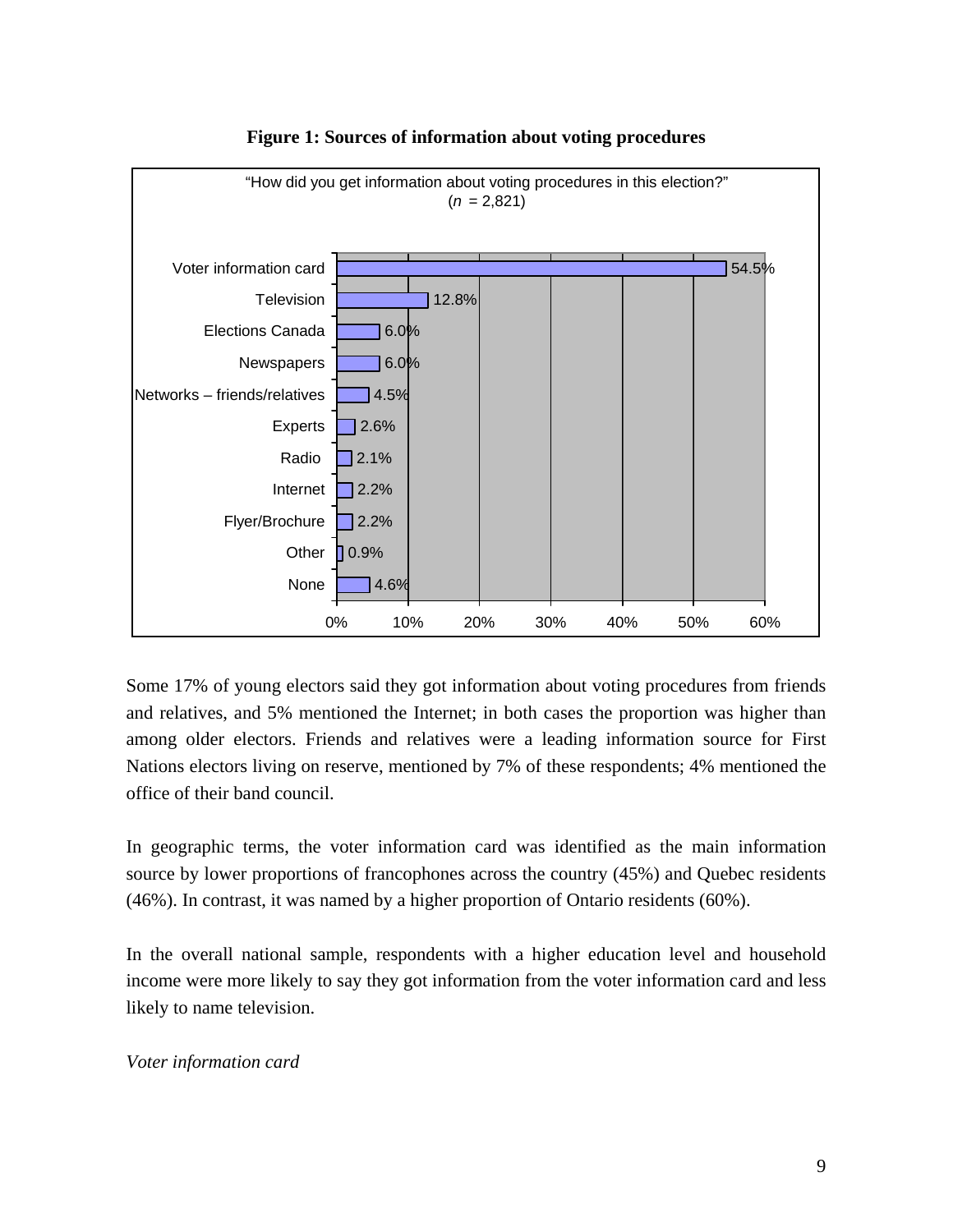<span id="page-10-0"></span>A little more than 84% of all respondents said that they received an information card addressed to them personally, while 15% said they did not receive one at all. Of young respondents, 65% recalled receiving a card addressed to them; the proportion was 64% among Aboriginal electors and slightly lower (61%) among First Nations respondents living on reserve.



**Figure 2: Voter information card** 

Respondents with a higher education level and household income were proportionately more likely to recall receiving a voter information card, as were francophone respondents from across the country and respondents living in Quebec.

Of respondents who said that they received an information card, 4% indicated that although it was addressed to them personally, it contained inaccurate information. Nearly 10% said they received a card addressed to someone who had moved or did not live in their household, and under 2% received only one card that was addressed to someone else. The proportion of those who received a card addressed to someone else was higher among Aboriginal electors (15%), particularly First Nations respondents living off reserve (19%).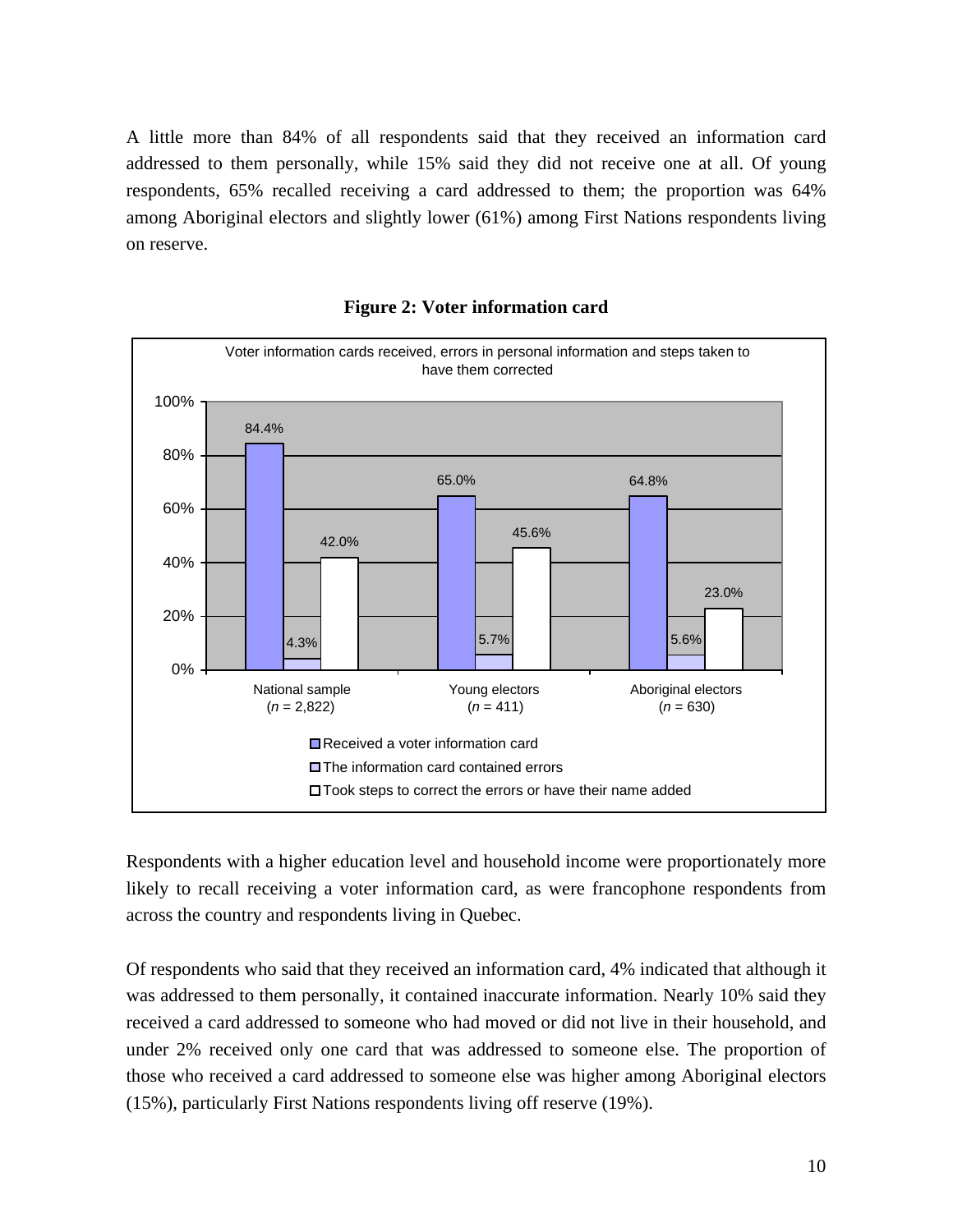### <span id="page-11-0"></span>*Registration and corrections*

Of the respondents who said they did not receive a voter information card (15%) or received one with errors (4%), some 42% took steps to correct the situation. The proportion of those taking such steps was higher among respondents below age 35 (46%); it was lower among respondents aged 35 to 44 (36%) and those aged 65 and over (39%).

Of the Aboriginal respondents, 23% had their name added to the list or had inaccurate information corrected. The proportion of those taking such steps was 18% in the case of First Nations respondents living on reserve.

Respondents with higher levels of education and household income were less likely to initiate such measures. Quebec was the region in which the proportion of residents doing so was lowest (33%).

Of the respondents who took steps to have changes made or to register, 18% said that they did so at the polling station on election day. The proportion was 26% among young electors and 27% among respondents born outside Canada. Further, 20% of anglophone respondents waited until election day, compared with 12% of francophone respondents. The proportion was significantly lower for respondents from Quebec (7%) and for Aboriginal respondents from First Nations (less than 9%).

Still among respondents who took steps to register, 13% chose to contact Elections Canada by telephone. In 6% of the cases (but under 2% of cases involving young electors), respondents dialed the number on their voter information card.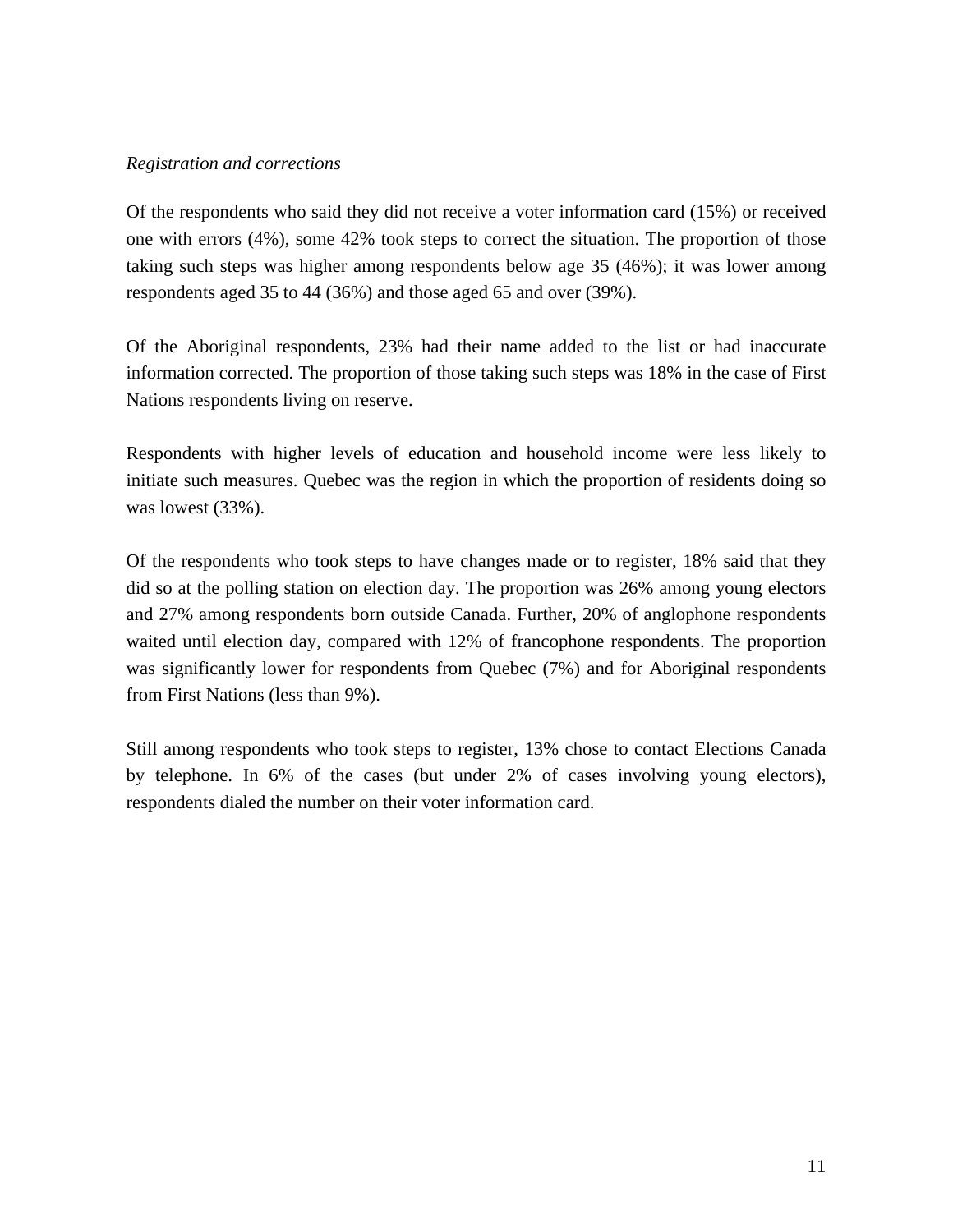<span id="page-12-0"></span>

**Figure 3: Steps for registering or having inaccurate information corrected** 

Whatever the steps taken, 74% of the respondents described them as relatively easy (23%) or very easy (51%). The findings indicate, however, that respondents considered procedures at the polling station on election day to be easier (mentioned by 87%) than calling the Elections Canada 1-800 number (69%) or the number on the information card (67%).

Respondents with a first language other than English or French seemed to encounter greater difficulty in taking steps to register or have inaccurate information corrected. Surprisingly, so apparently did university graduates.

In geographic terms, British Columbia respondents faced more difficulty in such attempts than respondents from other regions. In Quebec, a significantly higher proportion of respondents described the level of difficulty as average (neither difficult nor easy).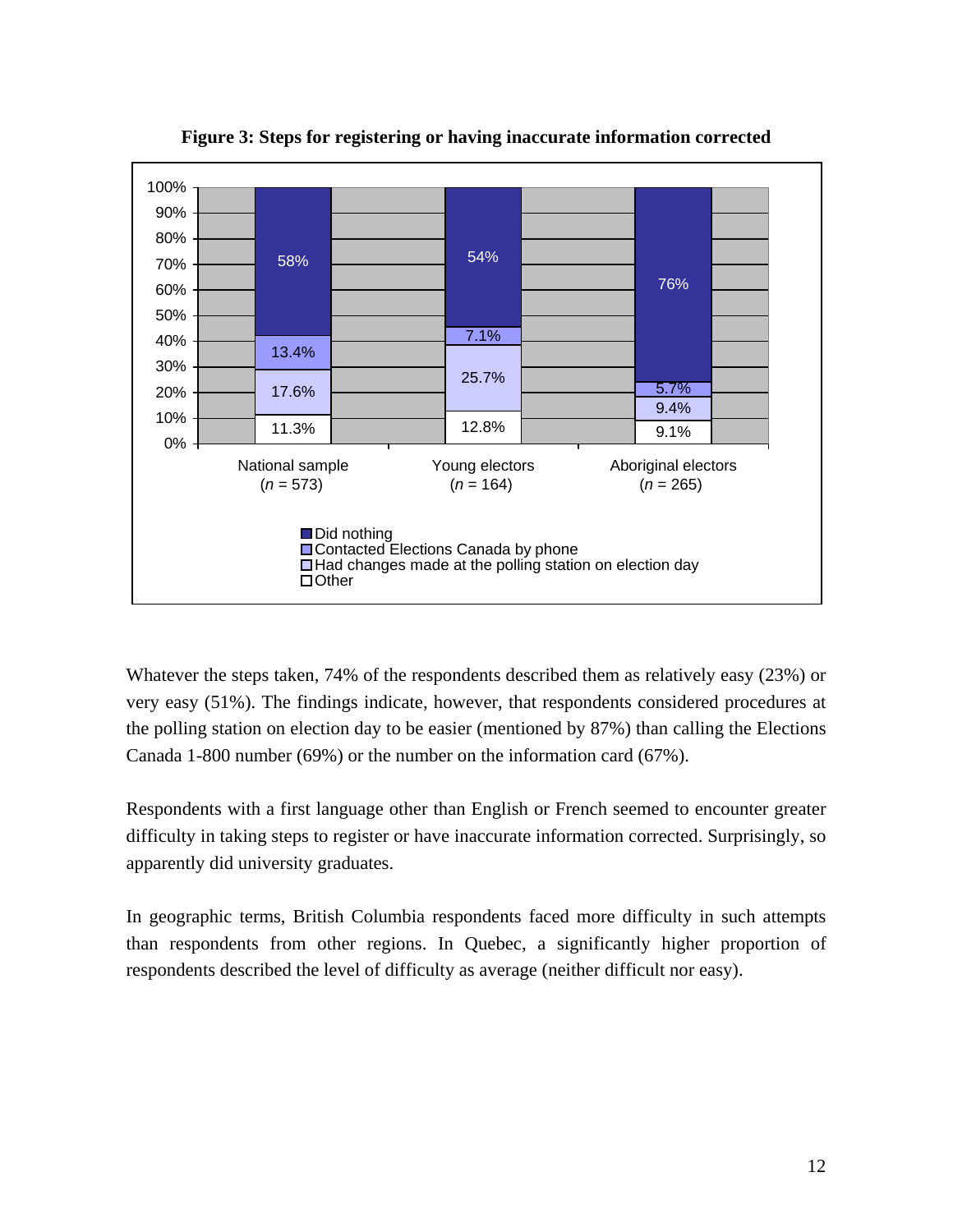### <span id="page-13-0"></span>*Generic reminder card*

One week after sending the personalized voter information cards, Elections Canada sent a generic reminder card to all addresses served by Canada Post. This explained how to contact Elections Canada in order to register or have corrections made to a registration. It also reminded electors of the dates of advance voting and election day, as well as the various ways to vote.

In contrast to the personalized information card, fewer than half the respondents (46%) recalled receiving a reminder card. The proportion was even lower among Aboriginal respondents (38%) and young electors aged 18 to 24 (28%). It was higher among women (49%) than men (42%). In geographic terms, the proportion of respondents who recalled receiving the card was higher among residents of Quebec (52%) and lower among British Columbia residents (41%).

Among all the respondents who recalled receiving a reminder card, 55% said that they had found it useful (58% of women, compared with 51% of men). The reminder card seems to have been more useful to respondents with a first language other than English or French (63%) and to residents of the Atlantic provinces (67%).

# *Seeking additional information*

Overall, 8% of respondents said that they actively sought additional information from Elections Canada during the election campaign. The proportion was slightly higher among young respondents and Aboriginal respondents (11% in both cases) and respondents with a first language other than English or French (12%). In geographic terms, residents of British Columbia, the Prairies and the territories were more likely to seek additional information than were residents of Ontario, the Atlantic provinces or Quebec.

The three main types of information sought had to do respectively with political parties (sought by 24% of respondents), where to vote (23%) and candidates (11%). The most common method for getting additional information was consulting the Elections Canada Web site, used in just over half the cases (51%). The proportion of respondents using this method was higher among young electors (66%) and decreased substantially with age, reaching zero among those aged 65 and over. The proportion of respondents who used the Elections Canada Web site was also lower among Aboriginal electors (22%) and particularly among First Nations respondents living on reserve (12%). Further, respondents with higher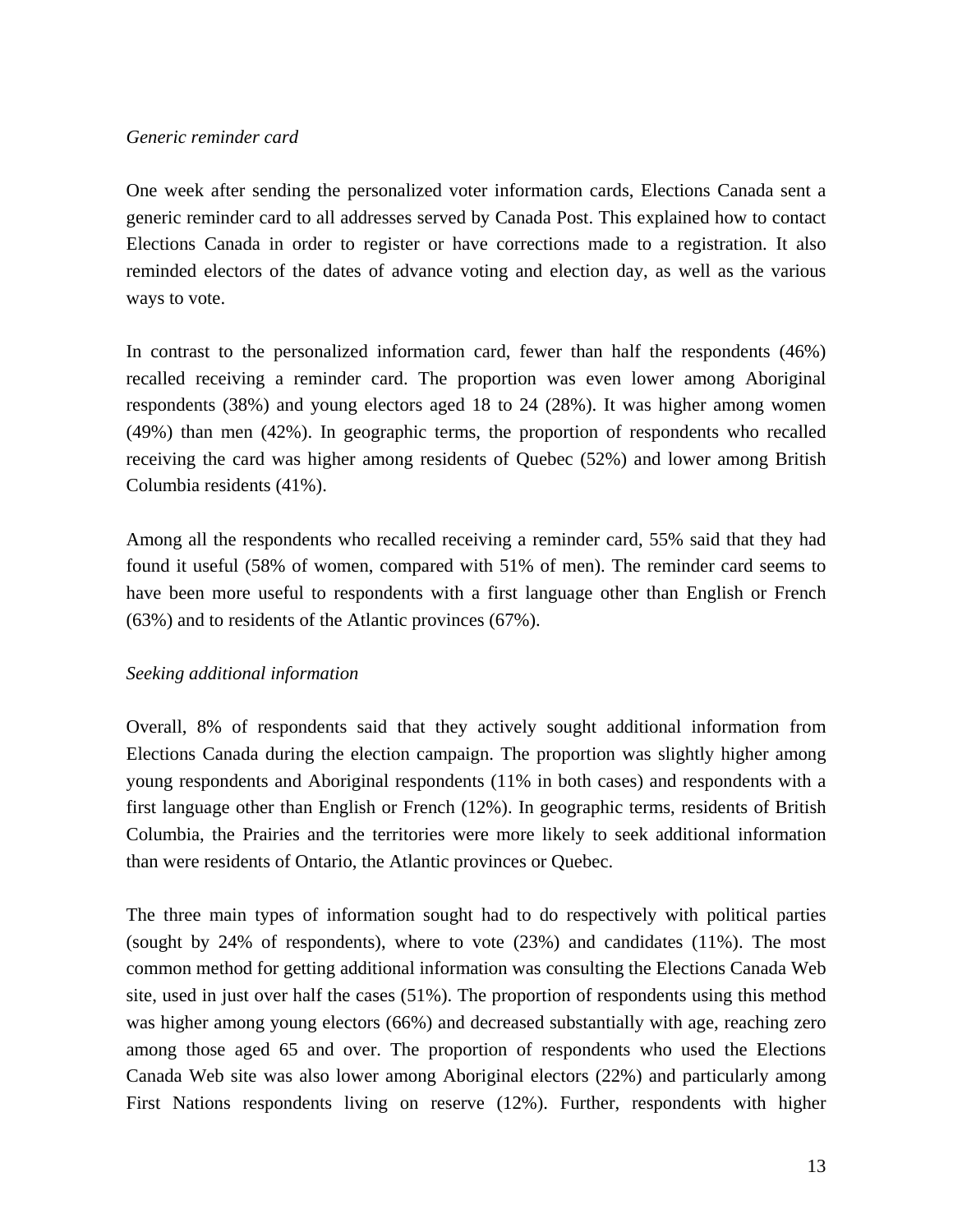<span id="page-14-0"></span>household income and education level were more likely to consult the Elections Canada Web site.

*Information and registration in brief* 

- $\boxtimes$  The voter information card proved to be the most effective tool for providing information about voting procedures.
- $\boxtimes$  Nearly 85% of respondents said they received their information card (slightly less among young and Aboriginal electors).
- $\boxtimes$  Of respondents who received a voter information card, 95% did not report any error in their personal information (slightly less among young and Aboriginal electors).
- $\boxtimes$  Among the respondents who did not receive an information card or whose card contained errors, 42% said they took steps to correct the situation – mainly by going to the polling station on election day or by calling the Elections Canada toll-free number.
- $\boxtimes$  The proportion of those who said they took steps was slightly higher among young electors than among respondents in general. The proportion was lowest among Aboriginal respondents.
- $\boxtimes$  Registration procedures were considered easier at the polling station than by telephone.
- 区 First Nations respondents living on reserve reported having greater difficulty with registration procedures.

# **1.3 Advertising campaign**

Close to half the respondents (49%) said that they saw or heard a non-partisan election advertisement encouraging people to vote. The proportion did not vary significantly from one age group to another, except for those aged 65 and over: 40% of respondents in this group recalled seeing or hearing such an ad. Aboriginal respondents also posted lower recall rates (averaging 42%), especially First Nations respondents living off reserve (37%). Further, the likelihood of recalling an ad encouraging people to vote increased with education level and household income. Geographically, the proportion of those recalling such an ad was highest in Ontario (57%) and lowest in Quebec (41%).

The respondents who recalled seeing or hearing a non-partisan ad were asked if they remembered what the main message was. Slightly under half (47%) recalled a general encouragement to vote. However, nearly one respondent in five (18%) did not recall the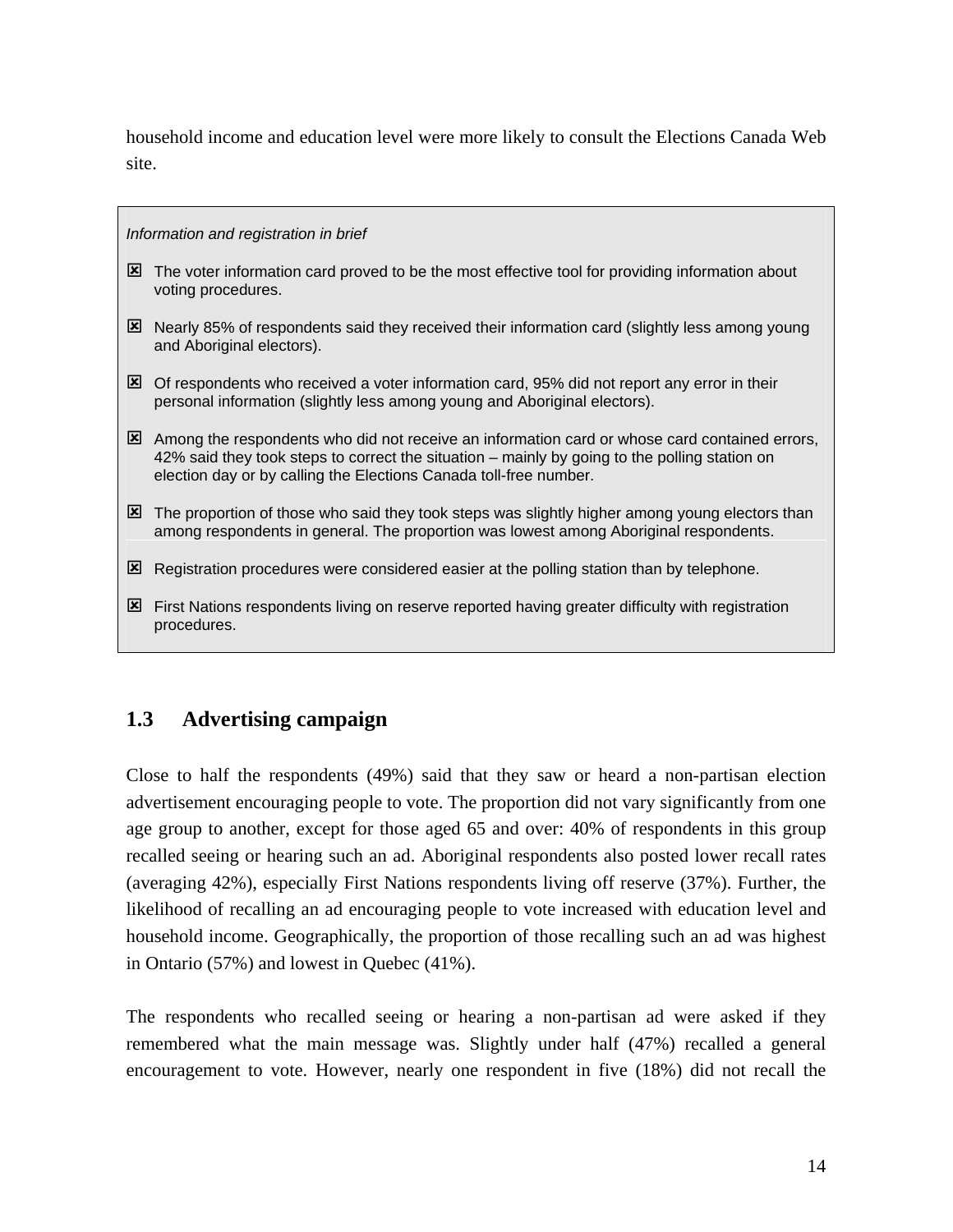<span id="page-15-0"></span>message, and this proportion was higher among Aboriginal electors (38%), especially First Nations respondents living on reserve (48%).

When asked whether they could identify the sponsor of the ad, 23% of the respondents correctly identified Elections Canada, while 34% named a sponsor other than Elections Canada (a political party, the government, etc.). Only 18% of young respondents, 11% of First Nations respondents living off reserve and 6% of those living on reserve correctly identified Elections Canada as the sponsor. The proportion naming Elections Canada was higher among men than women, and higher as well among anglophone respondents than francophones or those with a first language other than English or French. The ability to name Elections Canada was positively related to education level and household income.

Ads encouraging electors to vote seem to have been well received by the public: 61% of respondents said that their reaction was somewhat positive (29%) or very positive (32%). A negative reaction was reported by slightly less than 10% of respondents overall, and particularly by 16% of Aboriginal electors and 20% of First Nations respondents living on reserve. The proportion of negative reactions was also higher among respondents with a first language other than English or French (19%) and respondents born outside Canada (19%).

# **The slogan "Why not speak up when everyone is listening?"**

Without being reminded of the slogan used by Elections Canada in its ads, 17% of the respondents clearly recalled that this was "Why not speak up when everyone is listening?" The proportion of those recalling the slogan was slightly higher among university graduates (21%) and generally related to household income. In geographic terms, the slogan was more likely to be recalled by residents of Ontario (20%) and Quebec (18%) than residents of other regions (15% in the Atlantic provinces, and 11% in British Columbia, the Prairies and the territories).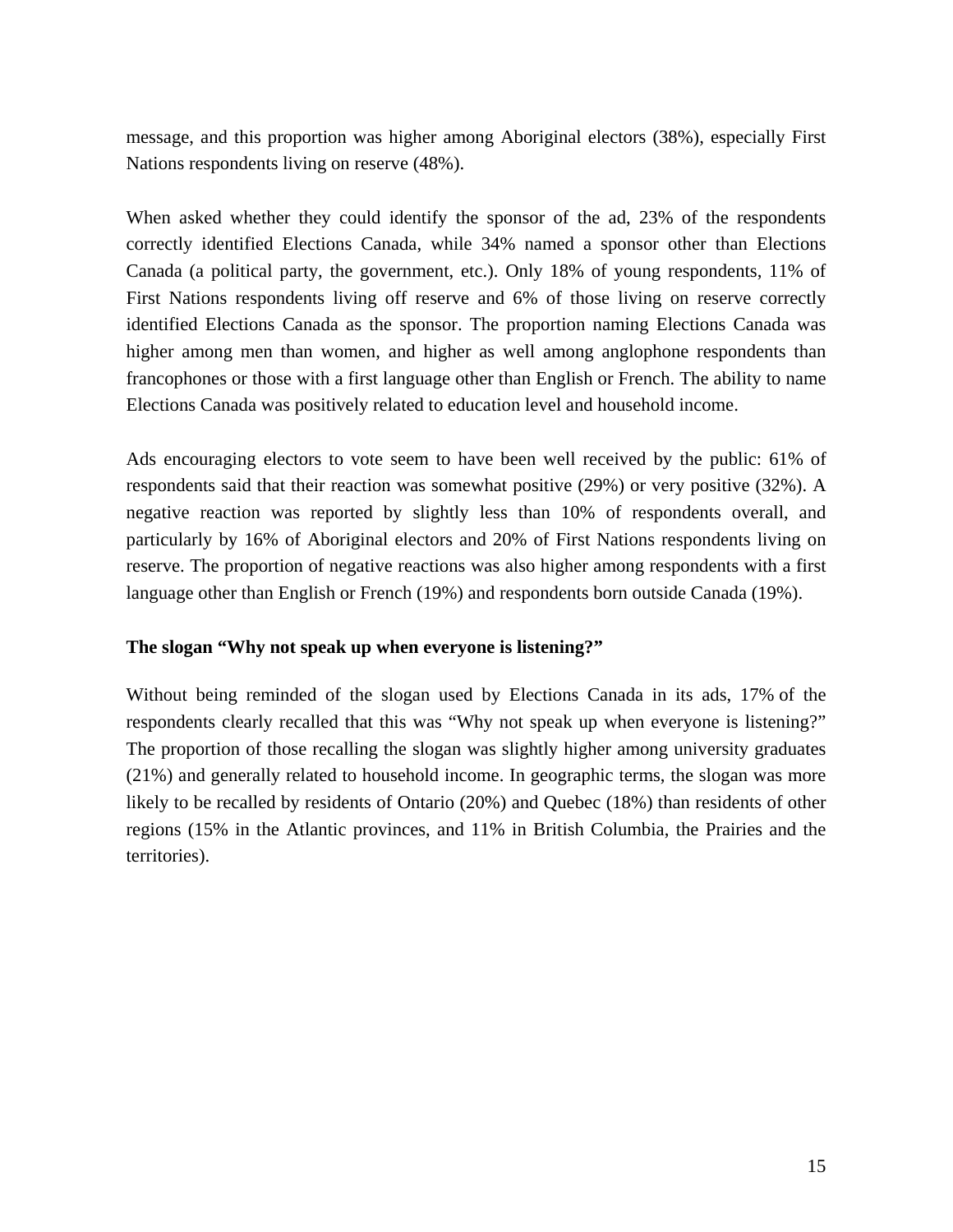<span id="page-16-0"></span>

**Figure 4: Recall of the slogan "Why not speak up when everyone is listening?"** 

On hearing the campaign slogan, 56% of respondents overall remembered it while 43% still did not remember it. Hearing the slogan had greatest impact on young electors: 63% said they remembered it after they heard it. However, the proportion remembering the slogan after hearing it was lower among Aboriginal respondents in general (54%), and still lower among respondents with a first language other than English or French (50%) and those born outside Canada (45%).

There was no apparent correlation between remembering the slogan and remembering the sponsor of the ad. Respondents who remembered the slogan only after the interviewer reminded them of it were less likely to identify Elections Canada as the sponsor (18% of these respondents) and more likely to have no idea who sponsored the ad (62%), or to associate the slogan with a political party or another organization (20%). Some 63% of respondents overall were unable to associate the slogan with a sponsor; the proportion was higher among young electors (68%) and First Nations respondents (70% on reserve and 74% off reserve).

### *Specific messages about voting*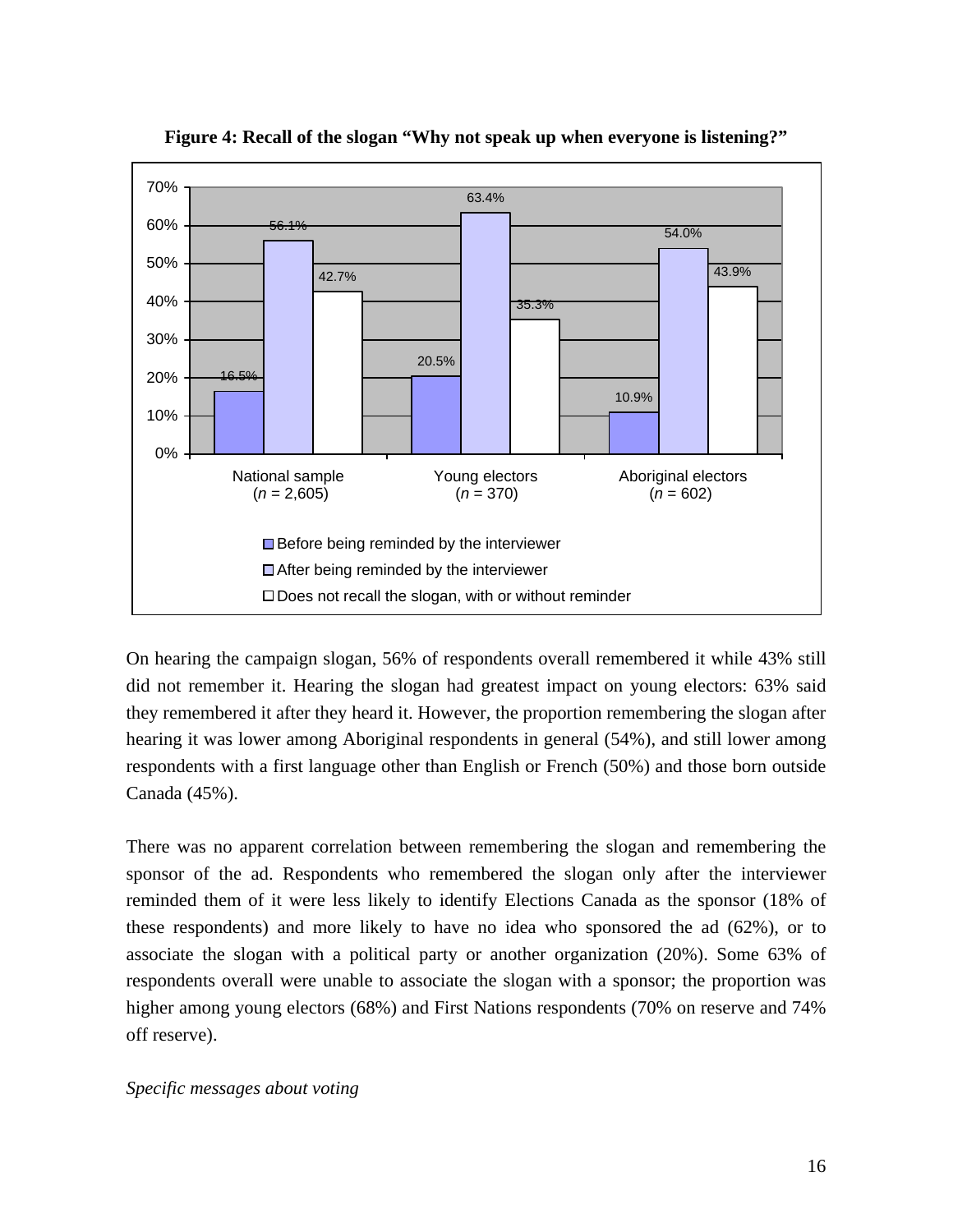<span id="page-17-0"></span>In addition to a common slogan, all the advertisements in the 2004 advertising campaign included a secondary message about a specific stage in the election process. One of the messages announced the launch of the general election, another gave the date of the election, a third reminded electors of the dates for advance voting and a fourth dealt with the voter information card.

The rate of recall of specific messages was 82% for the ad announcing the date of the election, 62% for the message announcing the launch of the election, 60% for the message reminding electors of advance voting dates and 54% for the message about the voter information card. In every case, proportions were lower among younger electors and Aboriginal respondents overall. There seemed to be no clear correlation with education level or household income.



**Figure 5: Recall of specific ad messages** 

*Impact of advertisements on likelihood of voting* 

When asked about the impact of Elections Canada ads on their decision to use their right to vote, 20% of the respondents said that they had a positive impact and 79% said they had no impact. According to the responses obtained, the Elections Canada ad campaign had a greater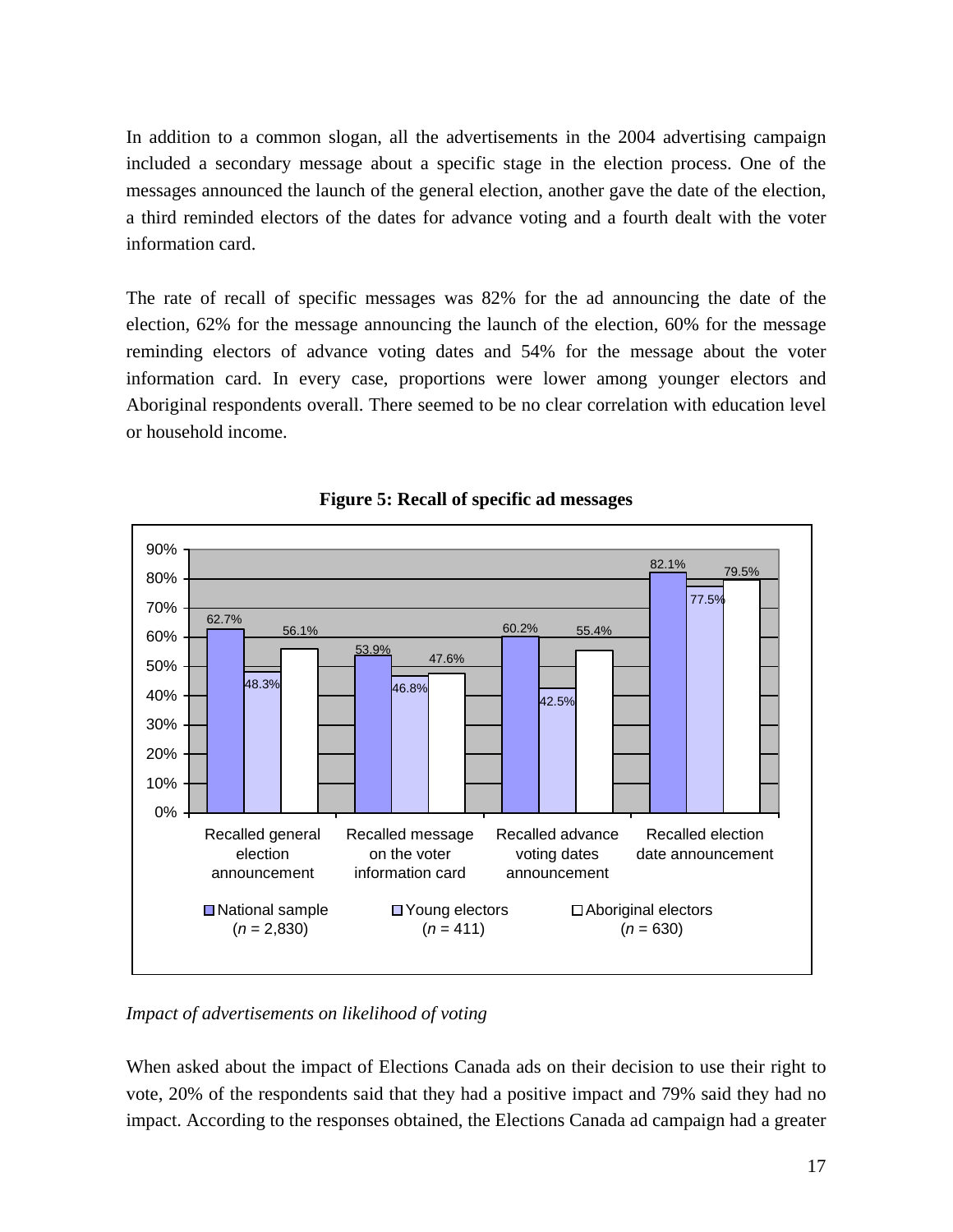<span id="page-18-0"></span>impact on young electors (30%), Aboriginal respondents (32%), respondents with a first language other than English or French (33%), and respondents born outside Canada who immigrated in 1970 or later (40%). Geographically, the ads seem to have had slightly greater impact on respondents from Ontario (22%) and less impact on respondents from the Atlantic provinces (16%) and Quebec (14%).

### *Ads for Aboriginal electors*

The Elections Canada advertising campaign included a component specifically encouraging Aboriginal electors to use their right to vote. An ad was broadcast on the Aboriginal Peoples Television Network and CBC North, messages were aired on around 40 local radio stations, and posters and information flyers were also available in English, French and Inuktitut, as well as 10 other Aboriginal languages. Specific questions about this campaign component were asked of the oversample of Aboriginal electors.

Close to one Aboriginal respondent in four (24%) recalled seeing or hearing an Elections Canada ad specifically encouraging Aboriginal electors to vote. The penetration rate was higher among First Nations respondents living on reserve (31%) than those living off reserve (20%), and reached the lowest point among Inuit and Métis respondents (17%).

Of the Aboriginal respondents who saw or heard such an Elections Canada ad, 38% said that they saw it on television, 26% said that they saw posters or printed material, and 16% said that they heard an ad on radio. Television seemed to have a broader reach among First Nations respondents living off reserve and Inuit and Métis respondents; printed material seemed to have greater visibility among First Nations respondents living on reserve.

Reactions to the ads were positive in the case of 54% of Aboriginal respondents. Reactions were more positive among First Nations respondents living off reserve (68%) than among those living on reserve (52%) or Inuit and Métis respondents (43%).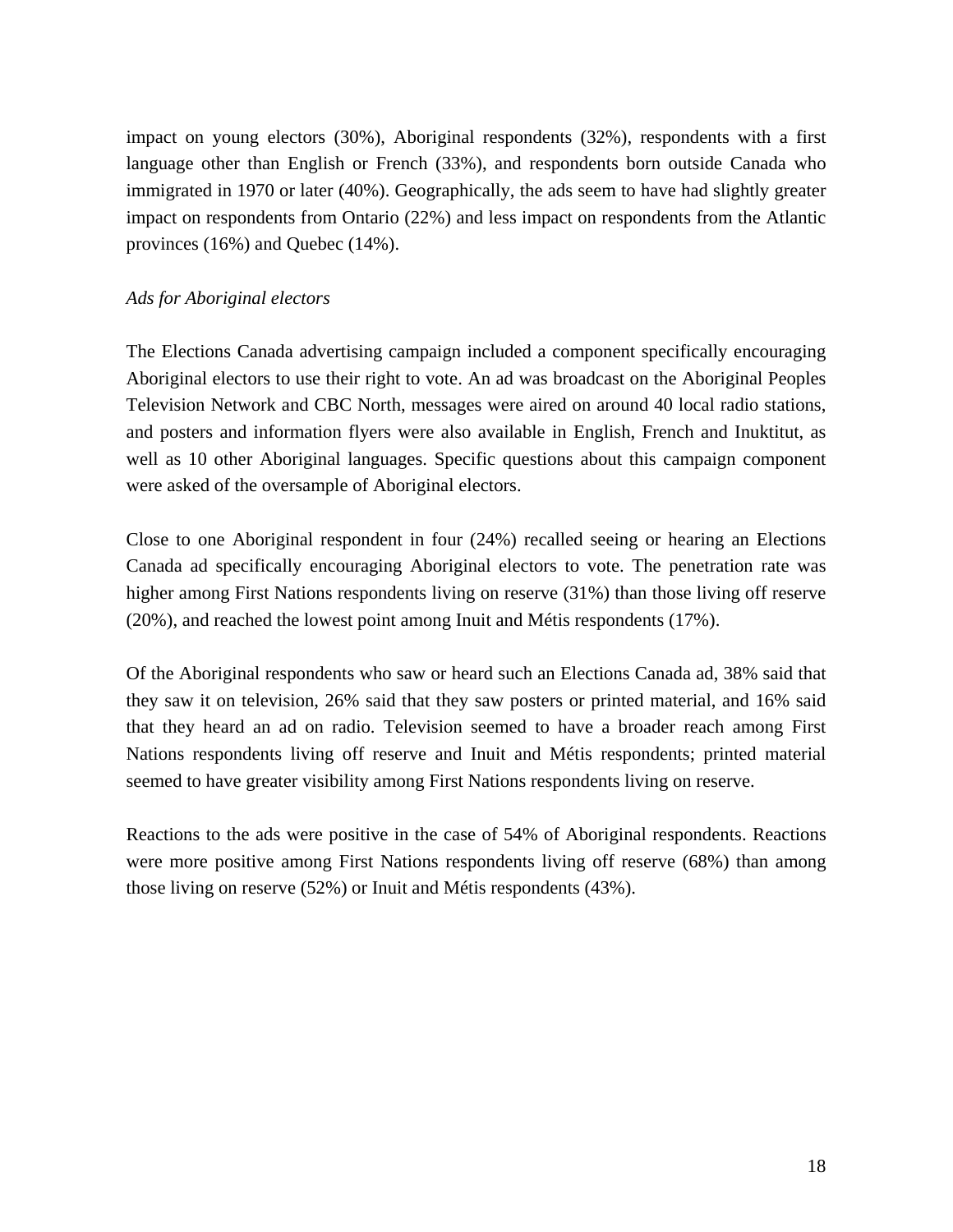#### <span id="page-19-0"></span>*Advertising campaign in brief*

- $\boxtimes$  The advertising campaign seems to have made a strong impression: one respondent in two recalled seeing or hearing a non-partisan ad encouraging people to vote.
- $\boxtimes$  Some 56% of respondents recalled hearing the slogan "Why not speak up when everyone is listening?" The slogan seems to have been better remembered by young electors.
- $\boxtimes$  A variety of information presented in each advertisement was remembered by proportions of respondents ranging from 63% to 83%. These proportions were lower among Aboriginal respondents and young electors.
- : Elections Canada's televised ads received positive reactions from 61% of respondents; 54% of Aboriginal respondents reacted positively to the ads targeting Aboriginal electors.

# **1.4 Voter turnout**

 $\overline{a}$ 

In total, 83% of respondents said that they voted in the June 28, 2004, election. Obviously this figure does not match the official turnout rate of 60.9%. Experience shows that election surveys tend systematically to overestimate the turnout rate. This discrepancy may be explained partly by the phenomenon of social "desirability" (voting is generally viewed as socially valued behaviour) and partly by a natural sampling bias (people more likely to vote are also more likely to agree to respond to an election survey). From the standpoint of this study and for purposes of analysis, voter turnout – even if it is self-declared – still helps to identify certain trends and disparities between different socio-demographic groups.<sup>[5](#page-19-1)</sup>

The analysis shows that self-declared turnout rates varied substantially from one group to another. For example, the rate was lower among respondents with a first language other than English or French (79%), respondents with less than high school education (78%), respondents who immigrated to Canada in 1970 or later (76%), and respondents with a household income below \$20,000 (71%). The self-declared turnout was 60% among Aboriginal respondents; the rate was significantly higher among First Nations respondents living off reserve than among other groups of Aboriginal respondents.

As Figure 6 shows, the breakdown by age group seems to confirm a strong correlation between age and voter turnout, a phenomenon often observed in the past and extensively

<span id="page-19-1"></span> $<sup>5</sup>$  In the absence of any way to verify the truthfulness of the responses provided, this approach assumes that the</sup> discrepancy between the real rate and the self-declared rate is stable from one group to another and thus independent of other variables affecting voter turnout.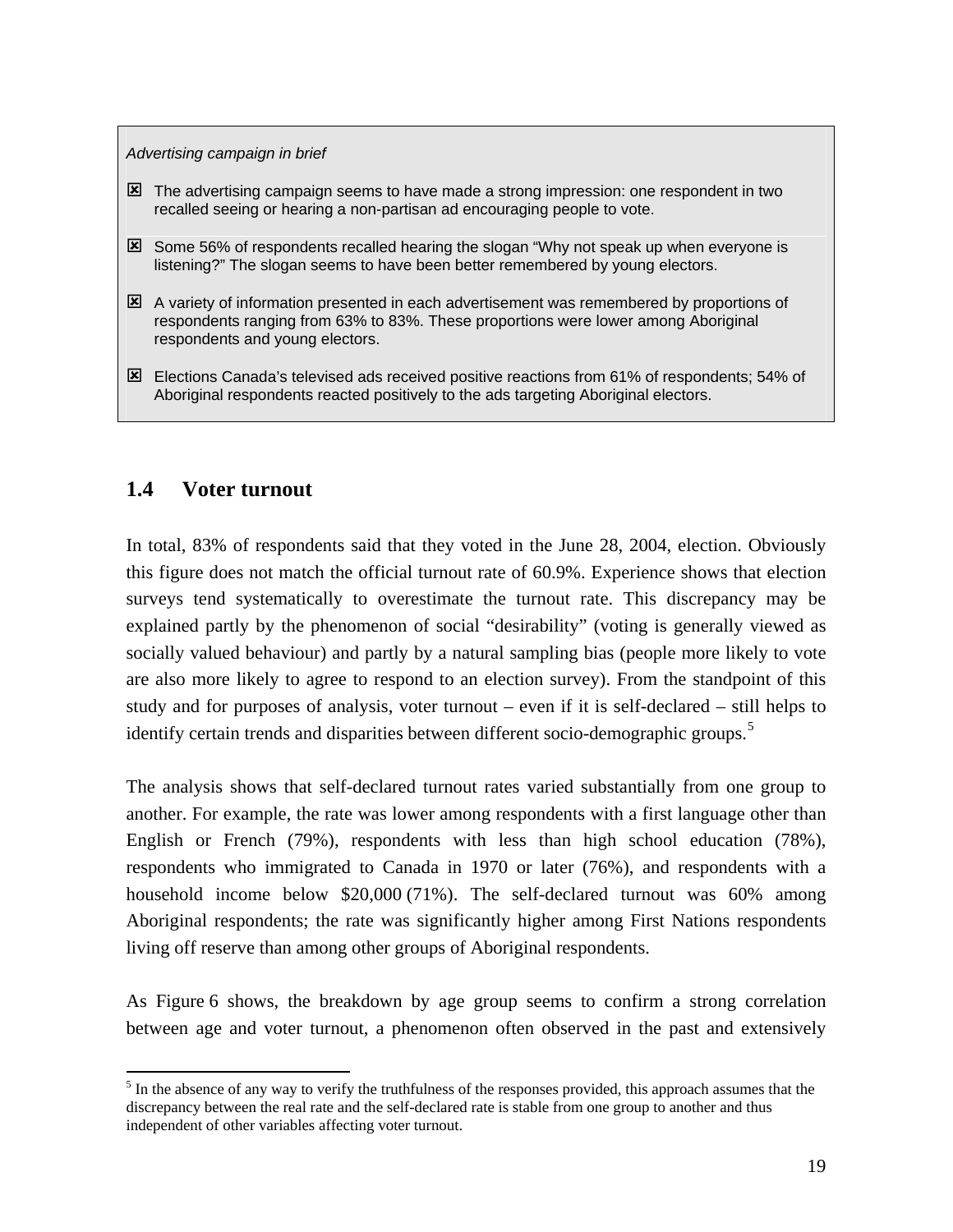<span id="page-20-0"></span>documented. While 68% of young respondents said that they voted, self-declared turnout increased in a relatively stable manner from one age group to another, peaking at 94% among electors aged 55 and up. Self-declared turnout tended to increase according to education level and household income.



**Figure 6: Voter turnout, by age** 

### *Voting methods*

Of all the respondents who said they voted, 87% said they did so at a polling station on election day (the true proportion according to the official results was 90%), 11% at an advance poll (true proportion just over 8%), and 2% by special ballot (true proportion 1.6%).

Older respondents were most likely to have voted at advance polls, with proportions exceeding 17% for respondents aged 55 and up. The voting methods used did not vary significantly according to other socio-demographic factors.

Whatever the voting method used, most respondents described it as easy or very easy. In fact, 93% of all respondents said that procedures at the polling station on election day were very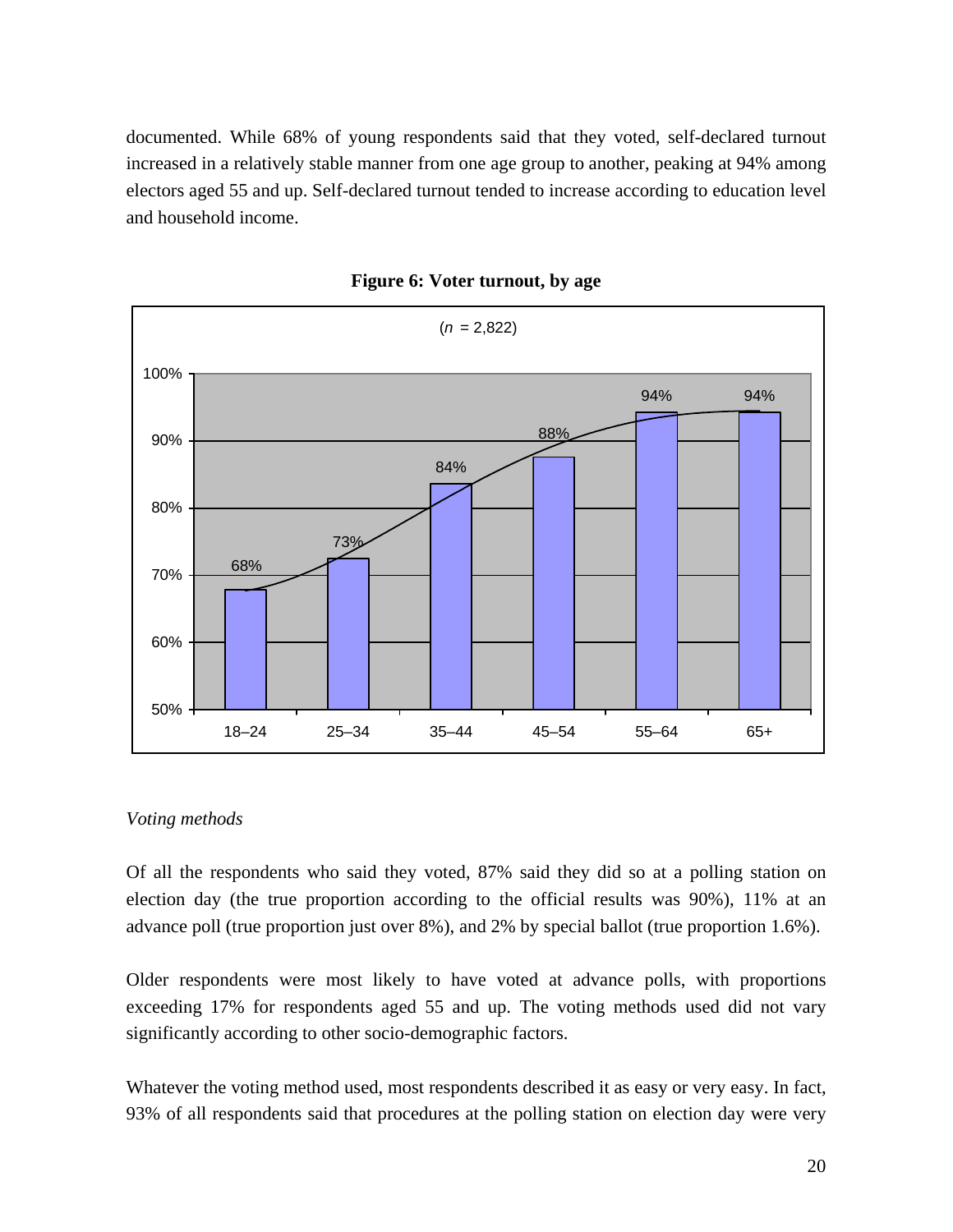<span id="page-21-0"></span>easy (84%) or easy (9%). Only 3% said they found the procedures difficult; the proportion was higher among Aboriginal electors, particularly First Nations respondents living on reserve  $(10\%)$ .

## *Reasons for not voting*

The respondents who said they did not vote (see Figure 7) gave as their main reasons lack of interest (16% of respondents), the fact that they did not like any of the candidates (15%), and the fact that they were too busy at work (12%) or with their personal/family life (11%). The "other" category (12%) mostly covers reasons having to do with health or transportation.

For young electors aged 18 to 24, the reasons most often mentioned were, in order: lack of interest (20%), lack of time because of work (20%), lack of time because of family or personal obligations (14%), and not knowing for whom to vote (10%). For Aboriginal respondents, the reasons most often mentioned had to do with not knowing for whom to vote (17%), lack of interest (11%) and being away from the electoral district on election day (11%). It should be noted that 8% of Aboriginal respondents said they did not vote because they did not know where and when to vote.

Some socio-demographic factors seem to correlate with the reasons mentioned for not voting. For example, personal or family obligations were reported by women more often than men.

A significantly higher proportion of francophone respondents (24%) said that they were simply not interested, while a higher proportion of anglophones (19%) said that they did not like the choice of candidates. Respondents with a first language other than English or French were more likely to think that their vote did not matter or to say that they were away from their electoral district on election day.

Of respondents who said they were not interested in the election, the proportion was higher among those with high school education or lower. The proportion professing lack of interest fell with rising education levels.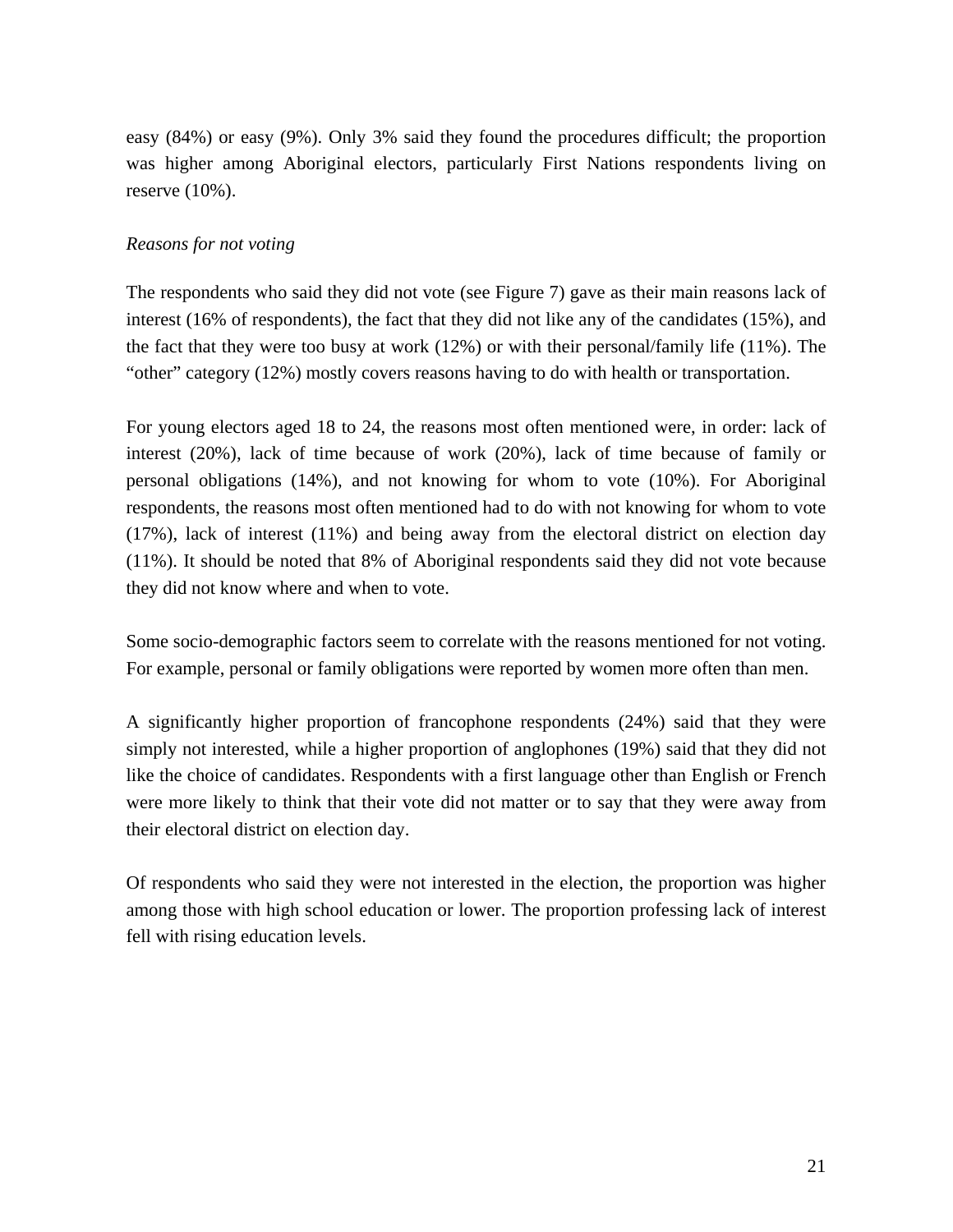<span id="page-22-0"></span>

### **Figure 7: Reasons for not voting**

# **1.5 Attitudes toward voting experience**

### *Satisfaction with experience at the polling station*

Respondents who said that they voted were asked about their level of satisfaction with the distance of the polling station from their home, as well as the language spoken and the clarity of the information given at the polling station (see Figure 8). For each of these aspects and in every group in the study, the reported satisfaction rates exceeded 90%.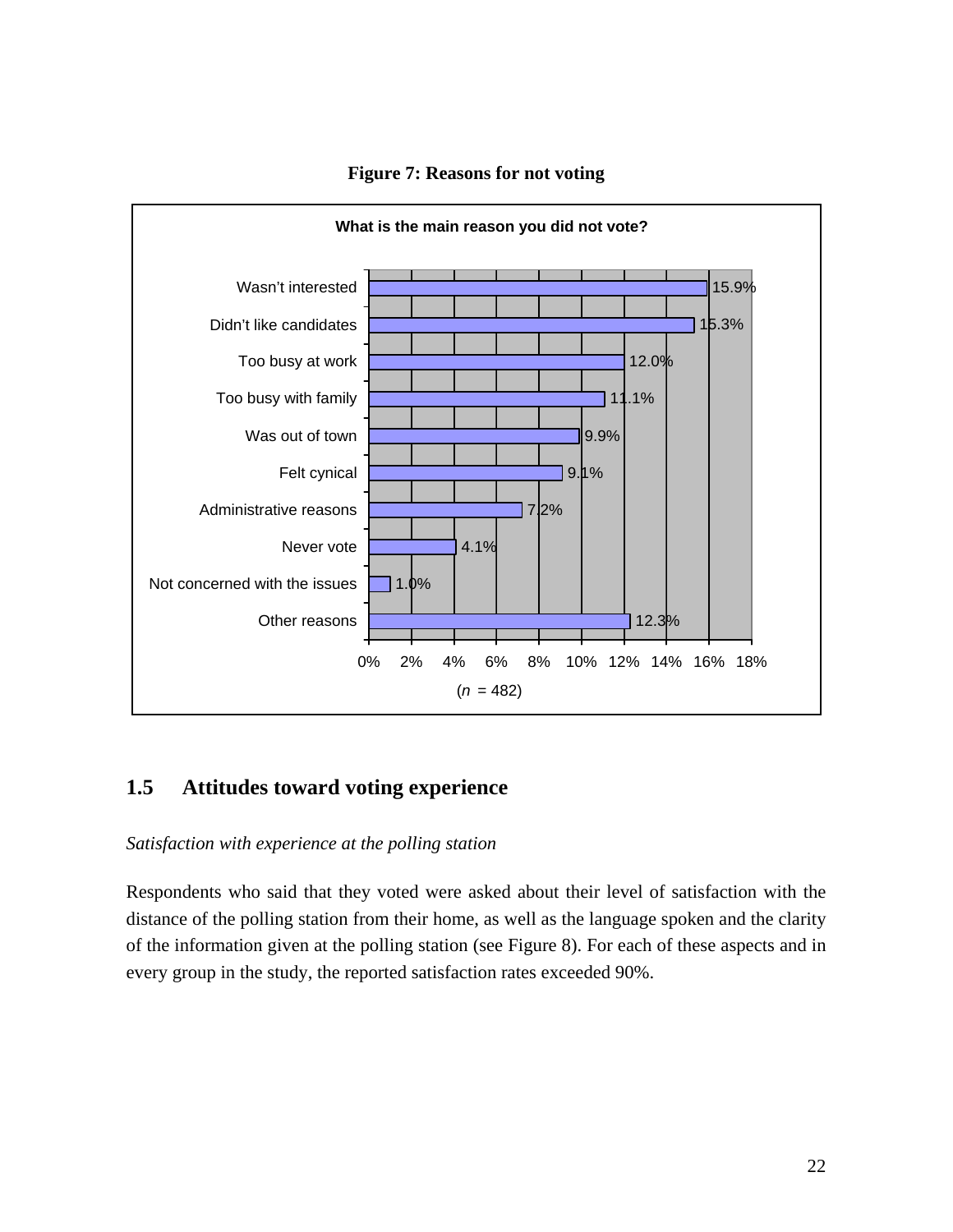<span id="page-23-0"></span>However, while 3% of respondents overall said they were dissatisfied with the distance they had to travel to the polling station, this proportion was 8% among Aboriginal respondents and 10% among First Nations respondents living on reserve. Higher proportions of Quebec residents and respondents with household income under \$20,000 also said they were dissatisfied with the distance they had to travel to the polling station.

Likewise, while fewer than 1% of respondents said they were dissatisfied with the language spoken at the polling station, this proportion was 6% among Aboriginal respondents overall. Respondents with a first language other than English or French were also slightly less satisfied.

Finally, 3% of respondents said they were dissatisfied with the clarity of the information given at the polling station. The proportion was slightly higher among respondents with household income under \$20,000 (5%), youth (6%) and Aboriginal respondents (7%).



**Figure 8: Measures of satisfaction (distance, language, information)**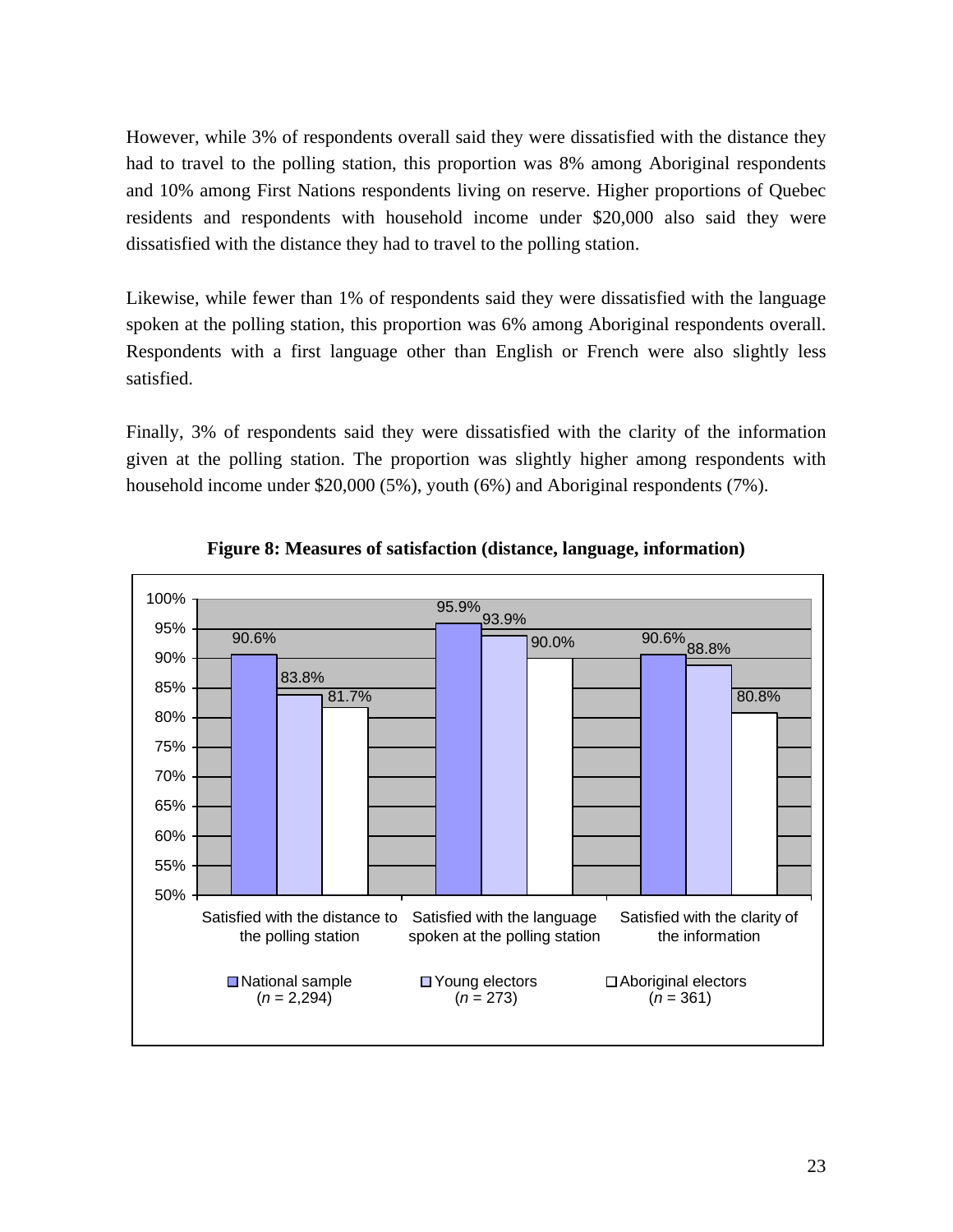### <span id="page-24-0"></span>*General attitudes*

While circumstantial factors may influence voter turnout, there are also latent predispositions that are expressed in attitudes. These are among the factors that should be taken into account in voter turnout analysis. For the purposes of this survey, these attitudes were measured by asking respondents to describe on a scale of 1 to 5 how much they agreed with a series of statements (see Figure 9).

When asked whether they agreed or disagreed with the statement "My vote doesn't really matter," nearly three quarters of the respondents (74%) said they disagreed while 17% said they agreed. The tendency to agree with this statement was markedly higher among Aboriginal respondents overall (32% among First Nations respondents living on reserve, 25% among First Nations respondents living off reserve, and 21% among Métis and Inuit respondents). Respondents with a first language other than English or French and those born outside Canada (particularly those who immigrated before 1970) also were more likely to agree with this statement. Higher education level and household income decreased the tendency to agree with the statement.

The survey findings suggest that voting is still perceived as a civic duty by most respondents. In fact, 88% of respondents agreed with the statement "It is the duty of citizens to vote in elections." The proportion was significantly lower among young electors (80%) and First Nations respondents (77% in the case of those living off reserve and 71% in the case of those living on reserve). Men agreed with this statement slightly less than women did.

Concerning the statement "The major issues of the day are too complicated for most electors," a little more than half the respondents (53%) said they disagreed, while 23% agreed. Young electors did not differ significantly in their opinion from other age groups. However, significantly more anglophone respondents disagreed, while agreement was expressed by a greater proportion of First Nations respondents living on reserve, respondents born outside Canada, and residents of Quebec and the Atlantic provinces. Higher education level and household income decreased the tendency to think that the issues of the day were too complicated for most electors.

The survey also measured agreement with the statement "None of the political parties addressed the issues that are important to me." Some 45% of the respondents did not agree with this statement, while 26% agreed. Contrary to popular belief, according to these results young electors are not more likely to think that the campaign issues are less important to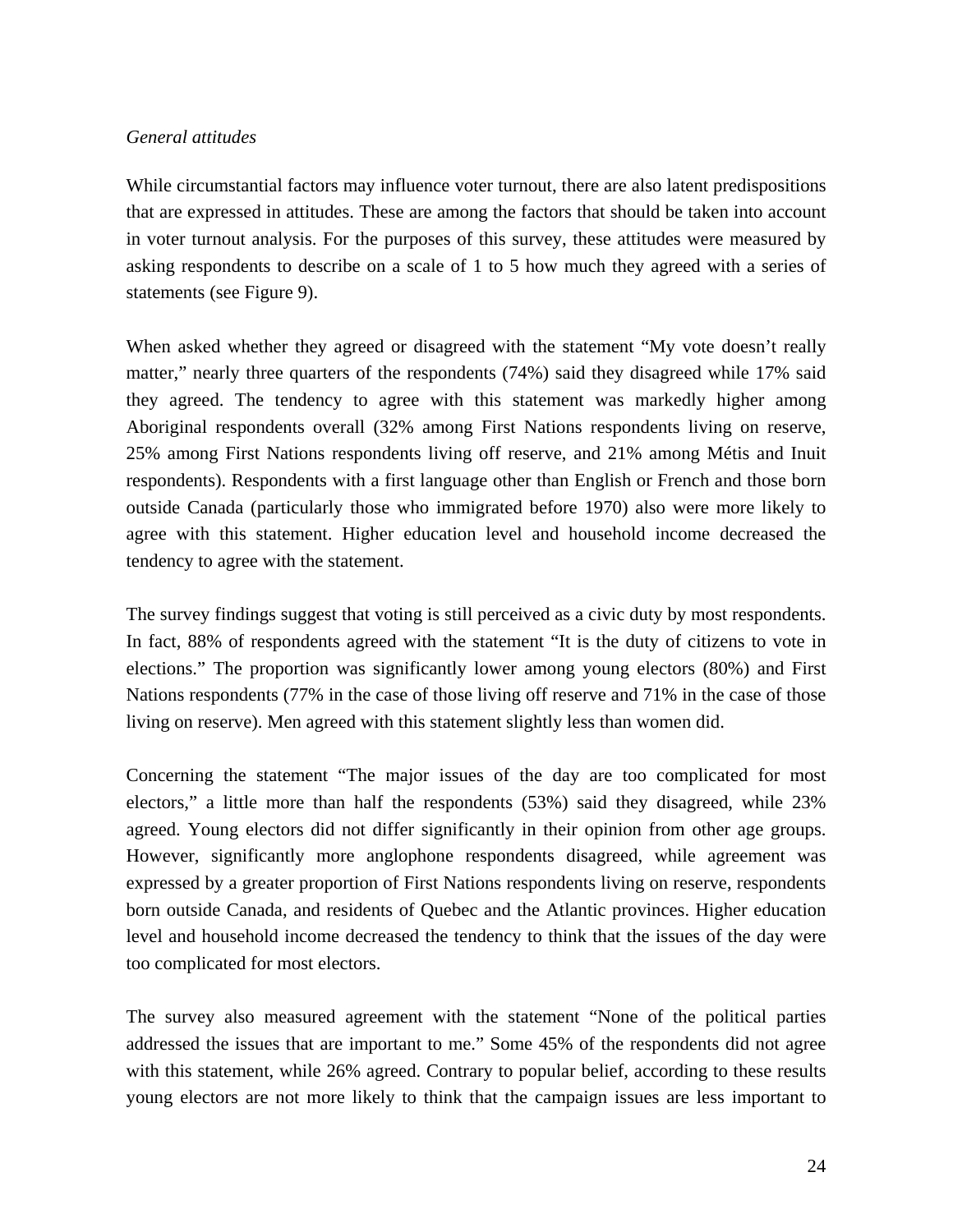<span id="page-25-0"></span>them. However, 37% of Aboriginal respondents agreed that the issues did not concern them (29% of Métis and Inuit electors as well as First Nations respondents living off reserve, and 38% of First Nations respondents living on reserve). In general, increased household income correlated with a lower sense of alienation.



**Figure 9: Proportions in agreement with the statements on elections in general** 

*Interest in the campaign and knowledge of election platforms* 

Slightly under half the respondents (46%) indicated that they followed the election campaign with some interest, while 27% said that they did not have much interest in it. Age seemed to be a determining factor. While 60% of the respondents aged 65 and over said that they followed the election closely, only 30% of young electors said that they did so. Among the Aboriginal respondents overall, 38% said that they followed the campaign; the proportion was 34% among Inuit and Métis electors and First Nations respondents living on reserve, and 39% among First Nations respondents living off reserve. However, the proportion of those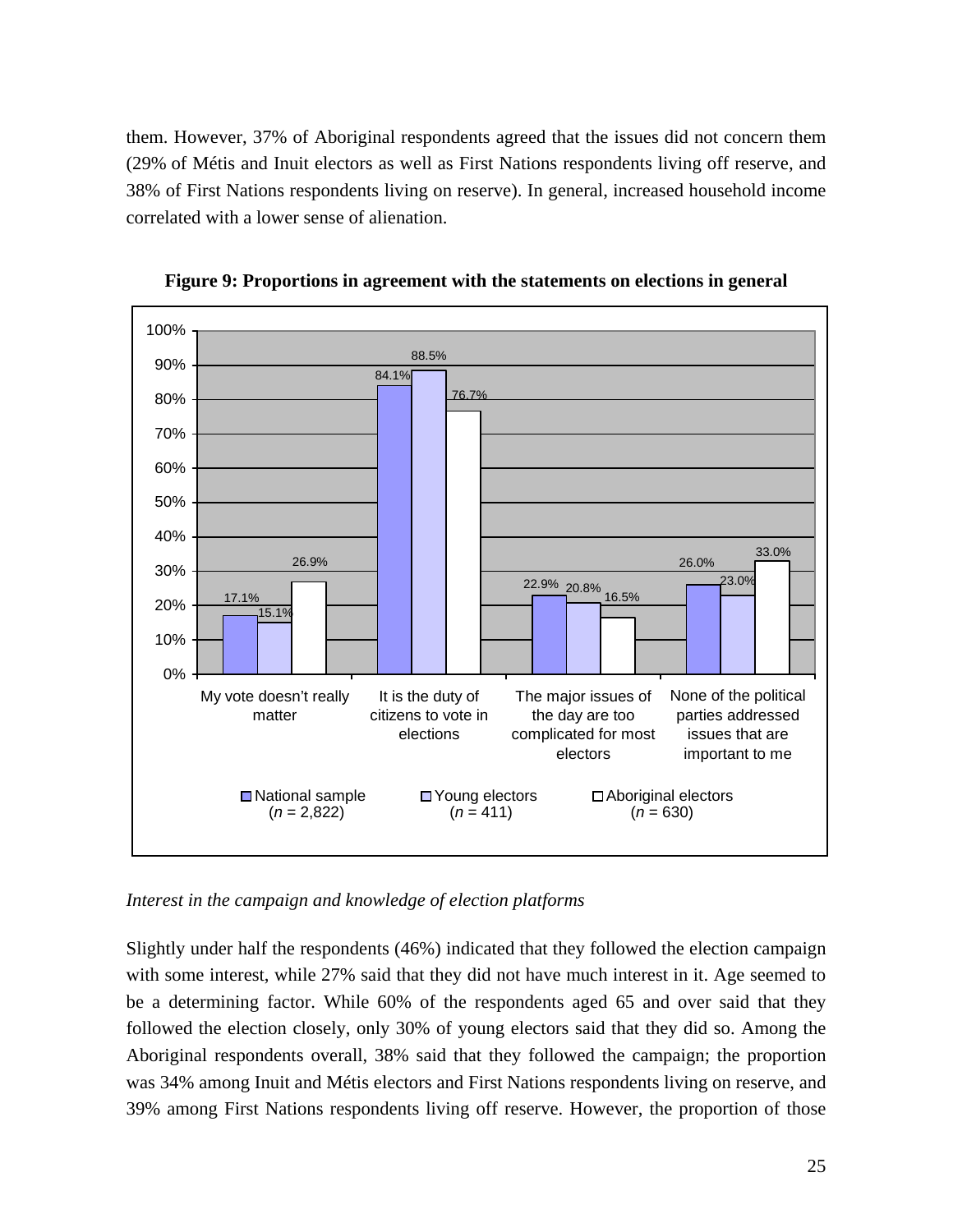<span id="page-26-0"></span>who said that they followed the campaign very closely was lowest among young electors and Aboriginal respondents from First Nations living on reserve.

Education level and household income positively influenced the degree of interest in the campaign. A higher proportion of men (53%) indicated that they followed the campaign closely or very closely, compared to women (39%). Respondents born outside Canada were more likely to follow the campaign closely than respondents born in Canada overall. Francophone respondents across the country or respondents living in Quebec tended to follow the campaign less closely than anglophone respondents or those living outside Quebec.

Concerning knowledge of party policies and election platforms, 39% of respondents overall said that they were somewhat or very knowledgeable, while 11% admitted having no knowledge of them at all. A much higher proportion of men than women said they were knowledgeable. The level of knowledge was lower among youth (25%) and Aboriginal electors (27%), particularly First Nations respondents living on reserve (18%). Residents of Quebec and of rural areas in general said that they were less knowledgeable about policies and election platforms. The level of knowledge seemed to correlate with education level and household income.

### *Attitudes of Aboriginal electors*

Aboriginal electors were asked questions about their attitudes toward election issues that affected them specifically. Their attitudes were measured by quantifying how much the respondents agreed with a series of statements, using a scale of 1 to 5.

Of the Aboriginal respondents, 67% agreed with the statement "Aboriginal people in Canada would be better off if more Aboriginal people were elected to Parliament." This proportion was 73% among First Nations respondents living on reserve, 67% among those living off reserve, and 58% among Inuit and Métis respondents.

Further, 54% of Aboriginal respondents said that they would be more likely to vote if there were more Aboriginal candidates in federal elections. The proportion was higher among First Nations respondents living on reserve (68%) than those living off reserve (51%), and was significantly lower among Inuit and Métis respondents (36%).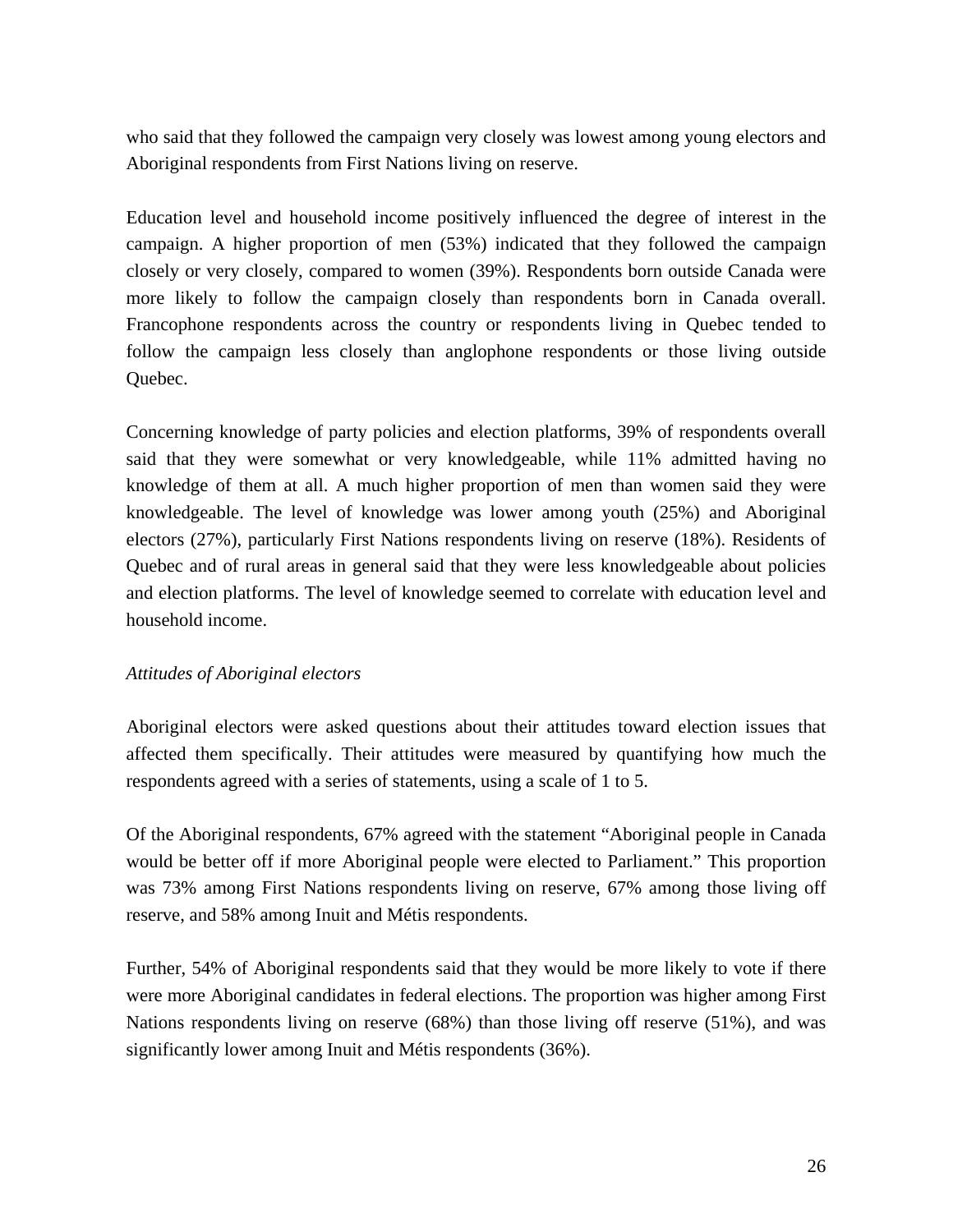<span id="page-27-0"></span>Some 61% of Aboriginal respondents said that they were in favour of the idea of reserving seats in Parliament for Aboriginal peoples. The proportion was 70% among First Nations respondents living on reserve, 63% among those living off reserve, and 45% among Inuit and Métis respondents.

One last series of questions was designed to gauge Aboriginal electors' sense of belonging to their family, their community, their province or territory, and Canada. In general, the sense of belonging to family was strongest, followed by the community, Canada, and last the province or territory. First Nations respondents living off reserve and Métis and Inuit respondents expressed a stronger sense of belonging to Canada in general than did First Nations respondents living on reserve.

### *Attitudes toward registering and voting on the Internet*

Survey questions were used to gauge how receptive electors were to the possibility of using the Internet for registration (see Figure 10).

Almost half, or 48% of respondents, said they would be likely (14%) or very likely (34%) to use the Internet to check their voter information if it was possible to do so. Men were more in favour of this idea than women, and younger electors were more in favour than older ones. The proportion increased with household income and was higher among urban residents than respondents from rural areas.

When asked whether they would be likely to use the Internet to register or change their voter information, slightly over half, or 54%, indicated that they probably would do this if it was possible. Once again, the proportion fell with age and increased with education level and household income. The proportion was also higher among urban residents (58%) than respondents from rural areas (42%), and was lower among Aboriginal respondents (45%). The results should, however, be weighed against Internet accessibility, a factor not examined in this survey.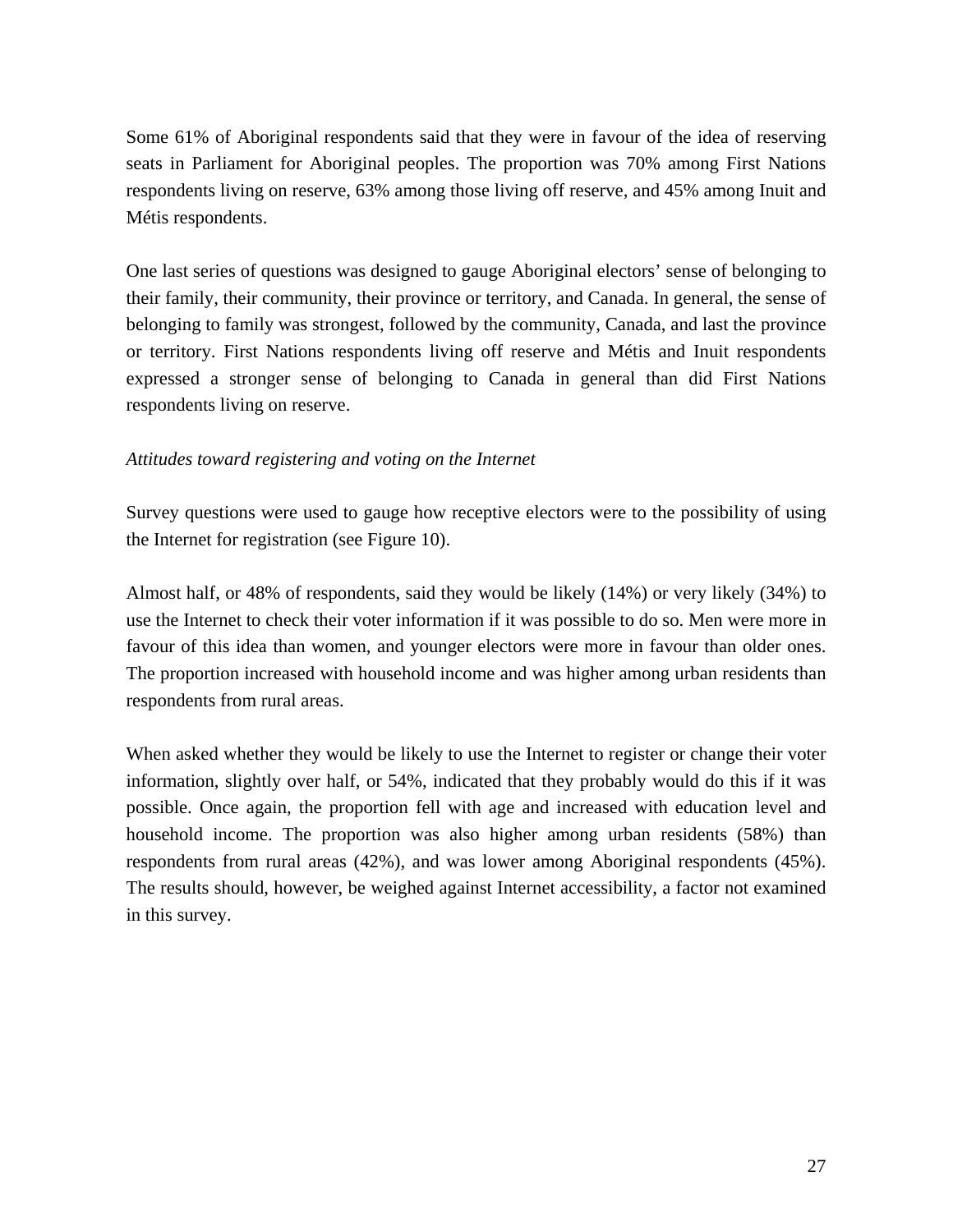<span id="page-28-0"></span>

**Figure 10: Registering and voting on the Internet** 

To track electors' developing interest in alternative forms of voting, the survey also measured attitudes toward on-line voting. A slim majority of respondents (52%) said that they were in favour of the idea of allowing on-line voting "to make it easier for more people to vote." The level of support was 64% among young electors and decreased linearly by age, standing at 41% among electors aged 55 to 65. Some 48% of respondents thought that the potential for fraud and mistakes is still too great to have Internet voting. This proportion was 55% among Aboriginal electors.

When asked whether they personally would be likely to vote on-line, nearly half of respondents (48%) said yes. Respondents with household income of \$60,000 or higher seemed to be more in favour of the idea. Again, willingness to vote on-line was strongest among young electors (63%) and fell steadily by age, reaching its lowest level (24%) among electors aged 65 and over. Some groups seemed less inclined to vote on-line; they included women, francophone respondents, respondents with high school education or lower, residents of rural areas compared with urban residents, and residents of the Prairies and the territories and Quebec.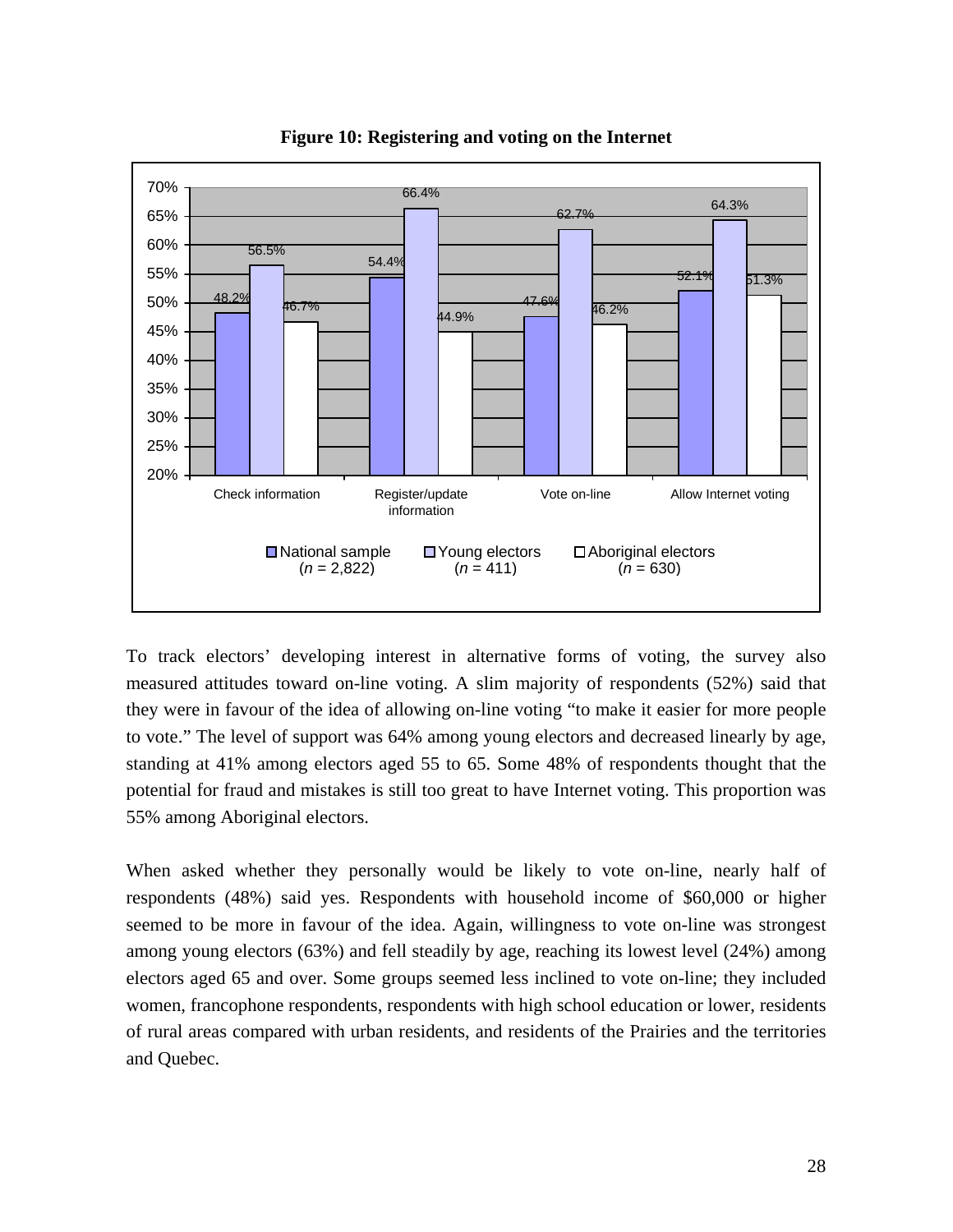<span id="page-29-0"></span>*Turnout and attitudes in brief* 

- $\boxtimes$  The proportion of young electors who said that they voted was 15% lower than the average for all electors, to 26% below the proportion of electors aged 55 and over.
- $\boxtimes$  The proportion of Aboriginal electors who said that they voted was 23% below the average for all electors. Not voting was significantly more common among First Nations respondents living on reserve.
- $\boxtimes$  The vast majority of respondents thought that voting procedures were easy. Youth and Aboriginal electors found voting methods slightly less easy.
- $\boxtimes$  More than 90% of respondents who voted said that they were satisfied with the distance they had to travel to the polling station and with the information they received there; 96% said they were satisfied with the language spoken at the polling station.
- $\boxtimes$  Young electors were slightly less satisfied with the distance they had to travel to the polling station.
- $\boxtimes$  Aboriginal electors were slightly less satisfied with the clarity of the information received at the polling station.
- $\boxtimes$  The main reasons mentioned for not voting were lack of interest, not knowing for whom to vote, and lack of time. Very few respondents mentioned administrative problems.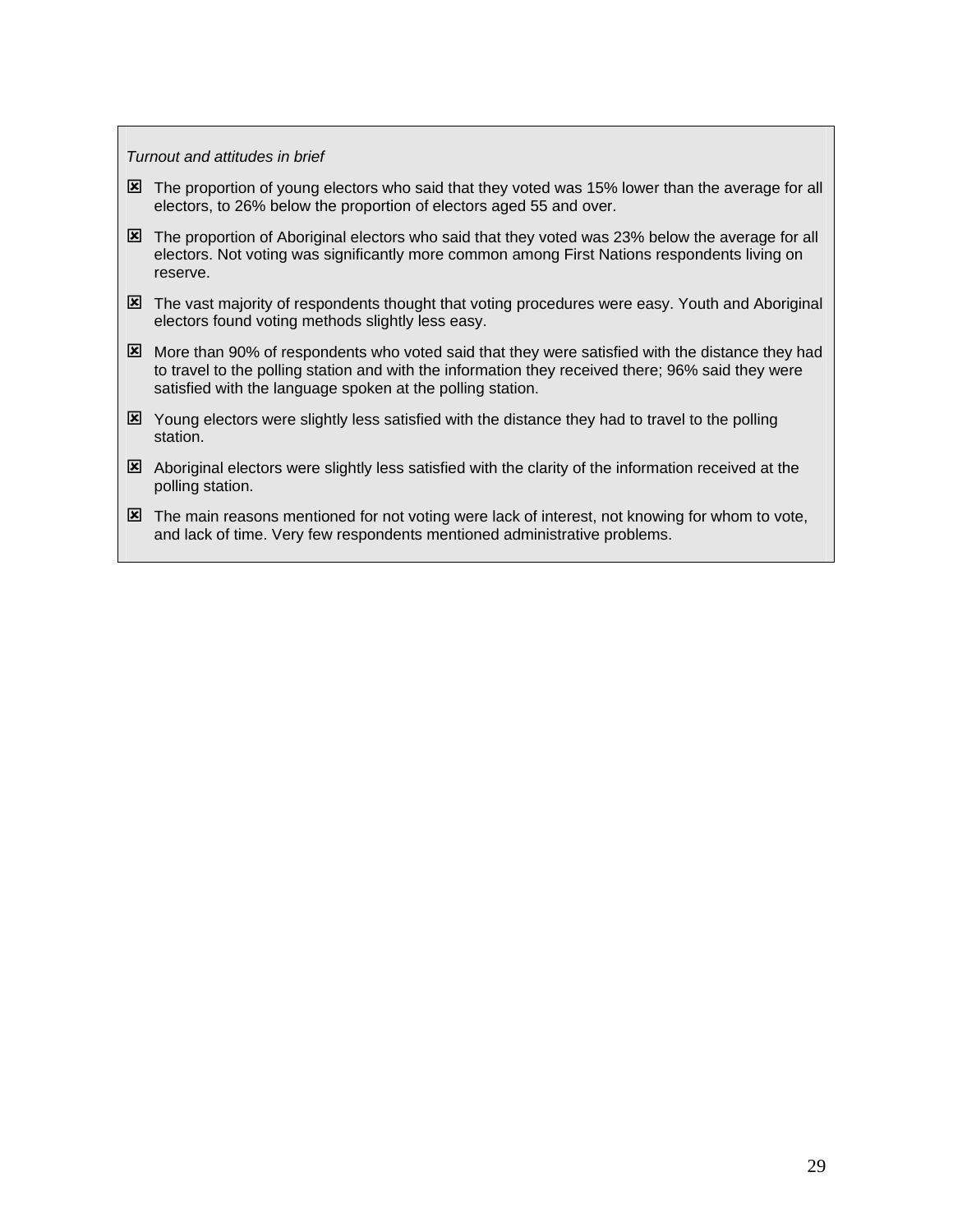# **Appendix I: Detailed Tables**

# **How did you get information about voting procedures in this election?**

|                             | Voter<br>information<br>card | Television   | Newspapers | elatives<br>Friends/ | Internet | knowledge<br>General | Other        | None       | Don't know | n          |
|-----------------------------|------------------------------|--------------|------------|----------------------|----------|----------------------|--------------|------------|------------|------------|
| Gender                      |                              |              |            |                      |          |                      |              |            |            | 2,821      |
| Men                         | 53.4                         | 11.6         | 5.9        | 4.1                  | 2.7      | 2.7                  | 12.9         | 5.0        | 1.6        | 1,372      |
| Women                       | 55.4                         | 11.4         | 4.9        | 4.9                  | 1.6      | 2.5                  | 13.5         | 4.2        | 1.5        | 1,449      |
| Age group                   |                              |              |            |                      | 5.2      |                      |              |            |            | 2,703      |
| Under 25<br>$25 - 34$       | 33.0<br>52.3                 | 13.6<br>13.1 | 4.1<br>3.6 | 16.8<br>4.2          | 3.9      | 2.7<br>2.4           | 14.7<br>12.8 | 7.1<br>6.8 | 2.8<br>0.8 | 411<br>482 |
| $35 - 44$                   | 63.1                         | 8.4          | 6.1        | 2.4                  | 2.1      | 1.9                  | 12.0         | 2.9        | 1.1        | 580        |
| $45 - 54$                   | 60.8                         | 10.7         | 4.2        | 0.4                  | 1.0      | 2.2                  | 15.5         | 4.1        | 1.1        | 491        |
| $55 - 64$                   | 63.0                         | 10.0         | 6.5        | 1.3                  | 0.6      | 3.3                  | 11.1         | 2.9        | 1.3        | 316        |
| 65 and over                 | 52.3                         | 15.3         | 8.2        | 2.6                  | 0.3      | 3.8                  | 11.4         | 4.2        | 1.9        | 424        |
| Aboriginal respondents      | 40.8                         | 10.8         | 3.2        | 6.3                  | 1.4      | 3.5                  | 19.2         | 10.6       | 4.1        | 630        |
| First Nations on reserve    | 34.1                         | 11.7         | 2.9        | 6.6                  | 1.1      | 4.0                  | 21.2         | 12.5       | 5.9        | 273        |
| First Nations off reserve   | 47.6                         | 11.5         | 2.1        | 5.2                  | 1.6      | 3.7                  | 15.7         | 10.5       | 2.1        | 191        |
| Others (Métis, Inuit)       | 44.0                         | 8.4          | 4.8        | 7.2                  | 1.8      | 2.4                  | 19.9         | 7.8        | 3.6        | 166        |
| First language              |                              |              |            |                      |          |                      |              |            |            | 2,812      |
| English                     | 58.0                         | 7.4          | 5.2        | 4.8                  | 2.5      | 2.9                  | 13.6         | 4.4        | 1.1        | 1,847      |
| French                      | 45.3                         | 24.8         | 6.4        | 3.4                  | 0.8      | 1.2                  | 11.3         | 4.5        | 2.3        | 656        |
| Other language              | 52.5                         | 8.3          | 4.4        | 4.9                  | 3.0      | 3.7                  | 14.5         | 6.0        | 2.6        | 309        |
| Country of birth            |                              |              |            |                      |          |                      |              |            |            | 2,803      |
| Canada                      | 54.4                         | 12.0         | 5.1        | 4.4                  | 2.1      | 2.5                  | 13.2         | 4.7        | 1.6        | 2,440      |
| Other country               | 55.1                         | 8.3          | 7.3        | 5.5                  | 2.5      | 3.6                  | 12.7         | 3.5        | 1.5        | 363        |
| Date immigrated to Canada   |                              |              |            |                      |          |                      |              |            |            | 342        |
| Before 1970                 | 63.1                         | 9.7          | 8.5        | 2.1                  | 0.0      | 4.8                  | 7.9          | 2.9        | 1.0        | 204        |
| 1970 or later               | 43.3                         | 4.6          | 6.5        | 10.6                 | 6.6      | 2.5                  | 19.9         | 3.5        | 2.6        | 138        |
| <b>Education level</b>      |                              |              |            |                      |          |                      |              |            |            | 2,793      |
| None/Elementary/High school | 51.6                         | 13.0         | 4.6        | 5.7                  | 1.4      | 1.8                  | 13.3         | 6.0        | 2.5        | 1,043      |
| Technical/College/CEGEP     | 55.9                         | 13.7         | 5.0        | 4.7                  | 1.9      | 2.0                  | 11.5         | 4.3        | 1.0        | 746        |
| University                  | 56.4                         | 8.4          | 6.4        | 2.9                  | 3.2      | 3.8                  | 14.3         | 3.6        | 0.9        | 1,003      |
| Annual household income     |                              |              |            |                      |          |                      |              |            |            | 2,366      |
| Less than \$20,000          | 40.3                         | 15.4         | 4.3        | 7.0                  | 2.4      | 1.9                  | 17.8         | 8.3        | 2.6        | 351        |
| \$20,000 - \$39,999         | 51.6                         | 14.6         | 5.8        | 4.1                  | 2.1      | 1.5                  | 12.9         | 6.1        | 1.4        | 602        |
| \$40,000-\$59,999           | 59.5                         | 10.3         | 5.1        | 4.2                  | 2.3      | 2.7                  | 12.1         | 2.8        | 1.1        | 552        |
| \$60,000-\$89,999           | 56.1                         | 8.8          | 5.9        | 3.2                  | 1.5      | 4.0                  | 15.3         | 4.4        | 0.9        | 477        |
| \$90,000 and over           | 66.4                         | 8.3          | 4.9        | 4.0                  | 4.1      | 2.6                  | 8.3          | 1.4        | 0.0        | 383        |
| Type of area                |                              |              |            |                      |          |                      |              |            |            | 2,794      |
| Rural                       | 56.5                         | 13.8         | 4.3        | 4.4                  | 1.1      | 1.6                  | 12.7         | 3.4        | 2.3        | 592        |
| Urban                       | 54.0                         | 10.9         | 5.7        | 4.5                  | 2.4      | 2.8                  | 13.3         | 4.9        | 1.4        | 2,202      |
| Region                      |                              |              |            |                      |          |                      |              |            |            | 2,821      |
| <b>British Columbia</b>     | 51.8                         | 5.7          | 8.3        | 6.5                  | 4.1      | 2.1                  | 13.2         | 7.3        | 1.0        | 391        |
| Prairies and territories    | 53.2                         | 7.5          | 3.5        | 5.5                  | $2.2\,$  | 3.1                  | 16.9         | 6.2        | 1.7        | 496        |
| Ontario                     | 60.4                         | 7.5          | 4.9        | 4.0                  | 2.4      | 3.4                  | 12.9         | 3.1        | 1.4        | 1,063      |
| Quebec                      | 46.4                         | 24.8         | 7.0        | 3.1                  | 0.8      | 1.1                  | 10.5         | 4.1        | 2.3        | 659        |
| Atlantic provinces          | 57.6                         | 10.3         | 2.1        | 5.4                  | 1.3      | 2.5                  | 14.2         | 5.3        | 1.3        | 213        |
| Total sample                | 54.5                         | 11.5         | 5.4        | 4.5                  | 2.2      | 2.6                  | 13.2         | 4.6        | 1.6        | 2,821      |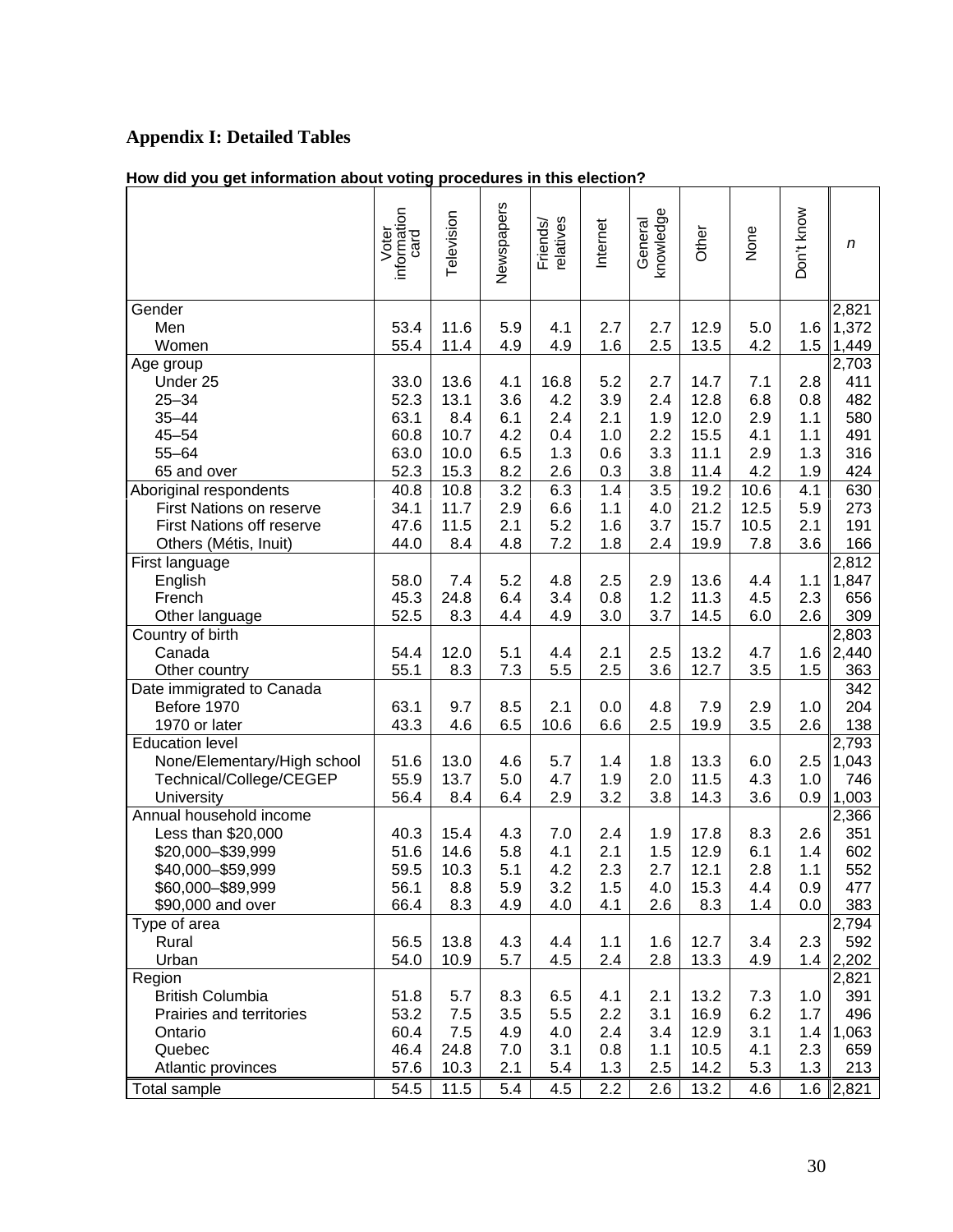|                                   | Yes  | No   | Don't know | n     |
|-----------------------------------|------|------|------------|-------|
| Gender                            |      |      |            | 2,822 |
| Men                               | 83.4 | 16.1 | 0.5        | 1,373 |
| Women                             | 85.4 | 14.0 | 0.6        | 1,449 |
| Age group                         |      |      |            | 2,704 |
| Under 25                          | 65.0 | 33.7 | 1.3        | 411   |
| $25 - 34$                         | 78.7 | 20.9 | 0.4        | 482   |
| $35 - 44$                         | 89.9 | 9.6  | 0.5        | 580   |
| $45 - 54$                         | 90.0 | 9.6  | 0.3        | 491   |
| $55 - 64$                         | 90.9 | 8.7  | 0.3        | 317   |
| 65 and over                       | 91.1 | 8.3  | 0.7        | 424   |
| Aboriginal respondents            | 64.8 | 34.4 | 0.8        | 630   |
| First Nations on reserve          | 61.9 | 37.7 | 0.4        | 273   |
| <b>First Nations off reserve</b>  | 66.0 | 33.5 | 0.5        | 191   |
| Others (Métis, Inuit)             | 68.1 | 30.1 | 1.8        | 166   |
| First language                    |      |      |            | 2,813 |
| English                           | 82.7 | 16.8 | 0.4        | 1,848 |
| French                            | 89.5 | 9.7  | 0.8        | 656   |
| Other language                    | 83.3 | 15.8 | 0.8        | 309   |
| Country of birth                  |      |      |            | 2,804 |
| Canada                            | 84.4 | 15.2 | 0.4        | 2,441 |
| Other country                     | 85.1 | 13.3 | 1.6        | 363   |
| Date immigrated to Canada         |      |      |            | 342   |
| Before 1970                       | 91.3 | 7.3  | 1.4        | 204   |
| 1970 or later                     | 78.6 | 19.2 | 2.2        | 138   |
| Education level                   |      |      |            | 2,794 |
| None/Elementary/High school       | 81.3 | 18.1 | 0.6        | 1,043 |
| Technical/College/CEGEP           | 86.2 | 13.4 | 0.4        | 746   |
| University                        | 86.5 | 12.8 | 0.7        | 1,004 |
| Annual household income           |      |      |            | 2,367 |
| Less than \$20,000                | 73.4 | 24.9 | 1.7        | 351   |
| \$20,000-\$39,999                 | 83.7 | 15.7 | 0.6        | 602   |
| \$40,000-\$59,999                 | 87.0 | 12.6 | 0.4        | 552   |
| \$60,000-\$89,999                 | 86.5 | 13.5 | 0.0        | 478   |
| \$90,000 and over                 | 89.5 | 10.5 | 0.1        | 383   |
| Type of area                      |      |      |            | 2,795 |
| Rural                             | 85.6 | 13.9 | 0.5        | 593   |
| Urban                             | 84.2 | 15.3 | 0.6        | 2,202 |
|                                   |      |      |            | 2,822 |
| Region<br><b>British Columbia</b> | 82.3 | 16.9 | 0.8        | 391   |
| Prairies and territories          | 80.0 | 19.8 | 0.2        | 496   |
| Ontario                           | 84.4 | 15.2 | 0.4        | 1,063 |
| Quebec                            | 90.0 | 9.4  | 0.6        | 660   |
| Atlantic provinces                | 81.4 | 17.2 | 1.4        | 213   |
|                                   |      |      |            |       |
| <b>Total sample</b>               | 84.4 | 15.0 | 0.6        | 2,822 |

#### **Shortly after the election was called, a voter information card was sent by Elections Canada. This card had information about where and when to vote. Do you recall receiving a voter information card addressed to you personally?**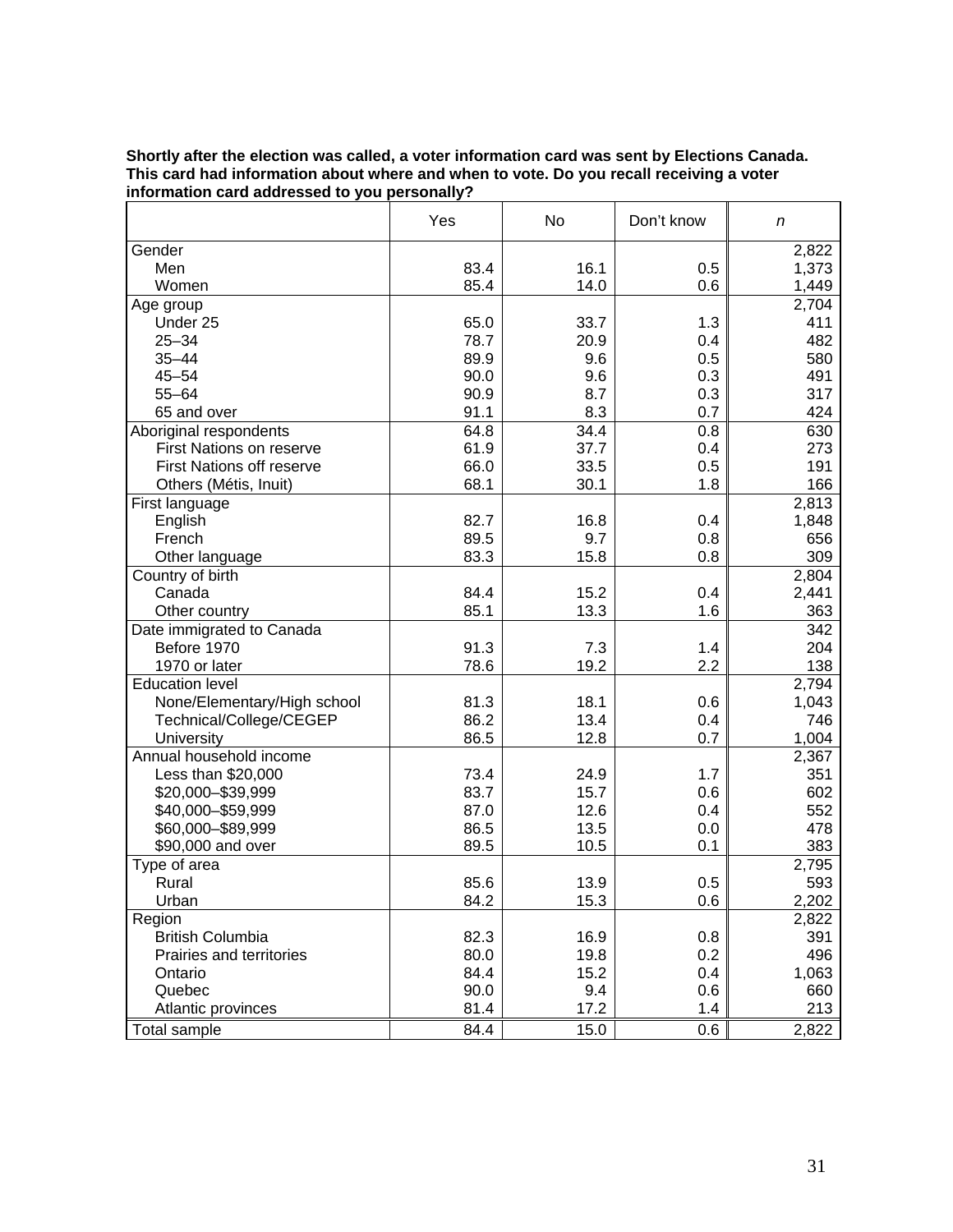|                                  | Yes  | No  | Don't know | n     |
|----------------------------------|------|-----|------------|-------|
| Gender                           |      |     |            | 2,383 |
| Men                              | 95.8 | 2.8 | 1.4        | 1,145 |
| Women                            | 93.2 | 5.7 | 1.0        | 1,238 |
| Age group                        |      |     |            | 2,284 |
| Under 25                         | 92.7 | 5.7 | 1.6        | 268   |
| $25 - 34$                        | 94.3 | 5.4 | 0.3        | 379   |
| $35 - 44$                        | 96.1 | 2.9 | 1.1        | 521   |
| $45 - 54$                        | 93.0 | 5.2 | 1.8        | 442   |
| $55 - 64$                        | 94.5 | 4.4 | 1.1        | 288   |
| 65 and over                      | 95.9 | 2.8 | 1.3        | 386   |
| Aboriginal respondents           | 89.5 | 5.6 | 4.9        | 409   |
| First Nations on reserve         | 85.8 | 5.9 | 8.3        | 169   |
| <b>First Nations off reserve</b> | 88.9 | 7.1 | 4.0        | 126   |
| Others (Métis, Inuit)            | 95.6 | 3.5 | 0.9        | 114   |
| First language                   |      |     |            | 2,374 |
| English                          | 94.5 | 4.6 | 0.9        | 1,529 |
| French                           | 93.3 | 4.4 | 2.4        | 587   |
| Other language                   | 97.3 | 2.3 | 0.5        | 258   |
| Country of birth                 |      |     |            | 295   |
| Canada                           | 94.1 | 4.5 | 1.4        | 2,060 |
| Other country                    | 96.7 | 3.3 | 0.0        | 309   |
| Date immigrated to Canada        |      |     |            | 2,369 |
| Before 1970                      | 96.4 | 3.6 | 0.0        | 187   |
| 1970 or later                    | 96.8 | 3.2 | 0.0        | 108   |
| <b>Education level</b>           |      |     |            | 2,361 |
| None/Elementary/High school      | 94.6 | 3.9 | 1.5        | 849   |
| Technical/College/CEGEP          | 94.7 | 4.1 | 1.2        | 643   |
| University                       | 94.2 | 4.8 | 1.0        | 870   |
| Annual household income          |      |     |            | 2,000 |
| Less than \$20,000               | 95.2 | 2.9 | 1.9        | 258   |
| \$20,000-\$39,999                | 93.9 | 4.8 | 1.3        | 504   |
| \$40,000-\$59,999                | 93.6 | 5.4 | 1.0        | 481   |
| \$60,000-\$89,999                | 95.6 | 3.9 | 0.5        | 413   |
|                                  |      |     |            |       |
| \$90,000 and over                | 93.9 | 5.2 | 0.9        | 343   |
| Type of area                     |      |     |            | 2,362 |
| Rural                            | 91.2 | 6.5 | 2.3        | 508   |
| Urban                            | 95.4 | 3.7 | 0.9        | 1,854 |
| Region                           |      |     |            | 2,383 |
| <b>British Columbia</b>          | 92.7 | 6.1 | 1.2        | 322   |
| Prairies and territories         | 93.5 | 6.0 | 0.5        | 397   |
| Ontario                          | 95.9 | 3.2 | 0.9        | 897   |
| Quebec                           | 94.2 | 3.6 | 2.2        | 594   |
|                                  |      |     |            |       |
| Atlantic provinces               | 93.2 | 5.6 | 1.2        | 173   |
| Total sample                     | 94.5 | 4.3 | 1.2        | 2,383 |

### **Was the PERSONAL information on the card correct?**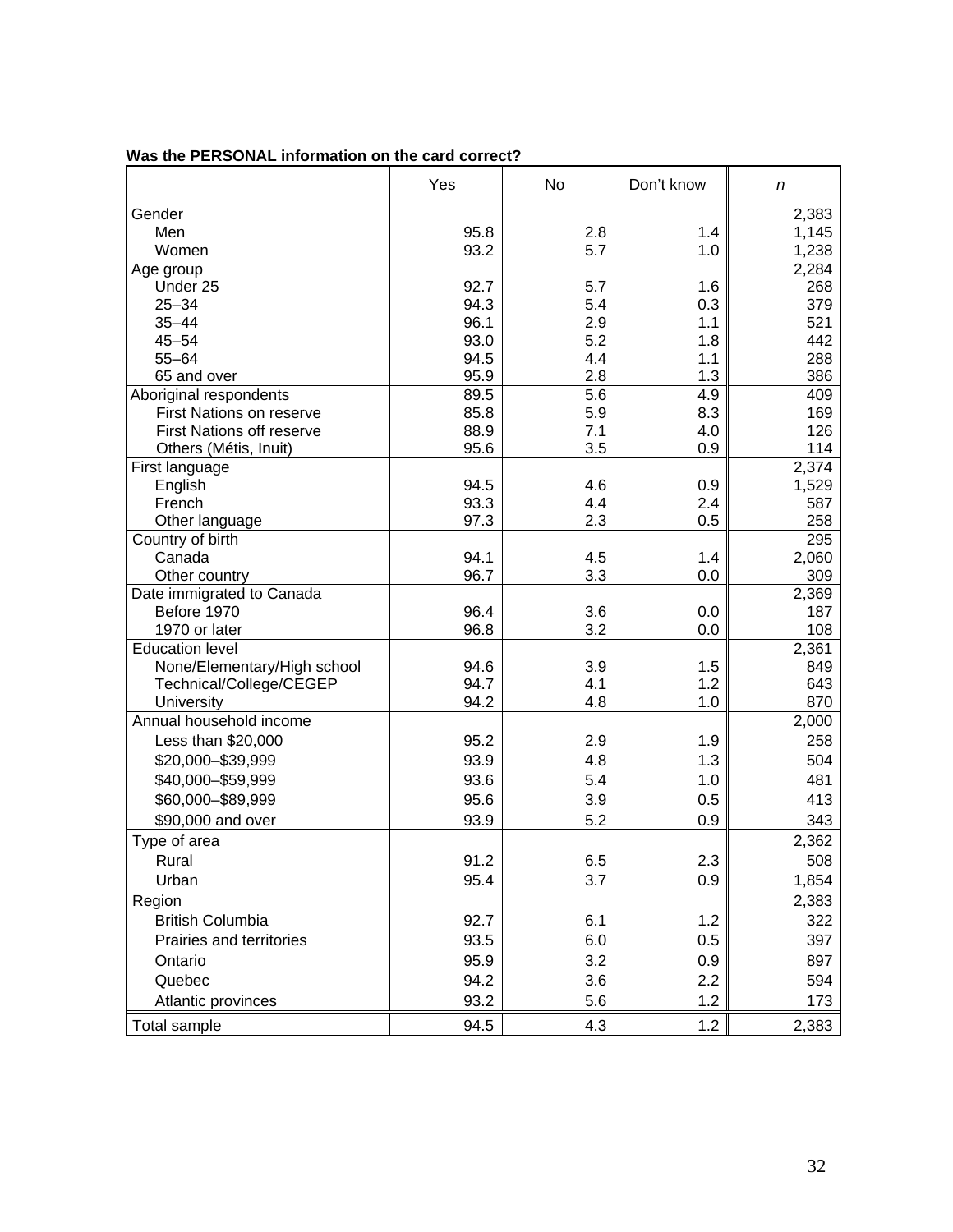|                                  | Yes  | No   | Don't know | n     |
|----------------------------------|------|------|------------|-------|
| Gender                           |      |      |            | 2,822 |
| Men                              | 8.8  | 90.9 | 0.3        | 1,373 |
| Women                            | 10.5 | 88.9 | 0.7        | 1,449 |
| Age group                        |      |      |            | 2,704 |
| Under 25                         | 8.4  | 91.2 | 0.4        | 411   |
| $25 - 34$                        | 13.0 | 85.8 | 1.2        | 482   |
| $35 - 44$                        | 7.4  | 92.6 | 0.0        | 580   |
| $45 - 54$                        | 10.4 | 89.4 | 0.3        | 491   |
| $55 - 64$                        | 11.8 | 87.9 | 0.3        | 317   |
| 65 and over                      | 6.7  | 92.7 | 0.5        | 424   |
| Aboriginal respondents           | 14.9 | 83.2 | 1.9        | 630   |
| First Nations on reserve         | 12.5 | 84.2 | 3.3        | 273   |
| <b>First Nations off reserve</b> | 19.4 | 80.6 | 0.0        | 191   |
| Others (Métis, Inuit)            | 13.9 | 84.3 | 1.8        | 166   |
| First language                   |      |      |            | 2,813 |
| English                          | 10.6 | 88.9 | 0.5        | 1,848 |
| French                           | 6.2  | 93.4 | 0.4        | 656   |
| Other language                   | 11.2 | 88.5 | 0.4        | 309   |
| Country of birth                 |      |      |            | 2,804 |
| Canada                           | 9.7  | 89.8 | 0.5        | 2,441 |
| Other country                    | 9.2  | 90.3 | 0.5        | 363   |
| Date immigrated to Canada        |      |      |            | 342   |
| Before 1970                      | 6.3  | 92.7 | 1.0        | 204   |
| 1970 or later                    | 14.1 | 85.9 | 0.0        | 138   |
| Education level                  |      |      |            | 2,794 |
| None/Elementary/High school      | 7.7  | 91.8 | 0.5        | 1,043 |
| Technical/College/CEGEP          | 9.8  | 89.8 | 0.4        | 746   |
| University                       | 11.7 | 88.0 | 0.3        | 1,004 |
| Annual household income          |      |      |            | 2,367 |
| Less than \$20,000               | 9.9  | 89.1 | 1.0        | 351   |
| \$20,000-\$39,999                | 9.9  | 89.9 | 0.2        | 602   |
| \$40,000-\$59,999                | 11.1 | 88.5 | 0.4        | 552   |
| \$60,000-\$89,999                | 9.4  | 90.1 | 0.5        | 478   |
| \$90,000 and over                | 7.8  | 92.2 | 0.0        | 383   |
| Type of area                     |      |      |            | 2,795 |
| Rural                            | 8.1  | 91.1 | 0.8        | 593   |
| Urban                            | 10.0 | 89.6 | 0.4        | 2,202 |
| Region                           |      |      |            | 2,822 |
|                                  |      |      |            |       |
| <b>British Columbia</b>          | 8.7  | 90.5 | 0.8        | 391   |
| Prairies and territories         | 10.2 | 89.3 | 0.5        | 496   |
| Ontario                          | 10.5 | 89.0 | 0.4        | 1,063 |
| Quebec                           | 8.0  | 91.6 | 0.4        | 660   |
| Atlantic provinces               | 11.4 | 88.2 | 0.4        | 213   |
| Total sample                     | 9.7  | 89.8 | 0.5        | 2,822 |

#### **Did you receive a voter information card addressed to someone who does not live in your household?**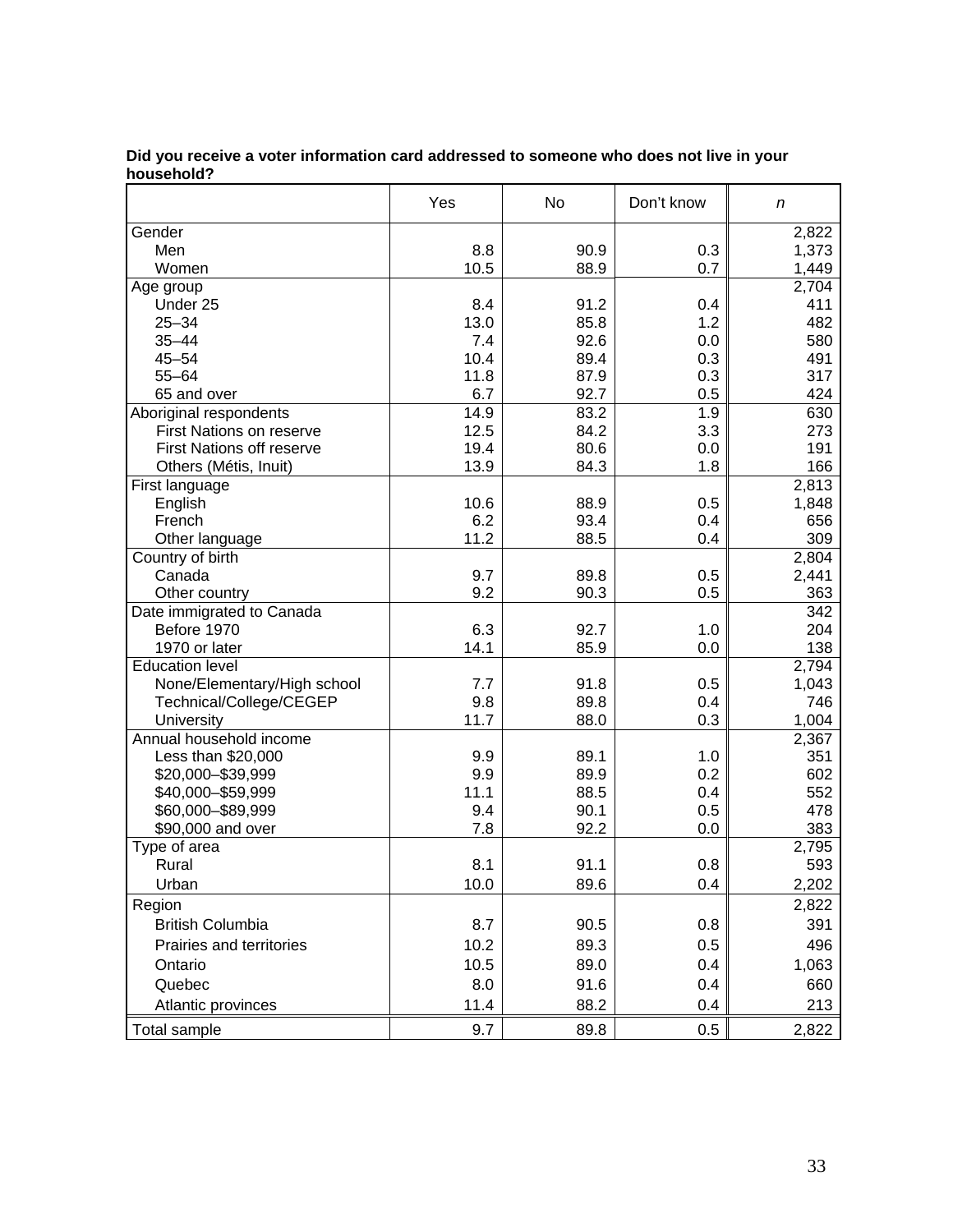|                                  | Polling<br>station on<br>election day | Called the<br>number on<br>the card | Called the<br>1-800<br>number | Other | Did nothing | Don't know | n   |
|----------------------------------|---------------------------------------|-------------------------------------|-------------------------------|-------|-------------|------------|-----|
| Gender                           |                                       |                                     |                               |       |             |            | 573 |
| Men                              | 19.6                                  | 3.0                                 | 7.4                           | 11.0  | 58.6        | 0.3        | 276 |
| Women                            | 15.7                                  | 5.1                                 | 11.0                          | 11.0  | 56.7        | 0.4        | 297 |
| Age group                        |                                       |                                     |                               |       |             |            | 546 |
| Under 25                         | 25.7                                  | 1.4                                 | 5.7                           | 12.8  | 54.4        | 0.1        | 164 |
| $25 - 34$                        | 16.9                                  | 5.6                                 | 10.8                          | 12.2  | 54.5        | 0.0        | 125 |
| $35 - 44$                        | 12.3                                  | 4.8                                 | 6.5                           | 12.0  | 64.4        | 0.0        | 79  |
| $45 - 54$                        | 12.5                                  | 5.5                                 | 16.6                          | 5.5   | 59.8        | 0.1        | 80  |
| $55 - 64$                        | 16.2                                  | 5.9                                 | 14.8                          | 11.4  | 51.7        | 0.0        | 45  |
| 65 and over                      | 17.7                                  | 4.5                                 | 2.9                           | 9.5   | 62.2        | 3.2        | 54  |
| Aboriginal respondents           | 9.4                                   | 1.5                                 | 4.2                           | 7.9   | 75.8        | 1.1        | 265 |
| First Nations on reserve         | 7.8                                   | 1.6                                 | 0.8                           | 6.3   | 82.0        | 1.6        | 128 |
| <b>First Nations off reserve</b> | 8.9                                   | 1.3                                 | 8.9                           | 8.9   | 72.2        | 0.0        | 79  |
| Others (Métis, Inuit)            | 13.8                                  | 1.7                                 | 5.2                           | 10.3  | 67.2        | 1.7        | 58  |
| First language                   |                                       |                                     |                               |       |             |            | 572 |
| English                          | 19.5                                  | 4.2                                 | 8.3                           | 11.7  | 56.2        | 0.2        | 404 |
| French                           | 11.9                                  | 5.2                                 | 11.1                          | 10.9  | 59.9        | 1.0        | 108 |
| Other language                   | 14.1                                  | 1.7                                 | 13.1                          | 6.9   | 64.1        | 0.2        | 60  |
| Country of birth                 |                                       |                                     |                               |       |             |            | 568 |
| Canada                           | 16.5                                  | 4.0                                 | 9.4                           | 12.2  | 57.6        | 0.4        | 504 |
| Other country                    | 27.2                                  | 3.9                                 | 5.6                           | 2.9   | 60.3        | 0.0        | 64  |
| Date immigrated to Canada        |                                       |                                     |                               |       |             |            | 57  |
| Before 1970                      | 28.1                                  | 0.0                                 | 0.0                           | 3.2   | 68.7        | 0.0        | 24  |
| 1970 or later                    | 32.3                                  | 7.7                                 | 8.0                           | 3.4   | 48.7        | 0.0        | 33  |
| <b>Education level</b>           |                                       |                                     |                               |       |             |            | 564 |
| None/Elementary/High school      | 14.8                                  | 1.7                                 | 6.4                           | 7.7   | 68.6        | 0.8        | 242 |
| Technical/College/CEGEP          | 20.8                                  | 8.8                                 | 8.5                           | 7.8   | 54.1        | 0.0        | 137 |
| University                       | 19.0                                  | 3.8                                 | 13.6                          | 17.8  | 45.7        | 0.0        | 185 |
| Annual household income          |                                       |                                     |                               |       |             |            | 482 |
| Less than \$20,000               | 11.6                                  | 2.2                                 | 6.0                           | 10.8  | 68.7        | 0.7        | 106 |
| \$20,000-\$39,999                | 21.6                                  | 4.0                                 | 8.3                           | 5.7   | 59.5        | 0.8        | 129 |
| \$40,000 - \$59,999              | 23.1                                  | 5.0                                 | 12.5                          | 6.8   | 52.6        | 0.0        | 102 |
| \$60.000-\$89.999                | 8.5                                   | 3.5                                 | 11.5                          | 14.8  | 61.6        | 0.0        | 84  |
| \$90,000 and over                | 19.8                                  | 7.3                                 | 9.6                           | 18.4  | 45.0        | 0.0        | 61  |
| Type of area                     |                                       |                                     |                               |       |             |            | 565 |
| Rural                            | 18.9                                  | 2.3                                 | 9.6                           | 6.7   | 62.0        | 0.6        | 131 |
| Urban                            | 17.2                                  | 4.7                                 | 9.2                           | 12.2  | 56.4        | 0.3        | 434 |
| Region                           |                                       |                                     |                               |       |             |            | 573 |
| <b>British Columbia</b>          | 16.3                                  | 4.8                                 | 10.1                          | 14.4  | 54.4        | 0.0        | 93  |
| Prairies and territories         | 17.9                                  | 4.5                                 | 8.7                           | 9.1   | 59.1        | 0.6        | 125 |
| Ontario                          | 23.1                                  | 3.4                                 | 7.3                           | 11.4  | 54.7        | 0.1        | 202 |
| Quebec                           | 7.1                                   | 3.0                                 | 11.9                          | 10.8  | 66.2        | 1.0        | 102 |
| Atlantic provinces               | 17.6                                  | 6.9                                 | 12.5                          | 8.7   | 54.4        | 0.0        | 51  |
| <b>Total sample</b>              | 17.6                                  | 4.1                                 | 9.3                           | 11.0  | 57.7        | 0.3        | 573 |

#### **Did you do anything to get added to the voters list or correct your information? Could you tell me what you did?**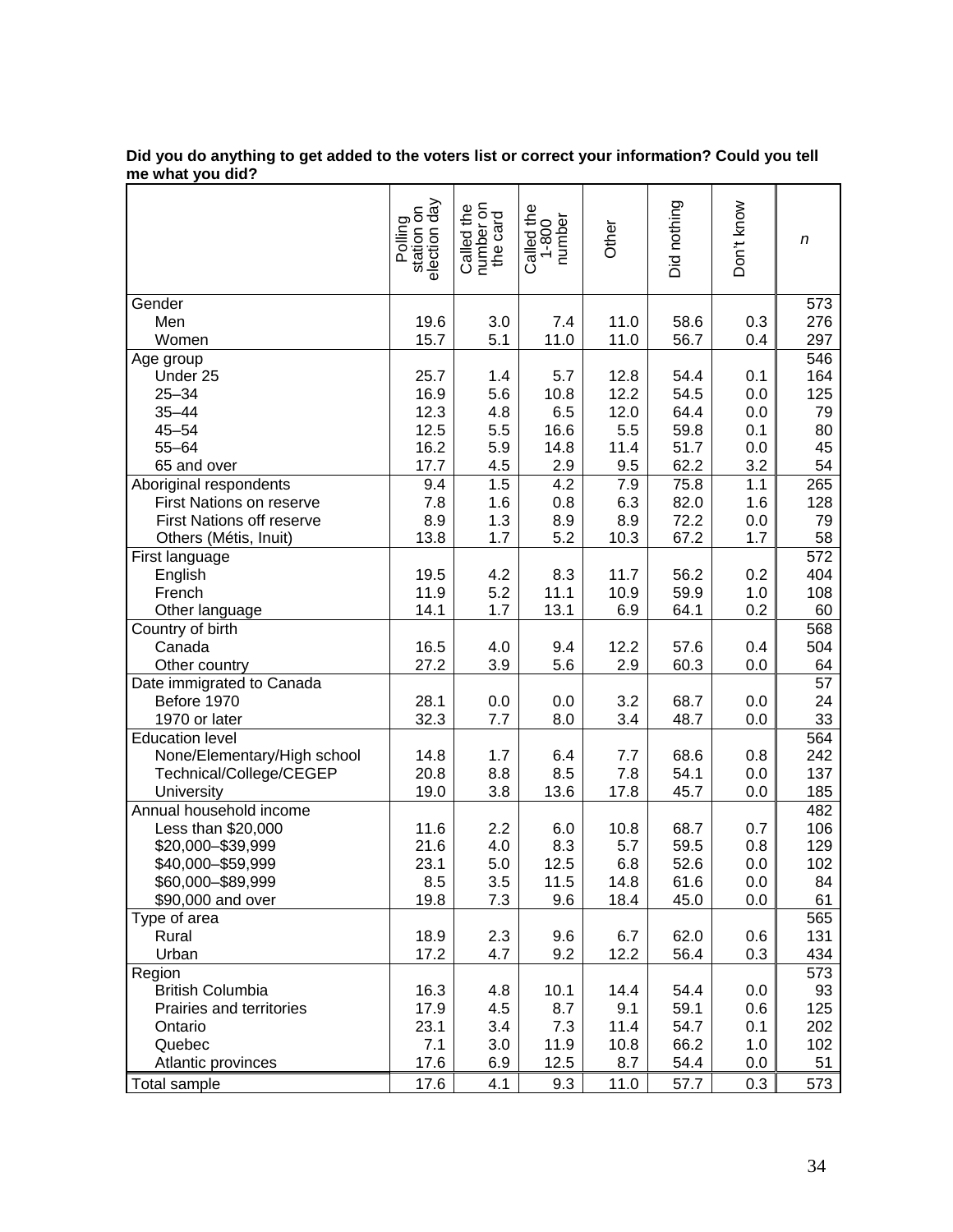|                                                     | 1. Very<br>difficult | $\overline{2}$ | 3           | 4            | 5. Very<br>easy | Don't<br>know    | n         |
|-----------------------------------------------------|----------------------|----------------|-------------|--------------|-----------------|------------------|-----------|
| Gender                                              |                      |                |             |              |                 |                  | 243       |
| Men                                                 | 7.2                  | 4.7            | 6.4         | 23.4         | 49.4            | 8.9              | 115       |
| Women                                               | 6.0                  | 7.3            | 8.6         | 22.3         | 52.4            | 3.3              | 128       |
| Age group                                           |                      |                |             |              |                 |                  | 234       |
| Under 25                                            | 1.5                  | 4.4            | 5.7         | 30.7         | 55.3            | 2.4              | 75        |
| $25 - 34$                                           | 6.1                  | 8.0            | 2.6         | 29.3         | 42.9            | 11.1             | 57        |
| $35 - 44$                                           | 12.6                 | 11.5           | 9.8         | 18.0         | 48.2            | 0.0              | 28        |
| $45 - 54$                                           | 12.3                 | 0.0            | 10.4        | 14.7         | 54.9            | 7.7              | 32        |
| $55 - 64$                                           | 7.8                  | 11.6           | 9.4         | 8.0          | 50.5            | 12.6             | 23        |
| 65 and over                                         | 0.3                  | 0.0            | 17.3        | 11.9         | 70.5            | 0.0              | 19        |
| Aboriginal respondents                              | 7.7                  | 6.2            | 12.3        | 26.2         | 41.5            | $6.\overline{2}$ | 65        |
| <b>First Nations on reserve</b>                     | 12.0                 | 12.0           | 8.0         | 16.0         | 40.0            | 12.0             | 25        |
| <b>First Nations off reserve</b>                    | 4.5                  | 4.5            | 13.6        | 31.8         | 40.9            | 4.5              | 22        |
| Others (Métis, Inuit)                               | 5.6                  | 0.0            | 16.7        | 33.3         | 44.4            | 0.0              | 18<br>242 |
| First language<br>English                           | 7.1                  | 5.9            | 5.9         | 20.6         | 55.5            | 5.1              | 178       |
| French                                              | 2.4                  | 5.2            | 12.0        | 33.0         | 36.9            | 10.7             | 42        |
| Other language                                      | 11.0                 | 9.8            | 12.8        | 22.3         | 39.5            | 4.6              | 22        |
| Country of birth                                    |                      |                |             |              |                 |                  | 25        |
| Canada                                              | 6.5                  | 6.4            | 7.9         | 24.1         | 48.8            | 6.3              | 214       |
| Other country                                       | 0.0                  | 4.3            | 0.0         | 15.2         | 76.6            | 3.9              | 26        |
| Date immigrated to Canada                           |                      |                |             |              |                 |                  | 240       |
| Before 1970                                         | 0.0                  | 0.0            | 0.0         | 0.0          | 100.0           | 0.0              | 8         |
| 1970 or later                                       | 0.0                  | 6.5            | 0.0         | 23.0         | 70.5            | 0.0              | 17        |
| <b>Education level</b>                              |                      |                |             |              |                 |                  | 240       |
| None/Elementary/High school                         | 8.7                  | 2.1            | 5.4         | 22.1         | 53.4            | 8.2              | 74        |
| Technical/College/CEGEP                             | 5.0                  | 3.6            | 9.0         | 25.7         | 50.3            | 6.4              | 64        |
| University                                          | 6.2                  | 10.8           | 8.4         | 21.3         | 49.1            | 4.3              | 101       |
| Annual household income                             |                      |                |             |              |                 |                  | 200       |
| Less than \$20,000                                  | 9.2                  | 1.1            | 8.6         | 31.3         | 49.6            | 0.4              | 33        |
| \$20,000-\$39,999                                   | 6.9                  | 5.7            | 1.2         | 28.0         | 51.0            | 7.1              | 51        |
| \$40,000-\$59,999                                   | 2.4                  | 8.3            | 12.2        | 19.8         | 46.7            | 10.6             | 49        |
| \$60,000-\$89,999                                   | 7.7                  | 8.0            | 13.3        | 12.4         | 58.6            | 0.0              | 33        |
| \$90,000 and over                                   | 2.1                  | 6.7            | 6.9         | 27.8         | 50.0            | 6.5              | 34        |
| Type of area                                        |                      |                |             |              |                 |                  | 240       |
| Rural                                               | 9.1                  | 7.2            | 8.2         | 21.2         | 49.7            | 4.6              | 51        |
| Urban                                               | 6.0                  | 5.9            | 7.2         | 23.4         | 51.1            | 6.5              | 189       |
| Region                                              |                      |                |             |              |                 |                  | 243       |
| <b>British Columbia</b><br>Prairies and territories | 8.5<br>7.7           | 4.5<br>5.9     | 12.9<br>4.8 | 28.2<br>17.8 | 39.1<br>58.8    | 6.8<br>5.1       | 43<br>50  |
| Ontario                                             | 6.6                  | 5.4            | 4.3         | 22.0         | 56.7            | 4.9              | 93        |
| Quebec                                              | 0.0                  | 6.9            | 17.5        | 27.5         | 34.6            | 13.5             | 33        |
| Atlantic provinces                                  | 10.1                 | 11.1           | 1.9         | 20.3         | 56.6            | 0.0              | 23        |
|                                                     |                      |                | 7.5         |              |                 |                  |           |
| Total sample                                        | 6.6                  | 6.1            |             | 22.8         | 51.0            | 6.0              | 243       |

**Using a 5-point scale where 1 means "very difficult" and 5 means "very easy," how difficult or easy was it to get added to the voters list or correct your information?**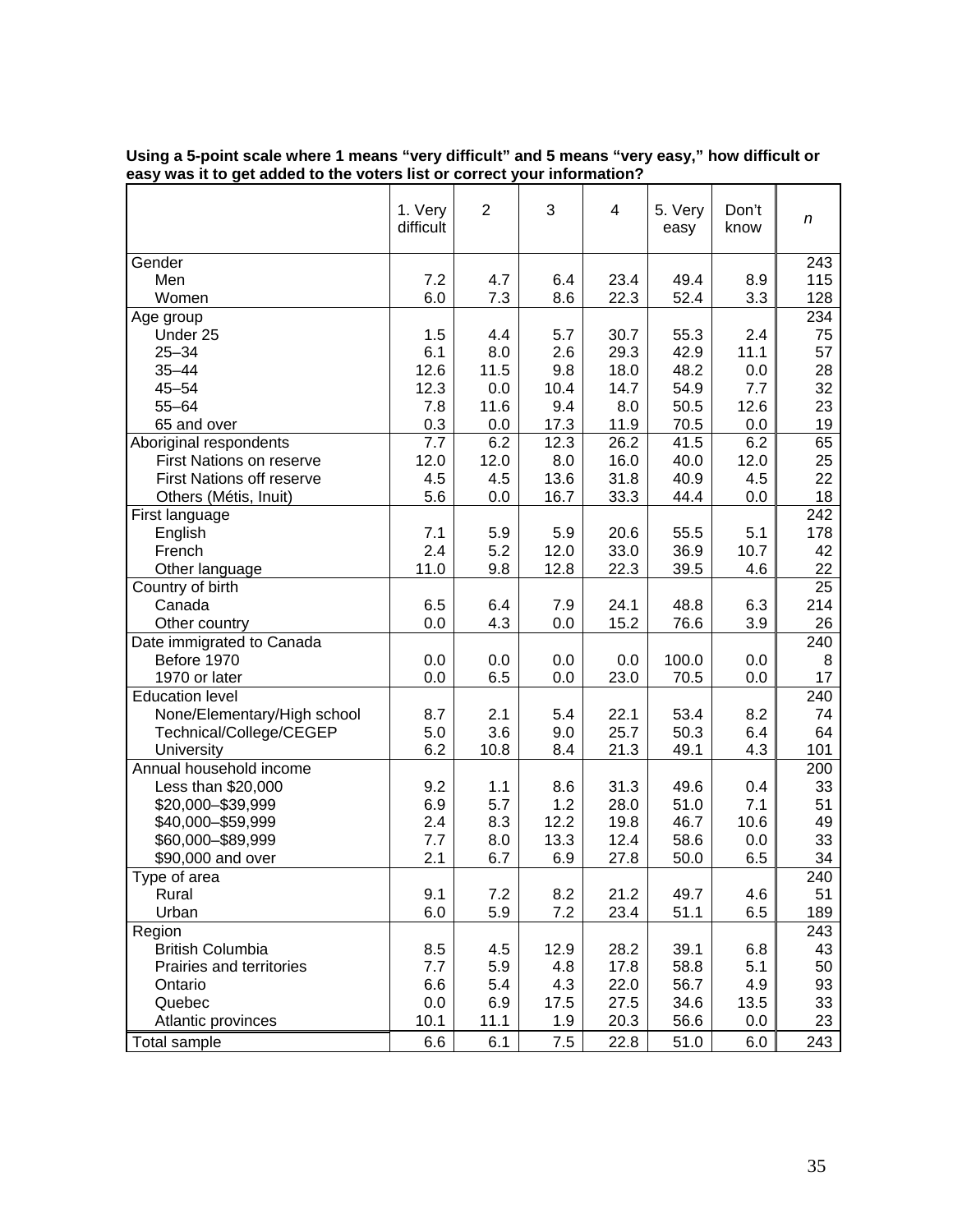| Prior to election day, a reminder card was sent out explaining how to contact Elections Canada  |
|-------------------------------------------------------------------------------------------------|
| to get on the voters list. It also had information about advance voting dates, election day and |
| other ways to vote. Do you remember receiving this reminder card?                               |

|                             | Yes  | No   | Don't know | n     |
|-----------------------------|------|------|------------|-------|
| Gender                      |      |      |            | 2,822 |
| Men                         | 42.1 | 54.9 | 3.0        | 1,373 |
| Women                       | 49.0 | 47.6 | 3.4        | 1,449 |
| Age group                   |      |      |            | 2,704 |
| Under 25                    | 28.3 | 67.8 | 3.9        | 411   |
| $25 - 34$                   | 39.4 | 57.3 | 3.4        | 482   |
| $35 - 44$                   | 47.2 | 49.6 | 3.3        | 580   |
| $45 - 54$                   | 51.0 | 46.5 | 2.5        | 491   |
| $55 - 64$                   | 55.9 | 41.5 | 2.5        | 317   |
| 65 and over                 | 55.0 | 41.4 | 3.6        | 424   |
| Aboriginal respondents      | 37.9 | 58.9 | 3.2        | 630   |
| First Nations on reserve    | 34.1 | 62.3 | 3.7        | 273   |
| First Nations off reserve   | 44.0 | 53.4 | 2.6        | 191   |
| Others (Métis, Inuit)       | 37.3 | 59.6 | 3.0        | 166   |
| First language              |      |      |            | 2,813 |
| English                     | 44.0 | 53.4 | 2.6        | 1,848 |
| French                      | 52.9 | 43.1 | 4.0        | 656   |
| Other language              | 40.0 | 54.9 | 5.1        | 309   |
| Country of birth            |      |      |            | 2,804 |
| Canada                      | 46.2 | 50.6 | 3.2        | 2,441 |
| Other country               | 42.3 | 54.5 | 3.2        | 363   |
| Date immigrated to Canada   |      |      |            | 342   |
| Before 1970                 | 45.3 | 50.6 | 4.1        | 204   |
| 1970 or later               | 37.7 | 60.0 | 2.3        | 138   |
| <b>Education level</b>      |      |      |            | 2,794 |
| None/Elementary/High school | 45.3 | 51.1 | 3.6        | 1,043 |
| Technical/College/CEGEP     | 44.4 | 52.0 | 3.6        | 746   |
| University                  | 46.8 | 50.8 | 2.4        | 1,004 |
| Annual household income     |      |      |            | 2,367 |
| Less than \$20,000          | 42.2 | 55.1 | 2.7        | 351   |
| \$20,000-\$39,999           | 49.0 | 47.4 | 3.6        | 602   |
| \$40,000 - \$59,999         | 48.8 | 48.6 | 2.6        | 552   |
| \$60,000-\$89,999           | 43.1 | 53.5 | 3.4        | 478   |
| \$90,000 and over           | 46.4 | 50.9 | 2.7        | 383   |
| Type of area                |      |      |            | 2,795 |
| Rural                       | 45.4 | 49.9 | 4.8        | 593   |
| Urban                       | 45.7 | 51.5 | 2.8        | 2,202 |
| Region                      |      |      |            | 2,822 |
| <b>British Columbia</b>     | 41.1 | 56.0 | 2.9        | 391   |
| Prairies and territories    |      |      |            |       |
|                             | 42.6 | 55.0 | 2.4        | 496   |
| Ontario                     | 44.8 | 51.6 | 3.5        | 1,063 |
| Quebec                      | 51.8 | 44.0 | 4.2        | 660   |
| Atlantic provinces          | 46.2 | 52.9 | 0.9        | 213   |
| <b>Total sample</b>         | 45.6 | 51.1 | 3.2        | 2,822 |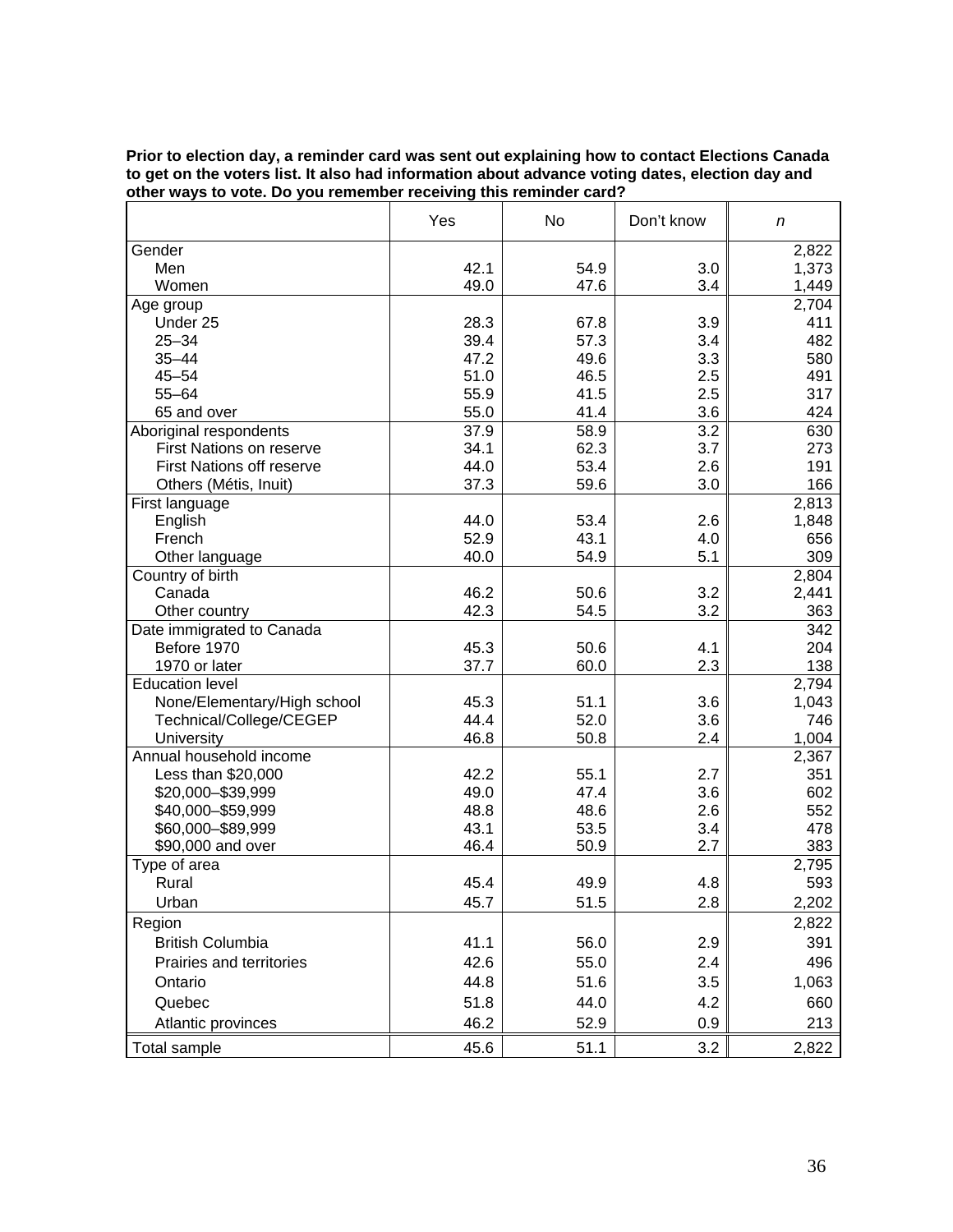|                                       | 1. Not<br>at all<br>useful | $\overline{2}$ | 3            | 4            | 5. Very<br>useful | Don't<br>know | $\boldsymbol{n}$ |
|---------------------------------------|----------------------------|----------------|--------------|--------------|-------------------|---------------|------------------|
| Gender                                |                            |                |              |              |                   |               | 1,288            |
| Men                                   | 17.2                       | 9.5            | 22.1         | 22.7         | 28.6              | 0.0           | 578              |
| Women                                 | 16.9                       | 6.9            | 17.4         | 20.8         | 36.9              | 1.0           | 710              |
| Age group                             |                            |                |              |              |                   |               | 1,240            |
| Under 25                              | 11.9                       | 10.7           | 28.8         | 21.1         | 27.5              | 0.0           | 116              |
| $25 - 34$                             | 17.5                       | 8.7            | 19.7         | 22.1         | 31.9              | 0.1           | 190              |
| $35 - 44$                             | 15.4                       | 6.9            | 23.6         | 23.6         | 30.5              | 0.0           | 273              |
| $45 - 54$                             | 18.1                       | 6.2            | 15.7         | 26.6         | 33.0              | 0.5           | 250              |
| $55 - 64$                             | 22.3                       | 8.6            | 15.8         | 20.0         | 33.4              | 0.0           | 177              |
| 65 and over                           | 17.3                       | 8.7            | 18.2         | 16.4         | 37.3              | 2.0           | 233              |
| Aboriginal respondents                | 11.3                       | 7.1            | 22.2         | 21.8         | 36.4              | 1.3           | 239              |
| First Nations on reserve              | 10.8                       | 8.6            | 18.3         | 23.7         | 37.6              | 1.1           | 93               |
| <b>First Nations off reserve</b>      | 8.3                        | 8.3            | 21.4         | 16.7         | 42.9              | 2.4           | 84               |
| Others (Métis, Inuit)                 | 16.1                       | 3.2            | 29.0         | 25.8         | 25.8              | 0.0           | 62               |
| First language                        |                            |                |              |              |                   |               | 1,284            |
| English                               | 16.0                       | 7.6            | 20.9         | 20.6         | 34.4              | 0.5           | 813              |
| French                                | 21.7                       | 9.6            | 17.0         | 22.1         | 29.0              | 0.6           | 347              |
| Other language                        | 11.0                       | 7.2            | 17.8         | 27.1         | 35.9              | 1.0           | 124              |
| Country of birth                      |                            |                |              |              |                   |               | 1,280            |
| Canada                                | 18.1                       | 7.7            | 19.2         | 22.0         | 32.5              | 0.5           | 1,127            |
| Other country                         | 10.1                       | 10.8           | 22.6         | 17.2         | 38.5              | 0.8           | 154              |
| Date immigrated to Canada             |                            |                |              |              |                   |               | 144              |
| Before 1970                           | 8.3                        | 10.2           | 23.6         | 14.5         | 43.4              | 0.0           | 93               |
| 1970 or later                         | 15.2                       | 11.7           | 17.2         | 23.3         | 30.3              | 2.3           | 52               |
| <b>Education level</b>                |                            |                |              |              |                   |               | 1,273            |
| None/Elementary/High school           | 16.8<br>20.3               | 7.2<br>5.0     | 18.0<br>21.0 | 19.1<br>25.2 | 38.2<br>28.2      | 0.6           | 473<br>331       |
| Technical/College/CEGEP<br>University | 14.5                       | 10.7           | 20.3         | 22.2         | 31.6              | 0.3<br>0.7    | 470              |
| Annual household income               |                            |                |              |              |                   |               | 1,097            |
| Less than \$20,000                    | 11.7                       | 11.1           | 14.4         | 14.0         | 47.3              | 1.4           | 148              |
| \$20,000-\$39,999                     | 14.5                       | 6.0            | 20.1         | 22.6         | 35.9              | 0.9           | 295              |
| \$40,000 - \$59,999                   | 18.2                       | 7.1            | 19.7         | 22.5         | 32.5              | 0.0           | 270              |
| \$60,000-\$89,999                     | 15.1                       | 7.3            | 20.2         | 27.4         | 28.8              | 1.2           | 206              |
| \$90,000 and over                     | 19.5                       | 10.3           | 22.0         | 20.4         | 27.8              | 0.0           | 178              |
| Type of area                          |                            |                |              |              |                   |               | 1,275            |
| Rural                                 | 22.3                       | 6.9            | 17.8         | 24.1         | 27.5              | 1.5           | 269              |
| Urban                                 | 15.7                       | 8.4            | 19.8         | 21.2         | 34.6              | 0.3           | 1,006            |
| Region                                |                            |                |              |              |                   |               | 1,288            |
| <b>British Columbia</b>               | 17.6                       | 8.0            | 17.2         | 17.8         | 38.5              | 0.8           | 161              |
| Prairies and territories              | 17.8                       | 9.5            | 22.5         | 21.2         | 28.2              | 0.8           | 211              |
| Ontario                               | 14.7                       | 6.9            | 22.3         | 22.6         | 33.3              | 0.3           | 476              |
| Quebec                                | 20.8                       | 9.8            | 16.1         | 23.0         | 29.6              | 0.6           | 341              |
| Atlantic provinces                    | 12.6                       | 4.7            | 14.7         | 20.0         | 47.4              | 0.7           | 98               |
| <b>Total sample</b>                   | 17.0                       | 8.1            | 19.5         | 21.7         | 33.2              | 0.6           | 1,288            |
|                                       |                            |                |              |              |                   |               |                  |

**Using a 5-point scale where 1 means not at all useful and 5 means very useful, how useful was the reminder card?**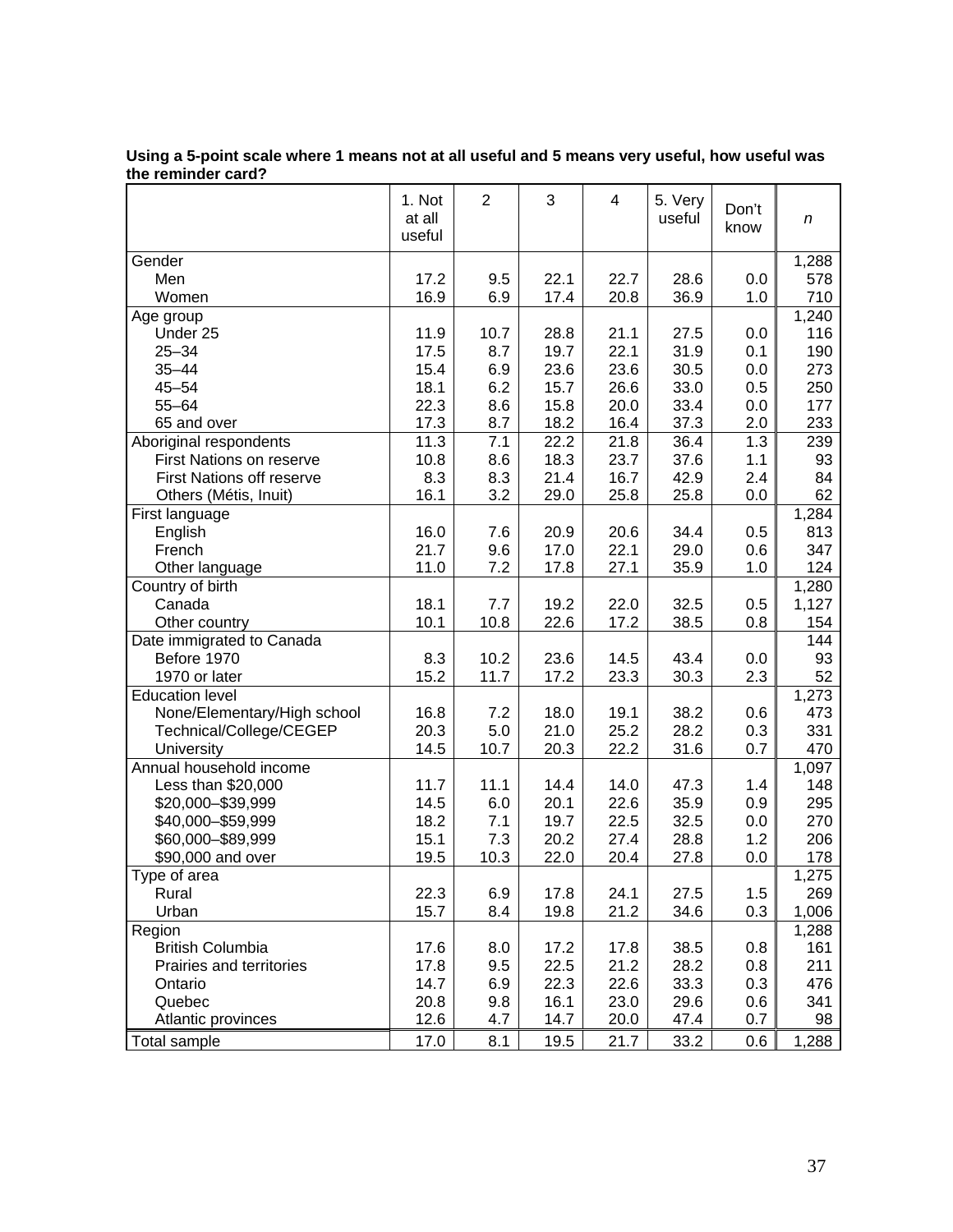|                                          | Yes  | No   | Don't know | n                  |
|------------------------------------------|------|------|------------|--------------------|
| Gender                                   |      |      |            | 2,822              |
| Men                                      | 7.6  | 92.2 | 0.2        | 1,373              |
| Women                                    | 8.3  | 91.1 | 0.6        | 1,449              |
| Age group                                |      |      |            | $\overline{2,}704$ |
| Under 25                                 | 10.7 | 89.3 | 0.0        | 411                |
| $25 - 34$                                | 10.6 | 88.5 | 0.9        | 482                |
| $35 - 44$                                | 7.9  | 92.1 | 0.0        | 580                |
| $45 - 54$                                | 8.4  | 91.3 | 0.3        | 491                |
| $55 - 64$                                | 5.7  | 94.0 | 0.3        | 317                |
| 65 and over                              | 3.7  | 95.5 | 0.8        | 424                |
| Aboriginal respondents                   | 10.8 | 89.2 | 0.0        | 630                |
| First Nations on reserve                 | 9.5  | 90.5 | 0.0        | 273                |
| <b>First Nations off reserve</b>         | 9.9  | 90.1 | 0.0        | 191                |
| Others (Métis, Inuit)                    | 13.9 | 86.1 | 0.0        | 166                |
| First language                           |      |      |            | 2,813              |
| English                                  | 8.3  | 91.3 | 0.4        | 1,848              |
| French                                   | 4.7  | 95.1 | 0.2        | 656                |
| Other language                           | 12.3 | 87.7 | 0.0        | 309                |
| Country of birth                         |      |      |            | 2,804              |
| Canada                                   | 7.6  | 92.1 | 0.4        | 2,441              |
|                                          | 10.0 | 90.0 | 0.0        | 363                |
| Other country                            |      |      |            | 342                |
| Date immigrated to Canada<br>Before 1970 | 7.7  | 92.3 | 0.0        | 204                |
| 1970 or later                            | 13.6 |      |            | 138                |
|                                          |      | 86.4 | 0.0        |                    |
| <b>Education level</b>                   |      |      |            | 2,794              |
| None/Elementary/High school              | 5.2  | 94.4 | 0.5        | 1,043              |
| Technical/College/CEGEP                  | 8.0  | 91.7 | 0.3        | 746                |
| University                               | 10.9 | 88.7 | 0.4        | 1,004              |
| Annual household income                  |      |      |            | 2,367              |
| Less than \$20,000                       | 10.8 | 88.6 | 0.6        | 351                |
| \$20,000 - \$39,999                      | 5.9  | 94.1 | 0.0        | 602                |
| \$40,000-\$59,999                        | 7.6  | 91.7 | 0.7        | 552                |
| \$60,000-\$89,999                        | 6.6  | 93.1 | 0.3        | 478                |
| \$90,000 and over                        | 12.3 | 87.7 | 0.0        | 383                |
| Type of area                             |      |      |            | 2,795              |
| Rural                                    | 5.7  | 94.1 | 0.2        | 593                |
| Urban                                    | 8.5  | 91.0 | 0.5        | 2,202              |
| Region                                   |      |      |            | 2,822              |
| <b>British Columbia</b>                  | 12.3 | 87.1 | 0.6        | 391                |
| Prairies and territories                 | 10.2 | 89.8 | 0.0        | 496                |
| Ontario                                  | 7.7  | 91.7 | 0.6        | 1,063              |
| Quebec                                   | 4.3  | 95.3 | 0.4        | 660                |
|                                          |      |      |            |                    |
| Atlantic provinces                       | 7.3  | 92.7 | 0.0        | 213                |
| <b>Total sample</b>                      | 7.9  | 91.7 | 0.4        | 2,822              |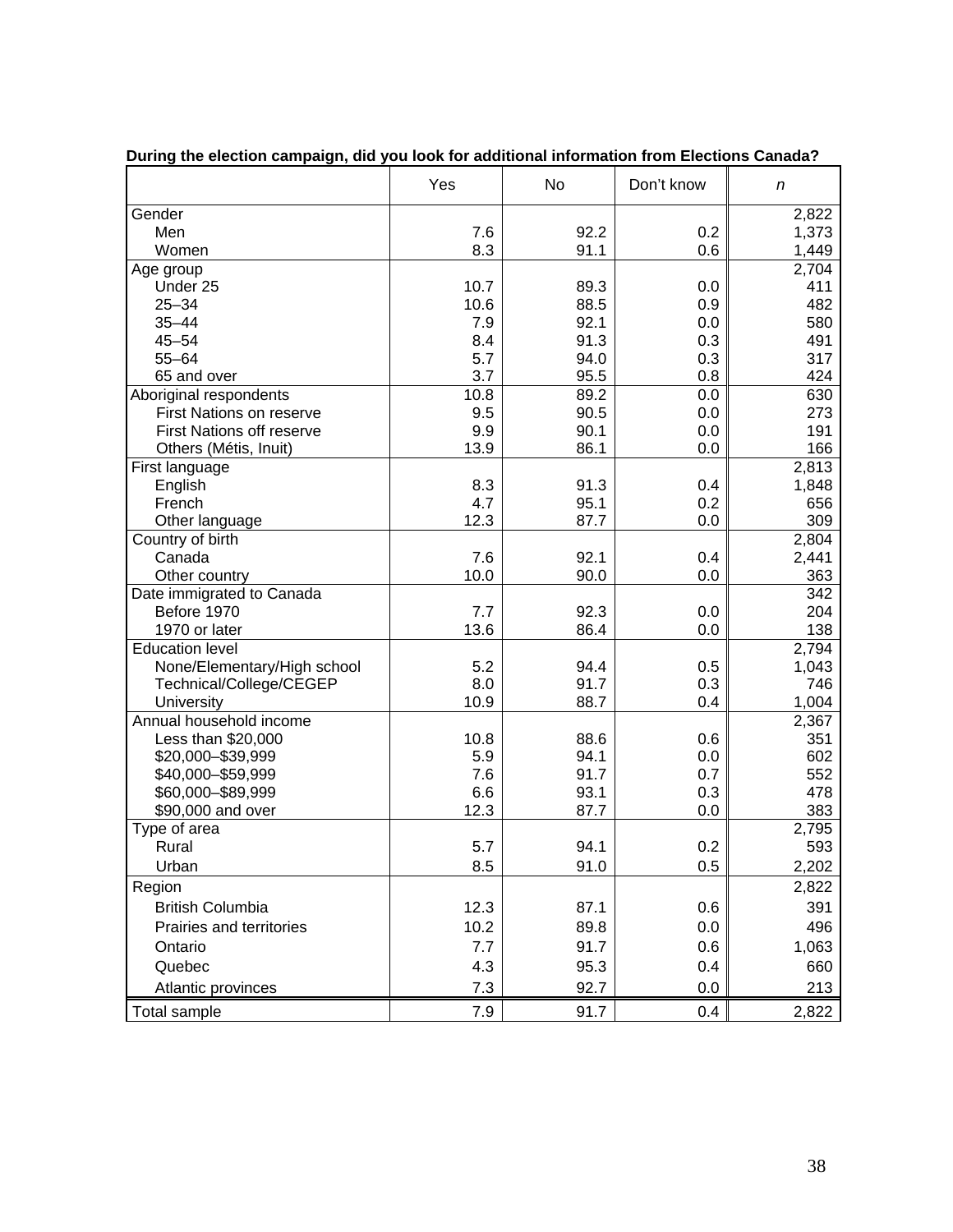# **What kind of information were you looking for?**

|                                  | How to vote | Where to<br>vote | Political<br>parties | Candidates | Other | Don't know | n               |
|----------------------------------|-------------|------------------|----------------------|------------|-------|------------|-----------------|
| Gender                           |             |                  |                      |            |       |            | 232             |
| Men                              | 7.7         | 25.9             | 25.7                 | 7.9        | 31.0  | 1.8        | 109             |
| Women                            | 8.2         | 19.6             | 22.0                 | 13.8       | 32.2  | 4.2        | 123             |
| Age group                        |             |                  |                      |            |       |            | 224             |
| Under 25                         | 9.7         | 21.6             | 33.6                 | 9.2        | 19.5  | 6.5        | 49              |
| $25 - 34$                        | 2.8         | 34.0             | 26.9                 | 6.6        | 26.7  | 2.9        | 51              |
| $35 - 44$                        | 2.9         | 21.2             | 24.6                 | 4.0        | 47.0  | 0.3        | 46              |
| $45 - 54$                        | 14.9        | 16.9             | 9.6                  | 13.2       | 45.2  | 0.3        | 41              |
| $55 - 64$                        | 16.1        | 15.0             | 15.3                 | 33.2       | 15.4  | 4.9        | 18              |
| 65 and over                      | 4.7         | 4.9              | 36.9                 | 18.4       | 27.8  | 7.4        | 18              |
| Aboriginal respondents           | 15.1        | 21.9             | 19.2                 | 5.5        | 27.4  | 11.0       | $\overline{73}$ |
| <b>First Nations on reserve</b>  | 14.8        | 18.5             | 14.8                 | 7.4        | 22.2  | 22.2       | 27              |
| <b>First Nations off reserve</b> | 20.0        | 25.0             | 25.0                 | 0.0        | 30.0  | 0.0        | 20              |
| Others (Métis, Inuit)            | 11.5        | 23.1             | 19.2                 | 7.7        | 30.8  | 7.7        | 26              |
| First language                   |             |                  |                      |            |       |            | 231             |
| English                          | 10.5        | 21.2             | 21.4                 | 13.5       | 29.8  | 3.5        | 157             |
| French                           | 4.3         | 31.2             | 31.3                 | 2.1        | 31.0  | 0.0        | 36              |
| Other language                   | 1.0         | 18.2             | 26.7                 | 9.3        | 40.6  | 4.2        | 38              |
| Country of birth                 |             |                  |                      |            |       |            | 230             |
| Canada                           | 9.5         | 23.4             | 23.6                 | 11.7       | 29.3  | 2.5        | 192             |
| Other country                    | 0.5         | 17.3             | 25.9                 | 8.3        | 41.9  | 6.2        | 38              |
| Date immigrated to Canada        |             |                  |                      |            |       |            | 35              |
| Before 1970                      | 1.2         | 0.0              | 26.8                 | 19.7       | 46.7  | 5.6        | 16              |
| 1970 or later                    | 0.0         | 29.5             | 23.0                 | 0.0        | 39.7  | 7.7        | 19              |
| <b>Education level</b>           |             |                  |                      |            |       |            | 231             |
| None/Elementary/High school      | 6.4         | 9.6              | 35.1                 | 15.0       | 25.9  | 7.9        | 59              |
| Technical/College/CEGEP          | 8.1         | 26.2             | 28.5                 | 7.9        | 27.9  | 1.5        | 61              |
| University                       | 8.7         | 27.8             | 15.2                 | 10.7       | 36.2  | 1.4        | 111             |
| Annual household income          |             |                  |                      |            |       |            | 202             |
| Less than \$20,000               | 7.7         | 27.0             | 13.0                 | 15.2       | 29.8  | 7.2        | 41              |
| \$20,000-\$39,999                | 3.4         | 18.5             | 35.9                 | 2.2        | 35.8  | 4.1        | 37              |
| \$40,000-\$59,999                | 6.9         | 30.5             | 25.5                 | 14.4       | 22.5  | 0.3        | 43              |
| \$60,000-\$89,999                | 20.6        | 10.3             | 6.7                  | 20.3       | 37.8  | 4.4        | 33              |
| \$90,000 and over                | 6.9         | 26.3             | 24.3                 | 1.9        | 40.7  | 0.0        | 47              |
| Type of area                     |             |                  |                      |            |       |            | 229             |
| Rural                            | 10.4        | 11.4             | 32.6                 | 14.0       | 30.4  | 1.2        | 37              |
| Urban                            | 7.5         | 24.8             | 22.0                 | 10.6       | 31.6  | 3.4        | 192             |
| Region                           |             |                  |                      |            |       |            | 232             |
| <b>British Columbia</b>          | 14.2        | 15.5             | 19.3                 | 7.3        | 35.3  | 8.5        | 49              |
| Prairies and territories         | 12.4        | 21.4             | 22.4                 | 5.0        | 35.2  | 3.6        | 51              |
| Ontario                          | 0.0         | 23.5             | 26.5                 | 14.8       | 34.1  | 1.2        | 84              |
| Quebec                           | 8.6         | 28.4             | 28.8                 | 7.0        | 27.2  | 0.0        | 33              |
| Atlantic provinces               | 15.6        | 31.5             | 16.3                 | 30.0       | 5.3   | 1.3        | 15              |
|                                  |             |                  |                      |            |       |            |                 |
| <b>Total sample</b>              | 7.9         | 22.6             | 23.7                 | 11.0       | 31.7  | 3.1        | 232             |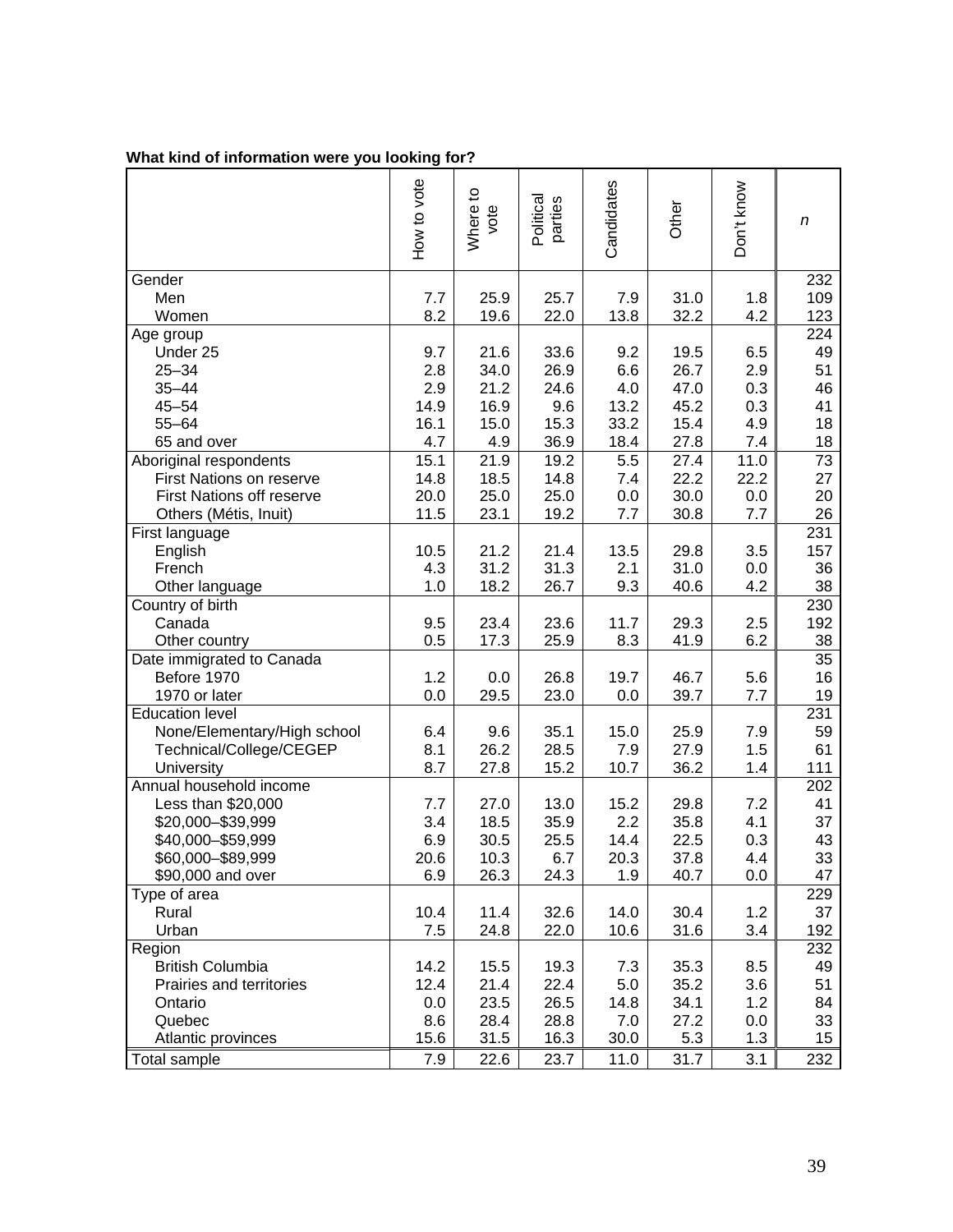|  |  |  |  |  |  |  | How did you go about finding this information? |
|--|--|--|--|--|--|--|------------------------------------------------|
|--|--|--|--|--|--|--|------------------------------------------------|

|                                  | EC's Voice<br>Response<br>System | EC enquiry<br>agent | EC Web site | Returning<br>officer | Other | Don't know | n   |
|----------------------------------|----------------------------------|---------------------|-------------|----------------------|-------|------------|-----|
| Gender                           |                                  |                     |             |                      |       |            | 224 |
| Men                              | 3.4                              | 4.2                 | 60.4        | 11.8                 | 14.5  | 5.6        | 104 |
| Women                            | 6.6                              | 9.9                 | 42.4        | 2.6                  | 32.5  | 5.9        | 120 |
| Age group                        |                                  |                     |             |                      |       |            | 216 |
| Under 25                         | 5.8                              | 8.0                 | 67.8        | 0.0                  | 14.9  | 3.5        | 44  |
| $25 - 34$                        | 9.3                              | 2.9                 | 52.3        | 6.7                  | 25.7  | 3.1        | 51  |
| $35 - 44$                        | 2.5                              | 5.6                 | 53.9        | 12.5                 | 18.2  | 7.2        | 46  |
| $45 - 54$                        | 2.7                              | 11.9                | 52.4        | 6.7                  | 21.9  | 4.5        | 41  |
| $55 - 64$                        | 6.2                              | 14.4                | 20.8        | 10.0                 | 39.7  | 9.0        | 18  |
| 65 and over                      | 5.5                              | 7.9                 | 0.0         | 10.3                 | 56.7  | 19.7       | 16  |
| Aboriginal respondents           | 7.4                              | 4.4                 | 22.1        | 4.4                  | 50.0  | 11.8       | 68  |
| First Nations on reserve         | 3.8                              | 7.7                 | 11.5        | 0.0                  | 57.7  | 19.2       | 26  |
| <b>First Nations off reserve</b> | 5.3                              | 0.0                 | 31.6        | 5.3                  | 47.4  | 10.5       | 19  |
| Others (Métis, Inuit)            | 13.0                             | 4.3                 | 26.1        | 8.7                  | 43.5  | 4.3        | 23  |
| First language                   |                                  |                     |             |                      |       |            | 223 |
| English                          | 3.8                              | 6.8                 | 54.4        | 8.2                  | 21.3  | 5.6        | 154 |
| French                           | 12.4                             | 13.9                | 40.5        | 4.5                  | 23.5  | 5.1        | 31  |
| Other language                   | 4.9                              | 4.1                 | 43.2        | 3.7                  | 36.9  | 7.2        | 38  |
| Country of birth                 |                                  |                     |             |                      |       |            | 222 |
| Canada                           | 4.6                              | 7.5                 | 51.9        | 7.5                  | 23.0  | 5.6        | 185 |
| Other country                    | 8.4                              | 2.8                 | 45.6        | 4.2                  | 32.0  | 7.0        | 36  |
| Date immigrated to Canada        |                                  |                     |             |                      |       |            | 34  |
| Before 1970                      | 0.0                              | 0.0                 | 48.8        | 9.6                  | 35.9  | 5.7        | 16  |
| 1970 or later                    | 16.5                             | 5.5                 | 37.2        | 0.0                  | 32.1  | 8.8        | 19  |
| <b>Education level</b>           |                                  |                     |             |                      |       |            | 223 |
| None/Elementary/High school      | 4.3                              | 10.8                | 32.2        | 8.2                  | 30.7  | 13.9       | 54  |
| Technical/College/CEGEP          | 10.2                             | 6.4                 | 43.9        | 5.1                  | 25.3  | 9.2        | 60  |
| University                       | 2.9                              | 6.1                 | 63.2        | 7.2                  | 20.6  | 0.0        | 110 |
| Annual household income          |                                  |                     |             |                      |       |            | 194 |
| Less than \$20,000               | 15.5                             | 5.2                 | 33.1        | 7.3                  | 36.3  | 2.6        | 38  |
| \$20,000 - \$39,999              | 0.0                              | 3.4                 | 39.4        | 11.1                 | 31.4  | 14.8       | 36  |
| \$40,000-\$59,999                | 0.0                              | 9.6                 | 57.7        | 3.4                  | 21.5  | 8.0        | 42  |
| \$60,000-\$89,999                | 10.0                             | 13.6                | 55.5        | 2.5                  | 18.4  | 0.0        | 31  |
| \$90,000 and over                | 3.5                              | 3.7                 | 69.8        | 6.4                  | 14.0  | 2.6        | 47  |
| Type of area                     |                                  |                     |             |                      |       |            | 222 |
| Rural                            | 0.2                              | 11.2                | 44.6        | 2.6                  | 30.6  | 10.8       | 34  |
| Urban                            | 6.1                              | 6.6                 | 51.8        | 7.7                  | 22.8  | 5.0        | 187 |
| Region                           |                                  |                     |             |                      |       |            | 224 |
| <b>British Columbia</b>          | 5.4                              | 2.9                 | 46.2        | 5.4                  | 37.2  | 2.9        | 48  |
| Prairies and territories         | 4.7                              | 5.7                 | 47.2        | 11.2                 | 23.7  | 7.5        | 50  |
| Ontario                          | 1.9                              | 9.1                 | 58.5        | 6.1                  | 17.9  | 6.6        | 82  |
| Quebec                           | 13.5                             | 12.1                | 50.7        | 4.9                  | 13.2  | 5.6        | 29  |
| Atlantic provinces               | 7.4                              | 7.4                 | 36.0        | 5.0                  | 38.7  | 5.5        | 15  |
| <b>Total sample</b>              | 5.1                              | 7.3                 | 50.8        | 6.9                  | 24.2  | 5.8        | 224 |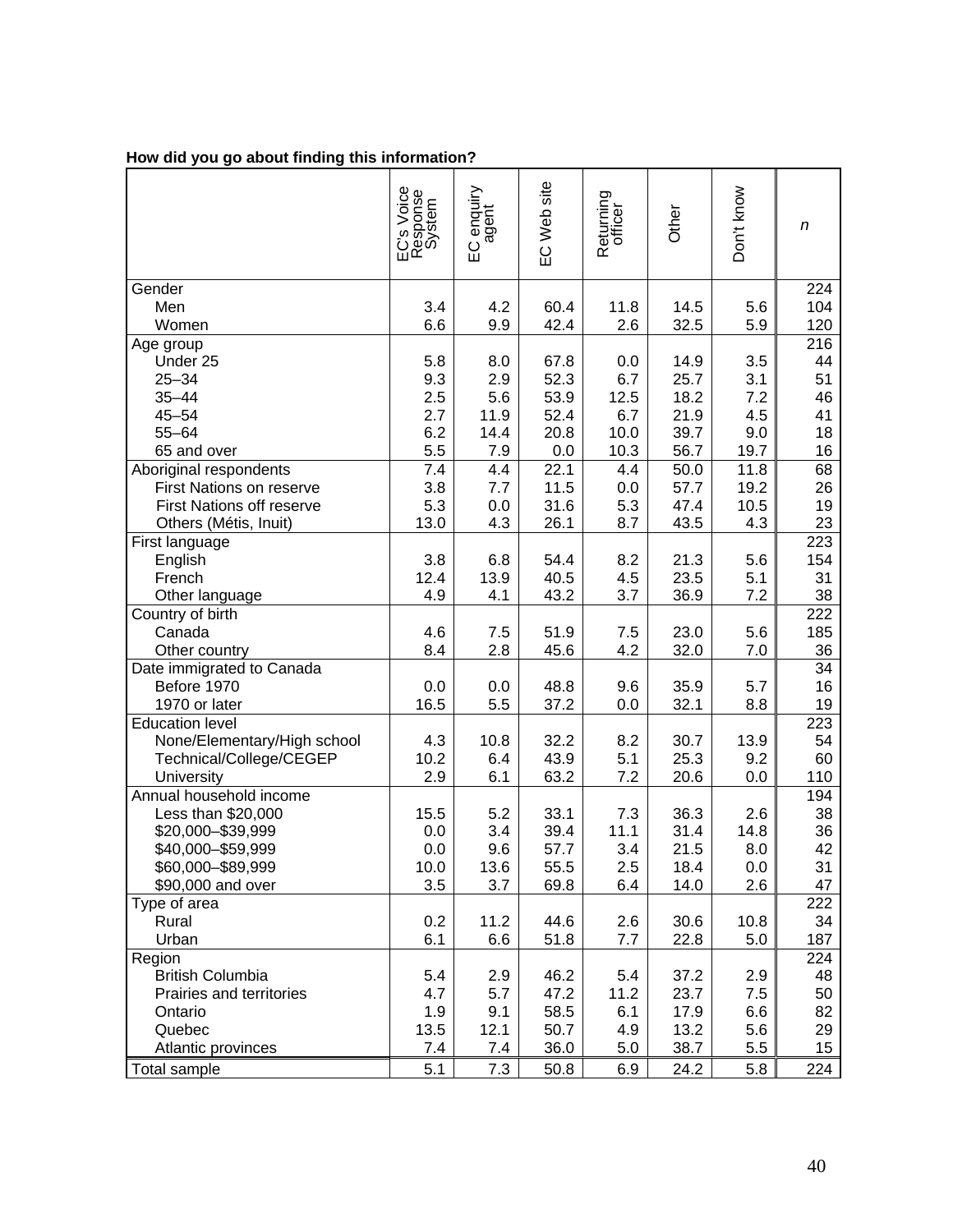|                                       | Yes  | No   | Don't know | n            |
|---------------------------------------|------|------|------------|--------------|
| Gender                                |      |      |            | 2,822        |
| Men                                   | 51.5 | 46.4 | 2.1        | 1,373        |
| Women                                 | 46.2 | 50.1 | 3.7        | 1,449        |
| Age group                             |      |      |            | 2,704        |
| Under 25                              | 48.3 | 50.3 | 1.4        | 411          |
| $25 - 34$                             | 51.4 | 46.6 | 2.0        | 482          |
| $35 - 44$                             | 51.2 | 44.9 | 3.9        | 580          |
| $45 - 54$                             | 48.6 | 49.0 | 2.4        | 491          |
| $55 - 64$                             | 52.2 | 44.6 | 3.3        | 317          |
| 65 and over                           | 40.0 | 54.9 | 5.1        | 424          |
| Aboriginal respondents                | 42.4 | 55.2 | 2.4        | 630          |
| <b>First Nations on reserve</b>       | 45.1 | 53.5 | 1.5        | 273          |
| <b>First Nations off reserve</b>      | 37.2 | 58.6 | 4.2        | 191          |
| Others (Métis, Inuit)                 | 44.0 | 54.2 | 1.8        | 166          |
| First language                        |      |      |            | 2,813        |
| English                               | 51.6 | 45.4 | 3.0        | 1,848        |
| French                                | 42.8 | 54.3 | 2.9        | 656          |
| Other language                        | 44.9 | 52.7 | 2.4        | 309          |
| Country of birth                      |      |      |            | 2,804        |
| Canada                                | 49.0 | 48.0 | 3.0        | 2,441        |
| Other country                         | 48.1 | 49.6 | 2.3        | 363          |
| Date immigrated to Canada             |      |      |            | 342          |
| Before 1970                           | 49.9 | 47.4 | 2.7        | 204          |
| 1970 or later                         | 45.5 | 52.5 | 2.0        | 138          |
| <b>Education level</b>                |      |      |            | 2,794        |
|                                       | 39.5 | 56.9 | 3.6        | 1,043        |
| None/Elementary/High school           | 50.1 | 48.3 | 1.6        | 746          |
| Technical/College/CEGEP               | 57.5 | 39.2 | 3.3        |              |
| University<br>Annual household income |      |      |            | 1,004        |
|                                       |      |      | 3.0        | 2,367<br>351 |
| Less than \$20,000                    | 36.3 | 60.7 |            |              |
| \$20,000-\$39,999                     | 43.3 | 54.3 | 2.4        | 602          |
| \$40,000 - \$59,999                   | 50.8 | 46.0 | 3.1        | 552          |
| \$60,000-\$89,999                     | 54.6 | 42.7 | 2.7        | 478          |
| \$90,000 and over                     | 64.2 | 33.2 | 2.6        | 383          |
| Type of area                          |      |      |            | 2,795        |
| Rural                                 | 42.5 | 55.3 | 2.3        | 593          |
| Urban                                 | 50.7 | 46.3 | 3.1        | 2,202        |
| Region                                |      |      |            | 2,822        |
| <b>British Columbia</b>               | 46.4 | 49.5 | 4.1        | 391          |
| Prairies and territories              | 45.2 | 53.1 | 1.7        | 496          |
| Ontario                               | 56.8 | 39.9 | 3.3        | 1,063        |
| Quebec                                | 40.8 | 56.3 | 2.9        | 660          |
|                                       | 47.0 | 51.6 | 1.4        |              |
| Atlantic provinces                    |      |      |            | 213          |
| Total sample                          | 48.8 | 48.3 | 2.9        | 2,822        |

#### **During the election campaign, did you see or hear any advertisements that encouraged people to vote, other than the ads from political parties?**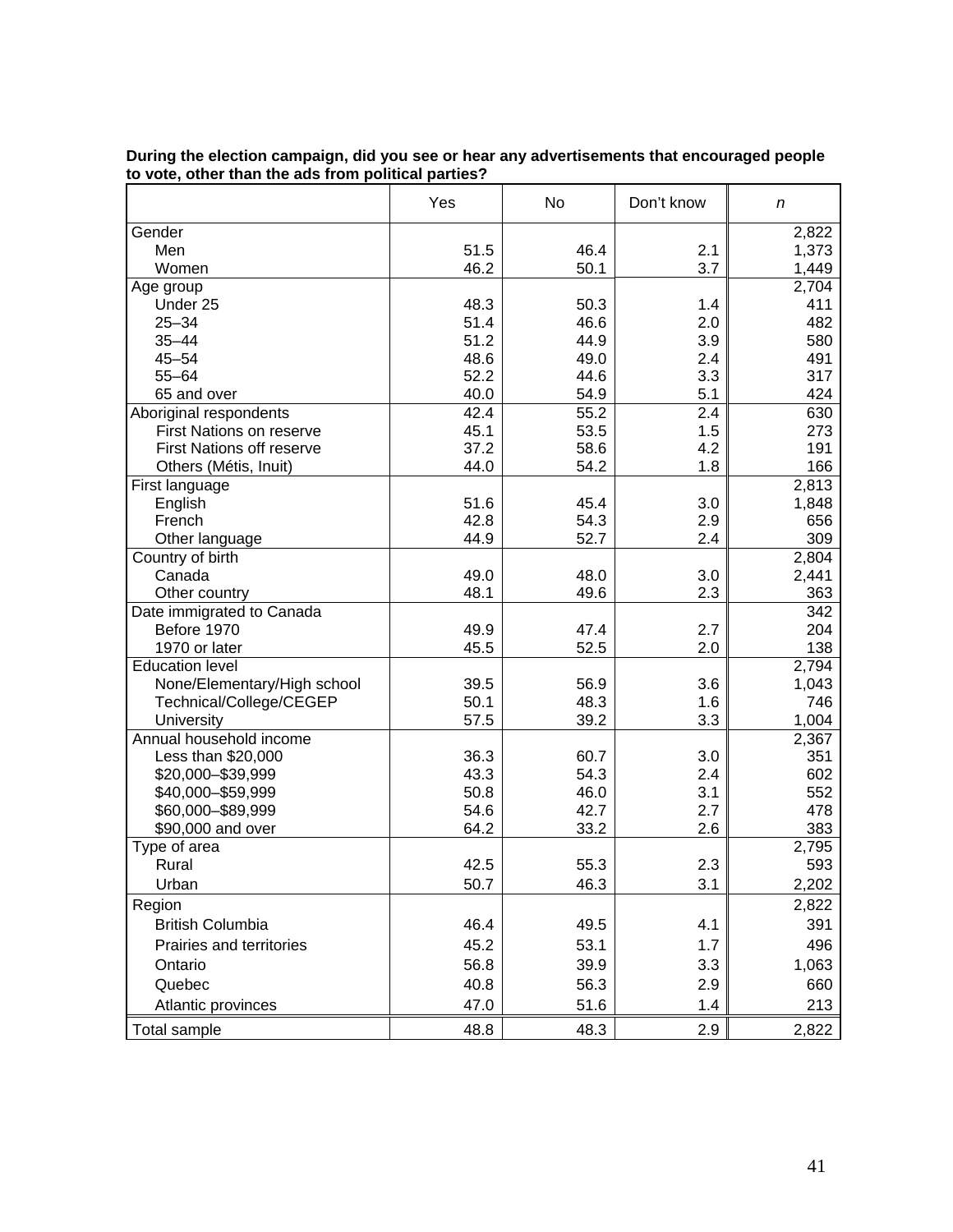# **Can you tell me what the MAIN message was?**

|                                          | Why not speak<br>w<br>everyone is<br>listening?<br>up when | encouragement<br>to vote<br>General | Encouragement<br>for youth to vote | Other        | Don't know   | n            |
|------------------------------------------|------------------------------------------------------------|-------------------------------------|------------------------------------|--------------|--------------|--------------|
| Gender                                   |                                                            |                                     |                                    |              |              | 1,394        |
| Men                                      | 16.6                                                       | 48.0                                | 9.2                                | 8.4          | 17.8         | 713          |
| Women                                    | 16.4                                                       | 45.7                                | 7.2                                | 11.6         | 19.0         | 681          |
| Age group<br>Under 25                    | 20.5                                                       | 44.7                                | 10.6                               |              | 14.0         | 1,331<br>200 |
| $25 - 34$                                | 22.5                                                       | 41.6                                | 10.1                               | 10.3<br>7.8  | 17.9         | 250          |
| $35 - 44$                                | 20.6                                                       | 44.4                                | 8.6                                | 8.7          | 17.7         | 299          |
| $45 - 54$                                | 16.2                                                       | 42.1                                | 9.1                                | 10.9         | 21.8         | 242          |
| $55 - 64$                                | 13.2                                                       | 54.0                                | 3.0                                | 10.2         | 19.6         | 169          |
| 65 and over                              | 3.1                                                        | 61.5                                | 6.0                                | 11.2         | 18.2         | 171          |
| Aboriginal respondents                   | 10.9                                                       | 30.7                                | 7.3                                | 15.3         | 35.8         | 274          |
| First Nations on reserve                 | 9.6                                                        | 22.4                                | 4.8                                | 15.2         | 48.0         | 125          |
| <b>First Nations off reserve</b>         | 11.0                                                       | 38.4                                | 6.8                                | 17.8         | 26.0         | 73           |
| Others (Métis, Inuit)                    | 13.2                                                       | 36.8                                | 11.8                               | 13.2         | 25.0         | 76           |
| First language                           |                                                            |                                     |                                    |              |              | 1,390        |
| English                                  | 17.5                                                       | 48.8                                | 8.9                                | 9.2          | 15.6         | 960          |
| French                                   | 17.1                                                       | 39.6                                | 8.9                                | 10.3         | 24.2         | 286          |
| Other language                           | 9.4                                                        | 48.2                                | 2.5                                | 14.8         | 25.1         | 143          |
| Country of birth                         |                                                            |                                     |                                    |              |              | 1,386        |
| Canada                                   | 17.3                                                       | 46.2                                | 9.0                                | 9.9          | 17.6         | 1,209        |
| Other country                            | 11.8                                                       | 51.7                                | 2.9                                | 10.2         | 23.3         | 177          |
| Date immigrated to Canada                |                                                            |                                     |                                    |              |              | 166          |
| Before 1970                              | 14.0                                                       | 58.3                                | 2.1                                | 8.5          | 17.2         | 104          |
| 1970 or later                            | 10.3                                                       | 39.2                                | 3.2                                | 13.3         | 33.9         | 63           |
| <b>Education level</b>                   |                                                            |                                     |                                    |              |              | 1,380        |
| None/Elementary/High school              | 12.0                                                       | 43.8                                | 6.3                                | 12.1         | 25.8         | 419          |
| Technical/College/CEGEP                  | 14.2                                                       | 51.5                                | 4.3                                | 11.0         | 19.0         | 379          |
| University                               | 21.3                                                       | 46.2                                | 12.4                               | 7.7          | 12.4         | 583          |
| Annual household income                  |                                                            |                                     |                                    |              |              | 1,190        |
| Less than \$20,000                       | 12.0<br>11.2                                               | 43.6                                | 7.3<br>9.4                         | 10.2<br>11.7 | 26.9         | 130<br>266   |
| \$20,000-\$39,999                        |                                                            | 47.2<br>46.7                        |                                    |              | 20.6         |              |
| \$40,000 - \$59,999<br>\$60,000-\$89,999 | 19.3<br>17.3                                               | 51.3                                | 8.6<br>5.1                         | 7.6<br>9.4   | 17.7<br>16.9 | 283<br>262   |
| \$90,000 and over                        | 21.1                                                       | 44.8                                | 13.6                               | 9.9          | 10.6         | 248          |
| Type of area                             |                                                            |                                     |                                    |              |              | 1,383        |
| Rural                                    | 13.5                                                       | 51.3                                | 5.6                                | 10.5         | 19.0         | 255          |
| Urban                                    | 17.2                                                       | 45.9                                | 8.8                                | 9.8          | 18.2         | 1,128        |
| Region                                   |                                                            |                                     |                                    |              |              | 1,394        |
| <b>British Columbia</b>                  | 11.3                                                       | 54.4                                | 9.3                                | 12.9         | 12.1         | 184          |
| Prairies and territories                 | 11.4                                                       | 51.3                                | 11.4                               | 7.6          | 18.3         | 229          |
| Ontario                                  | 19.8                                                       | 47.8                                | 5.5                                | 10.5         | 16.3         | 606          |
| Quebec                                   | 17.8                                                       | 38.6                                | 9.6                                | 8.5          | 25.5         | 275          |
| Atlantic provinces                       | 14.5                                                       | 40.2                                | 11.7                               | 10.2         | 23.4         | 100          |
| Total sample                             | 16.5                                                       | 46.9                                | 8.2                                | 10.0         | 18.4         | 1,394        |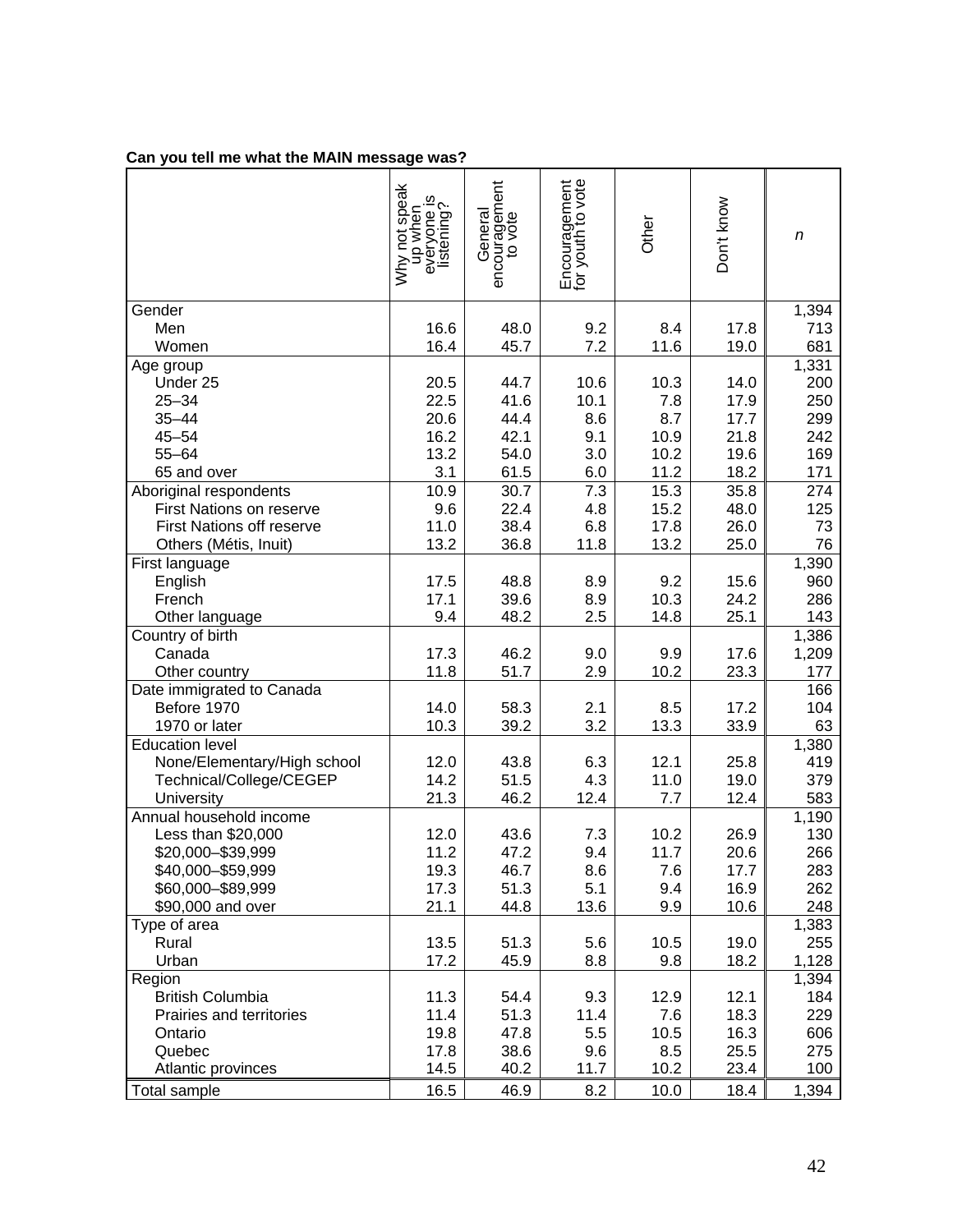|  |  |  |  | Where did you see (or hear) this advertisement? |
|--|--|--|--|-------------------------------------------------|
|--|--|--|--|-------------------------------------------------|

|                                  | Television | Radio | Newspaper | Bulletin | Other | Don't know | n     |
|----------------------------------|------------|-------|-----------|----------|-------|------------|-------|
| Gender                           |            |       |           |          |       |            | 1,384 |
| Men                              | 68.4       | 15.6  | 9.6       | 2.0      | 3.6   | 0.8        | 711   |
| Women                            | 65.0       | 12.9  | 13.3      | 3.8      | 3.6   | 1.4        | 674   |
| Age group                        |            |       |           |          |       |            | 1,323 |
| Under 25                         | 72.1       | 5.5   | 5.2       | 6.1      | 8.1   | 3.0        | 199   |
| $25 - 34$                        | 69.2       | 17.1  | 6.4       | 2.5      | 4.2   | 0.5        | 249   |
| $35 - 44$                        | 69.1       | 20.8  | 5.7       | 2.3      | 1.5   | 0.7        | 298   |
| $45 - 54$                        | 68.3       | 15.4  | 11.2      | 2.4      | 1.2   | 1.5        | 240   |
| $55 - 64$                        | 65.7       | 12.2  | 17.2      | 0.8      | 3.5   | 0.5        | 168   |
| 65 and over                      | 52.7       | 11.9  | 26.9      | 2.5      | 5.1   | 0.9        | 170   |
| Aboriginal respondents           | 60.1       | 12.2  | 10.0      | 8.9      | 7.4   | 1.5        | 271   |
| <b>First Nations on reserve</b>  | 53.2       | 16.9  | 10.5      | 10.5     | 8.1   | 0.8        | 124   |
| <b>First Nations off reserve</b> | 68.5       | 5.5   | 9.6       | 6.8      | 8.2   | 1.4        | 73    |
| Others (Métis, Inuit)            | 63.5       | 10.8  | 9.5       | 8.1      | 5.4   | 2.7        | 74    |
| First language                   |            |       |           |          |       |            | 1,380 |
| English                          | 65.8       | 14.6  | 12.4      | 2.9      | 3.1   | 1.1        | 956   |
| French                           | 74.4       | 13.0  | 4.7       | 3.4      | 4.0   | 0.6        | 283   |
| Other language                   | 57.6       | 15.1  | 17.8      | 1.5      | 6.1   | 1.9        | 141   |
| Country of birth                 |            |       |           |          |       |            | 1,376 |
| Canada                           | 67.9       | 14.5  | 10.3      | 3.2      | 3.3   | 0.9        | 1,200 |
| Other country                    | 58.3       | 13.7  | 18.6      | 0.8      | 5.9   | 2.6        | 176   |
| Date immigrated to Canada        |            |       |           |          |       |            | 166   |
| Before 1970                      | 55.9       | 17.7  | 22.6      | 0.0      | 3.8   | 0.0        | 104   |
| 1970 or later                    | 60.5       | 7.8   | 14.8      | 2.1      | 7.4   | 7.4        | 63    |
| <b>Education level</b>           |            |       |           |          |       |            | 1,371 |
| None/Elementary/High school      | 62.8       | 12.7  | 12.3      | 5.4      | 5.6   | 1.3        | 415   |
| Technical/College/CEGEP          | 70.1       | 15.6  | 9.3       | 1.7      | 2.7   | 0.6        | 375   |
| University                       | 67.2       | 14.6  | 12.2      | 1.9      | 2.8   | 1.3        | 580   |
| Annual household income          |            |       |           |          |       |            | 1,181 |
| Less than \$20,000               | 69.4       | 6.9   | 9.3       | 6.4      | 7.3   | 0.7        | 129   |
| \$20,000-\$39,999                | 63.2       | 11.3  | 14.0      | 3.1      | 6.5   | 2.0        | 262   |
| \$40,000 - \$59,999              | 71.5       | 15.3  | 6.1       | 2.3      | 3.3   | 1.5        | 282   |
| \$60,000-\$89,999                | 67.1       | 13.3  | 12.5      | 2.1      | 3.9   | 1.0        | 262   |
| \$90,000 and over                | 66.8       | 20.0  | 10.4      | 1.2      | 0.8   | 0.8        | 246   |
| Type of area                     |            |       |           |          |       |            | 1,374 |
| Rural                            | 64.7       | 19.0  | 12.1      | 2.0      | 2.2   | 0.1        | 253   |
| Urban                            | 67.2       | 13.3  | 11.2      | 3.0      | 3.9   | 1.3        | 1,121 |
| Region                           |            |       |           |          |       |            | 1,384 |
| <b>British Columbia</b>          | 57.3       | 12.6  | 20.5      | 3.1      | 4.2   | 2.3        | 183   |
| Prairies and territories         | 64.8       | 16.9  | 12.3      | 2.8      | 2.8   | 0.4        | 226   |
| Ontario                          | 66.8       | 14.1  | 11.5      | 3.5      | 2.9   | 1.2        | 604   |
| Quebec                           | 74.3       | 13.7  | 5.0       | 1.6      | 4.2   | 1.1        | 271   |
| Atlantic provinces               | 68.1       | 14.2  | 8.8       | 2.4      | 6.3   | 0.1        | 100   |
| <b>Total sample</b>              | 66.8       | 14.3  | 11.4      | 2.9      | 3.6   | 1.1        | 1,384 |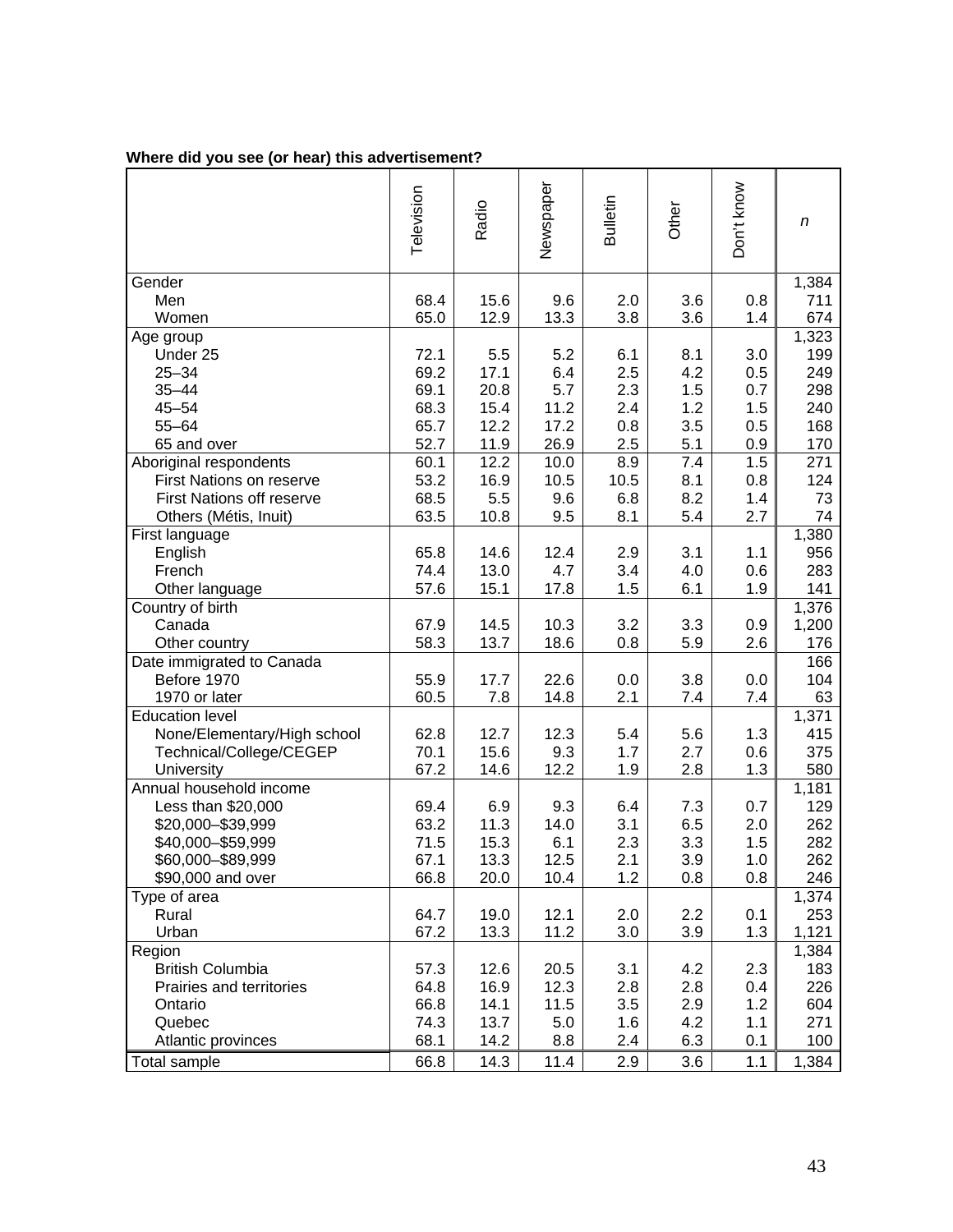|                                       | Elections<br>Canada | Political party | Government  | Other        | Don't know | $\boldsymbol{n}$ |
|---------------------------------------|---------------------|-----------------|-------------|--------------|------------|------------------|
| Gender                                |                     |                 |             |              |            | 1,379            |
| Men                                   | 27.6                | 10.7            | 11.5        | 11.7         | 38.6       | 709              |
| Women                                 | 18.1                | 12.4            | 8.9         | 13.0         | 47.5       | 670              |
| Age group                             |                     |                 |             |              |            | 1,318            |
| Under 25                              | 17.5                | 10.2            | 13.1        | 13.8         | 45.3       | 199              |
| $25 - 34$                             | 27.9                | 8.2             | 10.7        | 8.9          | 44.3       | 248              |
| $35 - 44$                             | 32.0                | 9.4             | 6.3         | 14.6         | 37.7       | 298              |
| $45 - 54$                             | 23.4                | 10.3            | 12.7        | 13.3         | 40.3       | 238              |
| $55 - 64$                             | 18.7                | 13.9            | 12.2        | 11.6         | 43.6       | 165              |
| 65 and over                           | 9.9                 | 19.6            | 9.0         | 13.1         | 48.4       | 170              |
| Aboriginal respondents                | 9.3                 | 17.4            | 8.1         | 11.5         | 53.7       | 270              |
| <b>First Nations on reserve</b>       | 5.6                 | 22.6            | 4.0         | 11.3         | 56.5       | 124              |
| <b>First Nations off reserve</b>      | 11.1                | 15.3            | 9.7         | 8.3          | 55.6       | 72               |
| Others (Métis, Inuit)                 | 13.5                | 10.8            | 13.5        | 14.9         | 47.3       | 74               |
| First language                        |                     |                 |             |              |            | 1,375            |
| English                               | 26.3                | 10.4            | 11.2        | 10.1         | 42.1       | 954              |
| French                                | 15.6                | 10.8            | 9.6         | 20.5         | 43.3       | 281              |
| Other language                        | 16.0                | 20.7            | 5.5         | 11.8         | 46.0       | 141              |
| Country of birth                      |                     |                 |             |              |            | 1,371            |
| Canada                                | 24.0                | 10.6            | 10.3        | 12.7         | 42.4       | 1,197            |
| Other country                         | 16.6                | 18.0            | 10.3        | 10.5         | 44.6       | 175              |
| Date immigrated to Canada             |                     |                 |             |              |            | 165              |
| Before 1970                           | 18.9                | 17.5            | 12.1        | 9.5          | 41.9       | 102              |
| 1970 or later                         | 13.8                | 17.3            | 7.3         | 13.8         | 47.9       | 63               |
| <b>Education level</b>                |                     |                 |             |              |            | 1,365            |
| None/Elementary/High school           | 13.9<br>17.5        | 17.6            | 7.0<br>10.4 | 11.4<br>14.7 | 50.1       | 413              |
| Technical/College/CEGEP               |                     | 11.8            |             |              | 45.6       | 375              |
| University<br>Annual household income | 33.2                | 7.1             | 12.6        | 11.6         | 35.4       | 578<br>1,178     |
| Less than \$20,000                    | 14.9                | 12.7            | 13.2        | 12.4         | 46.8       | 129              |
| \$20,000-\$39,999                     | 17.0                | 14.1            | 7.3         | 13.6         | 48.0       | 261              |
| \$40,000-\$59,999                     | 24.3                | 12.9            | 9.5         | 10.0         | 43.3       | 281              |
| \$60,000-\$89,999                     | 25.8                | 8.6             | 11.9        | 12.7         | 41.0       | 261              |
| \$90,000 and over                     | 30.2                | 7.0             | 12.5        | 14.2         | 36.1       | 246              |
| Type of area                          |                     |                 |             |              |            | 1,369            |
| Rural                                 | 17.3                | 13.2            | 8.7         | 11.4         | 49.5       | 252              |
| Urban                                 | 24.4                | 11.2            | 10.5        | 12.6         | 41.3       | 1,117            |
| Region                                |                     |                 |             |              |            | 1,379            |
| <b>British Columbia</b>               | 24.2                | 10.3            | 11.7        | 11.2         | 42.6       | 182              |
| Prairies and territories              | 19.0                | 11.6            | 8.7         | 14.3         | 46.4       | 225              |
| Ontario                               | 27.6                | 11.6            | 10.7        | 9.1          | 41.0       | 603              |
| Quebec                                | 16.7                | 8.9             | 9.9         | 20.9         | 43.6       | 269              |
| Atlantic provinces                    | 19.1                | 20.5            | 9.0         | 5.9          | 45.5       | 100              |
| <b>Total sample</b>                   | 23.0                | 11.5            | 10.2        | 12.3         | 42.9       | 1,379            |

# **Can you tell me who sponsored this advertisement?**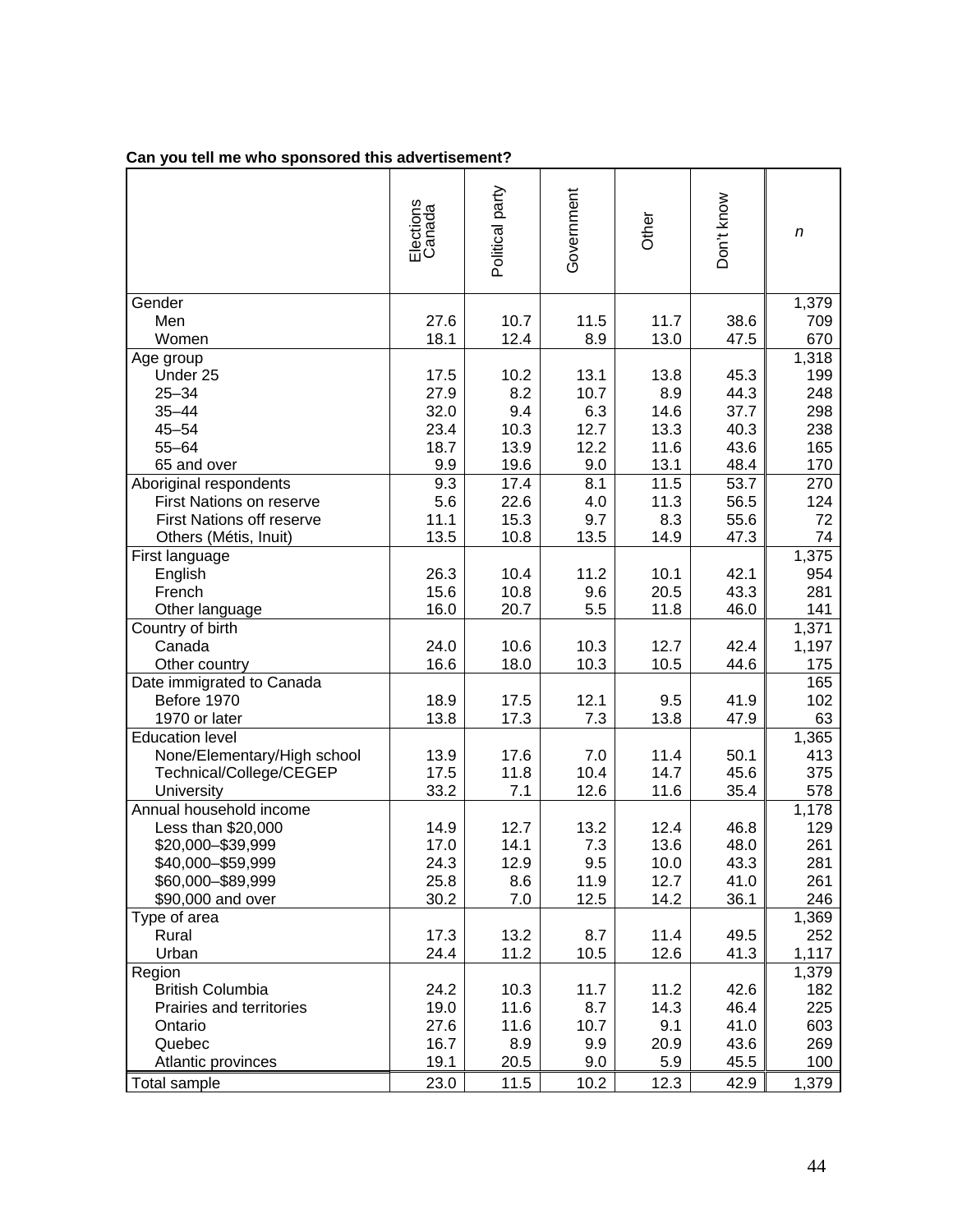|                                  | 1. Very<br>negative | 2    | 3.<br>Neutral | 4    | 5. Very<br>positive | Don't<br>know | n     |
|----------------------------------|---------------------|------|---------------|------|---------------------|---------------|-------|
| Gender                           |                     |      |               |      |                     |               | 1,379 |
| Men                              | 5.5                 | 5.2  | 28.8          | 29.3 | 29.9                | 1.4           | 709   |
| Women                            | 4.4                 | 4.4  | 25.8          | 28.0 | 34.9                | 2.5           | 670   |
| Age group                        |                     |      |               |      |                     |               | 1,318 |
| Under 25                         | 6.8                 | 3.2  | 31.1          | 34.2 | 24.6                | 0.1           | 199   |
| $25 - 34$                        | 3.7                 | 4.8  | 31.0          | 28.3 | 31.9                | 0.4           | 248   |
| $35 - 44$                        | 2.6                 | 4.0  | 22.2          | 34.4 | 35.2                | 1.5           | 298   |
| $45 - 54$                        | 5.2                 | 4.1  | 29.4          | 27.2 | 32.5                | 1.7           | 238   |
| $55 - 64$                        | 5.5                 | 5.8  | 28.7          | 19.7 | 37.2                | 3.1           | 165   |
| 65 and over                      | 9.1                 | 5.4  | 21.8          | 27.4 | 32.4                | 4.0           | 170   |
| Aboriginal respondents           | 9.6                 | 5.9  | 30.0          | 23.0 | 27.8                | 3.7           | 270   |
| <b>First Nations on reserve</b>  | 12.9                | 7.3  | 27.4          | 21.8 | 25.8                | 4.8           | 124   |
| <b>First Nations off reserve</b> | 6.9                 | 6.9  | 27.8          | 23.6 | 33.3                | 1.4           | 72    |
| Others (Métis, Inuit)            | 6.8                 | 2.7  | 36.5          | 24.3 | 25.7                | 4.1           | 74    |
| First language                   |                     |      |               |      |                     |               | 1,375 |
| English                          | 4.5                 | 3.8  | 26.7          | 30.1 | 32.8                | 2.1           | 954   |
| French                           | 4.1                 | 6.1  | 29.7          | 23.6 | 35.5                | 1.0           | 281   |
| Other language                   | 9.9                 | 8.7  | 26.8          | 29.0 | 22.9                | 2.7           | 141   |
| Country of birth                 |                     |      |               |      |                     |               | 1,371 |
| Canada                           | 4.1                 | 4.4  | 27.5          | 28.8 | 33.3                | 1.9           | 1,197 |
| Other country                    | 11.1                | 7.4  | 26.1          | 27.8 | 25.8                | 1.9           | 175   |
| Date immigrated to Canada        |                     |      |               |      |                     |               | 165   |
| Before 1970                      | 15.2                | 2.8  | 24.0          | 27.1 | 29.9                | 1.0           | 102   |
| 1970 or later                    | 6.1                 | 11.4 | 27.3          | 30.0 | 21.7                | 3.6           | 63    |
| <b>Education level</b>           |                     |      |               |      |                     |               | 1,365 |
| None/Elementary/High school      | 7.0                 | 6.3  | 27.3          | 26.7 | 30.5                | 2.2           | 413   |
| Technical/College/CEGEP          | 4.9                 | 3.4  | 27.4          | 26.2 | 36.2                | 1.9           | 375   |
| University                       | 3.3                 | 4.5  | 27.4          | 32.0 | 31.4                | 1.4           | 578   |
| Annual household income          |                     |      |               |      |                     |               | 1,178 |
| Less than \$20,000               | 6.9                 | 3.5  | 29.6          | 32.1 | 27.3                | 0.6           | 129   |
| \$20,000-\$39,999                | 3.0                 | 5.1  | 33.3          | 25.0 | 32.2                | 1.5           | 261   |
| \$40,000 - \$59,999              | 4.7                 | 7.3  | 19.9          | 26.6 | 39.9                | 1.5           | 281   |
| \$60,000-\$89,999                | 5.5                 | 4.5  | 24.8          | 32.8 | 30.2                | 2.3           | 261   |
| \$90,000 and over                | 3.5                 | 2.8  | 26.2          | 30.9 | 34.9                | 1.6           | 246   |
| Type of area                     |                     |      |               |      |                     |               | 1,369 |
| Rural                            | 5.5                 | 6.4  | 28.6          | 26.5 | 30.5                | 2.5           | 252   |
| Urban                            | 4.9                 | 4.4  | 27.1          | 29.3 | 32.6                | 1.7           | 1,117 |
| Region                           |                     |      |               |      |                     |               | 1,379 |
| <b>British Columbia</b>          | 6.0                 | 2.8  | 32.1          | 26.9 | 30.3                | 1.9           | 182   |
| Prairies and territories         | 4.4                 | 5.8  | 23.0          | 26.1 | 38.9                | 1.9           | 225   |
| Ontario                          | 5.5                 | 4.8  | 24.7          | 32.3 | 30.2                | 2.5           | 603   |
| Quebec                           | 4.1                 | 6.3  | 31.6          | 24.9 | 32.6                | 0.4           | 269   |
| Atlantic provinces               | 3.6                 | 1.8  | 32.6          | 26.3 | 33.4                | 2.4           | 100   |
| <b>Total sample</b>              | 5.0                 | 4.8  | 27.3          | 28.7 | 32.3                | 1.9           | 1,379 |

| Using a 5-point scale where 1 means very negative and 5 means very positive, can you tell me |  |  |
|----------------------------------------------------------------------------------------------|--|--|
| how you felt about this ad?                                                                  |  |  |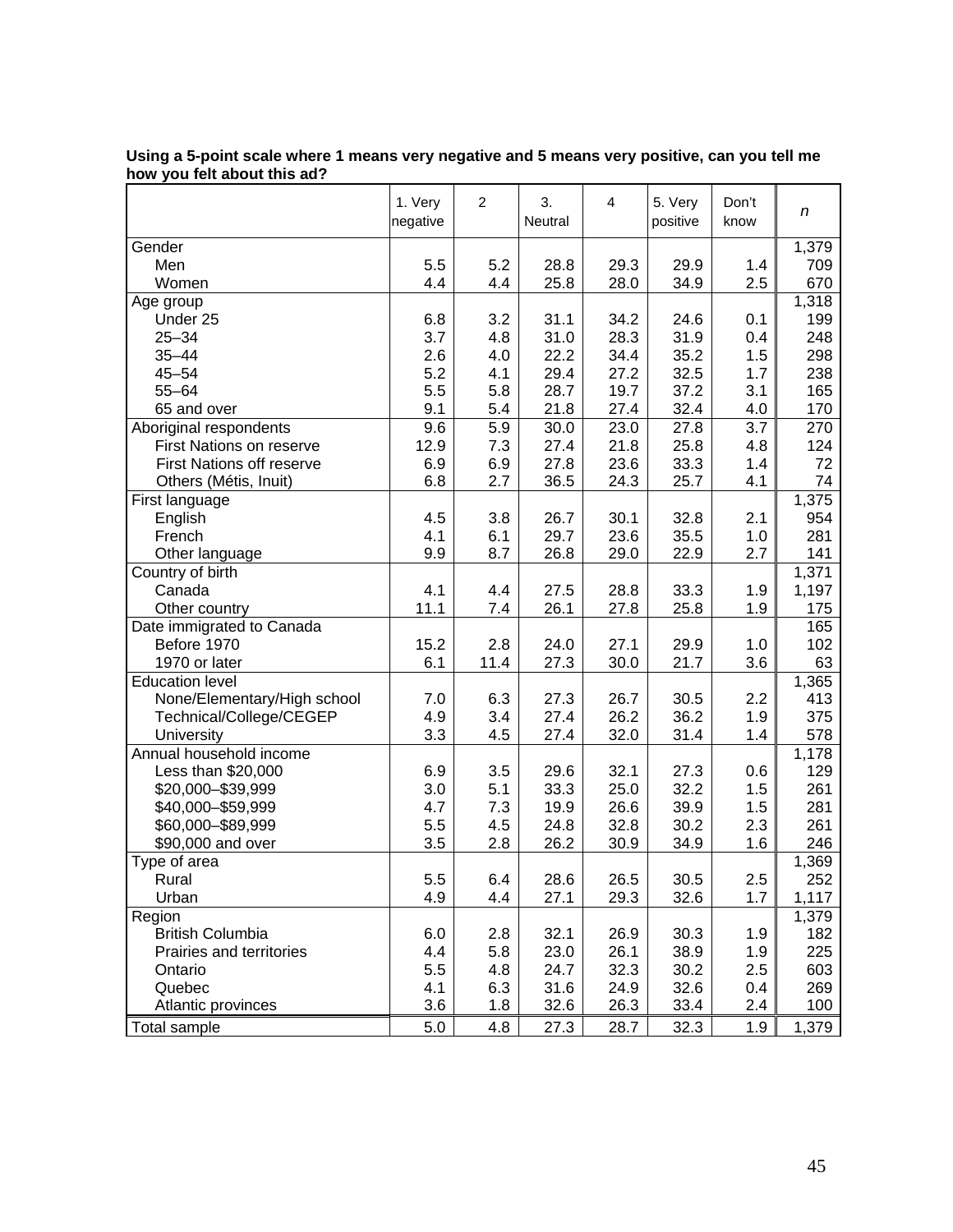|                                  | Yes  | No   | Don't know | n     |
|----------------------------------|------|------|------------|-------|
| Gender                           |      |      |            | 2,605 |
| Men                              | 57.1 | 42.4 | 0.5        | 1,260 |
| Women                            | 55.1 | 43.1 | 1.9        | 1,345 |
| Age group                        |      |      |            | 2,492 |
| Under 25                         | 63.4 | 35.3 | 1.3        | 370   |
| $25 - 34$                        | 62.8 | 36.5 | 0.7        | 427   |
| $35 - 44$                        | 59.4 | 39.3 | 1.2        | 522   |
| $45 - 54$                        | 57.5 | 41.9 | 0.6        | 455   |
| $55 - 64$                        | 50.6 | 47.5 | 1.9        | 299   |
| 65 and over                      | 40.1 | 58.0 | 2.0        | 420   |
| Aboriginal respondents           | 54.0 | 43.9 | 2.2        | 602   |
| First Nations on reserve         | 51.3 | 46.8 | 1.9        | 263   |
| <b>First Nations off reserve</b> | 51.9 | 44.8 | 3.3        | 183   |
| Others (Métis, Inuit)            | 60.9 | 37.8 | 1.3        | 156   |
| First language                   |      |      |            | 2,596 |
| English                          | 57.9 | 41.2 | 0.9        | 1,688 |
| French                           | 54.4 | 44.4 | 1.3        | 612   |
| Other language                   | 50.0 | 47.5 | 2.5        | 296   |
| Country of birth                 |      |      |            | 2,587 |
| Canada                           | 57.9 | 41.0 | 1.1        | 2,244 |
| Other country                    | 45.2 | 53.0 | 1.8        | 343   |
| Date immigrated to Canada        |      |      |            | 322   |
| Before 1970                      | 44.4 | 54.5 | 1.1        | 190   |
| 1970 or later                    | 42.3 | 54.7 | 3.1        | 132   |
| <b>Education level</b>           |      |      |            | 2,578 |
| None/Elementary/High school      | 46.9 | 50.9 | 2.3        | 994   |
| Technical/College/CEGEP          | 64.9 | 34.9 | 0.2        | 695   |
| University                       | 60.0 | 39.3 | 0.8        | 889   |
| Annual household income          |      |      |            | 2,181 |
| Less than \$20,000               | 48.2 | 50.0 | 1.8        | 336   |
| \$20,000-\$39,999                | 52.9 | 45.3 | 1.9        | 575   |
| \$40,000 - \$59,999              | 60.6 | 38.5 | 0.9        | 502   |
| \$60,000-\$89,999                | 62.2 | 37.6 | 0.2        | 436   |
| \$90,000 and over                | 63.1 | 35.8 | 1.1        | 332   |
| Type of area                     |      |      |            | 2,580 |
| Rural                            | 55.6 | 43.1 | 1.3        | 560   |
| Urban                            | 56.2 | 42.8 | 1.1        | 2,020 |
|                                  |      |      |            |       |
| Region                           |      |      |            | 2,605 |
| <b>British Columbia</b>          | 54.0 | 44.6 | $1.4$      | 370   |
| Prairies and territories         | 54.6 | 43.8 | 1.5        | 471   |
| Ontario                          | 60.5 | 38.5 | 1.0        | 951   |
| Quebec                           | 52.9 | 46.1 | 1.0        | 614   |
| Atlantic provinces               | 51.9 | 46.8 | 1.3        | 199   |
| Total sample                     | 56.1 | 42.7 | 1.2        | 2,605 |

#### **Do you recall any advertisements with the phrase "Why not speak up when everyone is listening?"**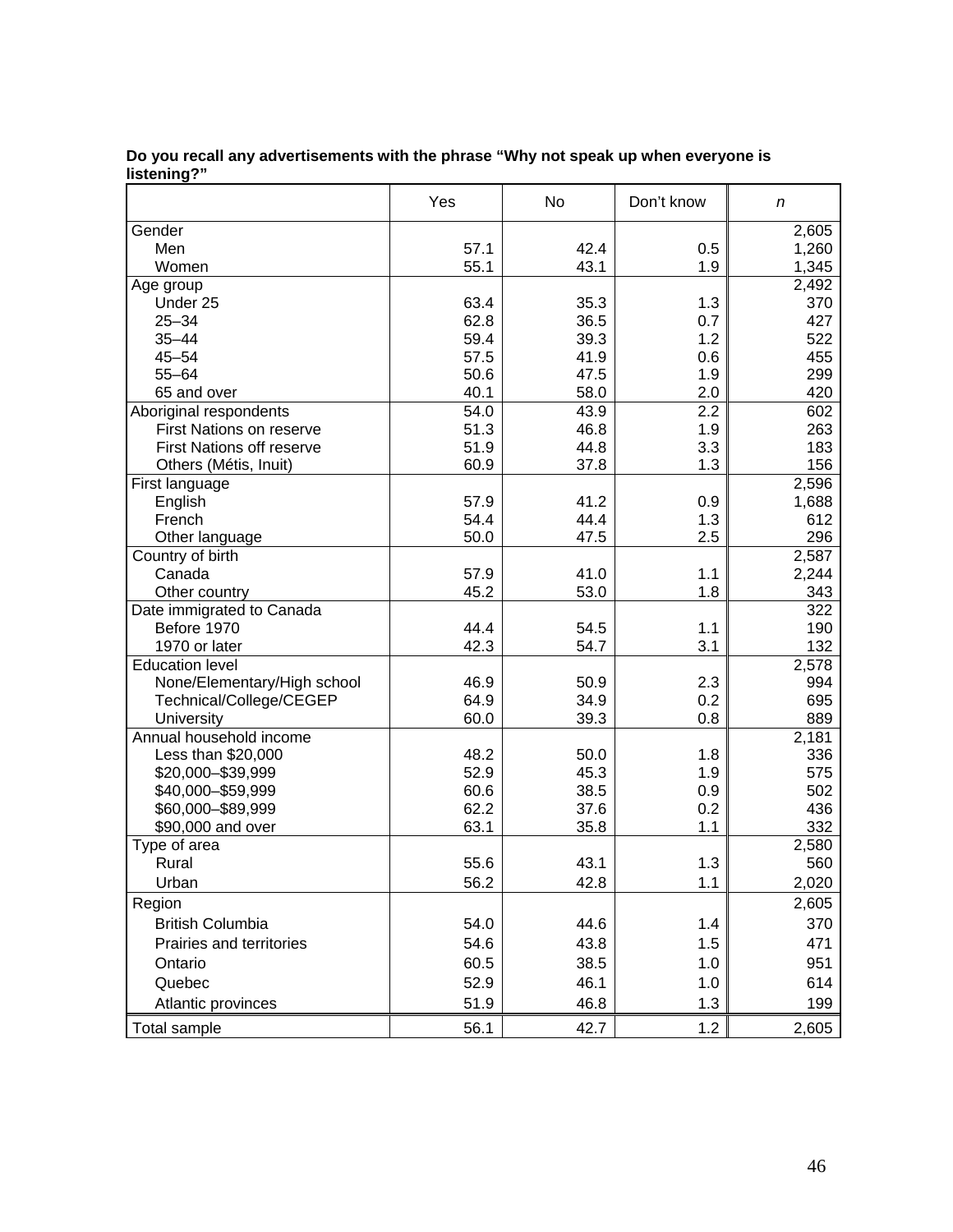|  | Where did you see (or hear) this advertisement? |
|--|-------------------------------------------------|
|  |                                                 |

|                                        | Television | Radio | Newspaper  | Internet | Other | Don't know | n            |
|----------------------------------------|------------|-------|------------|----------|-------|------------|--------------|
| Gender                                 |            |       |            |          |       |            | 1,462        |
| Men                                    | 82.1       | 13.3  | 1.9        | 0.0      | 0.2   | 2.5        | 719          |
| Women                                  | 84.7       | 10.6  | 1.8        | 0.1      | 0.5   | 2.3        | 743          |
| Age group                              |            |       |            |          |       |            | 1,395        |
| Under 25                               | 80.8       | 12.7  | 2.4        | 0.0      | 0.3   | 3.7        | 235          |
| $25 - 34$                              | 87.0       | 10.7  | 1.3        | 0.0      | 0.2   | 0.9        | 268          |
| $35 - 44$                              | 79.5       | 17.4  | 2.0        | 0.2      | 0.2   | 0.6        | 310          |
| $45 - 54$                              | 81.0       | 14.9  | 1.0        | 0.0      | 0.1   | 3.0        | 261          |
| $55 - 64$                              | 87.0       | 8.8   | 2.8        | 0.0      | 0.5   | 0.9        | 151          |
| 65 and over                            | 87.9       | 2.8   | 2.2        | 0.0      | 1.3   | 5.8        | 169          |
| Aboriginal respondents                 | 84.0       | 6.5   | 2.8        | 0.3      | 4.6   | 1.8        | 325          |
| First Nations on reserve               | 84.4       | 3.0   | 4.4        | 0.7      | 5.9   | 1.5        | 135          |
| <b>First Nations off reserve</b>       | 84.2       | 7.4   | 2.1        | 0.0      | 4.2   | 2.1        | 95           |
| Others (Métis, Inuit)                  | 83.2       | 10.5  | 1.1        | 0.0      | 3.2   | 2.1        | 95           |
| First language                         |            |       |            |          |       |            | 1,459        |
| English                                | 82.4       | 13.2  | 1.7        | 0.0      | 0.2   | 2.5        | 979          |
| French                                 | 86.6       | 9.0   | 1.9        | 0.0      | 0.4   | 2.0        | 333          |
| Other language                         | 83.5       | 10.3  | 2.5        | 0.5      | 1.4   | 1.8        | 148          |
| Country of birth                       |            |       |            |          |       |            | 1,455        |
| Canada                                 | 83.6       | 12.0  | 2.0        | 0.1      | 0.2   | 2.1        | 1,299        |
| Other country                          | 83.1       | 11.8  | 0.7        | 0.0      | 1.1   | 3.3        | 155          |
| Date immigrated to Canada              |            |       |            |          |       |            | 140          |
| Before 1970                            | 80.1       | 12.8  | 1.2        | 0.0      | 1.2   | 4.6        | 84           |
| 1970 or later                          | 85.3       | 13.4  | 0.0        | 0.0      | 1.3   | 0.0        | 56           |
| <b>Education level</b>                 |            |       |            |          |       |            | 1,452        |
| None/Elementary/High school            | 86.3       | 9.2   | 2.0        | 0.0      | 0.4   | 2.1        | 468          |
| Technical/College/CEGEP                | 82.1       | 14.0  | 0.9        | 0.0      | 0.4   | 2.6        | 451          |
| University                             | 82.0       | 12.8  | 2.6        | 0.1      | 0.2   | 2.3        | 533          |
| Annual household income                |            |       |            |          |       |            | 1,253        |
| Less than \$20,000                     | 85.7       | 7.0   | 4.5        | 0.0      | 0.5   | 2.3        | 162          |
| \$20,000-\$39,999                      | 82.4       | 12.9  | 2.0        | 0.0      | 0.2   | 2.5        | 305          |
| \$40,000-\$59,999<br>\$60,000-\$89,999 | 84.9       | 11.2  | 1.8        | 0.3      | 0.4   | 1.4        | 306          |
|                                        | 78.2       | 18.1  | 1.6<br>1.8 | 0.0      | 0.0   | 2.2        | 271          |
| \$90,000 and over                      | 82.9       | 13.0  |            | 0.0      | 0.0   | 2.3        | 210          |
| Type of area<br>Rural                  | 81.9       | 14.7  | 2.3        | 0.0      | 0.3   | 0.7        | 1,447<br>311 |
| Urban                                  | 83.8       | 11.2  | 1.7        | 0.1      | 0.3   | 2.9        | 1,135        |
| Region                                 |            |       |            |          |       |            | 1,462        |
| <b>British Columbia</b>                | 77.6       | 16.4  | 1.6        | 0.0      | 0.7   | 3.7        | 200          |
| Prairies and territories               | 84.2       | 11.9  | 1.8        | 0.3      | 0.8   | 1.0        | 256          |
| Ontario                                | 83.5       | 11.5  | 1.7        | 0.0      | 0.0   | 3.2        | 577          |
| Quebec                                 | 87.2       | 8.1   | 2.4        | 0.0      | 0.4   | 1.9        | 325          |
| Atlantic provinces                     | 80.2       | 17.9  | 1.5        | 0.0      | 0.3   | 0.0        | 103          |
|                                        |            |       |            |          |       |            |              |
| Total sample                           | 83.4       | 11.9  | 1.9        | 0.1      | 0.3   | 2.4        | 1,462        |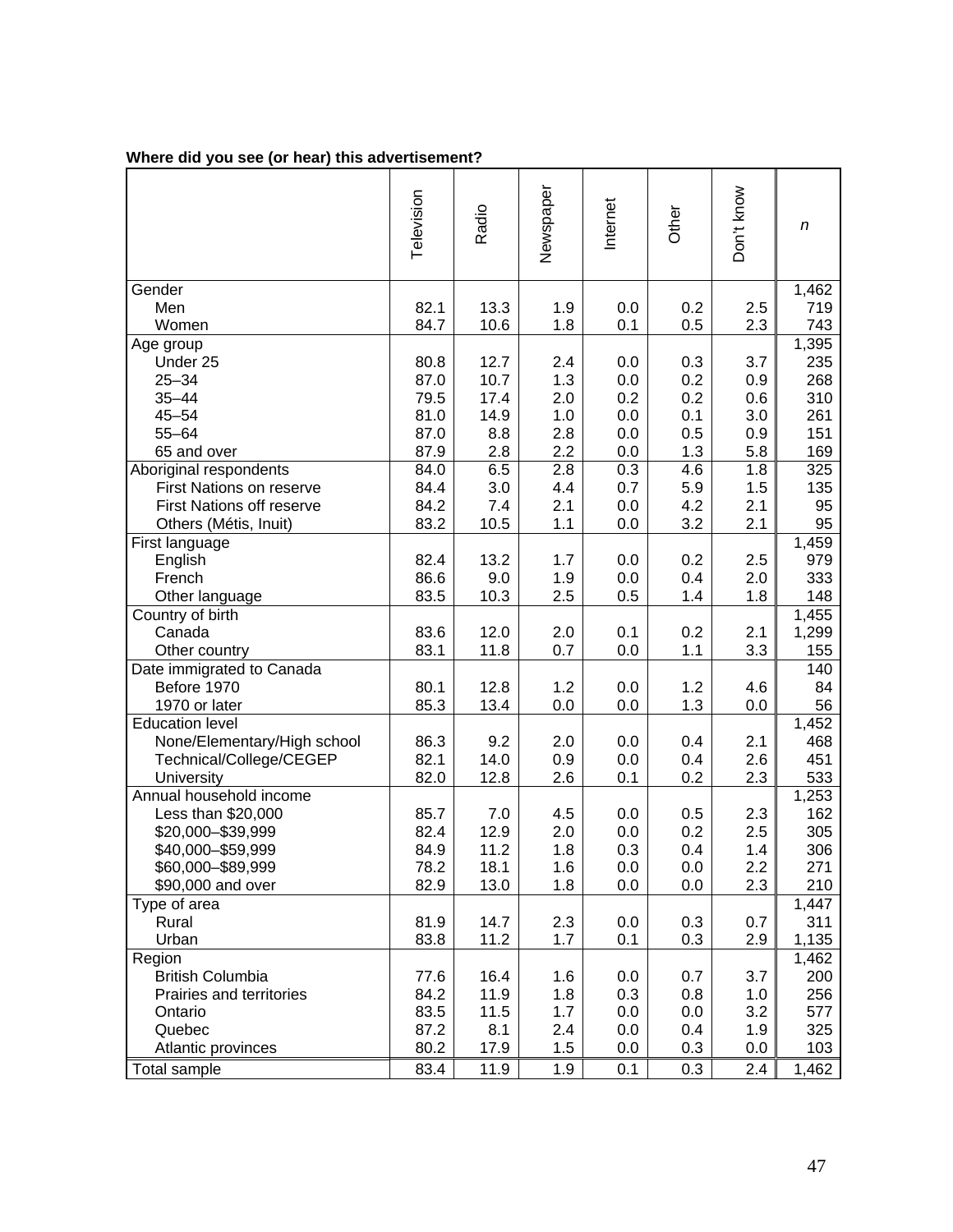|                                  | Elections<br>Canada | Political party | Other | Don't know | n     |
|----------------------------------|---------------------|-----------------|-------|------------|-------|
| Gender                           |                     |                 |       |            | 1,462 |
| Men                              | 22.6                | 8.3             | 13.6  | 55.5       | 719   |
| Women                            | 14.0                | 10.0            | 7.2   | 68.9       | 743   |
| Age group                        |                     |                 |       |            | 1,395 |
| Under 25                         | 16.7                | 5.0             | 10.7  | 67.6       | 235   |
| $25 - 34$                        | 20.3                | 6.1             | 9.5   | 64.1       | 268   |
| $35 - 44$                        | 21.8                | 8.1             | 8.7   | 61.3       | 310   |
| $45 - 54$                        | 17.5                | 9.9             | 12.8  | 59.8       | 261   |
| $55 - 64$                        | 17.0                | 15.2            | 8.4   | 59.5       | 151   |
| 65 and over                      | 9.6                 | 13.1            | 13.5  | 63.8       | 169   |
| Aboriginal respondents           | 8.6                 | 10.8            | 10.2  | 70.5       | 325   |
| <b>First Nations on reserve</b>  | 6.7                 | 11.1            | 11.9  | 70.4       | 135   |
| <b>First Nations off reserve</b> | 9.5                 | 9.5             | 7.4   | 73.7       | 95    |
| Others (Métis, Inuit)            | 10.5                | 11.6            | 10.5  | 67.4       | 95    |
| First language                   |                     |                 |       |            | 1,459 |
| English                          | 20.9                | 8.5             | 10.5  | 60.1       | 979   |
| French                           | 12.3                | 9.3             | 10.2  | 68.2       | 333   |
| Other language                   | 13.7                | 13.7            | 9.7   | 62.8       | 148   |
| Country of birth                 |                     |                 |       |            | 1,455 |
| Canada                           | 18.9                | 8.7             | 9.9   | 62.4       | 1,299 |
| Other country                    | 12.1                | 13.3            | 14.4  | 60.2       | 155   |
| Date immigrated to Canada        |                     |                 |       |            | 140   |
| Before 1970                      | 12.6                | 14.5            | 17.9  | 55.0       | 84    |
| 1970 or later                    | 9.2                 | 13.3            | 8.9   | 68.6       | 56    |
| <b>Education level</b>           |                     |                 |       |            | 1,452 |
| None/Elementary/High school      | 11.2                | 10.5            | 8.3   | 70.1       | 468   |
| Technical/College/CEGEP          | 15.0                | 9.8             | 11.9  | 63.3       | 451   |
| University                       | 27.2                | 7.5             | 10.7  | 54.6       | 533   |
| Annual household income          |                     |                 |       |            | 1,253 |
| Less than \$20,000               | 17.0                | 10.3            | 5.6   | 67.1       | 162   |
| \$20,000-\$39,999                | 15.4                | 11.3            | 8.6   | 64.7       | 305   |
| \$40,000-\$59,999                | 19.6                | 7.7             | 11.0  | 61.7       | 306   |
| \$60,000-\$89,999                | 18.9                | 8.9             | 13.3  | 58.9       | 271   |
| \$90,000 and over                | 27.8                | 5.3             | 12.6  | 54.2       | 210   |
| Type of area                     |                     |                 |       |            | 1,447 |
| Rural                            | 13.1                | 10.1            | 9.7   | 67.1       | 311   |
| Urban                            | 19.8                | 8.9             | 10.5  | 60.9       | 1,135 |
| Region                           |                     |                 |       |            | 1,462 |
| <b>British Columbia</b>          | 20.9                | 6.7             | 9.2   | 63.2       | 200   |
| Prairies and territories         | 17.5                | 10.7            | 12.8  | 59.0       | 256   |
| Ontario                          | 19.9                | 9.7             | 10.5  | 60.0       | 577   |
| Quebec                           | 14.3                | 9.3             | 11.0  | 65.4       | 325   |
| Atlantic provinces               | 17.6                | 7.1             | 3.2   | 72.1       | 103   |
| <b>Total sample</b>              | 18.2                | 9.2             | 10.3  | 62.3       | 1,462 |

# **Can you tell me who sponsored this advertisement?**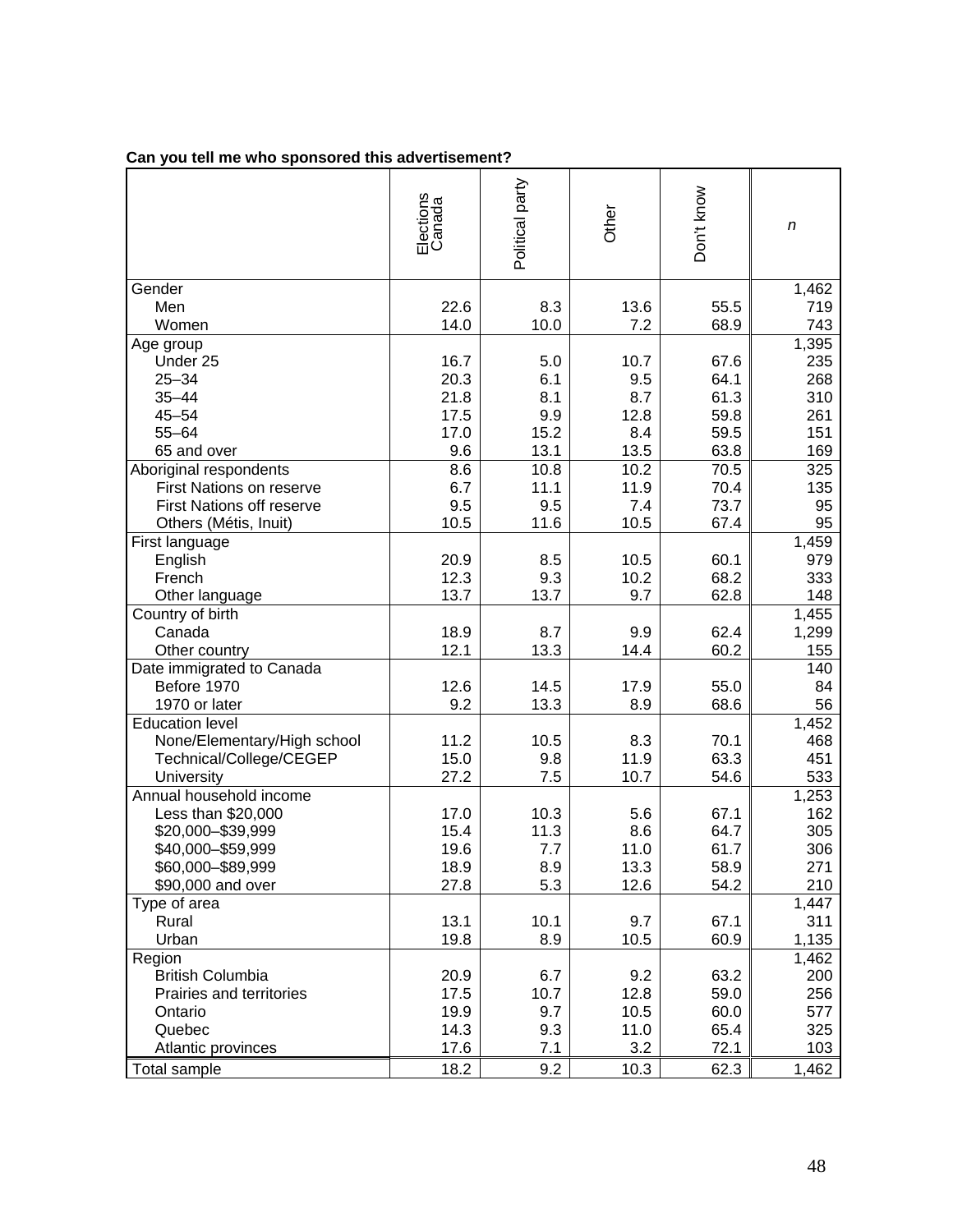|                                  | 1. Very<br>negative | 2    | 3.<br>Neutral | 4    | 5. Very<br>positive | Don't<br>know | n     |
|----------------------------------|---------------------|------|---------------|------|---------------------|---------------|-------|
| Gender                           |                     |      |               |      |                     |               | 1,460 |
| Men                              | 3.0                 | 7.0  | 30.4          | 29.4 | 29.2                | 1.0           | 719   |
| Women                            | 3.8                 | 3.5  | 26.4          | 29.7 | 34.0                | 2.5           | 742   |
| Age group                        |                     |      |               |      |                     |               | 1,393 |
| Under 25                         | 1.2                 | 4.2  | 25.4          | 38.2 | 29.6                | 1.4           | 235   |
| $25 - 34$                        | 1.4                 | 4.5  | 31.4          | 30.6 | 31.7                | 0.4           | 268   |
| $35 - 44$                        | 3.5                 | 4.5  | 26.2          | 30.0 | 34.7                | 1.1           | 310   |
| $45 - 54$                        | 4.3                 | 5.7  | 31.5          | 26.1 | 30.5                | 1.9           | 260   |
| $55 - 64$                        | 4.6                 | 6.2  | 28.8          | 30.5 | 27.8                | 2.2           | 151   |
| 65 and over                      | 4.7                 | 7.9  | 25.0          | 23.0 | 33.8                | 5.5           | 169   |
| Aboriginal respondents           | 6.2                 | 8.9  | 30.5          | 25.2 | 27.7                | 1.5           | 325   |
| <b>First Nations on reserve</b>  | 7.4                 | 7.4  | 27.4          | 22.2 | 32.6                | 3.0           | 135   |
| <b>First Nations off reserve</b> | 3.2                 | 9.5  | 34.7          | 24.2 | 27.4                | 1.1           | 95    |
| Others (Métis, Inuit)            | 7.4                 | 10.5 | 30.5          | 30.5 | 21.1                | 0.0           | 95    |
| First language                   |                     |      |               |      |                     |               | 1,458 |
| English                          | 3.0                 | 6.0  | 26.9          | 29.9 | 32.5                | 1.7           | 977   |
| French                           | 5.1                 | 3.6  | 35.5          | 25.5 | 28.7                | 1.6           | 333   |
| Other language                   | 2.0                 | 4.2  | 22.8          | 35.7 | 32.2                | 3.1           | 148   |
| Country of birth                 |                     |      |               |      |                     |               | 1,453 |
| Canada                           | 3.6                 | 5.6  | 29.1          | 28.8 | 31.4                | 1.5           | 1,298 |
| Other country                    | 1.9                 | 2.6  | 23.6          | 35.2 | 32.7                | 3.9           | 155   |
| Date immigrated to Canada        |                     |      |               |      |                     |               | 140   |
| Before 1970                      | 3.5                 | 3.0  | 25.2          | 35.6 | 28.8                | 3.9           | 84    |
| 1970 or later                    | 0.0                 | 3.3  | 20.3          | 33.6 | 40.0                | 2.8           | 56    |
| <b>Education level</b>           |                     |      |               |      |                     |               | 1,451 |
| None/Elementary/High school      | 6.1                 | 6.2  | 29.6          | 24.9 | 30.3                | 2.9           | 467   |
| Technical/College/CEGEP          | 1.9                 | 4.0  | 27.9          | 31.3 | 34.3                | 0.7           | 451   |
| University                       | 2.4                 | 5.0  | 27.7          | 32.2 | 31.1                | 1.6           | 533   |
| Annual household income          |                     |      |               |      |                     |               | 1,252 |
| Less than \$20,000               | 6.7                 | 5.9  | 23.0          | 31.9 | 27.6                | 4.7           | 162   |
| \$20,000-\$39,999                | 2.5                 | 6.8  | 32.6          | 23.7 | 33.2                | 1.2           | 305   |
| \$40,000-\$59,999                | 2.3                 | 4.9  | 27.8          | 30.7 | 33.0                | 1.2           | 305   |
| \$60,000-\$89,999                | 1.9                 | 3.4  | 26.2          | 35.1 | 32.3                | 1.2           | 271   |
| \$90,000 and over                | 2.3                 | 3.6  | 28.0          | 28.5 | 36.0                | 1.6           | 210   |
| Type of area                     |                     |      |               |      |                     |               | 1,445 |
| Rural                            | 5.9                 | 5.9  | 30.8          | 24.8 | 31.2                | 1.4           | 311   |
| Urban                            | 2.7                 | 5.0  | 27.7          | 30.8 | 31.9                | 1.9           | 1,134 |
| Region                           |                     |      |               |      |                     |               | 1,460 |
| <b>British Columbia</b>          | 1.6                 | 7.3  | 21.6          | 31.1 | 34.8                | 3.6           | 200   |
| Prairies and territories         | 3.9                 | 5.5  | 32.7          | 28.6 | 28.2                | 1.1           | 256   |
| Ontario                          | 3.8                 | 5.3  | 23.9          | 31.8 | 33.3                | 1.8           | 576   |
| Quebec                           | 4.3                 | 3.4  | 38.6          | 24.2 | 28.2                | 1.3           | 325   |
| Atlantic provinces               | 0.5                 | 5.6  | 23.7          | 33.2 | 35.5                | 1.5           | 103   |
| Total sample                     | 3.4                 | 5.2  | 28.4          | 29.5 | 31.6                | 1.8           | 1,460 |

**Using a 5-point scale where 1 means very negative and 5 means very positive, can you tell how you felt about this ad?**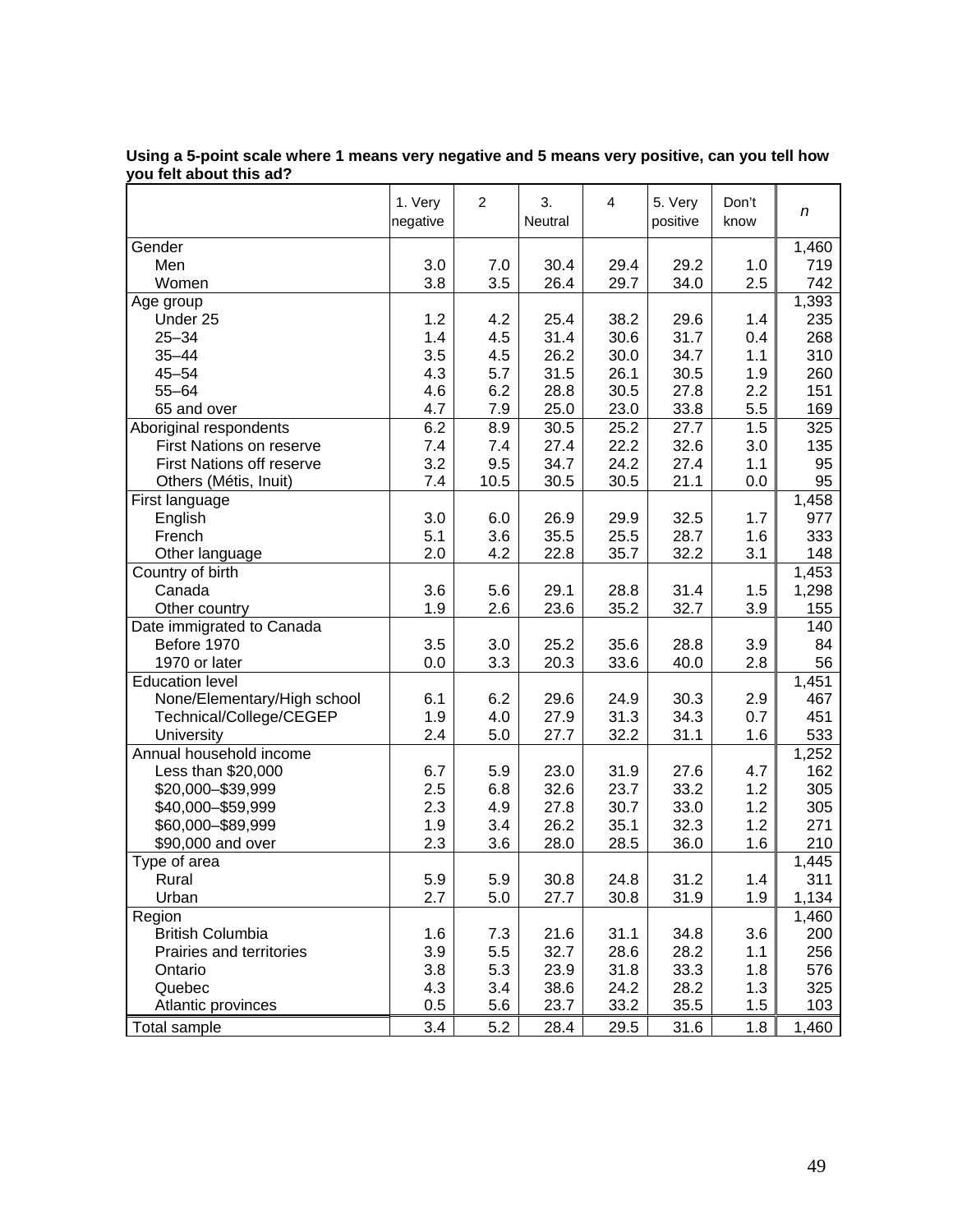| (% YES)                          | the calling<br>of the election? | $\ldots$ the voter<br>information<br>card? | the dates<br>for advance<br>voting? | the date of<br>the election? |
|----------------------------------|---------------------------------|--------------------------------------------|-------------------------------------|------------------------------|
| Gender                           |                                 |                                            |                                     |                              |
| Men                              | 63.9                            | 53.2                                       | 61.2                                | 80.3                         |
| Women                            | 61.6                            | 54.5                                       | 59.2                                | 83.9                         |
| Age group                        |                                 |                                            |                                     |                              |
| Under 25                         | 48.3                            | 46.8                                       | 42.5                                | 77.5                         |
| $25 - 34$                        | 48.6                            | 46.4                                       | 50.4                                | 79.7                         |
| $35 - 44$                        | 65.8                            | 59.1                                       | 59.1                                | 82.0                         |
| $45 - 54$                        | 63.1                            | 57.4                                       | 64.2                                | 82.0                         |
| $55 - 64$                        | 72.2                            | 61.1                                       | 70.2                                | 85.4                         |
| 65 and over                      | 78.8                            | 53.4                                       | 78.3                                | 88.4                         |
| Aboriginal respondents           | 56.1                            | 47.6                                       | 55.4                                | 79.5                         |
| <b>First Nations on reserve</b>  | 51.8                            | 44.7                                       | 49.8                                | 75.8                         |
| <b>First Nations off reserve</b> | 58.6                            | 49.7                                       | 57.1                                | 81.0                         |
| Others (Métis, Inuit)            | 60.2                            | 50.0                                       | 62.7                                | 83.7                         |
| First language                   |                                 |                                            |                                     |                              |
| English                          | 64.2                            | 58.4                                       | 60.2                                | 83.3                         |
| French                           | 59.4                            | 44.6                                       | 61.3                                | 80.5                         |
| Other language                   | 61.4                            | 46.8                                       | 58.3                                | 78.9                         |
| Country of birth                 |                                 |                                            |                                     |                              |
| Canada                           | 62.7                            | 54.2                                       | 59.7                                | 82.4                         |
| Other country                    | 62.8                            | 51.1                                       | 62.9                                | 80.4                         |
| Date immigrated to Canada        |                                 |                                            |                                     |                              |
| Before 1970                      | 67.7                            | 57.2                                       | 66.9                                | 83.5                         |
| 1970 or later                    | 52.9                            | 41.8                                       | 56.6                                | 74.9                         |
| <b>Education level</b>           |                                 |                                            |                                     |                              |
| None/Elementary/High school      | 64.1                            | 51.1                                       | 64.4                                | 81.1                         |
| Technical/College/CEGEP          | 62.4                            | 53.1                                       | 57.5                                | 84.1                         |
| University                       | 60.6                            | 57.5                                       | 57.7                                | 81.4                         |
| Annual household income          |                                 |                                            |                                     |                              |
| Less than \$20,000               | 61.7                            | 47.5                                       | 56.1                                | 79.5                         |
| \$20,000-\$39,999                | 65.8                            | 54.6                                       | 63.5                                | 85.7                         |
| \$40,000 - \$59,999              | 61.9                            | 59.5                                       | 62.6                                | 82.7                         |
| \$60,000-\$89,999                | 63.4                            | 53.1                                       | 61.8                                | 82.9                         |
| \$90,000 and over                | 59.5                            | 59.1                                       | 55.0                                | 79.9                         |
| Type of area                     |                                 |                                            |                                     |                              |
| Rural                            | 65.5                            | 57.4                                       | 61.2                                | 84.7                         |
| Urban                            | 61.9                            | 52.9                                       | 60.0                                | 81.5                         |
| Region                           |                                 |                                            |                                     |                              |
| <b>British Columbia</b>          | 65.5                            | 57.5                                       | 58.5                                | 80.8                         |
| Prairies and territories         | 66.3                            | 52.1                                       | 58.1                                | 83.5                         |
| Ontario                          | 61.2                            | 58.9                                       | 61.9                                | 82.3                         |
| Quebec                           | 58.0                            | 43.8                                       | 58.9                                | 79.9                         |
|                                  |                                 |                                            |                                     |                              |
| Atlantic provinces               | 71.1                            | 57.4                                       | 63.1                                | 87.4                         |
| Total sample                     | 62.7                            | 53.9                                       | 60.2                                | 82.1                         |

## **Do you recall hearing or seeing ADVERTISEMENTS telling you about …**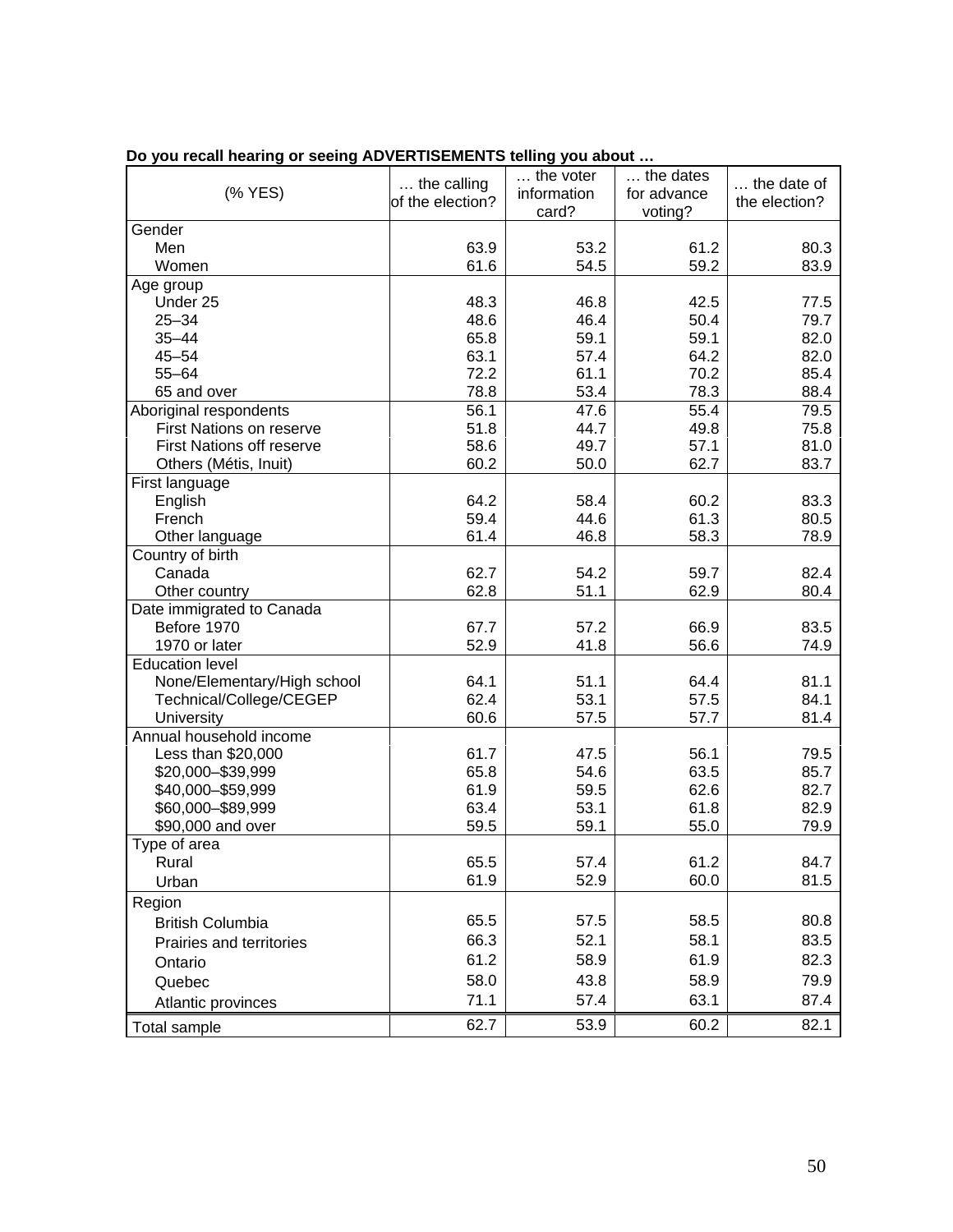|                                  | Yes  | <b>No</b> | Don't know | n     |
|----------------------------------|------|-----------|------------|-------|
| Gender                           |      |           |            | 2,738 |
| Men                              | 17.4 | 81.6      | 1.1        | 1,340 |
| Women                            | 21.5 | 77.4      | 1.1        | 1,399 |
| Age group                        |      |           |            | 2,623 |
| Under 25                         | 29.8 | 68.6      | 1.6        | 394   |
| $25 - 34$                        | 18.0 | 81.5      | 0.6        | 463   |
| $35 - 44$                        | 21.1 | 77.7      | 1.2        | 562   |
| $45 - 54$                        | 20.0 | 79.4      | 0.7        | 476   |
| $55 - 64$                        | 14.0 | 84.8      | 1.2        | 312   |
| 65 and over                      | 12.1 | 86.9      | 1.0        | 416   |
| Aboriginal respondents           | 32.2 | 66.5      | 1.3        | 603   |
| First Nations on reserve         | 32.8 | 66.0      | 1.2        | 259   |
| <b>First Nations off reserve</b> | 31.7 | 66.7      | 1.6        | 183   |
| Others (Métis, Inuit)            | 31.7 | 67.1      | 1.2        | 161   |
| First language                   |      |           |            | 2,729 |
| English                          | 18.8 | 80.0      | 1.2        | 1,800 |
| French                           | 15.3 | 84.0      | 0.7        | 634   |
| Other language                   | 32.6 | 66.9      | 0.5        | 296   |
| Country of birth                 |      |           |            | 2,721 |
| Canada                           | 18.5 | 80.5      | 0.9        | 2,372 |
| Other country                    | 25.4 | 73.0      | 1.6        | 349   |
| Date immigrated to Canada        |      |           |            | 327   |
| Before 1970                      | 16.4 | 82.6      | 1.0        | 198   |
| 1970 or later                    | 39.6 | 57.7      | 2.7        | 129   |
| <b>Education level</b>           |      |           |            | 2,710 |
| None/Elementary/High school      | 21.5 | 77.1      | 1.4        | 1,005 |
| Technical/College/CEGEP          | 18.5 | 80.9      | 0.6        | 730   |
| University                       | 18.1 | 81.0      | 0.9        | 976   |
| Annual household income          |      |           |            | 2,304 |
| Less than \$20,000               | 22.3 | 75.2      | 2.5        | 331   |
| \$20,000-\$39,999                | 21.9 | 77.2      | 0.8        | 589   |
| \$40,000 - \$59,999              | 18.1 | 80.6      | 1.3        | 544   |
| \$60,000-\$89,999                | 18.5 | 80.8      | 0.7        | 468   |
| \$90,000 and over                | 18.3 | 81.4      | 0.2        | 373   |
| Type of area                     |      |           |            | 2,712 |
| Rural                            | 17.7 | 81.5      | 0.8        | 579   |
| Urban                            | 19.9 | 79.0      | 1.1        | 2,134 |
| Region                           |      |           |            | 2,738 |
|                                  | 21.0 | 78.2      | 0.8        | 378   |
| <b>British Columbia</b>          |      |           |            |       |
| Prairies and territories         | 20.9 | 78.4      | 0.7        | 486   |
| Ontario                          | 22.2 | 76.2      | 1.7        | 1,034 |
| Quebec                           | 14.2 | 85.3      | 0.4        | 636   |
| Atlantic provinces               | 16.3 | 82.2      | 1.5        | 204   |
| Total sample                     | 19.5 | 79.4      | 1.1        | 2,738 |

## **Did any of these advertisements make you more inclined to vote?**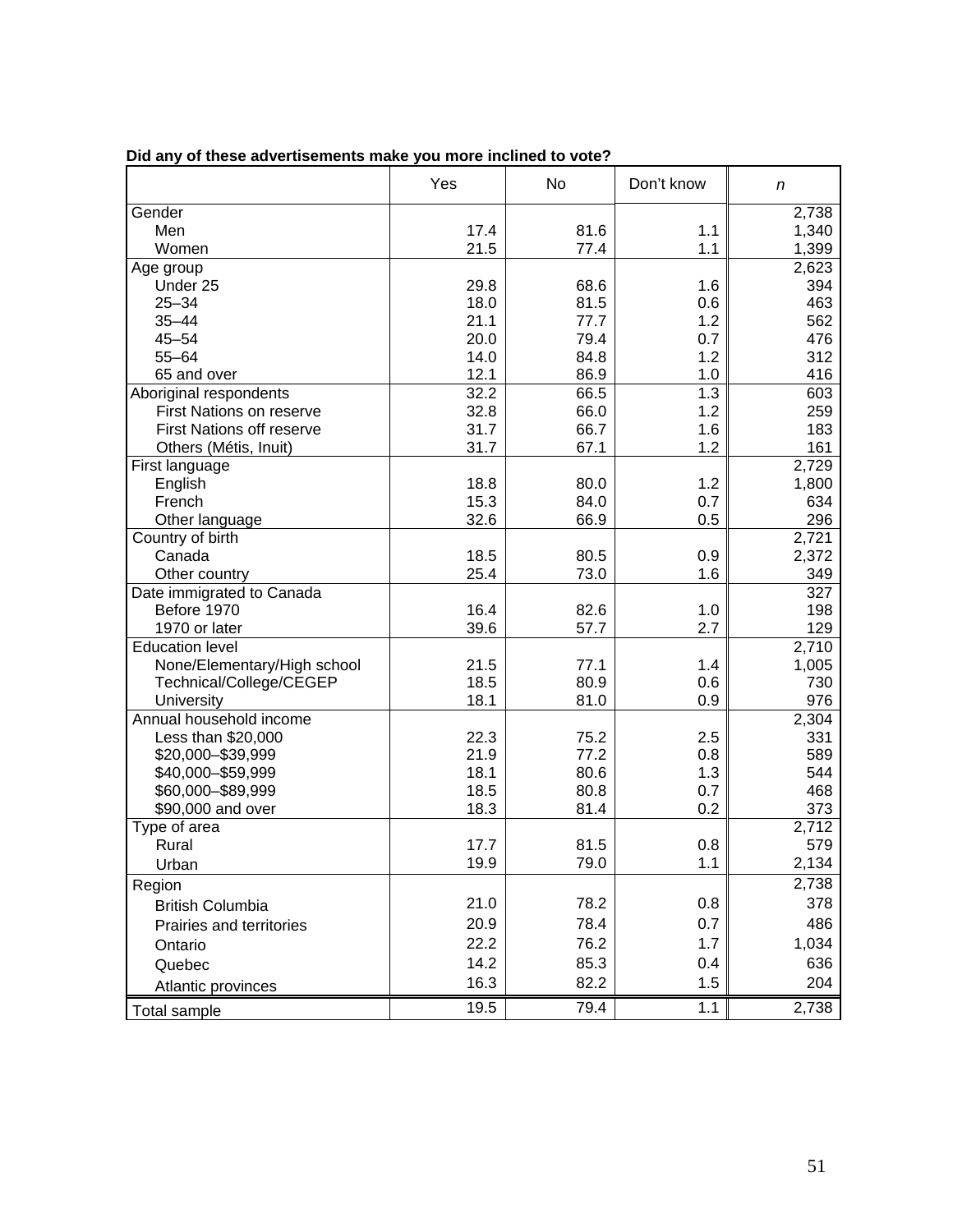#### **During the election, did you see or hear any advertisements from Elections Canada that encouraged Aboriginal people specifically to vote?**

|                                  | Yes  | No   | Don't know | n   |
|----------------------------------|------|------|------------|-----|
| Aboriginal respondents           |      |      |            |     |
| First Nations on reserve         | 31.1 | 65.6 | 3.3        | 273 |
| <b>First Nations off reserve</b> | 19.9 | 78.5 | 1.6        | 191 |
| Others (Métis, Inuit)            | 16.9 | 80.7 | 2.4        | 166 |
| Total                            | 24.0 | 73.5 | 2.5        | 630 |

#### **Where did you see (or hear) this advertisement?**

|                                  | Television | Radio | spaper<br>New | nternet | Other | Don't know | n   |
|----------------------------------|------------|-------|---------------|---------|-------|------------|-----|
| Aboriginal respondents           |            |       |               |         |       |            |     |
| First Nations on reserve         | 31.0       | 19.0  | 28.6          | 1.2     | 16.7  | 3.6        | 84  |
| <b>First Nations off reserve</b> | 43.6       | 7.7   | 23.1          | 0.0     | 15.4  | 10.3       | 39  |
| Others (Métis, Inuit)            | 50.0       | 17.9  | 21.4          | 0.0     | 7.1   | 3.6        | 28  |
| Total                            | 37.7       | 15.9  | 25.8          | 0.7     | 14.6  | 5.3        | 151 |

#### **Using a 5-point scale where 1 means very negative and 5 means very positive, can you tell me how you felt about the ad?**

|                                  | 1. Very  | 2   | 3.      | 4    | 5. Very  | Don't |     |
|----------------------------------|----------|-----|---------|------|----------|-------|-----|
|                                  | negative |     | Neutral |      | positive | know  |     |
| Aboriginal respondents           |          |     |         |      |          |       |     |
| First Nations on reserve         | 4.7      | 8.2 | 32.9    | 21.2 | 30.6     | 2.4   | 85  |
| <b>First Nations off reserve</b> | 5.3      | 2.6 | 21.1    | 28.9 | 39.5     | 2.6   | 38  |
| Others (Métis, Inuit)            | 10.7     | 7.1 | 35.7    | 21.4 | 21.4     | 3.6   | 28  |
| Total                            | 6.0      | 6.6 | 30.5    | 23.2 | 31.1     | 2.6   | 151 |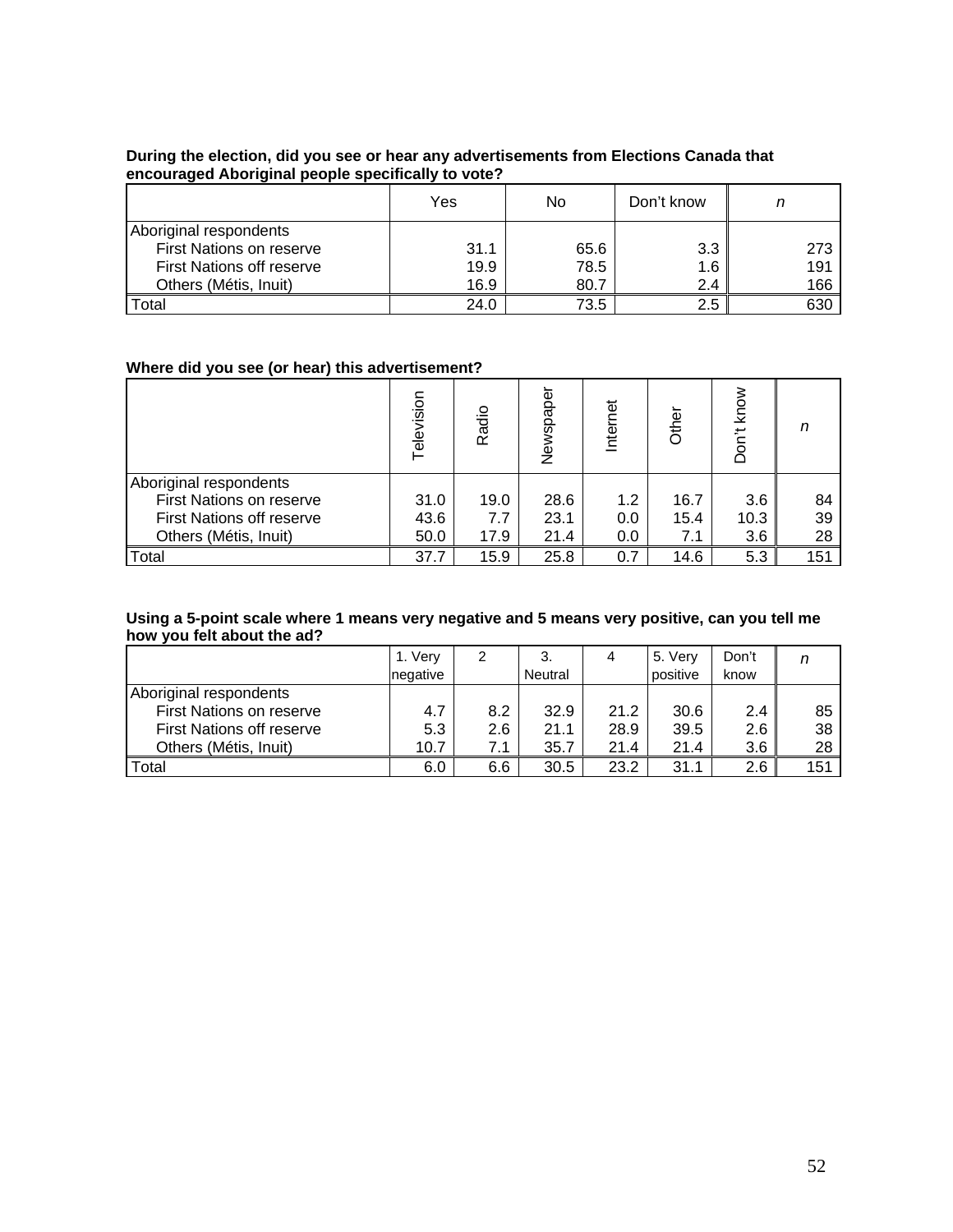|                                  | Yes  | No   | Don't know | n                  |
|----------------------------------|------|------|------------|--------------------|
| Gender                           |      |      |            | 2,822              |
| Men                              | 82.4 | 17.2 | 0.4        | 1,373              |
| Women                            | 83.4 | 16.5 | 0.1        | 1,449              |
| Age group                        |      |      |            | $\overline{2,}704$ |
| Under 25                         | 67.9 | 32.1 | 0.0        | 411                |
| $25 - 34$                        | 72.5 | 26.7 | 0.7        | 482                |
| $35 - 44$                        | 83.6 | 16.2 | 0.2        | 580                |
| $45 - 54$                        | 87.6 | 12.3 | 0.0        | 491                |
| $55 - 64$                        | 94.3 | 5.7  | 0.0        | 317                |
| 65 and over                      | 94.3 | 5.7  | 0.0        | 424                |
| Aboriginal respondents           | 59.5 | 40.3 | 0.2        | 630                |
| First Nations on reserve         | 50.9 | 48.7 | 0.4        | 273                |
| <b>First Nations off reserve</b> | 63.9 | 36.1 | 0.0        | 191                |
| Others (Métis. Inuit)            | 68.7 | 31.3 | 0.0        | 166                |
| First language                   |      |      |            | 2,813              |
| English                          | 84.5 | 15.2 | 0.3        | 1,848              |
| French                           | 80.2 | 19.5 | 0.2        | 656                |
| Other language                   | 78.8 | 21.2 | 0.0        | 309                |
| Country of birth                 |      |      |            | 2,804              |
| Canada                           | 82.7 | 17.0 | 0.3        | 2,441              |
| Other country                    | 84.2 | 15.8 | 0.0        | 363                |
| Date immigrated to Canada        |      |      |            | 342                |
| Before 1970                      | 90.1 | 9.9  | 0.0        | 204                |
| 1970 or later                    | 76.4 | 23.6 | 0.0        | 138                |
| <b>Education level</b>           |      |      |            | 2,794              |
| None/Elementary/High school      | 77.8 | 21.9 | 0.3        | 1,043              |
| Technical/College/CEGEP          | 81.8 | 18.2 | 0.0        | 746                |
| University                       | 89.0 | 10.8 | 0.2        | 1,004              |
| Annual household income          |      |      |            | 2,367              |
| Less than \$20,000               | 71.1 | 28.8 | 0.0        | 351                |
| \$20,000-\$39,999                | 80.5 | 19.2 | 0.3        | 602                |
| \$40,000 - \$59,999              | 85.8 | 13.6 | 0.6        | 552                |
| \$60,000-\$89,999                | 86.9 | 13.1 | 0.0        | 478                |
| \$90,000 and over                | 93.0 | 7.0  | 0.0        | 383                |
| Type of area                     |      |      |            | 2,795              |
| Rural                            | 80.8 | 19.0 | 0.2        | 593                |
|                                  |      |      |            |                    |
| Urban                            | 83.6 | 16.2 | 0.3        | 2,202              |
| Region                           |      |      |            | 2,822              |
| <b>British Columbia</b>          | 84.3 | 15.7 | 0.0        | 391                |
| Prairies and territories         | 81.2 | 18.5 | 0.3        | 496                |
| Ontario                          | 85.6 | 14.0 | 0.4        | 1,063              |
| Quebec                           | 79.0 | 20.8 | 0.2        | 660                |
| Atlantic provinces               | 83.2 | 16.8 | 0.0        | 213                |
|                                  |      |      |            |                    |
| Total sample                     | 82.9 | 16.8 | 0.3        | 2,822              |

#### **Many people do not vote in federal elections. How about you? Did you vote in the June 28 federal election?**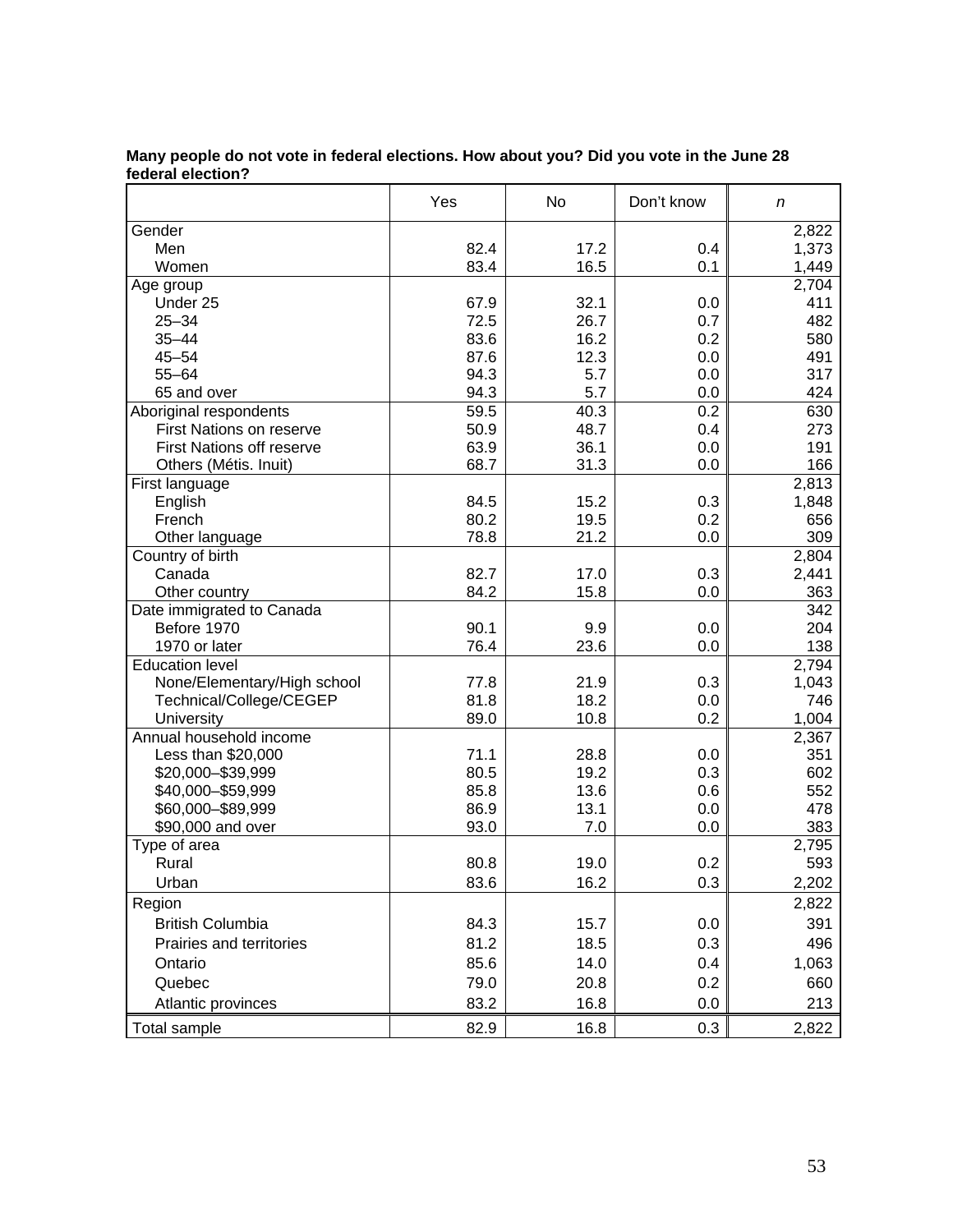### **What is the main reason you did not vote?**

|                                  | interested<br>Wasn't | their vote would<br>Didn't think | Didn't like<br>candidates | where to vote<br>Didn't know | ৳<br>Was out o | ಹ<br>Too busy<br>work | Too busy with<br>personal/family<br>life | None | Don't know       | n   |
|----------------------------------|----------------------|----------------------------------|---------------------------|------------------------------|----------------|-----------------------|------------------------------------------|------|------------------|-----|
| Gender                           |                      |                                  |                           |                              |                |                       |                                          |      |                  | 482 |
| Men                              | 19.7                 | 2.8                              | 15.1                      | 4.6                          | 9.0            | 12.9                  | 7.6                                      | 23.9 | 4.4              | 242 |
| Women                            | 12.1                 | 5.9                              | 15.6                      | 3.0                          | 10.8           | 11.1                  | 14.6                                     | 25.5 | 1.4              | 240 |
| Age group                        |                      |                                  |                           |                              |                |                       |                                          |      |                  | 462 |
| Under 25                         | 20.0                 | 2.3                              | 9.7                       | 5.0                          | 8.0            | 19.7                  | 13.7                                     | 20.0 | 1.6              | 132 |
| $25 - 34$                        | 15.6                 | 5.4                              | 15.5                      | 4.2                          | 8.1            | 9.7                   | 14.9                                     | 23.2 | 3.3              | 132 |
| $35 - 44$                        | 14.8                 | 4.7                              | 20.1                      | 0.4                          | 11.9           | 11.2                  | 9.6                                      | 22.4 | 4.8              | 95  |
| $45 - 54$                        | 16.5                 | 5.3                              | 17.2                      | 4.1                          | 9.6            | 10.6                  | 4.8                                      | 31.9 | 0.1              | 61  |
| $55 - 64$                        | 10.3                 | 0.9                              | 28.1                      | 5.5                          | 17.9           | 11.3                  | 2.1                                      | 23.8 | 0.0              | 18  |
| 65 and over                      | 11.8                 | 0.0                              | 24.0                      | 1.0                          | 12.5           | 0.0                   | 5.1                                      | 45.5 | 0.0              | 24  |
| Aboriginal respondents           | 10.5                 | $\overline{3.9}$                 | 17.1                      | 8.2                          | 10.1           | 7.4                   | 8.9                                      | 30.4 | $\overline{3.5}$ | 257 |
| First Nations on reserve         | 8.1                  | 3.7                              | 12.6                      | 8.9                          | 11.9           | 6.7                   | 9.6                                      | 32.6 | 5.9              | 135 |
| <b>First Nations off reserve</b> | 12.9                 | 4.3                              | 20.0                      | 7.1                          | 10.0           | 5.7                   | 8.6                                      | 30.0 | 1.4              | 70  |
| Others (Métis, Inuit)            | 13.5                 | 3.8                              | 25.0                      | 7.7                          | 5.8            | 11.5                  | 7.7                                      | 25.0 | 0.0              | 52  |
| First language                   |                      |                                  |                           |                              |                |                       |                                          |      |                  | 482 |
| English                          | 11.5                 | 4.4                              | 18.6                      | 4.1                          | 9.5            | 11.9                  | 10.0                                     | 27.0 | 2.9              | 287 |
| French                           | 24.0                 | 2.1                              | 9.5                       | 3.7                          | 8.5            | 11.2                  | 13.9                                     | 24.3 | 2.7              | 130 |
| Other language                   | 18.1                 | 9.0                              | 12.5                      | 2.6                          | 14.5           | 14.1                  | 10.4                                     | 15.5 | 3.4              | 66  |
| Country of birth                 |                      |                                  |                           |                              |                |                       |                                          |      |                  | 480 |
| Canada                           | 15.9                 | 4.5                              | 16.0                      | 3.9                          | 9.6            | 11.9                  | 11.1                                     | 23.7 | 3.3              | 422 |
| Other country                    | 16.5                 | 3.7                              | 10.9                      | 3.3                          | 12.2           | 13.5                  | 11.3                                     | 28.6 | 0.0              | 58  |
| Date immigrated to Canada        |                      |                                  |                           |                              |                |                       |                                          |      |                  | 53  |
| Before 1970                      | 5.1                  | 0.4                              | 20.5                      | 4.4                          | 13.5           | 12.6                  | 11.2                                     | 32.3 | 0.0              | 20  |
| 1970 or later                    | 20.4                 | 3.2                              | 7.4                       | 0.0                          | 13.3           | 16.0                  | 9.4                                      | 30.3 | 0.0              | 33  |
| <b>Education level</b>           |                      |                                  |                           |                              |                |                       |                                          |      |                  | 478 |
| None/Elementary/High school      | 18.6                 | 4.9                              | 16.0                      | 3.1                          | 8.1            | 11.1                  | 10.5                                     | 24.3 | 3.4              | 232 |
| Technical/College/CEGEP          | 15.6                 | 4.3                              | 11.6                      | 5.9                          | 12.4           | 11.6                  | 11.9                                     | 26.2 | 0.7              | 136 |
| University                       | 11.3                 | 3.5                              | 18.9                      | 2.8                          | 10.8           | 15.0                  | 11.8                                     | 22.8 | 3.1              | 110 |
| Annual household income          |                      |                                  |                           |                              |                |                       |                                          |      |                  | 387 |
| Less than \$20,000               | 11.3                 | 5.0                              | 11.5                      | 5.3                          | 10.4           | 13.7                  | 10.5                                     | 30.9 | 1.5              | 101 |
| \$20,000-\$39,999                | 17.9                 | 6.4                              | 11.6                      | 3.7                          | 8.7            | 14.3                  | 13.5                                     | 20.4 | 3.5              | 118 |
| \$40,000-\$59,999                | 15.2                 | 3.5                              | 20.8                      | 4.6                          | 8.2            | 10.5                  | 15.4                                     | 13.6 | 8.2              | 78  |
| \$60,000-\$89,999                | 23.6                 | 5.3                              | 11.6                      | 2.9                          | 10.0           | 14.5                  | 5.7                                      | 26.3 | 0.0              | 63  |
| \$90,000 and over                | 10.1                 | 5.4                              | 34.6                      | 0.0                          | 22.8           | 0.0                   | 3.8                                      | 23.3 | 0.0              | 27  |
| Type of area                     |                      |                                  |                           |                              |                |                       |                                          |      |                  | 476 |
| Rural                            | 11.4                 | 3.0                              | 15.8                      | 1.5                          | 15.2           | 16.0                  | 7.3                                      | 24.4 | 5.3              | 114 |
| Urban                            | 17.3                 | 4.7                              | 14.8                      | 4.5                          | 8.2            | 10.9                  | 12.4                                     | 25.0 | 2.2              | 362 |
| Region                           |                      |                                  |                           |                              |                |                       |                                          |      |                  | 482 |
| <b>British Columbia</b>          | 20.6                 | 2.3                              | 18.3                      | 4.8                          | 14.4           | 17.5                  | 5.0                                      | 13.8 | 3.3              | 61  |
| Prairies and territories         | 7.1                  | 8.1                              | 14.1                      | 4.6                          | 17.5           | 9.5                   | 12.4                                     | 21.4 | 5.3              | 93  |
| Ontario                          | 13.7                 | 4.6                              | 19.1                      | 3.9                          | 5.2            | 10.2                  | 10.9                                     | 29.1 | 3.1              | 153 |
| Quebec                           | 23.5                 | 2.9                              | 12.1                      | 1.7                          | 7.4            | 12.7                  | 11.9                                     | 26.5 | 1.2              | 139 |
| Atlantic provinces               | 11.0                 | 2.7                              | 9.3                       | 7.2                          | 11.7           | 14.2                  | 15.6                                     | 26.0 | 2.4              | 36  |
| Total sample                     | 15.9                 | 4.4                              | 15.3                      | 3.8                          | 9.9            | 12.0                  | 11.1                                     | 24.7 | 2.9              | 482 |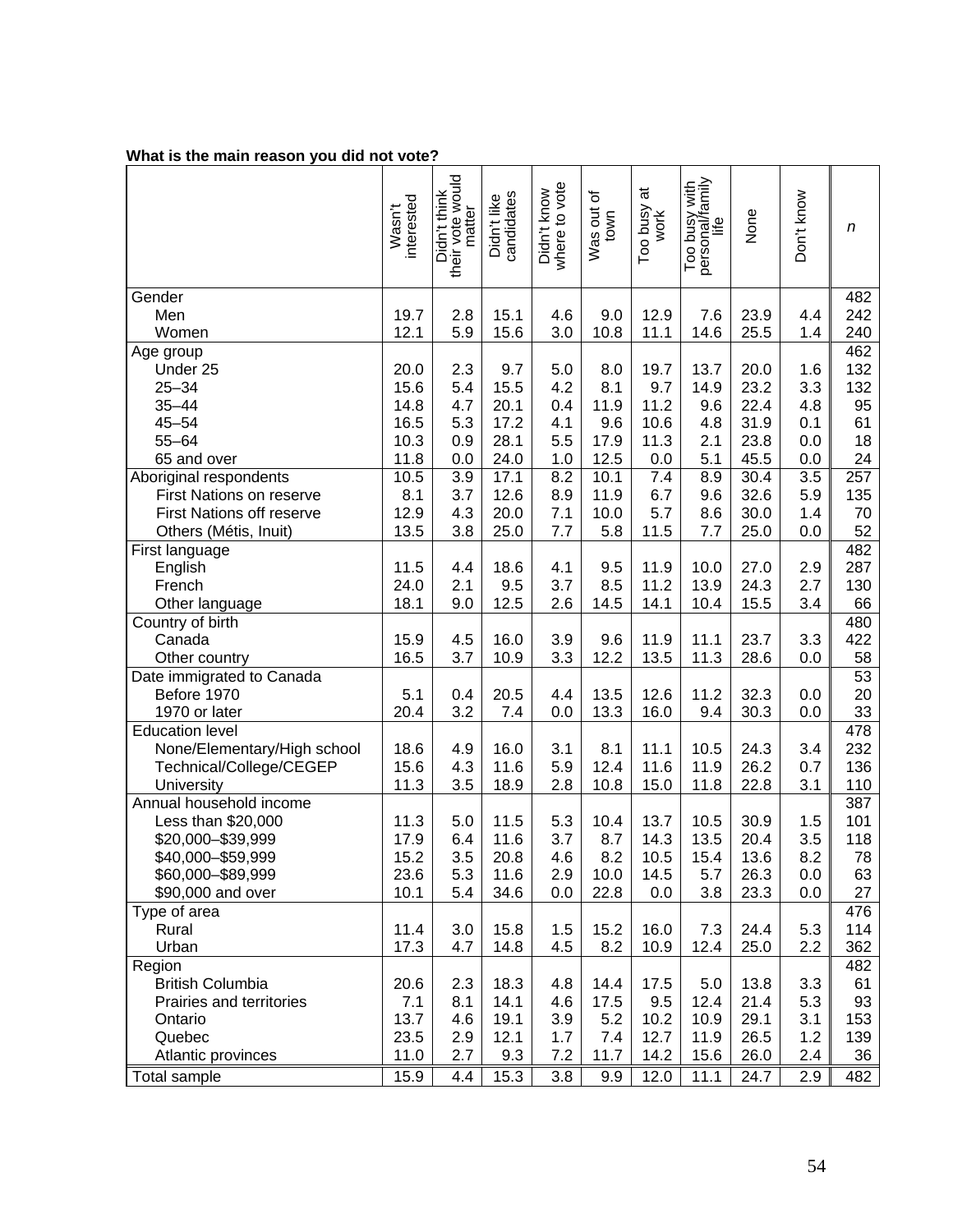#### **Which method did you use to vote?**

|                                   | Ordinary<br>ballot on<br>election<br>day | Advance<br>vote | Other<br>(Special<br>Voting<br>Rules) | Don't know | $\boldsymbol{n}$ |
|-----------------------------------|------------------------------------------|-----------------|---------------------------------------|------------|------------------|
| Gender                            |                                          |                 |                                       |            | 2,339            |
| Men                               | 86.6                                     | 11.0            | 2.4                                   | 0.0        | 1,131            |
| Women                             | 87.0                                     | 11.5            | 1.4                                   | 0.1        | 1,208            |
| Age group                         |                                          |                 |                                       |            | 2,241            |
| Under 25                          | 91.2                                     | 6.8             | 2.1                                   | 0.0        | 279              |
| $25 - 34$                         | 92.0                                     | 6.7             | 1.3                                   | 0.0        | 349              |
| $35 - 44$                         | 90.8                                     | 7.4             | 1.7                                   | 0.0        | 484              |
| $45 - 54$                         | 88.7                                     | 10.3            | 1.0                                   | 0.0        | 430              |
| $55 - 64$                         | 80.3                                     | 17.1            | 2.6                                   | 0.0        | 299              |
| 65 and over                       | 78.2                                     | 19.3            | 2.5                                   | 0.3        | 400              |
| Aboriginal respondents            | 90.1                                     | 8.0             | 1.9                                   | 0.0        | 373              |
| First Nations on reserve          | 86.2                                     | 12.3            | 1.4                                   | 0.0        | 138              |
| First Nations off reserve         | 93.4                                     | 5.0             | 1.7                                   | 0.0        | 121              |
| Others (Métis, Inuit)             | 91.2                                     | 6.1             | 2.6                                   | 0.0        | 114              |
| First language                    |                                          |                 |                                       |            | 2,331            |
| English                           | 87.1                                     | 11.2            | 1.7                                   | 0.1        | 1,561            |
| French                            | 85.1                                     | 12.3            | 2.6                                   | 0.0        | 526              |
| Other language                    | 89.4                                     | 9.4             | 1.1                                   | 0.0        | 244              |
| Country of birth                  |                                          |                 |                                       |            | 289              |
| Canada                            | 86.8                                     | 11.4            | 1.8                                   | 0.1        | 2,018            |
| Other country                     | 87.0                                     | 10.6            | 2.4                                   | 0.0        | 306              |
| Date immigrated to Canada         |                                          |                 |                                       |            | 2,324            |
| Before 1970                       | 87.4                                     | 10.7            | 1.9                                   | 0.0        | 184              |
| 1970 or later                     | 91.0                                     | 6.5             | 2.5                                   | 0.0        | 105              |
| <b>Education level</b>            |                                          |                 |                                       |            | 2,316            |
| None/Elementary/High school       | 87.5                                     | 10.6            | 2.0                                   | 0.2        | 812              |
| Technical/College/CEGEP           | 87.8                                     | 10.6            | 1.6                                   | 0.0        | 610              |
| University                        | 85.8                                     | 12.1            | 2.1                                   | 0.0        | 894              |
| Annual household income           |                                          |                 |                                       |            | 1,981            |
| Less than \$20,000                | 83.1                                     | 12.5            | 4.4                                   | 0.5        | 250              |
| \$20,000-\$39,999                 | 88.6                                     | 9.7<br>9.3      | 1.7                                   | 0.0        | 485<br>474       |
| \$40,000 - \$59,999               | 88.5                                     | 11.5            | 2.2<br>1.2                            | 0.0        | 416              |
| \$60,000-\$89,999                 | 87.3<br>83.7                             | 15.4            | 0.8                                   | 0.0<br>0.0 | 357              |
| \$90,000 and over<br>Type of area |                                          |                 |                                       |            | 2,319            |
| Rural                             | 87.8                                     | 10.6            | 1.5                                   | 0.3        | 480              |
| Urban                             |                                          |                 |                                       | 0.0        |                  |
|                                   | 86.5                                     | 11.5            | 2.0                                   |            | 1,840            |
| Region                            |                                          |                 |                                       |            | 2,339            |
| <b>British Columbia</b>           | 86.8                                     | 10.5            | 2.8                                   | 0.4        | 330              |
| Prairies and territories          | 90.9                                     | 8.7             | 0.4                                   | 0.0        | 402              |
| Ontario                           | 85.6                                     | 12.6            | 1.7                                   | 0.0        | 910              |
| Quebec                            | 85.6                                     | 11.6            | 2.8                                   | 0.0        | 521              |
| Atlantic provinces                | 87.3                                     | 11.1            | 1.6                                   | 0.0        | 177              |
| <b>Total sample</b>               | 86.8                                     | 11.3            | 1.9                                   | 0.1        | 2,339            |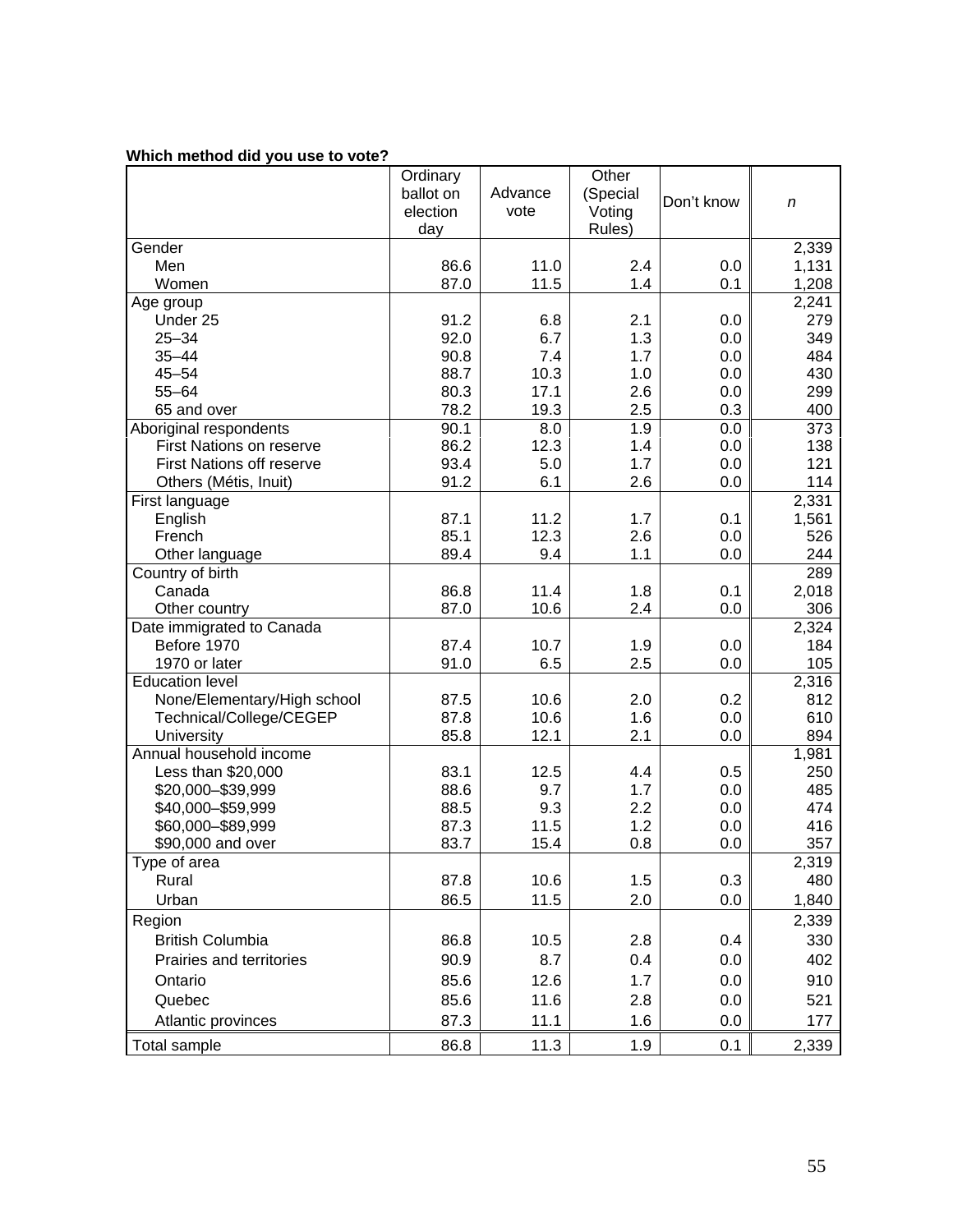| Gender<br>2,335<br>Men<br>2.1<br>10.7<br>1,129<br>1.4<br>3.1<br>82.7<br>0.1<br>1.9<br>3.3<br>0.2<br>1.9<br>8.5<br>84.2<br>1,206<br>Women<br>2,237<br>Age group<br>279<br>2.9<br>82.2<br>Under 25<br>1.8<br>4.6<br>8.5<br>0.0<br>$25 - 34$<br>2.9<br>1.0<br>11.6<br>84.5<br>0.0<br>349<br>0.0<br>1.3<br>10.7<br>82.3<br>483<br>$35 - 44$<br>1.3<br>4.4<br>0.0<br>3.3<br>$45 - 54$<br>2.0<br>1.2<br>8.9<br>84.6<br>0.0<br>430<br>3.2<br>$55 - 64$<br>2.3<br>2.9<br>4.9<br>86.4<br>0.3<br>298<br>1.2<br>2.0<br>2.8<br>12.6<br>80.8<br>398<br>65 and over<br>0.7<br>3.3<br>3.3<br>6.5<br>13.9<br>73.1<br>368<br>Aboriginal respondents<br>0.0<br>4.5<br>6.0<br>7.5<br>13.5<br>68.4<br>0.0<br><b>First Nations on reserve</b><br>133<br>12.4<br>76.9<br><b>First Nations off reserve</b><br>3.3<br>0.8<br>6.6<br>121<br>0.0<br>1.8<br>2.6<br>5.3<br>15.8<br>74.6<br>114<br>Others (Métis, Inuit)<br>0.0<br>2,326<br>First language<br>1.8<br>9.5<br>1,559<br>English<br>1.9<br>2.8<br>83.8<br>0.1<br>3.2<br>French<br>2.8<br>1.5<br>11.0<br>81.6<br>0.0<br>525<br>6.2<br>1.3<br>0.3<br>7.3<br>0.6<br>243<br>Other language<br>84.4<br>2,320<br>Country of birth<br>1.9<br>83.3<br>2,014<br>Canada<br>1.9<br>2.9<br>9.8<br>0.1<br>2.3<br>0.3<br>0.3<br>4.9<br>7.8<br>84.4<br>306<br>Other country<br>289<br>Date immigrated to Canada<br>Before 1970<br>2.8<br>3.8<br>89.1<br>184<br>0.0<br>4.4<br>0.0<br>1970 or later<br>1.7<br>0.0<br>7.6<br>14.1<br>75.8<br>0.8<br>105<br>2,311<br><b>Education level</b><br>809<br>None/Elementary/High school<br>2.5<br>1.8<br>4.3<br>11.0<br>80.0<br>0.3<br>609<br>Technical/College/CEGEP<br>2.3<br>2.7<br>8.3<br>85.3<br>1.4<br>0.0<br>1.3<br>2.7<br>9.2<br>893<br>University<br>1.4<br>85.4<br>0.1<br>Annual household income<br>1,976<br>2.7<br>1.1<br>12.5<br>Less than \$20,000<br>2.4<br>81.3<br>0.0<br>248<br>3.3<br>483<br>\$20,000-\$39,999<br>2.9<br>1.7<br>12.2<br>79.7<br>0.2<br>1.3<br>0.8<br>4.1<br>7.8<br>85.5<br>0.5<br>474<br>\$40,000 - \$59,999<br>1.7<br>1.8<br>4.6<br>84.0<br>0.0<br>415<br>\$60,000-\$89,999<br>7.9<br>1.5<br>1.7<br>1.6<br>87.2<br>356<br>\$90,000 and over<br>8.0<br>0.0<br>Type of area<br>2,315<br>82.3<br>0.2<br>2.5<br>3.1<br>10.9<br>Rural<br>1.1<br>477<br>1.8<br>1.8<br>3.2<br>9.2<br>83.7<br>1,837<br>Urban<br>0.1<br>2,335<br>Region<br>3.3<br><b>British Columbia</b><br>2.9<br>79.7<br>328<br>4.2<br>8.9<br>1.0<br>402<br>2.2<br>2.1<br>4.1<br>7.8<br>83.8<br>0.0<br>Prairies and territories<br>10.1<br>0.0<br>909<br>Ontario<br>0.9<br>1.1<br>2.2<br>85.7<br>Quebec<br>10.6<br>520<br>2.8<br>1.5<br>4.1<br>81.1<br>0.0<br>Atlantic provinces<br>2.1<br>2.1<br>1.6<br>9.1<br>85.1<br>0.0<br>175<br>2.0<br>1.7<br>3.2<br>9.6<br>83.4<br>0.1<br>2,335<br>Total sample | 1. Very<br>difficult | 2 | 3.<br>Neutral | 4 | 5. Very<br>easy | Don't<br>know | n |
|-----------------------------------------------------------------------------------------------------------------------------------------------------------------------------------------------------------------------------------------------------------------------------------------------------------------------------------------------------------------------------------------------------------------------------------------------------------------------------------------------------------------------------------------------------------------------------------------------------------------------------------------------------------------------------------------------------------------------------------------------------------------------------------------------------------------------------------------------------------------------------------------------------------------------------------------------------------------------------------------------------------------------------------------------------------------------------------------------------------------------------------------------------------------------------------------------------------------------------------------------------------------------------------------------------------------------------------------------------------------------------------------------------------------------------------------------------------------------------------------------------------------------------------------------------------------------------------------------------------------------------------------------------------------------------------------------------------------------------------------------------------------------------------------------------------------------------------------------------------------------------------------------------------------------------------------------------------------------------------------------------------------------------------------------------------------------------------------------------------------------------------------------------------------------------------------------------------------------------------------------------------------------------------------------------------------------------------------------------------------------------------------------------------------------------------------------------------------------------------------------------------------------------------------------------------------------------------------------------------------------------------------------------------------------------------------------------------------------------------------------------------|----------------------|---|---------------|---|-----------------|---------------|---|
|                                                                                                                                                                                                                                                                                                                                                                                                                                                                                                                                                                                                                                                                                                                                                                                                                                                                                                                                                                                                                                                                                                                                                                                                                                                                                                                                                                                                                                                                                                                                                                                                                                                                                                                                                                                                                                                                                                                                                                                                                                                                                                                                                                                                                                                                                                                                                                                                                                                                                                                                                                                                                                                                                                                                                           |                      |   |               |   |                 |               |   |
|                                                                                                                                                                                                                                                                                                                                                                                                                                                                                                                                                                                                                                                                                                                                                                                                                                                                                                                                                                                                                                                                                                                                                                                                                                                                                                                                                                                                                                                                                                                                                                                                                                                                                                                                                                                                                                                                                                                                                                                                                                                                                                                                                                                                                                                                                                                                                                                                                                                                                                                                                                                                                                                                                                                                                           |                      |   |               |   |                 |               |   |
|                                                                                                                                                                                                                                                                                                                                                                                                                                                                                                                                                                                                                                                                                                                                                                                                                                                                                                                                                                                                                                                                                                                                                                                                                                                                                                                                                                                                                                                                                                                                                                                                                                                                                                                                                                                                                                                                                                                                                                                                                                                                                                                                                                                                                                                                                                                                                                                                                                                                                                                                                                                                                                                                                                                                                           |                      |   |               |   |                 |               |   |
|                                                                                                                                                                                                                                                                                                                                                                                                                                                                                                                                                                                                                                                                                                                                                                                                                                                                                                                                                                                                                                                                                                                                                                                                                                                                                                                                                                                                                                                                                                                                                                                                                                                                                                                                                                                                                                                                                                                                                                                                                                                                                                                                                                                                                                                                                                                                                                                                                                                                                                                                                                                                                                                                                                                                                           |                      |   |               |   |                 |               |   |
|                                                                                                                                                                                                                                                                                                                                                                                                                                                                                                                                                                                                                                                                                                                                                                                                                                                                                                                                                                                                                                                                                                                                                                                                                                                                                                                                                                                                                                                                                                                                                                                                                                                                                                                                                                                                                                                                                                                                                                                                                                                                                                                                                                                                                                                                                                                                                                                                                                                                                                                                                                                                                                                                                                                                                           |                      |   |               |   |                 |               |   |
|                                                                                                                                                                                                                                                                                                                                                                                                                                                                                                                                                                                                                                                                                                                                                                                                                                                                                                                                                                                                                                                                                                                                                                                                                                                                                                                                                                                                                                                                                                                                                                                                                                                                                                                                                                                                                                                                                                                                                                                                                                                                                                                                                                                                                                                                                                                                                                                                                                                                                                                                                                                                                                                                                                                                                           |                      |   |               |   |                 |               |   |
|                                                                                                                                                                                                                                                                                                                                                                                                                                                                                                                                                                                                                                                                                                                                                                                                                                                                                                                                                                                                                                                                                                                                                                                                                                                                                                                                                                                                                                                                                                                                                                                                                                                                                                                                                                                                                                                                                                                                                                                                                                                                                                                                                                                                                                                                                                                                                                                                                                                                                                                                                                                                                                                                                                                                                           |                      |   |               |   |                 |               |   |
|                                                                                                                                                                                                                                                                                                                                                                                                                                                                                                                                                                                                                                                                                                                                                                                                                                                                                                                                                                                                                                                                                                                                                                                                                                                                                                                                                                                                                                                                                                                                                                                                                                                                                                                                                                                                                                                                                                                                                                                                                                                                                                                                                                                                                                                                                                                                                                                                                                                                                                                                                                                                                                                                                                                                                           |                      |   |               |   |                 |               |   |
|                                                                                                                                                                                                                                                                                                                                                                                                                                                                                                                                                                                                                                                                                                                                                                                                                                                                                                                                                                                                                                                                                                                                                                                                                                                                                                                                                                                                                                                                                                                                                                                                                                                                                                                                                                                                                                                                                                                                                                                                                                                                                                                                                                                                                                                                                                                                                                                                                                                                                                                                                                                                                                                                                                                                                           |                      |   |               |   |                 |               |   |
|                                                                                                                                                                                                                                                                                                                                                                                                                                                                                                                                                                                                                                                                                                                                                                                                                                                                                                                                                                                                                                                                                                                                                                                                                                                                                                                                                                                                                                                                                                                                                                                                                                                                                                                                                                                                                                                                                                                                                                                                                                                                                                                                                                                                                                                                                                                                                                                                                                                                                                                                                                                                                                                                                                                                                           |                      |   |               |   |                 |               |   |
|                                                                                                                                                                                                                                                                                                                                                                                                                                                                                                                                                                                                                                                                                                                                                                                                                                                                                                                                                                                                                                                                                                                                                                                                                                                                                                                                                                                                                                                                                                                                                                                                                                                                                                                                                                                                                                                                                                                                                                                                                                                                                                                                                                                                                                                                                                                                                                                                                                                                                                                                                                                                                                                                                                                                                           |                      |   |               |   |                 |               |   |
|                                                                                                                                                                                                                                                                                                                                                                                                                                                                                                                                                                                                                                                                                                                                                                                                                                                                                                                                                                                                                                                                                                                                                                                                                                                                                                                                                                                                                                                                                                                                                                                                                                                                                                                                                                                                                                                                                                                                                                                                                                                                                                                                                                                                                                                                                                                                                                                                                                                                                                                                                                                                                                                                                                                                                           |                      |   |               |   |                 |               |   |
|                                                                                                                                                                                                                                                                                                                                                                                                                                                                                                                                                                                                                                                                                                                                                                                                                                                                                                                                                                                                                                                                                                                                                                                                                                                                                                                                                                                                                                                                                                                                                                                                                                                                                                                                                                                                                                                                                                                                                                                                                                                                                                                                                                                                                                                                                                                                                                                                                                                                                                                                                                                                                                                                                                                                                           |                      |   |               |   |                 |               |   |
|                                                                                                                                                                                                                                                                                                                                                                                                                                                                                                                                                                                                                                                                                                                                                                                                                                                                                                                                                                                                                                                                                                                                                                                                                                                                                                                                                                                                                                                                                                                                                                                                                                                                                                                                                                                                                                                                                                                                                                                                                                                                                                                                                                                                                                                                                                                                                                                                                                                                                                                                                                                                                                                                                                                                                           |                      |   |               |   |                 |               |   |
|                                                                                                                                                                                                                                                                                                                                                                                                                                                                                                                                                                                                                                                                                                                                                                                                                                                                                                                                                                                                                                                                                                                                                                                                                                                                                                                                                                                                                                                                                                                                                                                                                                                                                                                                                                                                                                                                                                                                                                                                                                                                                                                                                                                                                                                                                                                                                                                                                                                                                                                                                                                                                                                                                                                                                           |                      |   |               |   |                 |               |   |
|                                                                                                                                                                                                                                                                                                                                                                                                                                                                                                                                                                                                                                                                                                                                                                                                                                                                                                                                                                                                                                                                                                                                                                                                                                                                                                                                                                                                                                                                                                                                                                                                                                                                                                                                                                                                                                                                                                                                                                                                                                                                                                                                                                                                                                                                                                                                                                                                                                                                                                                                                                                                                                                                                                                                                           |                      |   |               |   |                 |               |   |
|                                                                                                                                                                                                                                                                                                                                                                                                                                                                                                                                                                                                                                                                                                                                                                                                                                                                                                                                                                                                                                                                                                                                                                                                                                                                                                                                                                                                                                                                                                                                                                                                                                                                                                                                                                                                                                                                                                                                                                                                                                                                                                                                                                                                                                                                                                                                                                                                                                                                                                                                                                                                                                                                                                                                                           |                      |   |               |   |                 |               |   |
|                                                                                                                                                                                                                                                                                                                                                                                                                                                                                                                                                                                                                                                                                                                                                                                                                                                                                                                                                                                                                                                                                                                                                                                                                                                                                                                                                                                                                                                                                                                                                                                                                                                                                                                                                                                                                                                                                                                                                                                                                                                                                                                                                                                                                                                                                                                                                                                                                                                                                                                                                                                                                                                                                                                                                           |                      |   |               |   |                 |               |   |
|                                                                                                                                                                                                                                                                                                                                                                                                                                                                                                                                                                                                                                                                                                                                                                                                                                                                                                                                                                                                                                                                                                                                                                                                                                                                                                                                                                                                                                                                                                                                                                                                                                                                                                                                                                                                                                                                                                                                                                                                                                                                                                                                                                                                                                                                                                                                                                                                                                                                                                                                                                                                                                                                                                                                                           |                      |   |               |   |                 |               |   |
|                                                                                                                                                                                                                                                                                                                                                                                                                                                                                                                                                                                                                                                                                                                                                                                                                                                                                                                                                                                                                                                                                                                                                                                                                                                                                                                                                                                                                                                                                                                                                                                                                                                                                                                                                                                                                                                                                                                                                                                                                                                                                                                                                                                                                                                                                                                                                                                                                                                                                                                                                                                                                                                                                                                                                           |                      |   |               |   |                 |               |   |
|                                                                                                                                                                                                                                                                                                                                                                                                                                                                                                                                                                                                                                                                                                                                                                                                                                                                                                                                                                                                                                                                                                                                                                                                                                                                                                                                                                                                                                                                                                                                                                                                                                                                                                                                                                                                                                                                                                                                                                                                                                                                                                                                                                                                                                                                                                                                                                                                                                                                                                                                                                                                                                                                                                                                                           |                      |   |               |   |                 |               |   |
|                                                                                                                                                                                                                                                                                                                                                                                                                                                                                                                                                                                                                                                                                                                                                                                                                                                                                                                                                                                                                                                                                                                                                                                                                                                                                                                                                                                                                                                                                                                                                                                                                                                                                                                                                                                                                                                                                                                                                                                                                                                                                                                                                                                                                                                                                                                                                                                                                                                                                                                                                                                                                                                                                                                                                           |                      |   |               |   |                 |               |   |
|                                                                                                                                                                                                                                                                                                                                                                                                                                                                                                                                                                                                                                                                                                                                                                                                                                                                                                                                                                                                                                                                                                                                                                                                                                                                                                                                                                                                                                                                                                                                                                                                                                                                                                                                                                                                                                                                                                                                                                                                                                                                                                                                                                                                                                                                                                                                                                                                                                                                                                                                                                                                                                                                                                                                                           |                      |   |               |   |                 |               |   |
|                                                                                                                                                                                                                                                                                                                                                                                                                                                                                                                                                                                                                                                                                                                                                                                                                                                                                                                                                                                                                                                                                                                                                                                                                                                                                                                                                                                                                                                                                                                                                                                                                                                                                                                                                                                                                                                                                                                                                                                                                                                                                                                                                                                                                                                                                                                                                                                                                                                                                                                                                                                                                                                                                                                                                           |                      |   |               |   |                 |               |   |
|                                                                                                                                                                                                                                                                                                                                                                                                                                                                                                                                                                                                                                                                                                                                                                                                                                                                                                                                                                                                                                                                                                                                                                                                                                                                                                                                                                                                                                                                                                                                                                                                                                                                                                                                                                                                                                                                                                                                                                                                                                                                                                                                                                                                                                                                                                                                                                                                                                                                                                                                                                                                                                                                                                                                                           |                      |   |               |   |                 |               |   |
|                                                                                                                                                                                                                                                                                                                                                                                                                                                                                                                                                                                                                                                                                                                                                                                                                                                                                                                                                                                                                                                                                                                                                                                                                                                                                                                                                                                                                                                                                                                                                                                                                                                                                                                                                                                                                                                                                                                                                                                                                                                                                                                                                                                                                                                                                                                                                                                                                                                                                                                                                                                                                                                                                                                                                           |                      |   |               |   |                 |               |   |
|                                                                                                                                                                                                                                                                                                                                                                                                                                                                                                                                                                                                                                                                                                                                                                                                                                                                                                                                                                                                                                                                                                                                                                                                                                                                                                                                                                                                                                                                                                                                                                                                                                                                                                                                                                                                                                                                                                                                                                                                                                                                                                                                                                                                                                                                                                                                                                                                                                                                                                                                                                                                                                                                                                                                                           |                      |   |               |   |                 |               |   |
|                                                                                                                                                                                                                                                                                                                                                                                                                                                                                                                                                                                                                                                                                                                                                                                                                                                                                                                                                                                                                                                                                                                                                                                                                                                                                                                                                                                                                                                                                                                                                                                                                                                                                                                                                                                                                                                                                                                                                                                                                                                                                                                                                                                                                                                                                                                                                                                                                                                                                                                                                                                                                                                                                                                                                           |                      |   |               |   |                 |               |   |
|                                                                                                                                                                                                                                                                                                                                                                                                                                                                                                                                                                                                                                                                                                                                                                                                                                                                                                                                                                                                                                                                                                                                                                                                                                                                                                                                                                                                                                                                                                                                                                                                                                                                                                                                                                                                                                                                                                                                                                                                                                                                                                                                                                                                                                                                                                                                                                                                                                                                                                                                                                                                                                                                                                                                                           |                      |   |               |   |                 |               |   |
|                                                                                                                                                                                                                                                                                                                                                                                                                                                                                                                                                                                                                                                                                                                                                                                                                                                                                                                                                                                                                                                                                                                                                                                                                                                                                                                                                                                                                                                                                                                                                                                                                                                                                                                                                                                                                                                                                                                                                                                                                                                                                                                                                                                                                                                                                                                                                                                                                                                                                                                                                                                                                                                                                                                                                           |                      |   |               |   |                 |               |   |
|                                                                                                                                                                                                                                                                                                                                                                                                                                                                                                                                                                                                                                                                                                                                                                                                                                                                                                                                                                                                                                                                                                                                                                                                                                                                                                                                                                                                                                                                                                                                                                                                                                                                                                                                                                                                                                                                                                                                                                                                                                                                                                                                                                                                                                                                                                                                                                                                                                                                                                                                                                                                                                                                                                                                                           |                      |   |               |   |                 |               |   |
|                                                                                                                                                                                                                                                                                                                                                                                                                                                                                                                                                                                                                                                                                                                                                                                                                                                                                                                                                                                                                                                                                                                                                                                                                                                                                                                                                                                                                                                                                                                                                                                                                                                                                                                                                                                                                                                                                                                                                                                                                                                                                                                                                                                                                                                                                                                                                                                                                                                                                                                                                                                                                                                                                                                                                           |                      |   |               |   |                 |               |   |
|                                                                                                                                                                                                                                                                                                                                                                                                                                                                                                                                                                                                                                                                                                                                                                                                                                                                                                                                                                                                                                                                                                                                                                                                                                                                                                                                                                                                                                                                                                                                                                                                                                                                                                                                                                                                                                                                                                                                                                                                                                                                                                                                                                                                                                                                                                                                                                                                                                                                                                                                                                                                                                                                                                                                                           |                      |   |               |   |                 |               |   |
|                                                                                                                                                                                                                                                                                                                                                                                                                                                                                                                                                                                                                                                                                                                                                                                                                                                                                                                                                                                                                                                                                                                                                                                                                                                                                                                                                                                                                                                                                                                                                                                                                                                                                                                                                                                                                                                                                                                                                                                                                                                                                                                                                                                                                                                                                                                                                                                                                                                                                                                                                                                                                                                                                                                                                           |                      |   |               |   |                 |               |   |
|                                                                                                                                                                                                                                                                                                                                                                                                                                                                                                                                                                                                                                                                                                                                                                                                                                                                                                                                                                                                                                                                                                                                                                                                                                                                                                                                                                                                                                                                                                                                                                                                                                                                                                                                                                                                                                                                                                                                                                                                                                                                                                                                                                                                                                                                                                                                                                                                                                                                                                                                                                                                                                                                                                                                                           |                      |   |               |   |                 |               |   |
|                                                                                                                                                                                                                                                                                                                                                                                                                                                                                                                                                                                                                                                                                                                                                                                                                                                                                                                                                                                                                                                                                                                                                                                                                                                                                                                                                                                                                                                                                                                                                                                                                                                                                                                                                                                                                                                                                                                                                                                                                                                                                                                                                                                                                                                                                                                                                                                                                                                                                                                                                                                                                                                                                                                                                           |                      |   |               |   |                 |               |   |
|                                                                                                                                                                                                                                                                                                                                                                                                                                                                                                                                                                                                                                                                                                                                                                                                                                                                                                                                                                                                                                                                                                                                                                                                                                                                                                                                                                                                                                                                                                                                                                                                                                                                                                                                                                                                                                                                                                                                                                                                                                                                                                                                                                                                                                                                                                                                                                                                                                                                                                                                                                                                                                                                                                                                                           |                      |   |               |   |                 |               |   |
|                                                                                                                                                                                                                                                                                                                                                                                                                                                                                                                                                                                                                                                                                                                                                                                                                                                                                                                                                                                                                                                                                                                                                                                                                                                                                                                                                                                                                                                                                                                                                                                                                                                                                                                                                                                                                                                                                                                                                                                                                                                                                                                                                                                                                                                                                                                                                                                                                                                                                                                                                                                                                                                                                                                                                           |                      |   |               |   |                 |               |   |
|                                                                                                                                                                                                                                                                                                                                                                                                                                                                                                                                                                                                                                                                                                                                                                                                                                                                                                                                                                                                                                                                                                                                                                                                                                                                                                                                                                                                                                                                                                                                                                                                                                                                                                                                                                                                                                                                                                                                                                                                                                                                                                                                                                                                                                                                                                                                                                                                                                                                                                                                                                                                                                                                                                                                                           |                      |   |               |   |                 |               |   |
|                                                                                                                                                                                                                                                                                                                                                                                                                                                                                                                                                                                                                                                                                                                                                                                                                                                                                                                                                                                                                                                                                                                                                                                                                                                                                                                                                                                                                                                                                                                                                                                                                                                                                                                                                                                                                                                                                                                                                                                                                                                                                                                                                                                                                                                                                                                                                                                                                                                                                                                                                                                                                                                                                                                                                           |                      |   |               |   |                 |               |   |
|                                                                                                                                                                                                                                                                                                                                                                                                                                                                                                                                                                                                                                                                                                                                                                                                                                                                                                                                                                                                                                                                                                                                                                                                                                                                                                                                                                                                                                                                                                                                                                                                                                                                                                                                                                                                                                                                                                                                                                                                                                                                                                                                                                                                                                                                                                                                                                                                                                                                                                                                                                                                                                                                                                                                                           |                      |   |               |   |                 |               |   |
|                                                                                                                                                                                                                                                                                                                                                                                                                                                                                                                                                                                                                                                                                                                                                                                                                                                                                                                                                                                                                                                                                                                                                                                                                                                                                                                                                                                                                                                                                                                                                                                                                                                                                                                                                                                                                                                                                                                                                                                                                                                                                                                                                                                                                                                                                                                                                                                                                                                                                                                                                                                                                                                                                                                                                           |                      |   |               |   |                 |               |   |
|                                                                                                                                                                                                                                                                                                                                                                                                                                                                                                                                                                                                                                                                                                                                                                                                                                                                                                                                                                                                                                                                                                                                                                                                                                                                                                                                                                                                                                                                                                                                                                                                                                                                                                                                                                                                                                                                                                                                                                                                                                                                                                                                                                                                                                                                                                                                                                                                                                                                                                                                                                                                                                                                                                                                                           |                      |   |               |   |                 |               |   |
|                                                                                                                                                                                                                                                                                                                                                                                                                                                                                                                                                                                                                                                                                                                                                                                                                                                                                                                                                                                                                                                                                                                                                                                                                                                                                                                                                                                                                                                                                                                                                                                                                                                                                                                                                                                                                                                                                                                                                                                                                                                                                                                                                                                                                                                                                                                                                                                                                                                                                                                                                                                                                                                                                                                                                           |                      |   |               |   |                 |               |   |

**Using a 5-point scale where 1 means very difficult and 5 means very easy, how difficult or easy was it to vote?**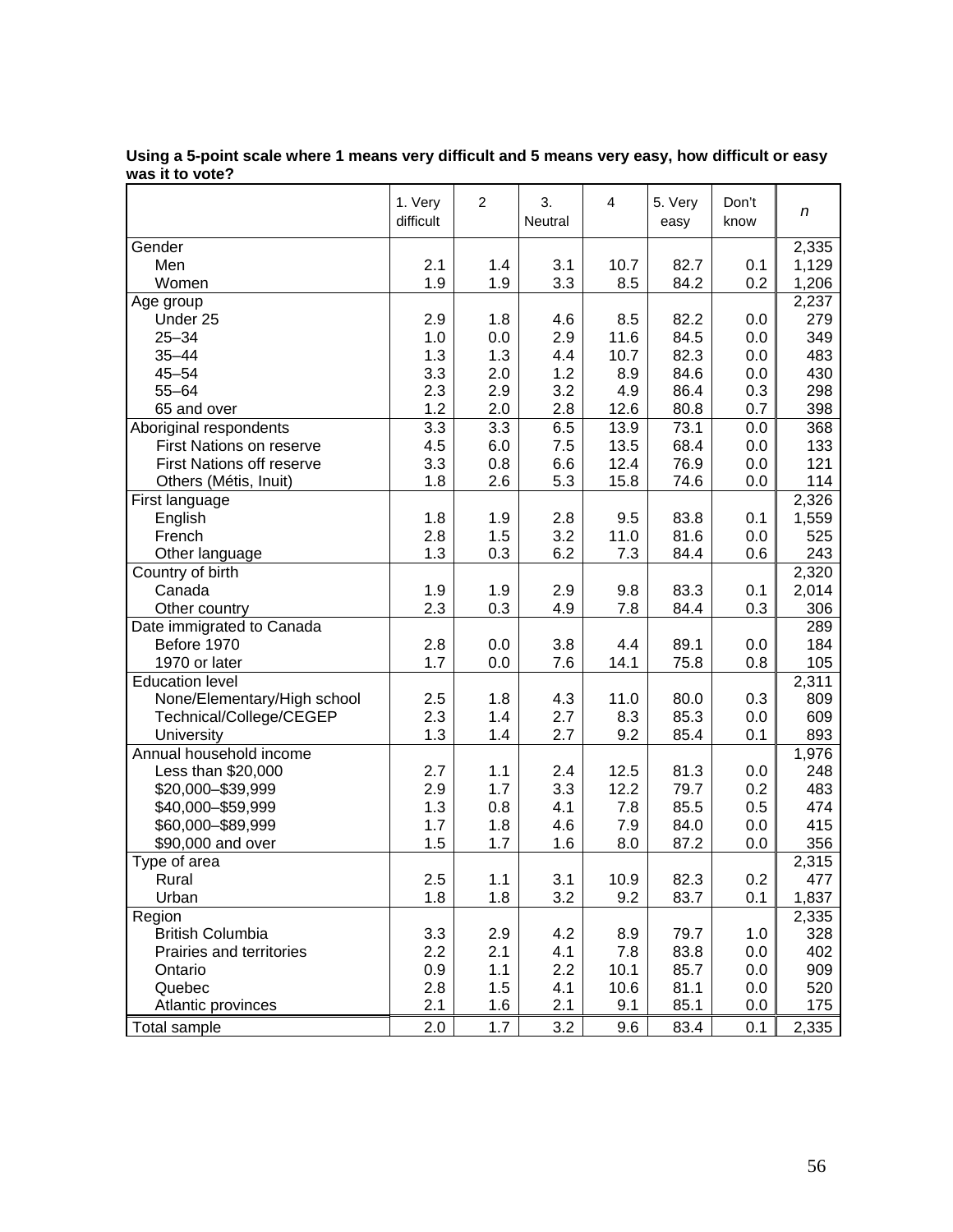|                                  | 1. Not at all<br>satisfied | $\overline{c}$ | 3.<br>Neutral | $\overline{4}$ | 5. Very<br>satisfied | Don't<br>know | n            |
|----------------------------------|----------------------------|----------------|---------------|----------------|----------------------|---------------|--------------|
| Gender                           |                            |                |               |                |                      |               | 2,294        |
| Men                              | 1.9                        | 1.8            | 4.1           | 12.5           | 79.4                 | 0.4           | 1,103        |
| Women                            | 1.6                        | 1.2            | 3.9           | 8.9            | 84.3                 | 0.2           | 1,191        |
| Age group                        |                            |                |               |                |                      |               | 2,199        |
| Under 25                         | 4.0                        | 2.3            | 4.2           | 11.3           | 78.1                 | 0.0           | 273          |
| $25 - 34$                        | 0.9                        | 2.2            | 3.4           | 8.6            | 85.0                 | 0.0           | 345          |
| $35 - 44$                        | 1.8                        | 1.0            | 4.3           | 8.5            | 84.0                 | 0.3           | 475          |
| $45 - 54$                        | 2.1                        | 1.3            | 4.6           | 10.7           | 81.4                 | 0.0           | 426          |
| $55 - 64$                        | 1.1                        | 1.0            | 1.7           | 12.3           | 83.6                 | 0.3           | 291          |
| 65 and over                      | 0.9                        | 1.9            | 4.7           | 13.0           | 78.5                 | 1.0           | 390          |
| Aboriginal respondents           | 4.7                        | 2.8            | 3.6           | 15.0           | 74.0                 | 0.5           | 361          |
| <b>First Nations on reserve</b>  | 4.6                        | 5.3            | 6.1           | 16.0           | 67.9                 | 0.0           | 131          |
| <b>First Nations off reserve</b> | 5.9                        | 0.8            | 1.7           | 14.3           | 77.3                 | 0.0           | 119          |
| Others (Métis, Inuit)            | 3.6                        | 1.8            | 2.7           | 14.4           | 77.5                 | 0.0           | 111          |
| First language                   |                            |                |               |                |                      |               | 2,287        |
| English                          | 1.3                        | 1.6            | 2.7           | 10.4           | 83.8                 | 0.3           | 1,534        |
| French                           | 3.0                        | 1.6            | 7.0           | 10.6           | 77.7                 | 0.2           | 513          |
| Other language                   | 2.0                        | 0.2            | 5.8           | 12.7           | 79.4                 | 0.0           | 240          |
| Country of birth                 |                            |                |               |                |                      |               | 2,280        |
| Canada                           | 1.7                        | 1.5            | 3.6           | 10.6           | 82.4                 | 0.2           | 1,982        |
| Other country                    | 2.0                        | 0.8            | 6.4           | 10.8           | 79.4                 | 0.5           | 298          |
| Date immigrated to Canada        |                            |                |               |                |                      |               | 283          |
| Before 1970                      | 1.6                        | 0.7            | 6.3           | 8.1            | 82.6                 | 0.8           | 181          |
| 1970 or later                    | 3.0                        | 1.3            | 6.7           | 15.4           | 73.6                 | 0.0           | 103          |
| <b>Education level</b>           |                            |                |               |                |                      |               | 2,270        |
| None/Elementary/High school      | 1.9                        | 1.5            | 4.4           | 11.9           | 79.9                 | 0.4           | 795          |
| Technical/College/CEGEP          | 1.3                        | 1.9            | 3.0           | 10.7           | 83.1                 | 0.0           | 600          |
| University                       | 1.8                        | 1.1            | 4.4           | 9.0            | 83.3                 | 0.4           | 875          |
| Annual household income          |                            |                |               |                |                      |               | 1,942        |
| Less than \$20,000               | 3.9                        | 2.7            | 3.3           | 11.5           | 78.5                 | 0.0           | 238          |
| \$20,000-\$39,999                | 1.6                        | 2.1            | 4.8           | 9.7            | 80.9                 | 0.8           | 476          |
| \$40,000-\$59,999                | 1.0                        | 1.4            | 2.6           | 10.6           | 83.9                 | 0.5           | 464          |
| \$60,000-\$89,999                | 2.6                        | 1.3            | 3.7           | 10.4           | 82.1                 | 0.0           | 411          |
| \$90,000 and over                | 1.7                        | 1.0            | 4.5           | 7.1            | 85.7                 | 0.0           | 353          |
| Type of area                     |                            |                |               |                |                      |               |              |
| Rural                            | 1.8                        | 1.0            | 3.5           | 11.4           | 82.0                 | 0.2           | 2,275<br>471 |
|                                  | 1.7                        |                |               | 10.4           |                      |               |              |
| Urban                            |                            | 1.6            | 4.1           |                | 81.9                 | 0.3           | 1,803        |
| Region                           |                            |                |               |                |                      |               | 2,294        |
| <b>British Columbia</b>          | 1.7                        | 2.0            | 4.0           | 11.1           | 80.7                 | 0.4           | 321          |
| Prairies and territories         | 0.8                        | 1.3            | 2.3           | 11.5           | 83.7                 | 0.4           | 401          |
| Ontario                          | 1.6                        | 1.4            | 3.7           | 10.7           | 82.3                 | 0.3           | 893          |
| Quebec                           | 2.8                        | 1.5            | 6.5           | 9.9            | 79.1                 | 0.2           | 506          |
| Atlantic provinces               | 1.5                        | 1.5            | 1.5           | 9.3            | 86.2                 | 0.0           | 174          |
| <b>Total sample</b>              | 1.7                        | 1.5            | 4.0           | 10.6           | 81.9                 | 0.3           | 2,294        |

#### **Using a 5-point scale where 1 means not at all satisfied and 5 means very satisfied, how satisfied were you with the distance of the polling station from your home?**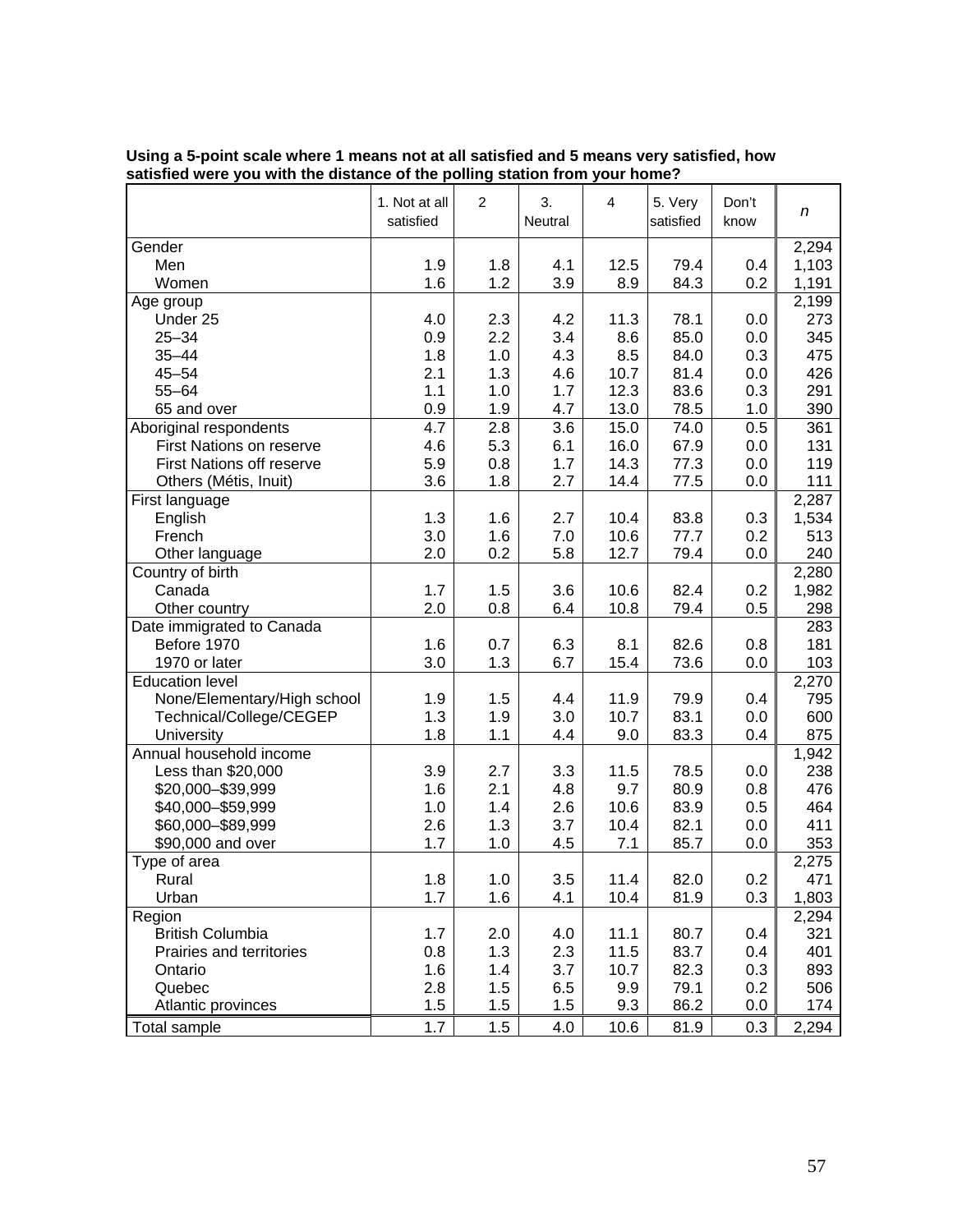|                                  | 1. Not at all<br>satisfied | $\overline{c}$ | 3.<br>Neutral | $\overline{4}$ | 5. Very<br>satisfied | Don't<br>know | n            |
|----------------------------------|----------------------------|----------------|---------------|----------------|----------------------|---------------|--------------|
| Gender                           |                            |                |               |                |                      |               | 2,294        |
| Men                              | 0.7                        | 0.1            | 2.3           | 9.6            | 86.6                 | 0.7           | 1,103        |
| Women                            | 0.4                        | 0.5            | 2.0           | 7.2            | 88.5                 | 1.4           | 1,191        |
| Age group                        |                            |                |               |                |                      |               | 2,199        |
| Under 25                         | 1.6                        | 0.2            | 3.1           | 9.6            | 84.3                 | 1.1           | 273          |
| $25 - 34$                        | 0.9                        | 0.6            | 2.7           | 5.8            | 89.0                 | 0.9           | 345          |
| $35 - 44$                        | 0.1                        | 0.3            | 2.7           | 7.4            | 89.1                 | 0.3           | 475          |
| $45 - 54$                        | 0.4                        | 0.1            | 1.9           | 9.4            | 87.8                 | 0.4           | 426          |
| $55 - 64$                        | 0.8                        | 0.1            | 0.6           | 8.2            | 89.3                 | 1.0           | 291          |
| 65 and over                      | 0.0                        | 0.3            | 2.2           | 9.3            | 85.7                 | 2.5           | 390          |
| Aboriginal respondents           | 1.7                        | 3.6            | 4.2           | 12.2           | 77.8                 | 0.6           | 361          |
| <b>First Nations on reserve</b>  | 0.8                        | 5.3            | 4.6           | 14.5           | 74.8                 | 0.0           | 131          |
| <b>First Nations off reserve</b> | 2.5                        | 4.2            | 3.4           | 11.8           | 76.5                 | 1.7           | 119          |
| Others (Métis, Inuit)            | 1.8                        | 0.9            | 4.5           | 9.9            | 82.9                 | 0.0           | 111          |
| First language                   |                            |                |               |                |                      |               | 2,287        |
| English                          | 0.3                        | 0.1            | 1.4           | 7.7            | 89.4                 | 1.1           | 1,534        |
| French                           | 1.5                        | 0.2            | 2.7           | 8.3            | 86.2                 | 1.1           | 513          |
| Other language                   | 0.1                        | 1.5            | 5.6           | 11.6           | 80.0                 | 1.1           | 240          |
| Country of birth                 |                            |                |               |                |                      |               | 2,280        |
| Canada                           | 0.5                        | 0.3            | 1.9           | 8.0            | 88.4                 | 0.8           | 1,982        |
| Other country                    | 0.6                        | 0.0            | 4.0           | 9.5            | 83.3                 | 2.6           | 298          |
| Date immigrated to Canada        |                            |                |               |                |                      |               | 283          |
| Before 1970                      | 0.0                        | 0.0            | 3.1           | 5.5            | 87.7                 | 3.7           | 181          |
| 1970 or later                    | 1.8                        | 0.0            | 6.2           | 16.1           | 75.9                 | 0.0           | 103          |
| <b>Education level</b>           |                            |                |               |                |                      |               | 2,270        |
| None/Elementary/High school      | 0.6                        | 0.3            | 2.2           | 10.9           | 84.8                 | 1.1           | 795          |
| Technical/College/CEGEP          | 1.0                        | 0.4            | 1.4           | 6.6            | 90.2                 | 0.4           | 600          |
| University                       | 0.1                        | 0.2            | 2.7           | 7.0            | 88.5                 | 1.5           | 875          |
| Annual household income          |                            |                |               |                |                      |               | 1,942        |
| Less than \$20,000               | 0.7                        | 0.9            | 2.3           | 8.8            | 86.4                 | 0.9           | 238          |
| \$20,000-\$39,999                | 1.3                        | 0.4            | 3.3           | 9.1            | 84.8                 | 1.2           | 476          |
| \$40,000-\$59,999                | 0.2                        | 0.0            | 1.1           | 8.9            | 89.3                 | 0.4           | 464          |
| \$60,000-\$89,999                | 0.1                        | 0.3            | 2.2           | 7.8            | 88.3                 | 1.3           | 411          |
|                                  | 0.8                        | 0.1            | 0.9           |                | 92.1                 | 0.3           | 353          |
| \$90,000 and over                |                            |                |               | 5.9            |                      |               |              |
| Type of area                     | 0.8                        |                |               |                | 89.3                 |               | 2,275<br>471 |
| Rural                            |                            | 0.6            | 1.3           | 7.0            |                      | 1.0           |              |
| Urban                            | 0.4                        | 0.2            | 2.3           | 8.7            | 87.2                 | 1.1           | 1,803        |
| Region                           |                            |                |               |                |                      |               | 2,294        |
| <b>British Columbia</b>          | 0.6                        | 0.0            | 2.3           | 9.6            | 85.4                 | 2.1           | 321          |
| Prairies and territories         | 0.0                        | 0.8            | 1.9           | 6.8            | 89.8                 | 0.6           | 401          |
| Ontario                          | 0.4                        | 0.0            | 2.2           | 8.8            | 87.1                 | 1.3           | 893          |
| Quebec                           | 1.1                        | 0.5            | 2.0           | 9.3            | 86.5                 | 0.6           | 506          |
| Atlantic provinces               | 0.3                        | 0.0            | 2.6           | 4.6            | 92.2                 | 0.4           | 174          |
| <b>Total sample</b>              | 0.5                        | 0.3            | 2.1           | 8.3            | 87.6                 | 1.1           | 2,294        |

#### **Using a 5-point scale where 1 means not at all satisfied and 5 means very satisfied, how satisfied were you with the languages spoken at the polling station?**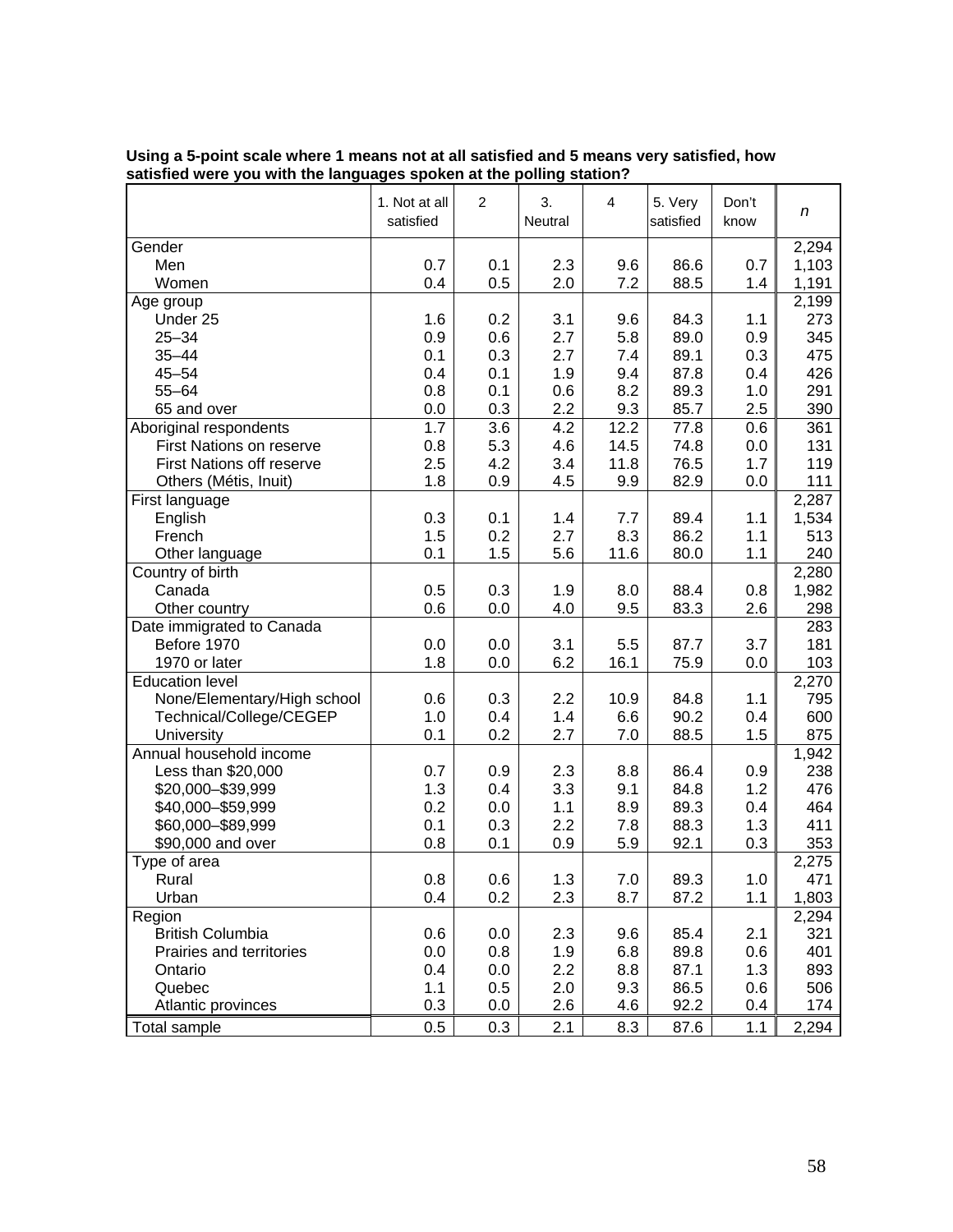|                                  | 1. Not at all<br>satisfied | $\overline{c}$ | 3.<br>Neutral | $\overline{4}$ | 5. Very<br>satisfied | Don't<br>know | n            |
|----------------------------------|----------------------------|----------------|---------------|----------------|----------------------|---------------|--------------|
| Gender                           |                            |                |               |                |                      |               | 2,294        |
| Men                              | 1.7                        | 1.3            | 5.6           | 18.3           | 72.2                 | 1.0           | 1,103        |
| Women                            | 1.9                        | 1.6            | 4.7           | 14.6           | 76.1                 | 1.2           | 1,191        |
| Age group                        |                            |                |               |                |                      |               | 2,199        |
| Under 25                         | 2.9                        | 3.4            | 9.9           | 22.7           | 61.1                 | 0.1           | 273          |
| $25 - 34$                        | 1.5                        | 1.4            | 5.0           | 15.0           | 77.1                 | 0.1           | 345          |
| $35 - 44$                        | 1.4                        | 1.2            | 4.0           | 16.7           | 75.3                 | 1.3           | 475          |
| $45 - 54$                        | 2.3                        | 0.3            | 5.1           | 13.8           | 76.9                 | 1.7           | 426          |
| $55 - 64$                        | 1.8                        | 2.7            | 3.3           | 16.6           | 75.7                 | 0.0           | 291          |
| 65 and over                      | 0.8                        | 1.2            | 5.3           | 15.3           | 74.5                 | 2.8           | 390          |
| Aboriginal respondents           | 3.0                        | 4.2            | 9.1           | 20.2           | 61.5                 | 1.9           | 361          |
| <b>First Nations on reserve</b>  | 3.8                        | 4.6            | 9.9           | 26.0           | 51.1                 | 4.6           | 131          |
| <b>First Nations off reserve</b> | 1.7                        | 4.2            | 9.2           | 15.1           | 68.9                 | 0.8           | 119          |
| Others (Métis, Inuit)            | 3.6                        | 3.6            | 8.1           | 18.9           | 65.8                 | 0.0           | 111          |
| First language                   |                            |                |               |                |                      |               | 2,287        |
| English                          | 1.6                        | 1.1            | 5.2           | 16.3           | 74.8                 | 1.0           | 1,534        |
| French                           | 1.8                        | 1.8            | 4.8           | 17.1           | 73.2                 | 1.2           | 513          |
| Other language                   | 2.8                        | 3.0            | 5.3           | 14.5           | 73.0                 | 1.3           | 240          |
| Country of birth                 |                            |                |               |                |                      |               | 2,280        |
| Canada                           | 1.8                        | 1.4            | 5.1           | 16.3           | 74.4                 | 1.0           | 1,982        |
| Other country                    | 1.9                        | 2.2            | 4.6           | 15.3           | 74.4                 | 1.5           | 298          |
| Date immigrated to Canada        |                            |                |               |                |                      |               | 283          |
| Before 1970                      | 2.4                        | 1.8            | 4.5           | 12.4           | 76.4                 | 2.5           | 181          |
| 1970 or later                    | 1.3                        | 3.3            | 5.6           | 21.8           | 68.0                 | 0.0           | 103          |
| <b>Education level</b>           |                            |                |               |                |                      |               | 2,270        |
| None/Elementary/High school      | 2.2                        | 1.7            | 4.9           | 16.3           | 73.2                 | 1.6           | 795          |
| Technical/College/CEGEP          | 1.4                        | 1.5            | 5.5           | 13.2           | 78.0                 | 0.5           | 600          |
| University                       | 1.5                        | 1.3            | 5.0           | 18.6           | 72.5                 | 1.1           | 875          |
| Annual household income          |                            |                |               |                |                      |               | 1,942        |
| Less than \$20,000               | 3.9                        | 1.4            | 8.8           | 16.5           | 67.6                 | 1.8           | 238          |
| \$20,000-\$39,999                | 1.2                        | 2.3            | 4.1           | 17.3           | 74.0                 | 1.2           | 476          |
| \$40,000 - \$59,999              | 1.6                        | 1.4            | 3.3           | 14.0           | 78.6                 | 1.1           | 464          |
| \$60,000-\$89,999                | 1.9                        | 0.7            | 6.2           | 16.9           | 73.7                 | 0.7           | 411          |
| \$90,000 and over                | 1.4                        | 0.8            | 4.6           | 16.2           | 76.5                 | 0.5           | 353          |
|                                  |                            |                |               |                |                      |               |              |
| Type of area<br>Rural            | 2.0                        | 2.1            |               | 15.3           |                      |               | 2,275<br>471 |
|                                  | 1.7                        | 1.3            | 4.7           |                | 74.3<br>74.2         | 1.6           |              |
| Urban                            |                            |                | 5.2           | 16.7           |                      | 1.0           | 1,803        |
| Region                           |                            |                |               |                |                      |               | 2,294        |
| <b>British Columbia</b>          | 1.6                        | 2.3            | 6.2           | 19.5           | 69.6                 | 0.8           | 321          |
| Prairies and territories         | 3.1                        | 1.7            | 6.1           | 13.9           | 74.0                 | 1.2           | 401          |
| Ontario                          | 1.1                        | 1.2            | 5.0           | 17.2           | 74.6                 | 1.0           | 893          |
| Quebec                           | 2.1                        | 1.8            | 4.7           | 16.2           | 73.7                 | 1.5           | 506          |
| Atlantic provinces               | 1.4                        | 0.0            | 2.7           | 12.8           | 82.2                 | 0.8           | 174          |
| <b>Total sample</b>              | 1.8                        | 1.5            | 5.1           | 16.4           | 74.2                 | 1.1           | 2,294        |

#### **Using a 5-point scale where 1 means not at all satisfied and 5 means very satisfied, how satisfied were you with the clarity of information given at the polling station?**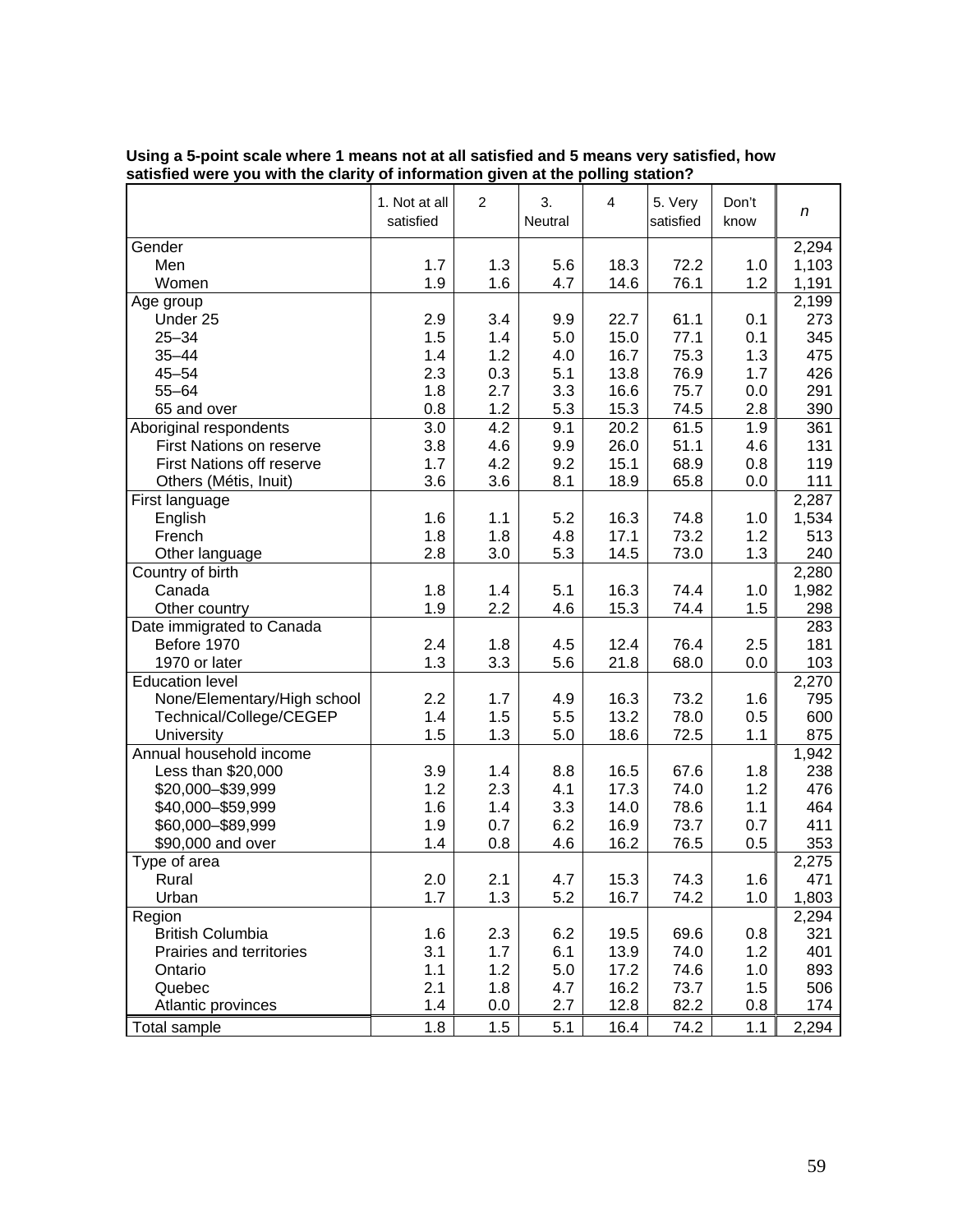|                                  | 1. Strongly<br>disagree | $\overline{c}$ | 3.<br>Neutral | 4    | 5.<br>Strongly<br>agree | Don't<br>know | n                  |
|----------------------------------|-------------------------|----------------|---------------|------|-------------------------|---------------|--------------------|
| Gender                           |                         |                |               |      |                         |               | 2,822              |
| Men                              | 58.6                    | 13.7           | 8.4           | 7.8  | 11.2                    | 0.3           | 1,373              |
| Women                            | 60.3                    | 15.1           | 8.7           | 5.8  | 9.4                     | 0.7           | 1,449              |
| Age group                        |                         |                |               |      |                         |               | 2,704              |
| Under 25                         | 51.6                    | 17.6           | 15.3          | 8.6  | 6.5                     | 0.4           | 411                |
| $25 - 34$                        | 57.7                    | 15.9           | 7.7           | 9.1  | 9.5                     | 0.1           | 482                |
| $35 - 44$                        | 60.6                    | 14.4           | 9.2           | 6.1  | 9.7                     | 0.0           | 580                |
| $45 - 54$                        | 65.8                    | 10.5           | 9.2           | 6.6  | 7.5                     | 0.4           | 491                |
| $55 - 64$                        | 67.2                    | 14.9           | 5.5           | 3.9  | 8.4                     | 0.0           | 317                |
| 65 and over                      | 54.8                    | 14.3           | 4.3           | 6.2  | 18.3                    | 2.0           | 424                |
| Aboriginal respondents           | 41.3                    | 19.2           | 11.1          | 9.0  | 17.9                    | 1.4           | 630                |
| First Nations on reserve         | 35.5                    | 16.5           | 13.6          | 11.0 | 21.2                    | 2.2           | 273                |
| <b>First Nations off reserve</b> | 44.0                    | 20.9           | 9.4           | 7.9  | 16.8                    | 1.0           | 191                |
| Others (Métis, Inuit)            | 47.6                    | 21.7           | 9.0           | 7.2  | 13.9                    | 0.6           | 166                |
| First language                   |                         |                |               |      |                         |               | 2,813              |
| English                          | 61.4                    | 14.5           | 7.7           | 6.3  | 9.8                     | 0.3           | 1,848              |
| French                           | 55.6                    | 14.5           | 11.1          | 8.3  | 9.2                     | 1.2           | 656                |
| Other language                   | 55.6                    | 13.8           | 8.6           | 6.4  | 15.1                    | 0.5           | 309                |
| Country of birth                 |                         |                |               |      |                         |               | 2,804              |
| Canada                           | 59.8                    | 14.2           | 8.7           | 7.0  | 9.8                     | 0.6           | 2,441              |
| Other country                    | 56.4                    | 16.0           | 7.9           | 5.9  | 13.5                    | 0.3           | 363                |
| Date immigrated to Canada        |                         |                |               |      |                         |               | 342                |
| Before 1970                      | 60.6                    | 13.5           | 5.8           | 3.5  | 16.1                    | 0.6           | 204                |
| 1970 or later                    | 54.7                    | 18.3           | 8.6           | 9.7  | 8.7                     | 0.0           | 138                |
| <b>Education level</b>           |                         |                |               |      |                         |               | 2,794              |
| None/Elementary/High school      | 53.6                    | 13.4           | 8.0           | 7.8  | 16.3                    | 0.9           | 1,043              |
| Technical/College/CEGEP          | 60.1                    | 14.2           | 10.5          | 7.1  | 7.8                     | 0.2           | 746                |
| University                       | 65.3                    | 15.6           | 7.8           | 5.6  | 5.5                     | 0.2           | 1,004              |
| Annual household income          |                         |                |               |      |                         |               | 2,367              |
| Less than \$20,000               | 43.9                    | 19.0           | 13.2          | 9.0  | 13.7                    | 1.3           | 351                |
| \$20,000-\$39,999                | 56.8                    | 11.8           | 7.4           | 8.0  | 15.2                    | 0.8           | 602                |
| \$40,000 - \$59,999              | 57.5                    | 14.3           | 10.6          | 8.1  | 9.0                     | 0.5           | 552                |
| \$60,000-\$89,999                | 67.6                    | 13.9           | 6.6           | 6.3  | 5.6                     | 0.0           | 478                |
| \$90,000 and over                | 72.0                    | 12.6           | 5.9           | 4.6  | 4.9                     | 0.0           | 383                |
| Type of area                     |                         |                |               |      |                         |               | 2,795              |
| Rural                            | 58.0                    | 11.0           | 9.6           | 6.6  | 13.4                    | 1.4           | 593                |
| Urban                            | 60.0                    | 15.2           | 8.3           | 6.9  | 9.4                     | 0.3           | 2,202              |
| Region                           |                         |                |               |      |                         |               | $\overline{2,822}$ |
| <b>British Columbia</b>          | 60.3                    | 12.4           | 9.1           | 7.4  | 10.1                    | 0.7           | 391                |
| Prairies and territories         | 54.4                    | 12.4           | 10.4          | 7.0  | 15.4                    | 0.2           | 496                |
| Ontario                          | 62.7                    | 16.4           | 6.4           | 5.8  | 8.4                     | 0.2           | 1,063              |
| Quebec                           | 55.7                    | 14.8           | 10.9          | 8.4  | 9.0                     | 1.2           | 660                |
| Atlantic provinces               | 64.6                    | 11.4           | 6.5           | 5.2  | 12.1                    | 0.3           | 213                |
| Total sample                     | 59.4                    | 14.4           | 8.6           | 6.8  | 10.3                    | 0.5           | 2,822              |

| Using a 5-point scale where 1 means you strongly disagree and 5 means you strongly agree, to |  |
|----------------------------------------------------------------------------------------------|--|
| what extent do you agree or disagree with the statement "My vote doesn't really matter"?     |  |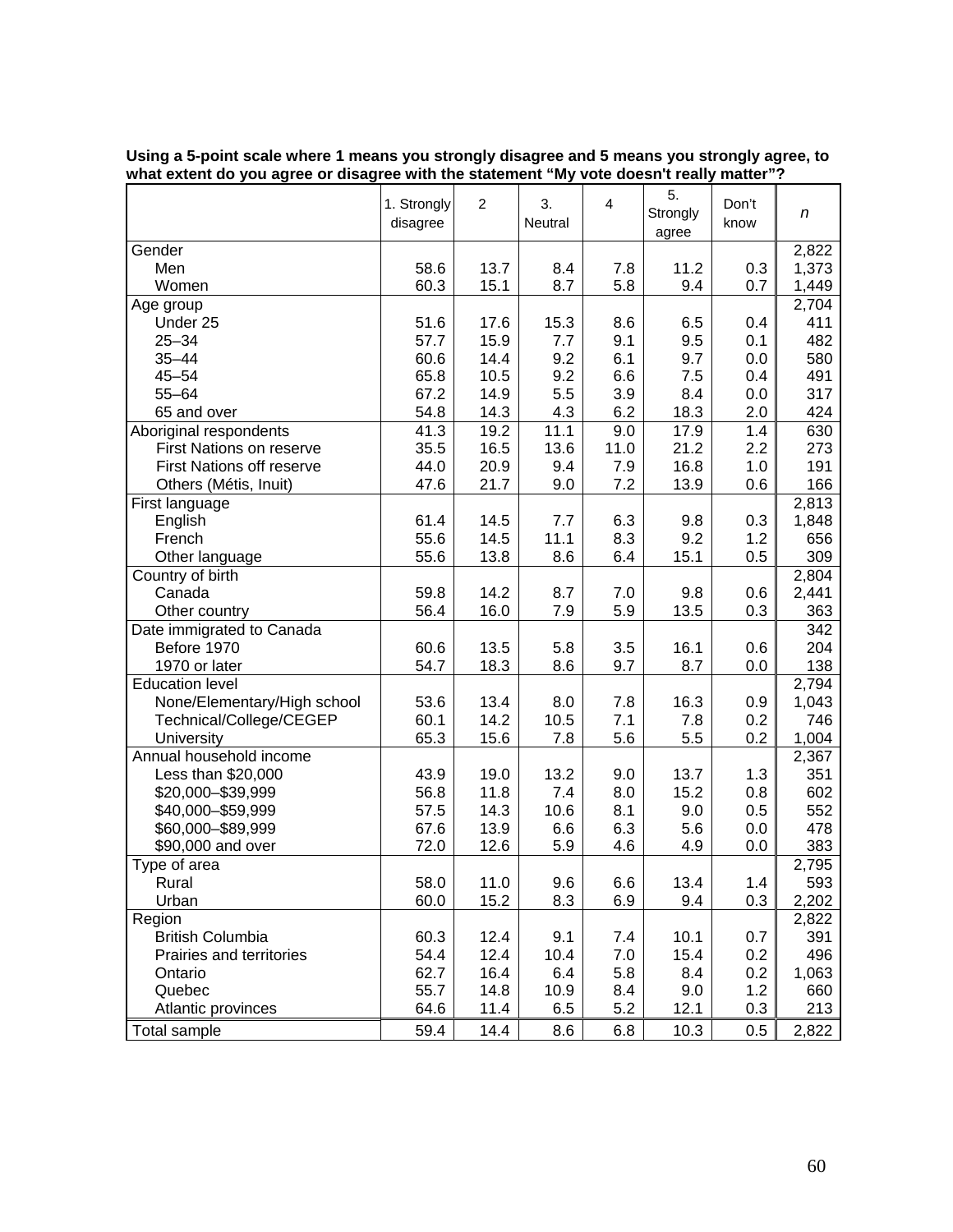| Using a 5-point scale where 1 means you strongly disagree and 5 means you strongly agree, to   |
|------------------------------------------------------------------------------------------------|
| what extent do you agree or disagree with the statement "It is the duty of citizens to vote in |
| elections"?                                                                                    |

| 2,822<br>Gender<br>Men<br>1,373<br>4.8<br>2.8<br>6.4<br>14.0<br>71.8<br>0.1<br>2.3<br>5.6<br>13.7<br>77.0<br>0.4<br>1,449<br>Women<br>1.1<br>2,704<br>Age group<br>Under 25<br>3.9<br>21.3<br>59.0<br>411<br>2.6<br>12.8<br>0.3<br>3.8<br>3.8<br>6.0<br>16.6<br>69.1<br>0.7<br>482<br>$25 - 34$<br>$35 - 44$<br>3.5<br>0.8<br>5.7<br>12.5<br>77.5<br>580<br>0.0<br>$45 - 54$<br>4.1<br>1.9<br>5.5<br>9.8<br>78.8<br>0.0<br>491<br>2.6<br>3.2<br>$55 - 64$<br>1.8<br>10.5<br>81.9<br>0.0<br>317<br>2.2<br>2.8<br>12.6<br>0.9<br>81.5<br>0.0<br>424<br>65 and over<br>$\overline{5.2}$<br>12.1<br>1.3<br>Aboriginal respondents<br>4.8<br>17.8<br>58.9<br>630<br>First Nations on reserve<br>7.0<br>5.1<br>14.7<br>15.4<br>55.7<br>2.2<br>273<br>5.2<br><b>First Nations off reserve</b><br>4.7<br>13.1<br>19.9<br>57.1<br>0.0<br>191<br>$3.0\,$<br>3.6<br>6.6<br>19.3<br>66.3<br>1.2<br>166<br>Others (Métis, Inuit)<br>2,813<br>First language<br>3.6<br>1.9<br>13.9<br>1,848<br>English<br>5.8<br>74.6<br>0.2<br>French<br>3.7<br>2.4<br>6.1<br>13.1<br>74.5<br>0.2<br>656<br>2.9<br>1.0<br>15.9<br>309<br>Other language<br>7.0<br>73.3<br>0.0<br>Country of birth<br>2,804<br>3.9<br>13.7<br>2,441<br>Canada<br>2.0<br>6.0<br>74.2<br>0.2<br>363<br>Other country<br>1.4<br>1.5<br>5.9<br>14.8<br>76.4<br>0.0<br>Date immigrated to Canada<br>342<br>2.2<br>12.1<br>204<br>Before 1970<br>1.8<br>2.0<br>81.9<br>0.0<br>1970 or later<br>0.9<br>10.2<br>19.0<br>70.0<br>138<br>0.0<br>0.0<br>2,794<br><b>Education level</b><br>None/Elementary/High school<br>14.7<br>1,043<br>4.9<br>2.1<br>7.8<br>70.0<br>0.4<br>11.6<br>3.1<br>1.6<br>6.7<br>76.9<br>0.1<br>746<br>Technical/College/CEGEP<br>2.4<br>2.1<br>3.7<br>14.4<br>1,004<br>University<br>77.4<br>0.0<br>Annual household income<br>2,367<br>351<br>Less than \$20,000<br>4.2<br>17.3<br>1.7<br>9.8<br>66.5<br>0.4<br>2.5<br>\$20,000-\$39,999<br>4.1<br>11.3<br>75.0<br>0.6<br>602<br>6.4<br>12.0<br>\$40,000-\$59,999<br>2.9<br>1.9<br>78.7<br>552<br>4.4<br>0.0<br>3.6<br>1.9<br>4.7<br>14.3<br>75.5<br>0.0<br>478<br>\$60,000-\$89,999<br>2.5<br>383<br>\$90,000 and over<br>0.6<br>3.7<br>15.4<br>77.8<br>0.0<br>Type of area<br>2,795<br>3.8<br>0.2<br>593<br>0.6<br>6.0<br>14.7<br>Rural<br>74.7<br>3.4<br>2.3<br>0.2<br>6.0<br>13.6<br>74.5<br>2,202<br>Urban<br>Region<br>2,822<br>British Columbia<br>3.2<br>2.5<br>391<br>7.8<br>15.6<br>70.8<br>0.1<br>496<br>2.5<br>6.2<br>13.1<br>73.6<br>Prairies and territories<br>4.5<br>0.1<br>2.8<br>1.2<br>5.8<br>14.9<br>75.1<br>0.2<br>1,063<br>Ontario<br>3.7<br>2.6<br>13.0<br>75.7<br>0.2<br>Quebec<br>4.8<br>660<br>4.7<br>1.4<br>9.6<br>76.7<br>0.6<br>213<br>Atlantic provinces<br>7.0<br>3.5<br>1.9<br>6.0<br>13.9<br>74.5<br>0.2<br>2,822<br>Total sample | 1. Strongly<br>disagree | $\overline{c}$ | 3.<br>Neutral | 4 | 5.<br>Strongly<br>agree | Don't<br>know | n |
|----------------------------------------------------------------------------------------------------------------------------------------------------------------------------------------------------------------------------------------------------------------------------------------------------------------------------------------------------------------------------------------------------------------------------------------------------------------------------------------------------------------------------------------------------------------------------------------------------------------------------------------------------------------------------------------------------------------------------------------------------------------------------------------------------------------------------------------------------------------------------------------------------------------------------------------------------------------------------------------------------------------------------------------------------------------------------------------------------------------------------------------------------------------------------------------------------------------------------------------------------------------------------------------------------------------------------------------------------------------------------------------------------------------------------------------------------------------------------------------------------------------------------------------------------------------------------------------------------------------------------------------------------------------------------------------------------------------------------------------------------------------------------------------------------------------------------------------------------------------------------------------------------------------------------------------------------------------------------------------------------------------------------------------------------------------------------------------------------------------------------------------------------------------------------------------------------------------------------------------------------------------------------------------------------------------------------------------------------------------------------------------------------------------------------------------------------------------------------------------------------------------------------------------------------------------------------------------------------------------------------------------------------------------------------------------------------------------------------------------------------------------------------------------|-------------------------|----------------|---------------|---|-------------------------|---------------|---|
|                                                                                                                                                                                                                                                                                                                                                                                                                                                                                                                                                                                                                                                                                                                                                                                                                                                                                                                                                                                                                                                                                                                                                                                                                                                                                                                                                                                                                                                                                                                                                                                                                                                                                                                                                                                                                                                                                                                                                                                                                                                                                                                                                                                                                                                                                                                                                                                                                                                                                                                                                                                                                                                                                                                                                                                        |                         |                |               |   |                         |               |   |
|                                                                                                                                                                                                                                                                                                                                                                                                                                                                                                                                                                                                                                                                                                                                                                                                                                                                                                                                                                                                                                                                                                                                                                                                                                                                                                                                                                                                                                                                                                                                                                                                                                                                                                                                                                                                                                                                                                                                                                                                                                                                                                                                                                                                                                                                                                                                                                                                                                                                                                                                                                                                                                                                                                                                                                                        |                         |                |               |   |                         |               |   |
|                                                                                                                                                                                                                                                                                                                                                                                                                                                                                                                                                                                                                                                                                                                                                                                                                                                                                                                                                                                                                                                                                                                                                                                                                                                                                                                                                                                                                                                                                                                                                                                                                                                                                                                                                                                                                                                                                                                                                                                                                                                                                                                                                                                                                                                                                                                                                                                                                                                                                                                                                                                                                                                                                                                                                                                        |                         |                |               |   |                         |               |   |
|                                                                                                                                                                                                                                                                                                                                                                                                                                                                                                                                                                                                                                                                                                                                                                                                                                                                                                                                                                                                                                                                                                                                                                                                                                                                                                                                                                                                                                                                                                                                                                                                                                                                                                                                                                                                                                                                                                                                                                                                                                                                                                                                                                                                                                                                                                                                                                                                                                                                                                                                                                                                                                                                                                                                                                                        |                         |                |               |   |                         |               |   |
|                                                                                                                                                                                                                                                                                                                                                                                                                                                                                                                                                                                                                                                                                                                                                                                                                                                                                                                                                                                                                                                                                                                                                                                                                                                                                                                                                                                                                                                                                                                                                                                                                                                                                                                                                                                                                                                                                                                                                                                                                                                                                                                                                                                                                                                                                                                                                                                                                                                                                                                                                                                                                                                                                                                                                                                        |                         |                |               |   |                         |               |   |
|                                                                                                                                                                                                                                                                                                                                                                                                                                                                                                                                                                                                                                                                                                                                                                                                                                                                                                                                                                                                                                                                                                                                                                                                                                                                                                                                                                                                                                                                                                                                                                                                                                                                                                                                                                                                                                                                                                                                                                                                                                                                                                                                                                                                                                                                                                                                                                                                                                                                                                                                                                                                                                                                                                                                                                                        |                         |                |               |   |                         |               |   |
|                                                                                                                                                                                                                                                                                                                                                                                                                                                                                                                                                                                                                                                                                                                                                                                                                                                                                                                                                                                                                                                                                                                                                                                                                                                                                                                                                                                                                                                                                                                                                                                                                                                                                                                                                                                                                                                                                                                                                                                                                                                                                                                                                                                                                                                                                                                                                                                                                                                                                                                                                                                                                                                                                                                                                                                        |                         |                |               |   |                         |               |   |
|                                                                                                                                                                                                                                                                                                                                                                                                                                                                                                                                                                                                                                                                                                                                                                                                                                                                                                                                                                                                                                                                                                                                                                                                                                                                                                                                                                                                                                                                                                                                                                                                                                                                                                                                                                                                                                                                                                                                                                                                                                                                                                                                                                                                                                                                                                                                                                                                                                                                                                                                                                                                                                                                                                                                                                                        |                         |                |               |   |                         |               |   |
|                                                                                                                                                                                                                                                                                                                                                                                                                                                                                                                                                                                                                                                                                                                                                                                                                                                                                                                                                                                                                                                                                                                                                                                                                                                                                                                                                                                                                                                                                                                                                                                                                                                                                                                                                                                                                                                                                                                                                                                                                                                                                                                                                                                                                                                                                                                                                                                                                                                                                                                                                                                                                                                                                                                                                                                        |                         |                |               |   |                         |               |   |
|                                                                                                                                                                                                                                                                                                                                                                                                                                                                                                                                                                                                                                                                                                                                                                                                                                                                                                                                                                                                                                                                                                                                                                                                                                                                                                                                                                                                                                                                                                                                                                                                                                                                                                                                                                                                                                                                                                                                                                                                                                                                                                                                                                                                                                                                                                                                                                                                                                                                                                                                                                                                                                                                                                                                                                                        |                         |                |               |   |                         |               |   |
|                                                                                                                                                                                                                                                                                                                                                                                                                                                                                                                                                                                                                                                                                                                                                                                                                                                                                                                                                                                                                                                                                                                                                                                                                                                                                                                                                                                                                                                                                                                                                                                                                                                                                                                                                                                                                                                                                                                                                                                                                                                                                                                                                                                                                                                                                                                                                                                                                                                                                                                                                                                                                                                                                                                                                                                        |                         |                |               |   |                         |               |   |
|                                                                                                                                                                                                                                                                                                                                                                                                                                                                                                                                                                                                                                                                                                                                                                                                                                                                                                                                                                                                                                                                                                                                                                                                                                                                                                                                                                                                                                                                                                                                                                                                                                                                                                                                                                                                                                                                                                                                                                                                                                                                                                                                                                                                                                                                                                                                                                                                                                                                                                                                                                                                                                                                                                                                                                                        |                         |                |               |   |                         |               |   |
|                                                                                                                                                                                                                                                                                                                                                                                                                                                                                                                                                                                                                                                                                                                                                                                                                                                                                                                                                                                                                                                                                                                                                                                                                                                                                                                                                                                                                                                                                                                                                                                                                                                                                                                                                                                                                                                                                                                                                                                                                                                                                                                                                                                                                                                                                                                                                                                                                                                                                                                                                                                                                                                                                                                                                                                        |                         |                |               |   |                         |               |   |
|                                                                                                                                                                                                                                                                                                                                                                                                                                                                                                                                                                                                                                                                                                                                                                                                                                                                                                                                                                                                                                                                                                                                                                                                                                                                                                                                                                                                                                                                                                                                                                                                                                                                                                                                                                                                                                                                                                                                                                                                                                                                                                                                                                                                                                                                                                                                                                                                                                                                                                                                                                                                                                                                                                                                                                                        |                         |                |               |   |                         |               |   |
|                                                                                                                                                                                                                                                                                                                                                                                                                                                                                                                                                                                                                                                                                                                                                                                                                                                                                                                                                                                                                                                                                                                                                                                                                                                                                                                                                                                                                                                                                                                                                                                                                                                                                                                                                                                                                                                                                                                                                                                                                                                                                                                                                                                                                                                                                                                                                                                                                                                                                                                                                                                                                                                                                                                                                                                        |                         |                |               |   |                         |               |   |
|                                                                                                                                                                                                                                                                                                                                                                                                                                                                                                                                                                                                                                                                                                                                                                                                                                                                                                                                                                                                                                                                                                                                                                                                                                                                                                                                                                                                                                                                                                                                                                                                                                                                                                                                                                                                                                                                                                                                                                                                                                                                                                                                                                                                                                                                                                                                                                                                                                                                                                                                                                                                                                                                                                                                                                                        |                         |                |               |   |                         |               |   |
|                                                                                                                                                                                                                                                                                                                                                                                                                                                                                                                                                                                                                                                                                                                                                                                                                                                                                                                                                                                                                                                                                                                                                                                                                                                                                                                                                                                                                                                                                                                                                                                                                                                                                                                                                                                                                                                                                                                                                                                                                                                                                                                                                                                                                                                                                                                                                                                                                                                                                                                                                                                                                                                                                                                                                                                        |                         |                |               |   |                         |               |   |
|                                                                                                                                                                                                                                                                                                                                                                                                                                                                                                                                                                                                                                                                                                                                                                                                                                                                                                                                                                                                                                                                                                                                                                                                                                                                                                                                                                                                                                                                                                                                                                                                                                                                                                                                                                                                                                                                                                                                                                                                                                                                                                                                                                                                                                                                                                                                                                                                                                                                                                                                                                                                                                                                                                                                                                                        |                         |                |               |   |                         |               |   |
|                                                                                                                                                                                                                                                                                                                                                                                                                                                                                                                                                                                                                                                                                                                                                                                                                                                                                                                                                                                                                                                                                                                                                                                                                                                                                                                                                                                                                                                                                                                                                                                                                                                                                                                                                                                                                                                                                                                                                                                                                                                                                                                                                                                                                                                                                                                                                                                                                                                                                                                                                                                                                                                                                                                                                                                        |                         |                |               |   |                         |               |   |
|                                                                                                                                                                                                                                                                                                                                                                                                                                                                                                                                                                                                                                                                                                                                                                                                                                                                                                                                                                                                                                                                                                                                                                                                                                                                                                                                                                                                                                                                                                                                                                                                                                                                                                                                                                                                                                                                                                                                                                                                                                                                                                                                                                                                                                                                                                                                                                                                                                                                                                                                                                                                                                                                                                                                                                                        |                         |                |               |   |                         |               |   |
|                                                                                                                                                                                                                                                                                                                                                                                                                                                                                                                                                                                                                                                                                                                                                                                                                                                                                                                                                                                                                                                                                                                                                                                                                                                                                                                                                                                                                                                                                                                                                                                                                                                                                                                                                                                                                                                                                                                                                                                                                                                                                                                                                                                                                                                                                                                                                                                                                                                                                                                                                                                                                                                                                                                                                                                        |                         |                |               |   |                         |               |   |
|                                                                                                                                                                                                                                                                                                                                                                                                                                                                                                                                                                                                                                                                                                                                                                                                                                                                                                                                                                                                                                                                                                                                                                                                                                                                                                                                                                                                                                                                                                                                                                                                                                                                                                                                                                                                                                                                                                                                                                                                                                                                                                                                                                                                                                                                                                                                                                                                                                                                                                                                                                                                                                                                                                                                                                                        |                         |                |               |   |                         |               |   |
|                                                                                                                                                                                                                                                                                                                                                                                                                                                                                                                                                                                                                                                                                                                                                                                                                                                                                                                                                                                                                                                                                                                                                                                                                                                                                                                                                                                                                                                                                                                                                                                                                                                                                                                                                                                                                                                                                                                                                                                                                                                                                                                                                                                                                                                                                                                                                                                                                                                                                                                                                                                                                                                                                                                                                                                        |                         |                |               |   |                         |               |   |
|                                                                                                                                                                                                                                                                                                                                                                                                                                                                                                                                                                                                                                                                                                                                                                                                                                                                                                                                                                                                                                                                                                                                                                                                                                                                                                                                                                                                                                                                                                                                                                                                                                                                                                                                                                                                                                                                                                                                                                                                                                                                                                                                                                                                                                                                                                                                                                                                                                                                                                                                                                                                                                                                                                                                                                                        |                         |                |               |   |                         |               |   |
|                                                                                                                                                                                                                                                                                                                                                                                                                                                                                                                                                                                                                                                                                                                                                                                                                                                                                                                                                                                                                                                                                                                                                                                                                                                                                                                                                                                                                                                                                                                                                                                                                                                                                                                                                                                                                                                                                                                                                                                                                                                                                                                                                                                                                                                                                                                                                                                                                                                                                                                                                                                                                                                                                                                                                                                        |                         |                |               |   |                         |               |   |
|                                                                                                                                                                                                                                                                                                                                                                                                                                                                                                                                                                                                                                                                                                                                                                                                                                                                                                                                                                                                                                                                                                                                                                                                                                                                                                                                                                                                                                                                                                                                                                                                                                                                                                                                                                                                                                                                                                                                                                                                                                                                                                                                                                                                                                                                                                                                                                                                                                                                                                                                                                                                                                                                                                                                                                                        |                         |                |               |   |                         |               |   |
|                                                                                                                                                                                                                                                                                                                                                                                                                                                                                                                                                                                                                                                                                                                                                                                                                                                                                                                                                                                                                                                                                                                                                                                                                                                                                                                                                                                                                                                                                                                                                                                                                                                                                                                                                                                                                                                                                                                                                                                                                                                                                                                                                                                                                                                                                                                                                                                                                                                                                                                                                                                                                                                                                                                                                                                        |                         |                |               |   |                         |               |   |
|                                                                                                                                                                                                                                                                                                                                                                                                                                                                                                                                                                                                                                                                                                                                                                                                                                                                                                                                                                                                                                                                                                                                                                                                                                                                                                                                                                                                                                                                                                                                                                                                                                                                                                                                                                                                                                                                                                                                                                                                                                                                                                                                                                                                                                                                                                                                                                                                                                                                                                                                                                                                                                                                                                                                                                                        |                         |                |               |   |                         |               |   |
|                                                                                                                                                                                                                                                                                                                                                                                                                                                                                                                                                                                                                                                                                                                                                                                                                                                                                                                                                                                                                                                                                                                                                                                                                                                                                                                                                                                                                                                                                                                                                                                                                                                                                                                                                                                                                                                                                                                                                                                                                                                                                                                                                                                                                                                                                                                                                                                                                                                                                                                                                                                                                                                                                                                                                                                        |                         |                |               |   |                         |               |   |
|                                                                                                                                                                                                                                                                                                                                                                                                                                                                                                                                                                                                                                                                                                                                                                                                                                                                                                                                                                                                                                                                                                                                                                                                                                                                                                                                                                                                                                                                                                                                                                                                                                                                                                                                                                                                                                                                                                                                                                                                                                                                                                                                                                                                                                                                                                                                                                                                                                                                                                                                                                                                                                                                                                                                                                                        |                         |                |               |   |                         |               |   |
|                                                                                                                                                                                                                                                                                                                                                                                                                                                                                                                                                                                                                                                                                                                                                                                                                                                                                                                                                                                                                                                                                                                                                                                                                                                                                                                                                                                                                                                                                                                                                                                                                                                                                                                                                                                                                                                                                                                                                                                                                                                                                                                                                                                                                                                                                                                                                                                                                                                                                                                                                                                                                                                                                                                                                                                        |                         |                |               |   |                         |               |   |
|                                                                                                                                                                                                                                                                                                                                                                                                                                                                                                                                                                                                                                                                                                                                                                                                                                                                                                                                                                                                                                                                                                                                                                                                                                                                                                                                                                                                                                                                                                                                                                                                                                                                                                                                                                                                                                                                                                                                                                                                                                                                                                                                                                                                                                                                                                                                                                                                                                                                                                                                                                                                                                                                                                                                                                                        |                         |                |               |   |                         |               |   |
|                                                                                                                                                                                                                                                                                                                                                                                                                                                                                                                                                                                                                                                                                                                                                                                                                                                                                                                                                                                                                                                                                                                                                                                                                                                                                                                                                                                                                                                                                                                                                                                                                                                                                                                                                                                                                                                                                                                                                                                                                                                                                                                                                                                                                                                                                                                                                                                                                                                                                                                                                                                                                                                                                                                                                                                        |                         |                |               |   |                         |               |   |
|                                                                                                                                                                                                                                                                                                                                                                                                                                                                                                                                                                                                                                                                                                                                                                                                                                                                                                                                                                                                                                                                                                                                                                                                                                                                                                                                                                                                                                                                                                                                                                                                                                                                                                                                                                                                                                                                                                                                                                                                                                                                                                                                                                                                                                                                                                                                                                                                                                                                                                                                                                                                                                                                                                                                                                                        |                         |                |               |   |                         |               |   |
|                                                                                                                                                                                                                                                                                                                                                                                                                                                                                                                                                                                                                                                                                                                                                                                                                                                                                                                                                                                                                                                                                                                                                                                                                                                                                                                                                                                                                                                                                                                                                                                                                                                                                                                                                                                                                                                                                                                                                                                                                                                                                                                                                                                                                                                                                                                                                                                                                                                                                                                                                                                                                                                                                                                                                                                        |                         |                |               |   |                         |               |   |
|                                                                                                                                                                                                                                                                                                                                                                                                                                                                                                                                                                                                                                                                                                                                                                                                                                                                                                                                                                                                                                                                                                                                                                                                                                                                                                                                                                                                                                                                                                                                                                                                                                                                                                                                                                                                                                                                                                                                                                                                                                                                                                                                                                                                                                                                                                                                                                                                                                                                                                                                                                                                                                                                                                                                                                                        |                         |                |               |   |                         |               |   |
|                                                                                                                                                                                                                                                                                                                                                                                                                                                                                                                                                                                                                                                                                                                                                                                                                                                                                                                                                                                                                                                                                                                                                                                                                                                                                                                                                                                                                                                                                                                                                                                                                                                                                                                                                                                                                                                                                                                                                                                                                                                                                                                                                                                                                                                                                                                                                                                                                                                                                                                                                                                                                                                                                                                                                                                        |                         |                |               |   |                         |               |   |
|                                                                                                                                                                                                                                                                                                                                                                                                                                                                                                                                                                                                                                                                                                                                                                                                                                                                                                                                                                                                                                                                                                                                                                                                                                                                                                                                                                                                                                                                                                                                                                                                                                                                                                                                                                                                                                                                                                                                                                                                                                                                                                                                                                                                                                                                                                                                                                                                                                                                                                                                                                                                                                                                                                                                                                                        |                         |                |               |   |                         |               |   |
|                                                                                                                                                                                                                                                                                                                                                                                                                                                                                                                                                                                                                                                                                                                                                                                                                                                                                                                                                                                                                                                                                                                                                                                                                                                                                                                                                                                                                                                                                                                                                                                                                                                                                                                                                                                                                                                                                                                                                                                                                                                                                                                                                                                                                                                                                                                                                                                                                                                                                                                                                                                                                                                                                                                                                                                        |                         |                |               |   |                         |               |   |
|                                                                                                                                                                                                                                                                                                                                                                                                                                                                                                                                                                                                                                                                                                                                                                                                                                                                                                                                                                                                                                                                                                                                                                                                                                                                                                                                                                                                                                                                                                                                                                                                                                                                                                                                                                                                                                                                                                                                                                                                                                                                                                                                                                                                                                                                                                                                                                                                                                                                                                                                                                                                                                                                                                                                                                                        |                         |                |               |   |                         |               |   |
|                                                                                                                                                                                                                                                                                                                                                                                                                                                                                                                                                                                                                                                                                                                                                                                                                                                                                                                                                                                                                                                                                                                                                                                                                                                                                                                                                                                                                                                                                                                                                                                                                                                                                                                                                                                                                                                                                                                                                                                                                                                                                                                                                                                                                                                                                                                                                                                                                                                                                                                                                                                                                                                                                                                                                                                        |                         |                |               |   |                         |               |   |
|                                                                                                                                                                                                                                                                                                                                                                                                                                                                                                                                                                                                                                                                                                                                                                                                                                                                                                                                                                                                                                                                                                                                                                                                                                                                                                                                                                                                                                                                                                                                                                                                                                                                                                                                                                                                                                                                                                                                                                                                                                                                                                                                                                                                                                                                                                                                                                                                                                                                                                                                                                                                                                                                                                                                                                                        |                         |                |               |   |                         |               |   |
|                                                                                                                                                                                                                                                                                                                                                                                                                                                                                                                                                                                                                                                                                                                                                                                                                                                                                                                                                                                                                                                                                                                                                                                                                                                                                                                                                                                                                                                                                                                                                                                                                                                                                                                                                                                                                                                                                                                                                                                                                                                                                                                                                                                                                                                                                                                                                                                                                                                                                                                                                                                                                                                                                                                                                                                        |                         |                |               |   |                         |               |   |
|                                                                                                                                                                                                                                                                                                                                                                                                                                                                                                                                                                                                                                                                                                                                                                                                                                                                                                                                                                                                                                                                                                                                                                                                                                                                                                                                                                                                                                                                                                                                                                                                                                                                                                                                                                                                                                                                                                                                                                                                                                                                                                                                                                                                                                                                                                                                                                                                                                                                                                                                                                                                                                                                                                                                                                                        |                         |                |               |   |                         |               |   |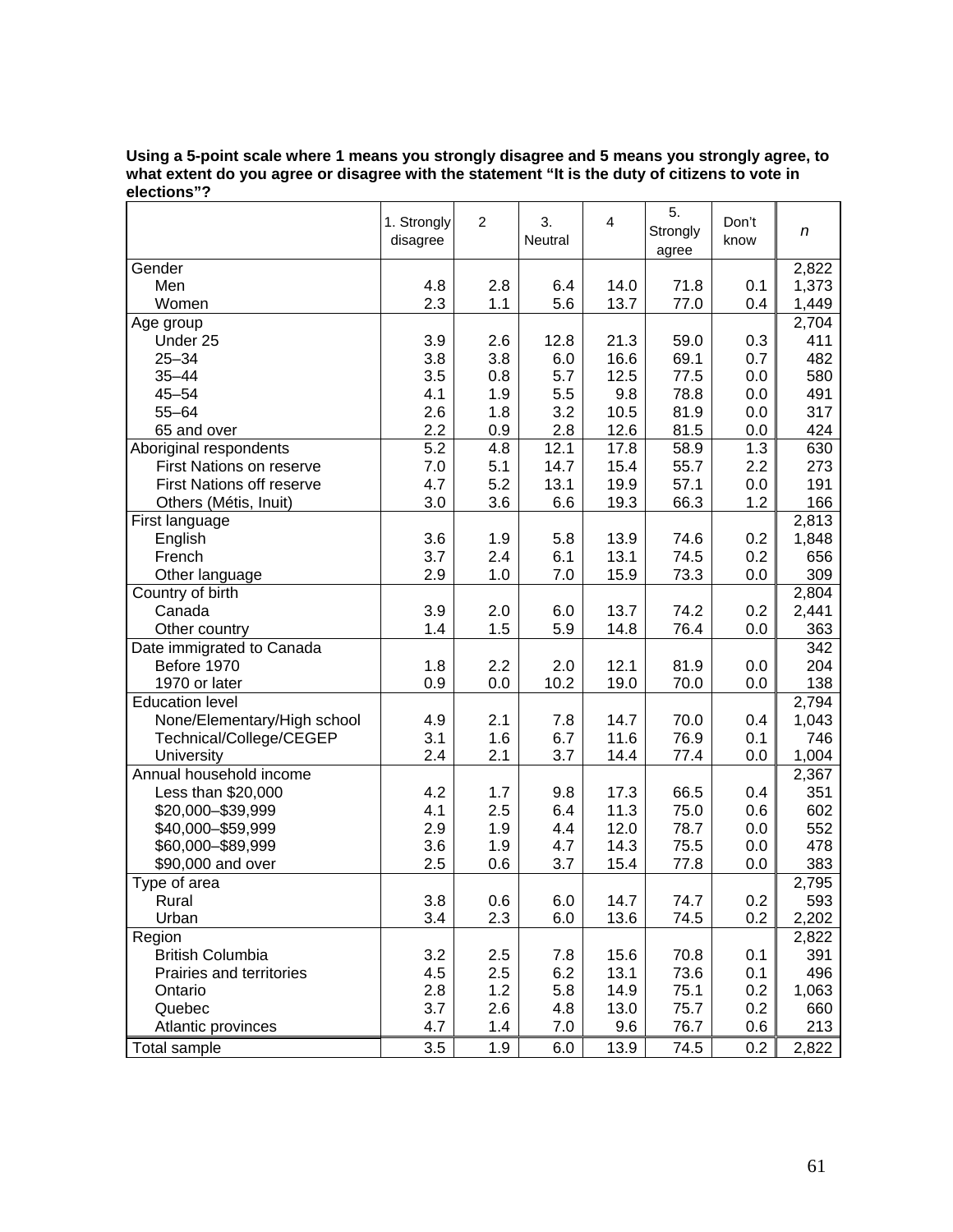|                                  | 1. Strongly<br>disagree | $\overline{c}$ | 3.<br>Neutral | 4    | 5.<br>Strongly<br>agree | Don't<br>know | n                  |
|----------------------------------|-------------------------|----------------|---------------|------|-------------------------|---------------|--------------------|
| Gender                           |                         |                |               |      |                         |               | 2,822              |
| Men                              | 29.6                    | 24.8           | 20.1          | 14.5 | 9.5                     | 1.5           | 1,373              |
| Women                            | 30.0                    | 22.6           | 24.0          | 13.1 | 8.7                     | 1.6           | 1,449              |
| Age group                        |                         |                |               |      |                         |               | 2,704              |
| Under 25                         | 28.0                    | 27.6           | 22.4          | 15.3 | 5.5                     | 1.2           | 411                |
| $25 - 34$                        | 29.2                    | 25.1           | 21.0          | 15.7 | 7.0                     | 2.0           | 482                |
| $35 - 44$                        | 30.6                    | 23.3           | 24.1          | 11.9 | 9.4                     | 0.7           | 580                |
| $45 - 54$                        | 34.2                    | 25.0           | 15.7          | 14.4 | 9.7                     | 1.2           | 491                |
| $55 - 64$                        | 32.1                    | 23.3           | 23.2          | 8.7  | 11.4                    | 1.3           | 317                |
| 65 and over                      | 25.2                    | 17.0           | 28.2          | 16.1 | 12.2                    | 1.4           | 424                |
| Aboriginal respondents           | 22.7                    | 19.4           | 24.0          | 16.0 | 14.9                    | 3.0           | 630                |
| <b>First Nations on reserve</b>  | 19.0                    | 17.2           | 24.9          | 16.5 | 18.3                    | 4.0           | 273                |
| <b>First Nations off reserve</b> | 25.7                    | 15.7           | 28.3          | 15.7 | 12.0                    | 2.6           | 191                |
| Others (Métis, Inuit)            | 25.3                    | 27.1           | 17.5          | 15.7 | 12.7                    | 1.8           | 166                |
| First language                   |                         |                |               |      |                         |               | 2,813              |
| English                          | 32.5                    | 26.0           | 20.3          | 12.4 | 7.9                     | 1.0           | 1,848              |
| French                           | 25.4                    | 18.7           | 26.0          | 16.2 | 11.8                    | 2.0           | 656                |
| Other language                   | 23.5                    | 19.9           | 25.0          | 17.4 | 10.9                    | 3.3           | 309                |
| Country of birth                 |                         |                |               |      |                         |               | 2,804              |
| Canada                           | 30.7                    | 24.1           | 21.8          | 13.3 | 8.9                     | 1.2           | 2,441              |
| Other country                    | 24.5                    | 20.8           | 24.8          | 16.3 | 10.8                    | 2.9           | 363                |
| Date immigrated to Canada        |                         |                |               |      |                         |               | 342                |
| Before 1970                      | 27.9                    | 19.9           | 22.9          | 15.1 | 11.4                    | 2.8           | 204                |
| 1970 or later                    | 20.2                    | 20.8           | 26.8          | 19.8 | 9.4                     | 3.0           | 138                |
| <b>Education level</b>           |                         |                |               |      |                         |               | $\overline{2,794}$ |
| None/Elementary/High school      | 26.4                    | 19.5           | 24.6          | 14.4 | 13.3                    | 1.8           | 1,043              |
| Technical/College/CEGEP          | 30.1                    | 23.1           | 21.6          | 15.3 | 8.7                     | 1.3           | 746                |
| University                       | 33.3                    | 28.4           | 19.9          | 12.2 | 5.0                     | 1.2           | 1,004              |
| Annual household income          |                         |                |               |      |                         |               | 2,367              |
| Less than \$20,000               | 23.5                    | 18.1           | 24.3          | 17.6 | 13.9                    | 2.5           | 351                |
| \$20,000-\$39,999                | 28.1                    | 20.0           | 20.0          | 18.1 | 11.2                    | 2.6           | 602                |
| \$40,000 - \$59,999              | 31.0                    | 22.6           | 25.6          | 13.3 | 6.6                     | 0.8           | 552                |
| \$60,000-\$89,999                | 34.7                    | 28.0           | 16.0          | 13.2 | 8.0                     | 0.1           | 478                |
| \$90,000 and over                | 34.3                    | 31.2           | 21.1          | 7.4  | 5.7                     | 0.3           | 383                |
| Type of area                     |                         |                |               |      |                         |               | 2,795              |
| Rural                            | 28.5                    | 20.5           | 24.6          | 15.1 | 9.3                     | 1.9           | 593                |
| Urban                            | 30.2                    | 24.5           | 21.4          | 13.4 | 9.0                     | 1.4           | 2,202              |
| Region                           |                         |                |               |      |                         |               | 2,822              |
| British Columbia                 | 33.4                    | 23.9           | 22.3          | 12.6 | 6.4                     | 1.4           | 391                |
| Prairies and territories         | 31.8                    | 26.6           | 18.8          | 12.4 | 8.7                     | 1.7           | 496                |
| Ontario                          | 28.8                    | 25.3           | 22.5          | 13.7 | 8.4                     | 1.3           | 1,063              |
| Quebec                           | 26.9                    | 18.3           | 24.3          | 16.5 | 11.8                    | 2.1           | 660                |
| Atlantic provinces               | 32.4                    | 24.6           | 20.6          | 11.2 | 10.2                    | 0.9           | 213                |
| <b>Total sample</b>              | 29.8                    | 23.7           | 22.1          | 13.8 | 9.1                     | 1.5           | 2,822              |

**Using a 5-point scale where 1 means you strongly disagree and 5 means you strongly agree, to what extent do you agree or disagree with the statement "The major issues of the day are too complicated for most voters"?**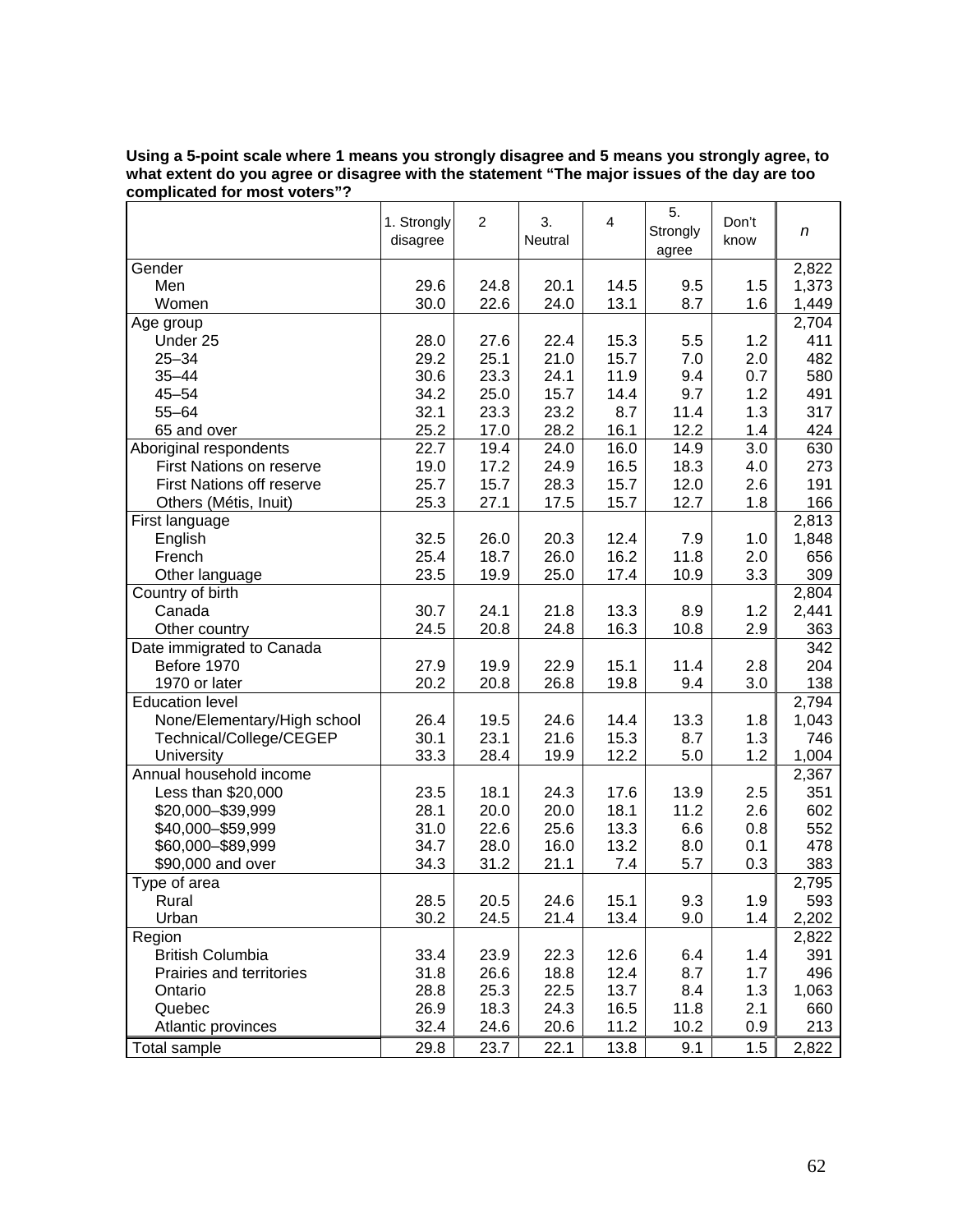|                             | 1. Strongly<br>disagree | $\overline{c}$ | 3.<br>Neutral | 4    | 5.<br>Strongly<br>agree | Don't<br>know | n     |
|-----------------------------|-------------------------|----------------|---------------|------|-------------------------|---------------|-------|
| Gender                      |                         |                |               |      |                         |               | 2,822 |
| Men                         | 22.5                    | 23.2           | 24.2          | 15.5 | 12.6                    | 2.1           | 1,373 |
| Women                       | 23.4                    | 22.9           | 26.2          | 13.7 | 10.2                    | 3.6           | 1,449 |
| Age group                   |                         |                |               |      |                         |               | 2,704 |
| Under 25                    | 21.5                    | 25.3           | 25.9          | 15.2 | 7.8                     | 4.3           | 411   |
| $25 - 34$                   | 23.3                    | 26.8           | 25.1          | 13.9 | 8.1                     | 2.8           | 482   |
| $35 - 44$                   | 22.1                    | 24.7           | 26.6          | 13.5 | 11.2                    | 1.9           | 580   |
| $45 - 54$                   | 24.3                    | 23.7           | 23.8          | 12.6 | 14.0                    | 1.6           | 491   |
| $55 - 64$                   | 26.3                    | 21.5           | 21.3          | 16.8 | 12.1                    | 1.9           | 317   |
| 65 and over                 | 21.2                    | 17.8           | 24.5          | 16.4 | 15.3                    | 4.8           | 424   |
| Aboriginal respondents      | 18.3                    | 18.6           | 27.0          | 14.3 | 18.7                    | 3.2           | 630   |
| First Nations on reserve    | 16.5                    | 13.9           | 27.1          | 14.3 | 23.8                    | 4.4           | 273   |
| First Nations off reserve   | 20.4                    | 21.5           | 26.7          | 13.1 | 16.2                    | 2.1           | 191   |
| Others (Métis, Inuit)       | 18.7                    | 22.9           | 27.1          | 15.7 | 13.3                    | 2.4           | 166   |
| First language              |                         |                |               |      |                         |               | 2,813 |
| English                     | 23.9                    | 23.8           | 25.7          | 14.2 | 10.7                    | 1.7           | 1,848 |
| French                      | 22.6                    | 20.3           | 25.4          | 15.2 | 11.4                    | 5.2           | 656   |
| Other language              | 18.1                    | 24.2           | 21.4          | 16.0 | 15.9                    | 4.4           | 309   |
| Country of birth            |                         |                |               |      |                         |               | 2,804 |
| Canada                      | 23.5                    | 23.0           | 25.7          | 14.6 | 10.6                    | 2.7           | 2,441 |
| Other country               | 19.5                    | 23.3           | 22.1          | 14.8 | 16.7                    | 3.6           | 363   |
| Date immigrated to Canada   |                         |                |               |      |                         |               | 342   |
| Before 1970                 | 22.3                    | 20.2           | 20.9          | 15.7 | 18.5                    | 2.4           | 204   |
| 1970 or later               | 17.5                    | 31.4           | 20.4          | 13.9 | 12.3                    | 4.5           | 138   |
| <b>Education level</b>      |                         |                |               |      |                         |               | 2,794 |
| None/Elementary/High school | 20.4                    | 18.7           | 26.3          | 15.0 | 14.1                    | 5.3           | 1,043 |
| Technical/College/CEGEP     | 22.9                    | 21.6           | 26.6          | 14.0 | 12.5                    | 2.4           | 746   |
| University                  | 25.9                    | 29.0           | 22.6          | 14.4 | 7.9                     | 0.4           | 1,004 |
| Annual household income     |                         |                |               |      |                         |               | 2,367 |
| Less than \$20,000          | 19.6                    | 20.4           | 24.5          | 15.0 | 15.1                    | 5.3           | 351   |
| \$20,000-\$39,999           | 22.7                    | 20.5           | 25.6          | 15.9 | 11.1                    | 4.2           | 602   |
| \$40,000 - \$59,999         | 22.4                    | 23.3           | 25.5          | 16.5 | 10.6                    | 1.8           | 552   |
| \$60,000-\$89,999           | 24.6                    | 25.2           | 25.1          | 13.6 | 10.6                    | 1.0           | 478   |
| \$90,000 and over           | 27.5                    | 29.4           | 22.2          | 10.8 | 9.6                     | 0.5           | 383   |
| Type of area                |                         |                |               |      |                         |               | 2,795 |
| Rural                       | 22.1                    | 20.6           | 25.6          | 14.6 | 14.1                    | 2.9           | 593   |
| Urban                       | 23.2                    | 23.7           | 25.1          | 14.6 | 10.5                    | 2.8           | 2,202 |
| Region                      |                         |                |               |      |                         |               | 2,822 |
| <b>British Columbia</b>     | 20.9                    | 23.3           | 27.0          | 13.9 | 14.2                    | 0.7           | 391   |
| Prairies and territories    | 20.5                    | 22.5           | 28.0          | 13.7 | 12.0                    | 3.3           | 496   |
| Ontario                     | 26.0                    | 24.7           | 23.2          | 15.6 | 9.0                     | 1.6           | 1,063 |
| Quebec                      | 21.6                    | 20.1           | 25.5          | 14.5 | 12.5                    | 5.7           | 660   |
| Atlantic provinces          | 21.0                    | 24.4           | 25.1          | 13.2 | 13.4                    | 2.8           | 213   |
| <b>Total sample</b>         | 22.9                    | 23.0           | 25.2          | 14.6 | 11.4                    | 2.8           | 2,822 |

#### **Using a 5-point scale where 1 means you strongly disagree and 5 means you strongly agree, to what extent do you agree or disagree with the statement "None of the political parties addressed the issues that are important to me"?**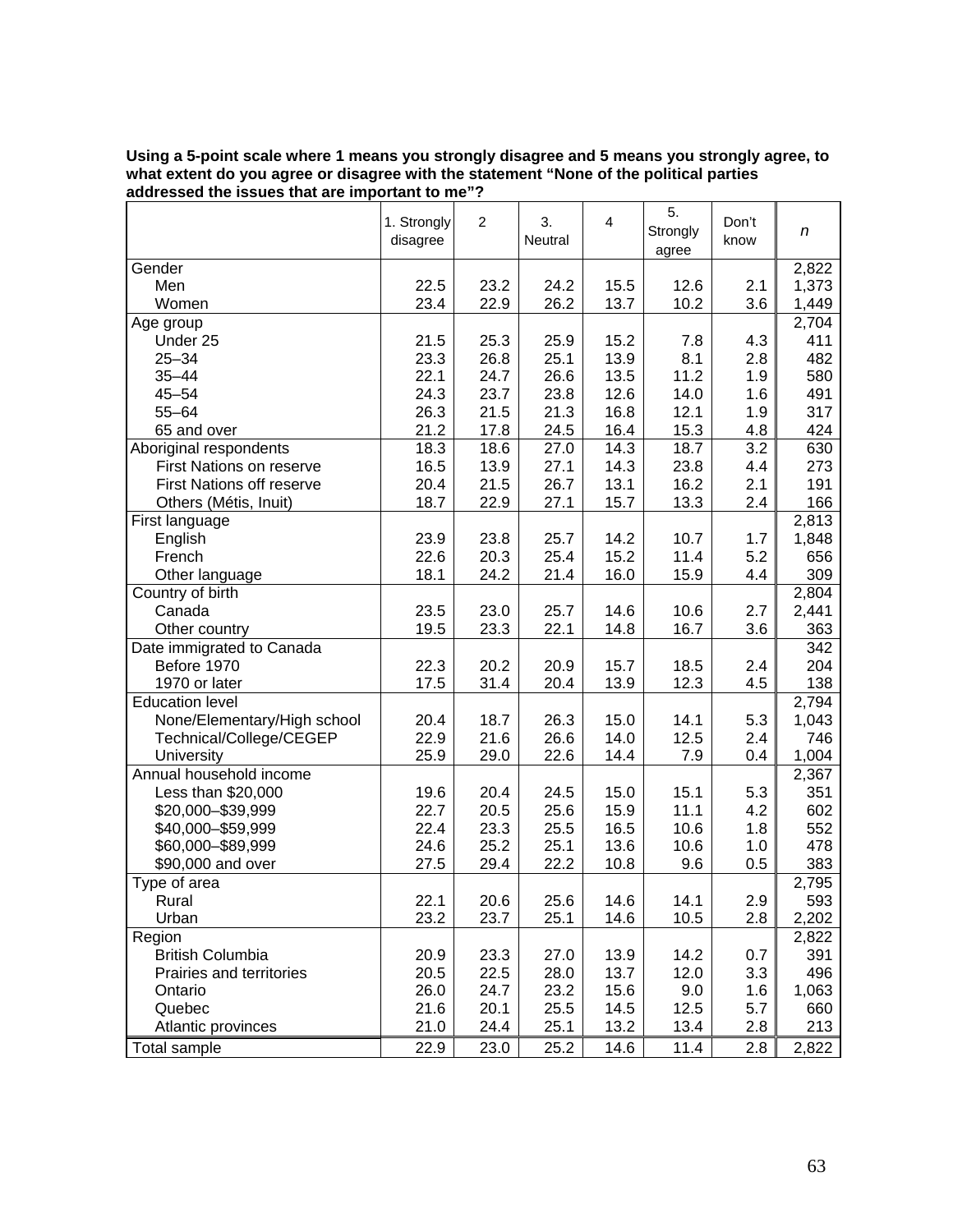|                                  | 1. Not at<br>all closely | $\overline{c}$ | 3.<br>Neutral | 4    | 5. Very<br>closely | Don't<br>know | $\boldsymbol{n}$ |
|----------------------------------|--------------------------|----------------|---------------|------|--------------------|---------------|------------------|
| Gender                           |                          |                |               |      |                    |               | 2,822            |
| Men                              | 12.1                     | 11.3           | 23.4          | 26.5 | 26.1               | 0.5           | 1,373            |
| Women                            | 15.9                     | 14.8           | 29.5          | 21.0 | 18.2               | 0.6           | 1,449            |
| Age group                        |                          |                |               |      |                    |               | 2,704            |
| Under 25                         | 23.3                     | 15.6           | 31.2          | 18.8 | 11.1               | 0.0           | 411              |
| $25 - 34$                        | 21.3                     | 16.1           | 28.2          | 20.7 | 13.6               | 0.0           | 482              |
| $35 - 44$                        | 12.8                     | 15.6           | 24.3          | 27.8 | 18.7               | 0.8           | 580              |
| $45 - 54$                        | 12.2                     | 12.8           | 25.9          | 21.4 | 27.1               | 0.6           | 491              |
| $55 - 64$                        | 8.3                      | 8.0            | 27.8          | 26.4 | 29.3               | 0.2           | 317              |
| 65 and over                      | 6.2                      | 9.3            | 23.1          | 25.8 | 34.2               | 1.4           | 424              |
| Aboriginal respondents           | 21.4                     | 16.8           | 22.7          | 15.9 | 22.4               | 0.8           | 630              |
| <b>First Nations on reserve</b>  | 23.1                     | 20.1           | 21.2          | 16.1 | 17.9               | 1.5           | 273              |
| <b>First Nations off reserve</b> | 23.0                     | 13.1           | 24.1          | 12.6 | 26.7               | 0.5           | 191              |
| Others (Métis, Inuit)            | 16.9                     | 15.7           | 23.5          | 19.3 | 24.7               | 0.0           | 166              |
| First language                   |                          |                |               |      |                    |               | 2,813            |
| English                          | 12.1                     | 11.8           | 26.5          | 24.8 | 24.4               | 0.3           | 1,848            |
| French                           | 21.2                     | 16.5           | 27.3          | 20.0 | 14.8               | 0.2           | 656              |
| Other language                   | 11.1                     | 13.5           | 24.2          | 25.2 | 23.2               | 2.9           | 309              |
| Country of birth                 |                          |                |               |      |                    |               | 2,804            |
| Canada                           | 15.0                     | 13.6           | 26.6          | 23.7 | 20.8               | 0.4           | 2,441            |
| Other country                    | 8.2                      | 9.9            | 25.6          | 24.1 | 30.8               | 1.5           | 363              |
| Date immigrated to Canada        |                          |                |               |      |                    |               | 342              |
| Before 1970                      | 6.7                      | 7.7            | 21.0          | 26.8 | 37.1               | 0.8           | 204              |
| 1970 or later                    | 9.4                      | 13.4           | 31.2          | 20.9 | 23.2               | 2.0           | 138              |
| <b>Education level</b>           |                          |                |               |      |                    |               | 2,794            |
| None/Elementary/High school      | 21.5                     | 14.1           | 27.7          | 19.1 | 16.7               | 0.9           | 1,043            |
| Technical/College/CEGEP          | 13.9                     | 15.5           | 27.2          | 23.7 | 19.4               | 0.3           | 746              |
| University                       | 6.8                      | 10.2           | 24.5          | 28.7 | 29.5               | 0.3           | 1,004            |
| Annual household income          |                          |                |               |      |                    |               | 2,367            |
| Less than \$20,000               | 22.6                     | 12.6           | 30.1          | 14.7 | 18.8               | 1.2           | 351              |
| \$20,000-\$39,999                | 15.7                     | 12.2           | 28.2          | 21.3 | 21.5               | 1.0           | 602              |
| \$40,000-\$59,999                | 13.3                     | 14.9           | 27.3          | 23.0 | 21.1               | 0.3           | 552              |
| \$60,000-\$89,999                | 10.7                     | 13.0           | 22.4          | 29.6 | 24.0               | 0.3           | 478              |
| \$90,000 and over                | 8.8                      | 11.1           | 22.9          | 30.0 | 27.1               | 0.0           | 383              |
| Type of area                     |                          |                |               |      |                    |               | 2,795            |
| Rural                            | 16.1                     | 13.5           | 28.1          | 23.2 | 18.5               | 0.6           | 593              |
| Urban                            | 13.5                     | 13.0           | 26.1          | 23.9 | 22.9               | 0.6           | 2,202            |
| Region                           |                          |                |               |      |                    |               | 2,822            |
| <b>British Columbia</b>          | 11.7                     | 9.6            | 25.3          | 24.6 | 27.4               | 1.3           | 391              |
| Prairies and territories         | 15.1                     | 13.0           | 27.4          | 21.9 | 21.5               | 1.2           | 496              |
| Ontario                          | 10.0                     | 11.0           | 26.0          | 27.3 | 25.3               | 0.3           | 1,063            |
| Quebec                           | 21.4                     | 17.7           | 27.6          | 20.0 | 13.1               | 0.2           | 660              |
| Atlantic provinces               | 13.8                     | 15.6           | 25.6          | 19.8 | 24.9               | 0.3           | 213              |
| Total sample                     | 14.1                     | 13.1           | 26.5          | 23.7 | 22.1               | 0.6           | 2,822            |

| Using a 5-point scale where 1 means not at all closely and 5 means very closely, how closely |  |  |  |  |  |  |  |  |  |  |  |
|----------------------------------------------------------------------------------------------|--|--|--|--|--|--|--|--|--|--|--|
| would you say you followed the June 28 federal election?                                     |  |  |  |  |  |  |  |  |  |  |  |
|                                                                                              |  |  |  |  |  |  |  |  |  |  |  |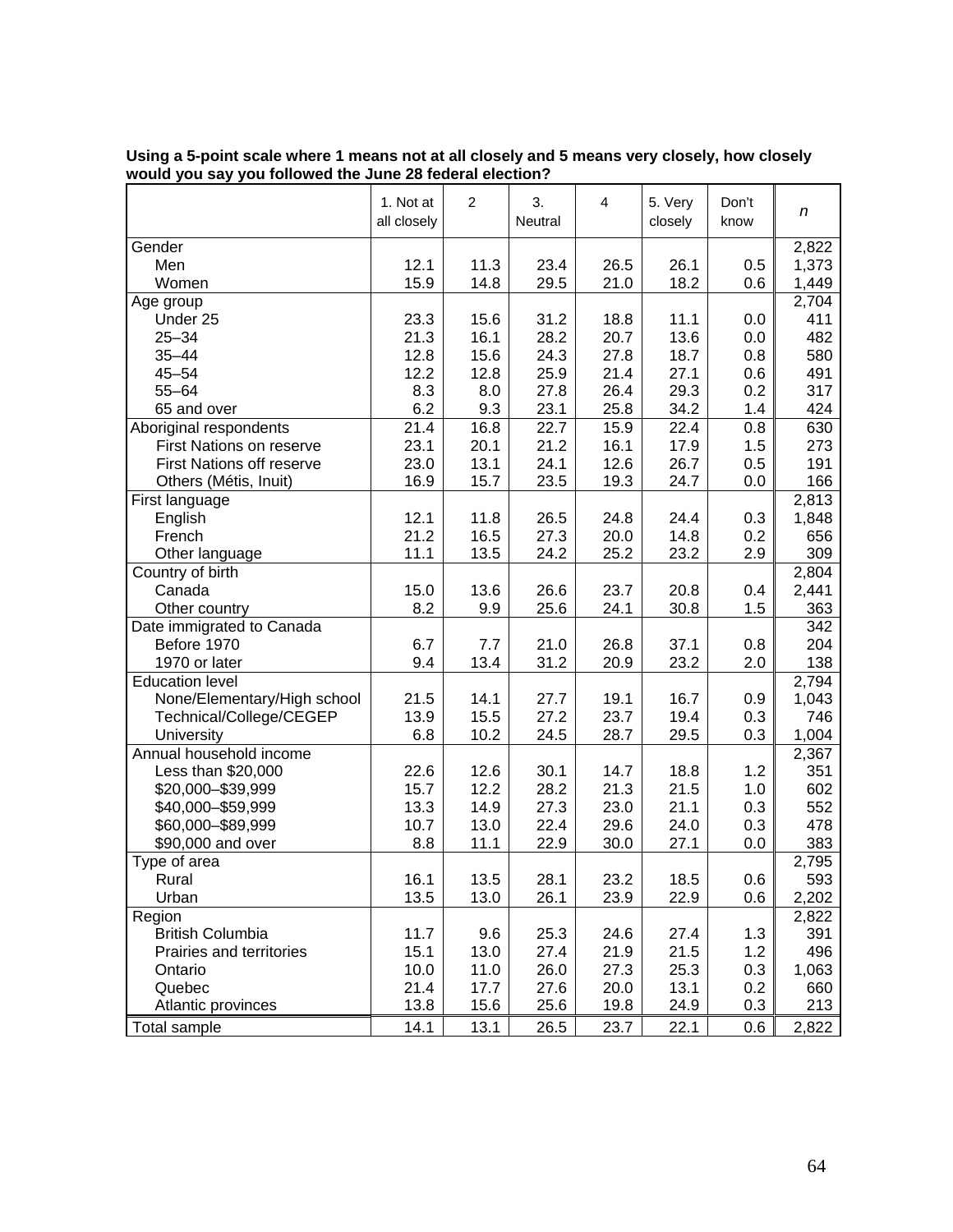| Using a 5-point scale where 1 means not at all knowledgeable and 5 means very          |
|----------------------------------------------------------------------------------------|
| knowledgeable, how knowledgeable would you say you are about the policies and election |
| platforms of the various political parties that participated in the election?          |

|                                  | 1. Not at<br>all knowl-<br>edgeable | $\overline{c}$ | 3.<br>Neutral | 4    | 5. Very<br>knowl-<br>edgeable | Don't<br>know | n     |
|----------------------------------|-------------------------------------|----------------|---------------|------|-------------------------------|---------------|-------|
| Gender                           |                                     |                |               |      |                               |               | 2,822 |
| Men                              | 8.4                                 | 16.2           | 28.5          | 29.2 | 16.9                          | 0.7           | 1,373 |
| Women                            | 13.3                                | 19.1           | 34.7          | 24.5 | 7.7                           | 0.7           | 1,449 |
| Age group                        |                                     |                |               |      |                               |               | 2,704 |
| Under 25                         | 17.9                                | 23.8           | 31.8          | 20.3 | 5.1                           | 1.2           | 411   |
| $25 - 34$                        | 14.3                                | 21.8           | 32.9          | 24.6 | 6.3                           | 0.0           | 482   |
| $35 - 44$                        | 11.4                                | 20.4           | 30.8          | 26.3 | 10.9                          | 0.2           | 580   |
| $45 - 54$                        | 9.1                                 | 15.9           | 29.6          | 31.4 | 13.8                          | 0.3           | 491   |
| $55 - 64$                        | 4.5                                 | 13.0           | 32.8          | 32.0 | 17.3                          | 0.3           | 317   |
| 65 and over                      | 7.5                                 | 10.2           | 31.8          | 27.2 | 21.3                          | 2.1           | 424   |
| Aboriginal respondents           | 22.5                                | 22.5           | 27.9          | 15.2 | 11.3                          | 0.5           | 630   |
| First Nations on reserve         | 27.5                                | 23.8           | 30.0          | 9.5  | 8.1                           | 1.1           | 273   |
| <b>First Nations off reserve</b> | 20.4                                | 22.0           | 26.2          | 18.3 | 13.1                          | 0.0           | 191   |
| Others (Métis, Inuit)            | 16.9                                | 21.1           | 26.5          | 21.1 | 14.5                          | 0.0           | 166   |
| First language                   |                                     |                |               |      |                               |               | 2,813 |
| English                          | 8.9                                 | 16.1           | 31.9          | 29.3 | 13.1                          | 0.6           | 1,848 |
| French                           | 16.3                                | 19.7           | 32.7          | 21.1 | 9.4                           | 0.7           | 656   |
| Other language                   | 12.0                                | 22.8           | 27.9          | 24.2 | 11.4                          | 1.7           | 309   |
| Country of birth                 |                                     |                |               |      |                               |               | 2,804 |
| Canada                           | 11.3                                | 17.8           | 32.1          | 26.6 | 11.6                          | 0.6           | 2,441 |
| Other country                    | 9.1                                 | 16.7           | 29.2          | 28.7 | 14.8                          | 1.5           | 363   |
| Date immigrated to Canada        |                                     |                |               |      |                               |               | 342   |
| Before 1970                      | 7.4                                 | 11.8           | 28.2          | 29.9 | 21.9                          | 0.9           | 204   |
| 1970 or later                    | 11.5                                | 23.9           | 28.5          | 27.5 | 6.6                           | 2.0           | 138   |
| <b>Education level</b>           |                                     |                |               |      |                               |               | 2,794 |
| None/Elementary/High school      | 18.0                                | 19.9           | 31.7          | 19.6 | 9.5                           | 1.3           | 1,043 |
| Technical/College/CEGEP          | 10.6                                | 19.8           | 34.5          | 26.1 | 8.6                           | 0.3           | 746   |
| University                       | 4.0                                 | 13.8           | 29.6          | 34.9 | 17.5                          | 0.3           | 1,004 |
| Annual household income          |                                     |                |               |      |                               |               | 2,367 |
| Less than \$20,000               | 21.6                                | 19.6           | 27.0          | 20.2 | 10.1                          | 1.5           | 351   |
| \$20,000-\$39,999                | 13.2                                | 16.8           | 36.1          | 21.0 | 12.1                          | 0.8           | 602   |
| \$40,000-\$59,999                | 8.7                                 | 21.3           | 30.7          | 29.0 | 10.2                          | 0.2           | 552   |
| \$60,000-\$89,999                | 8.1                                 | 16.9           | 33.6          | 29.5 | 11.7                          | 0.0           | 478   |
| \$90,000 and over                | 3.5                                 | 11.2           | 29.1          | 37.7 | 18.0                          | 0.5           | 383   |
| Type of area                     |                                     |                |               |      |                               |               | 2,795 |
| Rural                            | 13.5                                | 20.0           | 31.9          | 23.6 | 9.9                           | 1.1           | 593   |
| Urban                            | 10.2                                | 17.0           | 31.7          | 27.7 | 12.7                          | 0.6           | 2,202 |
| Region                           |                                     |                |               |      |                               |               | 2,822 |
| <b>British Columbia</b>          | 8.5                                 | 15.4           | 28.6          | 29.0 | 16.9                          | 1.6           | 391   |
| Prairies and territories         | 11.4                                |                | 33.7          | 23.1 |                               | 0.5           | 496   |
| Ontario                          | 8.2                                 | 18.0<br>15.7   | 30.6          | 32.7 | 13.3<br>12.4                  | 0.4           | 1,063 |
| Quebec                           | 16.2                                | 21.1           | 34.2          | 19.0 | 8.3                           | 1.2           | 660   |
| Atlantic provinces               | 11.7                                | 20.3           | 30.2          | 25.9 | 11.8                          | 0.0           | 213   |
|                                  |                                     |                |               |      |                               |               |       |
| Total sample                     | 10.9                                | 17.7           | 31.7          | 26.8 | 12.2                          | 0.7           | 2,822 |